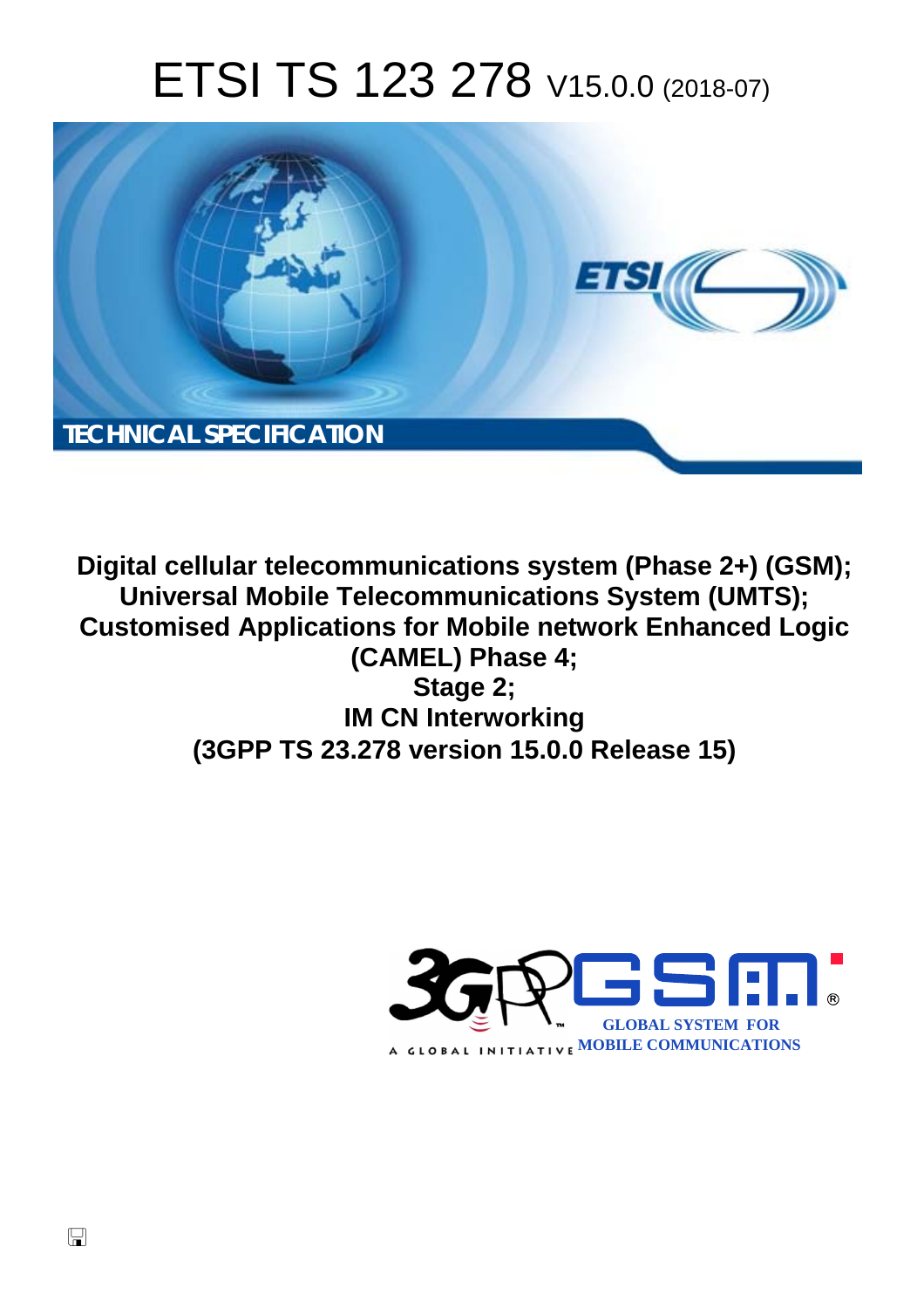Reference RTS/TSGC-0423278vf00

> Keywords GSM,UMTS

### *ETSI*

#### 650 Route des Lucioles F-06921 Sophia Antipolis Cedex - FRANCE

Tel.: +33 4 92 94 42 00 Fax: +33 4 93 65 47 16

Siret N° 348 623 562 00017 - NAF 742 C Association à but non lucratif enregistrée à la Sous-Préfecture de Grasse (06) N° 7803/88

#### *Important notice*

The present document can be downloaded from: <http://www.etsi.org/standards-search>

The present document may be made available in electronic versions and/or in print. The content of any electronic and/or print versions of the present document shall not be modified without the prior written authorization of ETSI. In case of any existing or perceived difference in contents between such versions and/or in print, the only prevailing document is the print of the Portable Document Format (PDF) version kept on a specific network drive within ETSI Secretariat.

Users of the present document should be aware that the document may be subject to revision or change of status. Information on the current status of this and other ETSI documents is available at <https://portal.etsi.org/TB/ETSIDeliverableStatus.aspx>

If you find errors in the present document, please send your comment to one of the following services: <https://portal.etsi.org/People/CommiteeSupportStaff.aspx>

#### *Copyright Notification*

No part may be reproduced or utilized in any form or by any means, electronic or mechanical, including photocopying and microfilm except as authorized by written permission of ETSI. The content of the PDF version shall not be modified without the written authorization of ETSI. The copyright and the foregoing restriction extend to reproduction in all media.

> © ETSI 2018. All rights reserved.

**DECT**TM, **PLUGTESTS**TM, **UMTS**TM and the ETSI logo are trademarks of ETSI registered for the benefit of its Members. **3GPP**TM and **LTE**TM are trademarks of ETSI registered for the benefit of its Members and of the 3GPP Organizational Partners. **oneM2M** logo is protected for the benefit of its Members.

**GSM**® and the GSM logo are trademarks registered and owned by the GSM Association.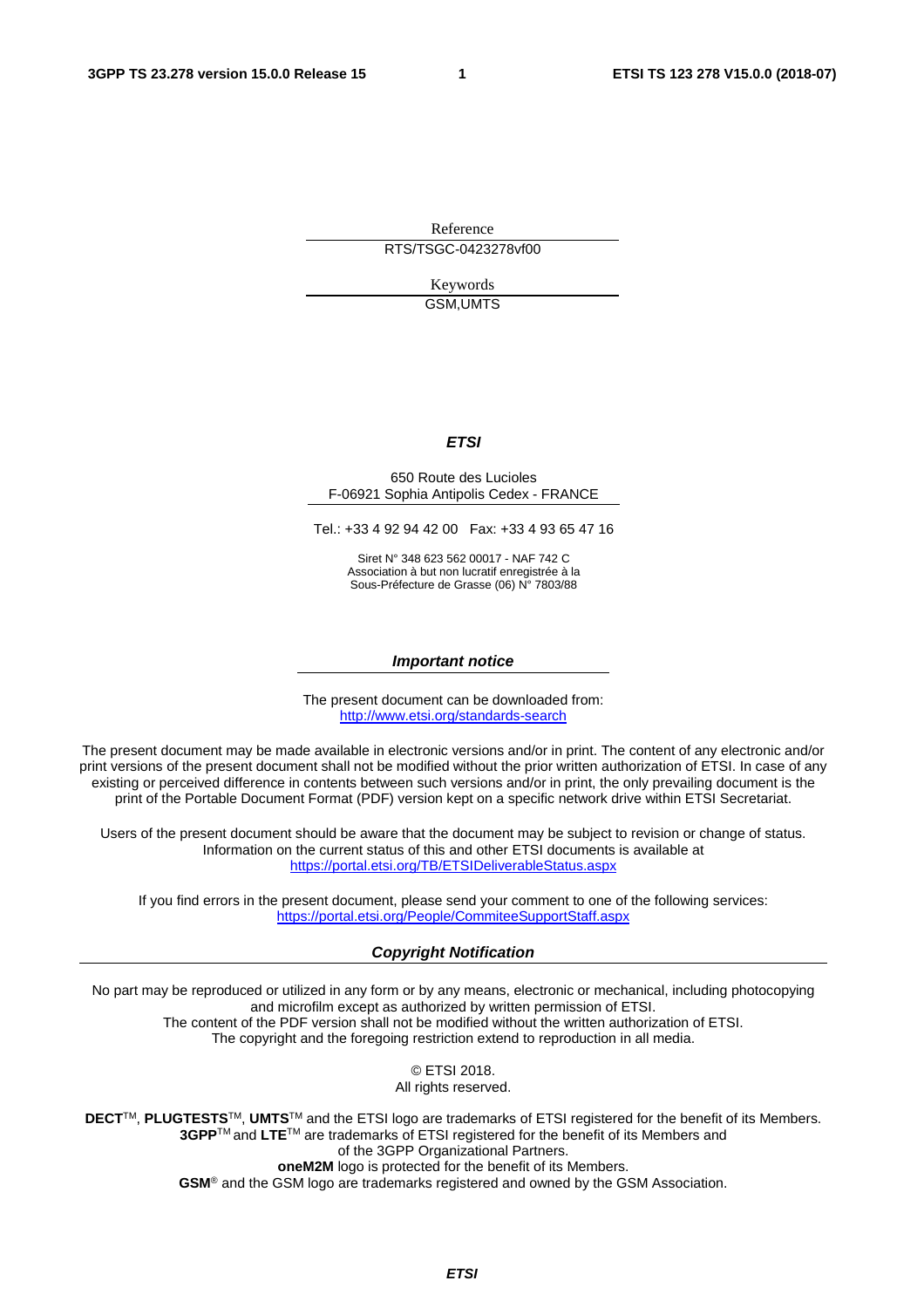## Intellectual Property Rights

#### Essential patents

IPRs essential or potentially essential to normative deliverables may have been declared to ETSI. The information pertaining to these essential IPRs, if any, is publicly available for **ETSI members and non-members**, and can be found in ETSI SR 000 314: *"Intellectual Property Rights (IPRs); Essential, or potentially Essential, IPRs notified to ETSI in respect of ETSI standards"*, which is available from the ETSI Secretariat. Latest updates are available on the ETSI Web server ([https://ipr.etsi.org/\)](https://ipr.etsi.org/).

Pursuant to the ETSI IPR Policy, no investigation, including IPR searches, has been carried out by ETSI. No guarantee can be given as to the existence of other IPRs not referenced in ETSI SR 000 314 (or the updates on the ETSI Web server) which are, or may be, or may become, essential to the present document.

#### **Trademarks**

The present document may include trademarks and/or tradenames which are asserted and/or registered by their owners. ETSI claims no ownership of these except for any which are indicated as being the property of ETSI, and conveys no right to use or reproduce any trademark and/or tradename. Mention of those trademarks in the present document does not constitute an endorsement by ETSI of products, services or organizations associated with those trademarks.

## Foreword

This Technical Specification (TS) has been produced by ETSI 3rd Generation Partnership Project (3GPP).

The present document may refer to technical specifications or reports using their 3GPP identities, UMTS identities or GSM identities. These should be interpreted as being references to the corresponding ETSI deliverables.

The cross reference between GSM, UMTS, 3GPP and ETSI identities can be found under [http://webapp.etsi.org/key/queryform.asp.](http://webapp.etsi.org/key/queryform.asp)

## Modal verbs terminology

In the present document "**shall**", "**shall not**", "**should**", "**should not**", "**may**", "**need not**", "**will**", "**will not**", "**can**" and "**cannot**" are to be interpreted as described in clause 3.2 of the [ETSI Drafting Rules](https://portal.etsi.org/Services/editHelp!/Howtostart/ETSIDraftingRules.aspx) (Verbal forms for the expression of provisions).

"**must**" and "**must not**" are **NOT** allowed in ETSI deliverables except when used in direct citation.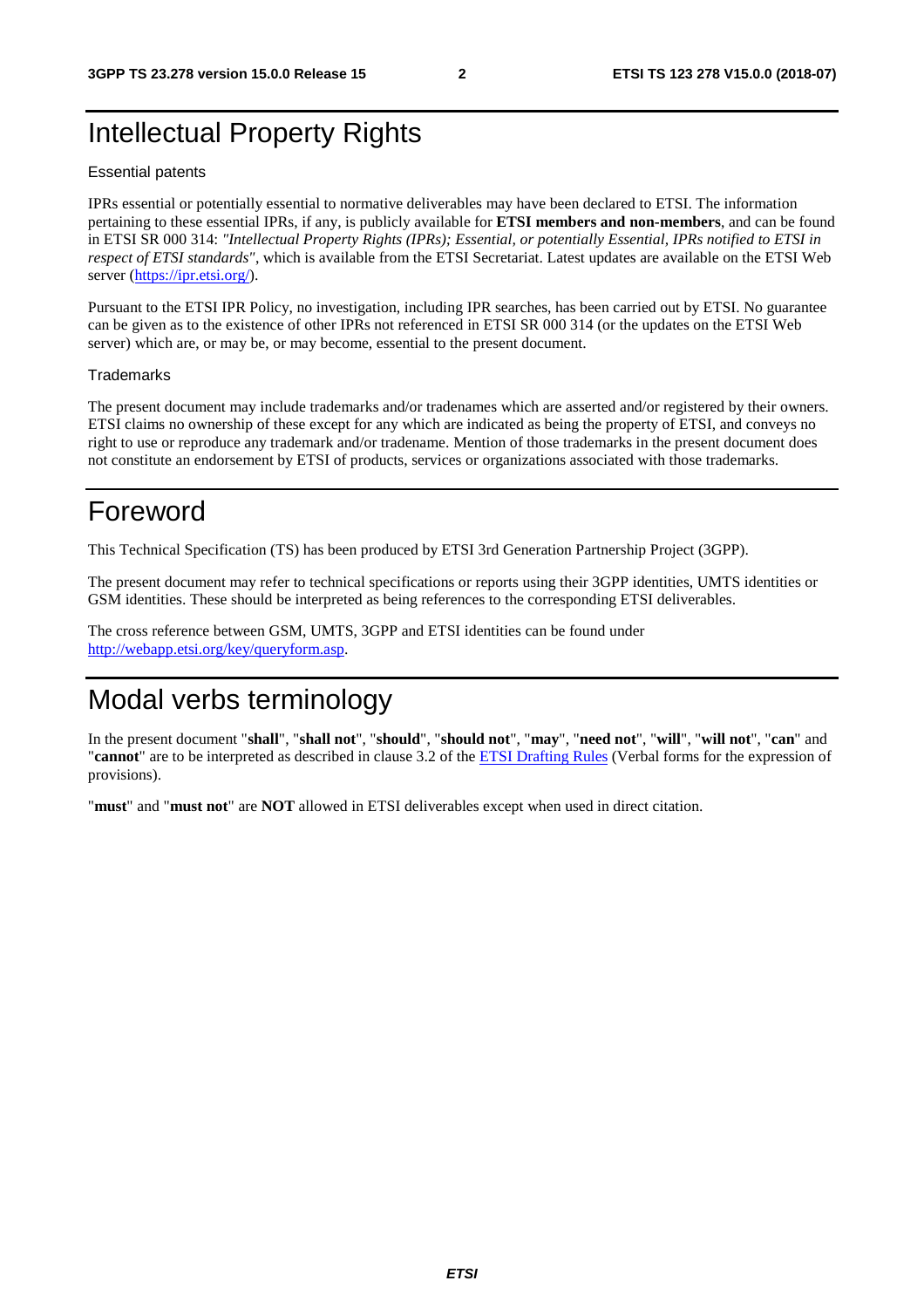$\mathbf{3}$ 

## Contents

| 1              |                                                                              |  |  |
|----------------|------------------------------------------------------------------------------|--|--|
| 2              |                                                                              |  |  |
| 3              |                                                                              |  |  |
| 3.1<br>3.2     |                                                                              |  |  |
| $\overline{4}$ |                                                                              |  |  |
| 4.1            |                                                                              |  |  |
| 4.1.1          |                                                                              |  |  |
| 4.1.2          |                                                                              |  |  |
| 4.2            |                                                                              |  |  |
| 4.2.1          |                                                                              |  |  |
| 4.2.2          |                                                                              |  |  |
| 4.2.3          |                                                                              |  |  |
| 4.3            |                                                                              |  |  |
| 4.3.1          |                                                                              |  |  |
|                |                                                                              |  |  |
| 4.3.2          |                                                                              |  |  |
| 4.3.2.1        |                                                                              |  |  |
| 4.3.2.2        |                                                                              |  |  |
| 4.3.2.2.1      |                                                                              |  |  |
| 4.3.2.2.2      |                                                                              |  |  |
| 4.3.2.3        |                                                                              |  |  |
| 4.3.2.4        |                                                                              |  |  |
| 4.4            |                                                                              |  |  |
| 4.4.1          |                                                                              |  |  |
| 4.4.1.1        |                                                                              |  |  |
| 4.4.1.1.1      |                                                                              |  |  |
| 4.4.1.1.2      |                                                                              |  |  |
| 4.4.1.1.3      |                                                                              |  |  |
| 4.4.1.1.4      |                                                                              |  |  |
| 4.4.1.1.5      |                                                                              |  |  |
| 4.4.1.1.6      |                                                                              |  |  |
| 4.4.1.1.7      |                                                                              |  |  |
| 4.4.1.1.8      |                                                                              |  |  |
| 4.4.1.2        | Dialled Services IP Multimedia CAMEL Subscription Information (D-IM-CSI)  15 |  |  |
| 4.4.1.2.1      |                                                                              |  |  |
| 4.4.1.2.2      |                                                                              |  |  |
| 4.4.1.2.3      |                                                                              |  |  |
| 4.4.1.2.4      |                                                                              |  |  |
| 4.4.1.2.5      |                                                                              |  |  |
| 4.4.1.2.6      |                                                                              |  |  |
| 4.4.1.2.7      |                                                                              |  |  |
| 4.4.1.3        | Terminating IP Multimedia CAMEL Subscription Information (VT-IM-CSI)  16     |  |  |
| 4.4.1.3.1      |                                                                              |  |  |
| 4.4.1.3.2      |                                                                              |  |  |
| 4.4.1.3.3      |                                                                              |  |  |
| 4.4.1.3.4      |                                                                              |  |  |
| 4.4.1.3.5      |                                                                              |  |  |
| 4.4.1.3.6      |                                                                              |  |  |
| 4.4.1.3.7      |                                                                              |  |  |
|                |                                                                              |  |  |
| 4.4.1.3.8      |                                                                              |  |  |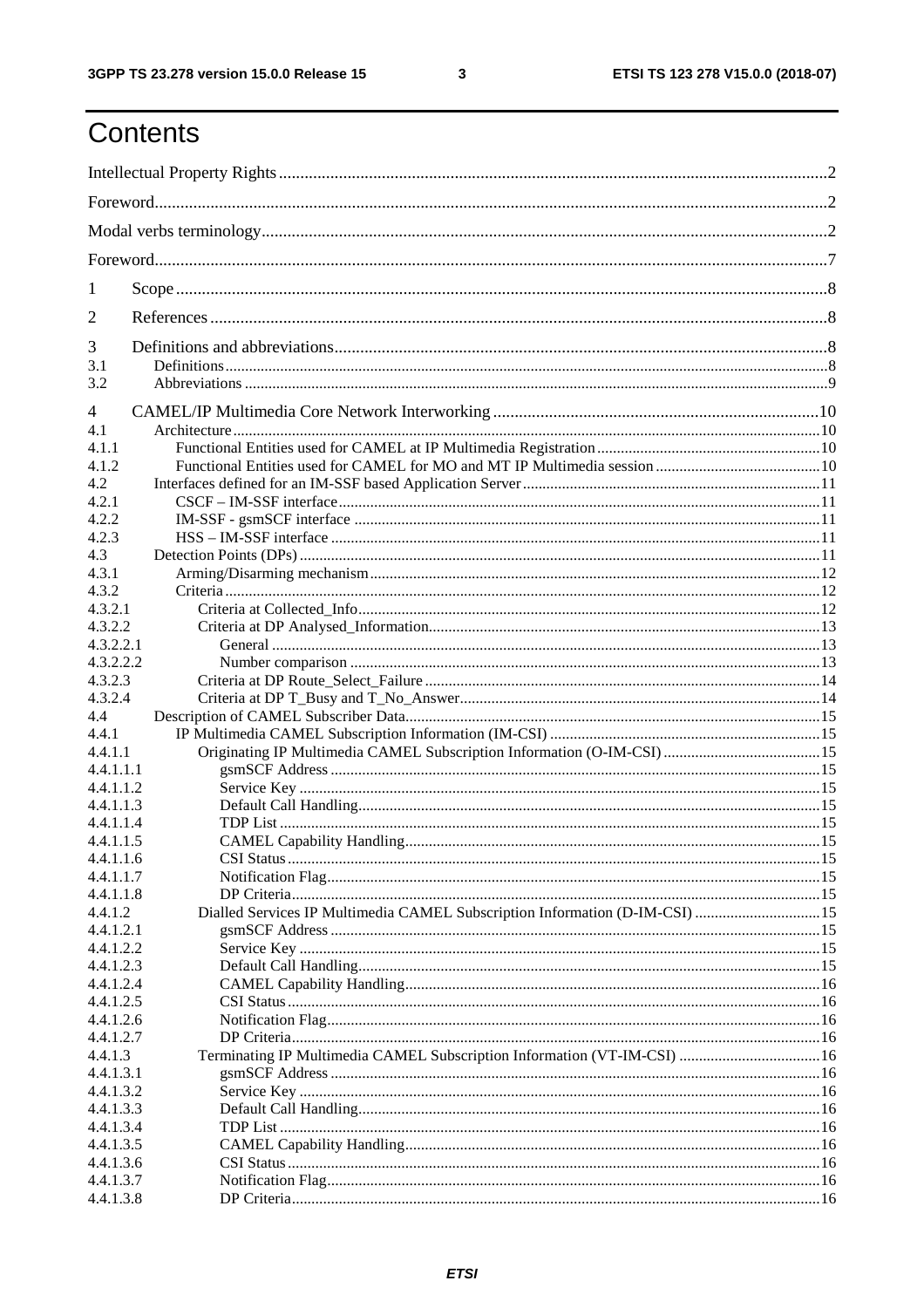#### $\overline{\mathbf{4}}$

| 4.4.1.4   |                                                                                   |  |
|-----------|-----------------------------------------------------------------------------------|--|
| 4.4.1.4.1 |                                                                                   |  |
| 4.5       |                                                                                   |  |
| 4.5.1     |                                                                                   |  |
| 4.5.2     |                                                                                   |  |
| 4.5.2.1   |                                                                                   |  |
| 4.5.2.2   |                                                                                   |  |
| 4.5.2.2.1 |                                                                                   |  |
| 4.5.2.2.2 |                                                                                   |  |
|           |                                                                                   |  |
| 4.5.2.2.3 |                                                                                   |  |
| 4.5.2.2.4 |                                                                                   |  |
| 4.5.2.2.5 |                                                                                   |  |
| 4.5.3     |                                                                                   |  |
| 4.5.4     |                                                                                   |  |
| 4.5.4.1   |                                                                                   |  |
| 4.5.4.2   |                                                                                   |  |
| 4.5.4.2.1 |                                                                                   |  |
| 4.5.4.2.2 |                                                                                   |  |
| 4.5.4.2.3 |                                                                                   |  |
| 4.5.4.2.4 |                                                                                   |  |
| 4.5.5     |                                                                                   |  |
|           |                                                                                   |  |
| 4.6       |                                                                                   |  |
| 4.6.1     |                                                                                   |  |
| 4.6.1.1   |                                                                                   |  |
| 4.6.1.1.1 |                                                                                   |  |
| 4.6.1.2   |                                                                                   |  |
| 4.6.1.3   |                                                                                   |  |
| 4.6.1.3.1 |                                                                                   |  |
| 4.6.1.3.2 |                                                                                   |  |
| 4.6.1.3.3 |                                                                                   |  |
| 4.6.1.3.4 |                                                                                   |  |
| 4.6.1.3.5 |                                                                                   |  |
| 4.6.1.3.6 |                                                                                   |  |
|           |                                                                                   |  |
| 4.6.1.3.7 |                                                                                   |  |
| 4.6.1.3.8 |                                                                                   |  |
|           |                                                                                   |  |
| 4.6.1.4   |                                                                                   |  |
| 4.6.1.4.1 |                                                                                   |  |
| 4.6.1.4.2 |                                                                                   |  |
| 4.6.1.4.3 |                                                                                   |  |
| 4.6.1.4.4 | Actions of IM-SSF in procedure CAMEL_IMCN_MT_INVITE for Unregistered Subscriber63 |  |
| 4.6.1.4.5 |                                                                                   |  |
| 4.6.1.4.6 |                                                                                   |  |
| 4.6.1.4.7 |                                                                                   |  |
| 4.6.1.4.8 |                                                                                   |  |
| 4.6.1.5   |                                                                                   |  |
| 4.6.1.5.1 |                                                                                   |  |
|           |                                                                                   |  |
| 4.6.1.6   |                                                                                   |  |
| 4.7       |                                                                                   |  |
| 4.7.1     |                                                                                   |  |
| 4.7.1.1   |                                                                                   |  |
| 4.7.1.1.1 |                                                                                   |  |
| 4.7.1.1.2 |                                                                                   |  |
| 4.7.1.2   |                                                                                   |  |
| 4.7.1.2.1 |                                                                                   |  |
| 4.7.1.2.2 |                                                                                   |  |
| 4.7.1.3   |                                                                                   |  |
| 4.7.1.3.1 |                                                                                   |  |
| 4.7.1.3.2 |                                                                                   |  |
| 4.7.1.4   |                                                                                   |  |
| 4.7.1.4.1 |                                                                                   |  |
|           |                                                                                   |  |
| 4.7.1.4.2 |                                                                                   |  |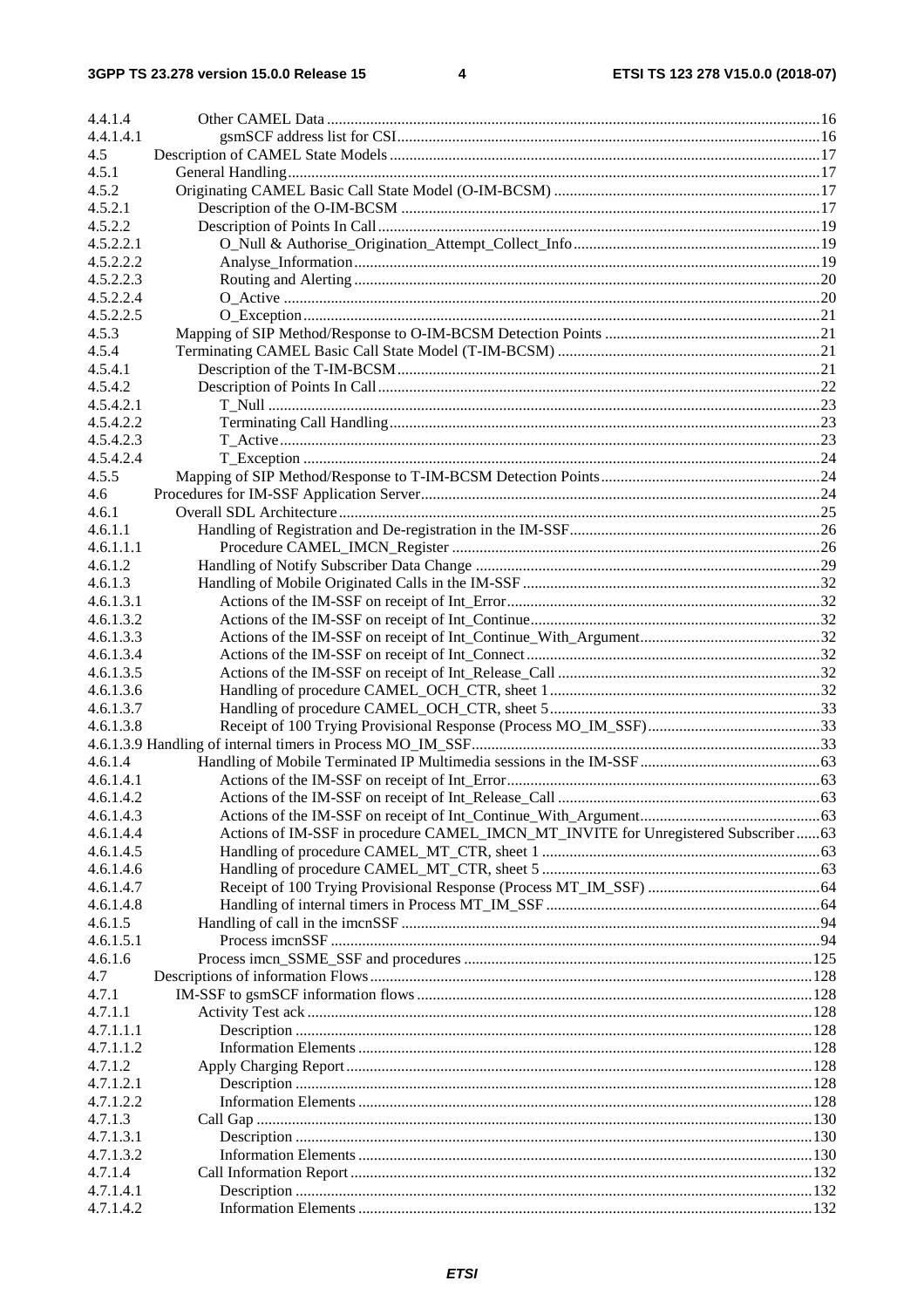### $5\phantom{a}$

| 4.7.1.5    |  |
|------------|--|
| 4.71.5.1   |  |
| 4.7.1.5.2  |  |
| 4.7.1.6    |  |
| 4.7.1.6.1  |  |
| 4.7.1.6.2  |  |
| 4.7.1.7    |  |
| 4.7.1.7.1  |  |
| 4.7.1.7.2  |  |
| 4.7.2      |  |
|            |  |
| 4.7.2.1    |  |
| 4.7.2.1.1  |  |
| 4.7.2.1.2  |  |
| 4.7.2.2    |  |
| 4.7.2.2.1  |  |
| 4.7.2.2.2  |  |
| 4.7.2.3    |  |
| 4.7.2.3.1  |  |
| 4.7.2.3.2  |  |
| 4.7.2.4    |  |
| 4.7.2.4.1  |  |
| 4.7.2.4.2  |  |
| 4.7.2.5    |  |
| 4.7.2.5.1  |  |
| 4.7.2.5.2  |  |
|            |  |
| 4.7.2.6    |  |
| 4.7.2.6.1  |  |
| 4.7.2.6.2  |  |
| 4.7.2.7    |  |
| 4.7.2.7.1  |  |
| 4.7.2.7.2  |  |
| 4.7.2.8    |  |
| 4.7.2.8.1  |  |
| 4.7.2.8.2  |  |
| 4.7.2.9    |  |
| 4.7.2.9.1  |  |
| 4.7.2.9.2  |  |
| 4.7.2.10   |  |
| 4.7.2.10.1 |  |
| 4.7.2.10.2 |  |
| 4.7.2.11   |  |
|            |  |
| 4.7.2.11.1 |  |
| 4.7.2.11.2 |  |
| 4.7.2.12   |  |
| 4.7.2.12.1 |  |
| 4.7.2.12.2 |  |
| 4.7.2.13   |  |
| 4.7.2.13.1 |  |
| 4.7.2.13.2 |  |
| 4.7.3      |  |
| 4.7.3.1    |  |
| 4.7.3.1.1  |  |
| 4.7.3.1.2  |  |
| 4.7.3.2    |  |
| 4.7.3.2.1  |  |
| 4.7.3.2.2  |  |
|            |  |
| 4.7.3.3    |  |
| 4.7.3.3.1  |  |
| 4.7.3.3.2  |  |
| 4.7.3.4    |  |
| 4.7.3.4.1  |  |
| 4.7.3.4.2  |  |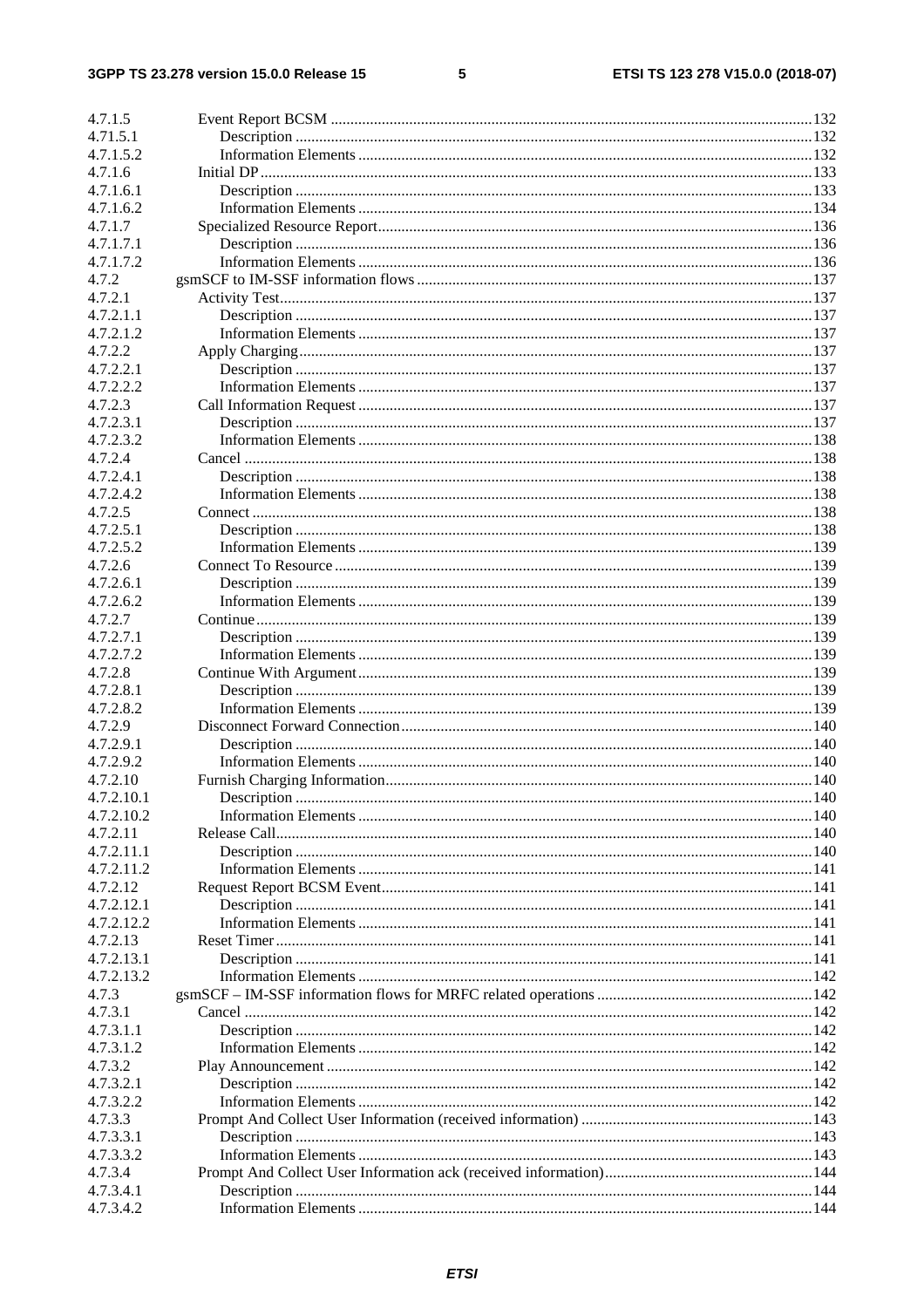#### $\bf 6$

| 4.7.3.5   |                        |  |
|-----------|------------------------|--|
| 4.7.3.5.1 |                        |  |
| 4.7.3.5.2 |                        |  |
| 4.7.4     |                        |  |
| 4.7.4.1   |                        |  |
| 4.7.4.1.1 |                        |  |
| 4.7.4.1.2 |                        |  |
| 4.7.4.2   |                        |  |
| 4.7.4.2.1 |                        |  |
| 4.7.4.2.2 |                        |  |
| 4.7.5     |                        |  |
| 4.7.5.1   |                        |  |
| 4.7.5.1.1 |                        |  |
| 4.7.5.1.2 |                        |  |
| 4.7.5.2   |                        |  |
| 4.7.5.2.1 |                        |  |
| 4.7.5.2.2 |                        |  |
|           |                        |  |
| 5         |                        |  |
| 5.1       |                        |  |
| 5.2       |                        |  |
| 5.2.1     |                        |  |
| 5.2.2     |                        |  |
| 5.2.3     |                        |  |
| 5.3       |                        |  |
| 5.3.1     |                        |  |
| 5.3.1.1   |                        |  |
| 5.3.1.1.1 |                        |  |
| 5.3.1.2   |                        |  |
| 5.3.1.2.1 |                        |  |
| 5.3.1.2.2 |                        |  |
| 5.3.1.3   |                        |  |
| 5.3.1.3.1 |                        |  |
| 5.3.2     |                        |  |
| 5.3.2.1   |                        |  |
| 5.3.2.1.1 |                        |  |
| 5.3.2.1.2 |                        |  |
| 5.3.2.2   |                        |  |
| 5.3.2.2.1 |                        |  |
| 5.3.2.2.2 |                        |  |
| 5.3.2.3   |                        |  |
| 5.3.2.3.1 |                        |  |
| 5.3.2.3.2 |                        |  |
|           |                        |  |
| 6         |                        |  |
| 6.1       |                        |  |
| 6.2       |                        |  |
| 6.2.1     |                        |  |
| 6.3       |                        |  |
| 6.3.1     |                        |  |
| 6.3.1.1   |                        |  |
| 6.3.1.1.1 |                        |  |
| 6.3.2     |                        |  |
| 6.3.2.1   |                        |  |
| 6.3.2.1.1 |                        |  |
|           |                        |  |
|           | Annex A (informative): |  |
|           |                        |  |
|           |                        |  |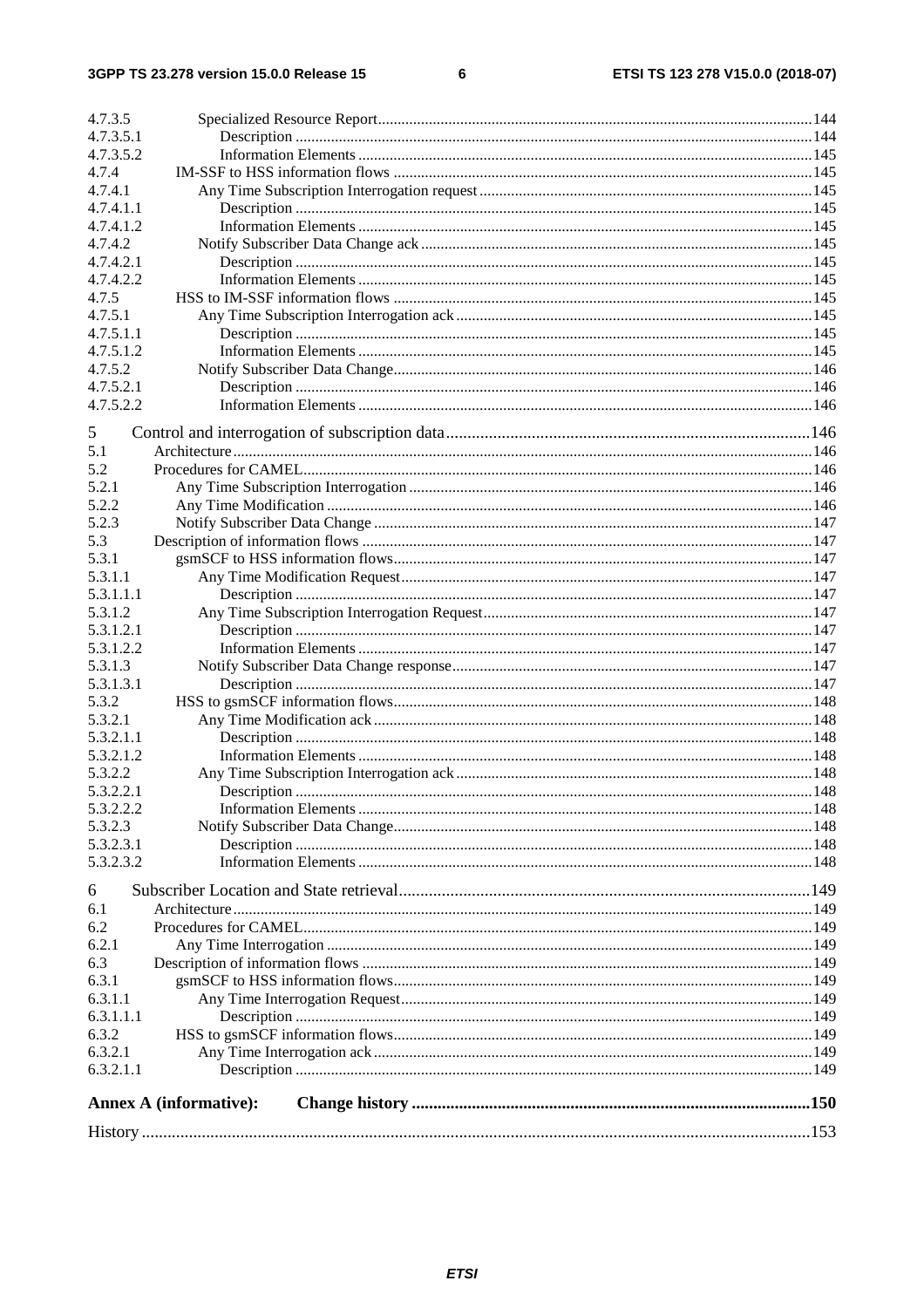## Foreword

This Technical Specification has been produced by the 3rd Generation Partnership Project (3GPP).

The present document specifies the stage 2 description for the fourth phase (see 3GPP TS 22.078 [2]) of the Customized Applications for Mobile network Enhanced Logic (CAMEL) feature within the 3GPP system.

The contents of the present document are subject to continuing work within the TSG and may change following formal TSG approval. Should the TSG modify the contents of the present document, it will be re-released by the TSG with an identifying change of release date and an increase in version number as follows:

Version x.y.z

where:

- x the first digit:
	- 1 presented to TSG for information;
	- 2 presented to TSG for approval;
	- 3 or greater indicates TSG approved document under change control.
- y the second digit is incremented for all changes of substance, i.e. technical enhancements, corrections, updates, etc.
- z the third digit is incremented when editorial only changes have been incorporated in the document.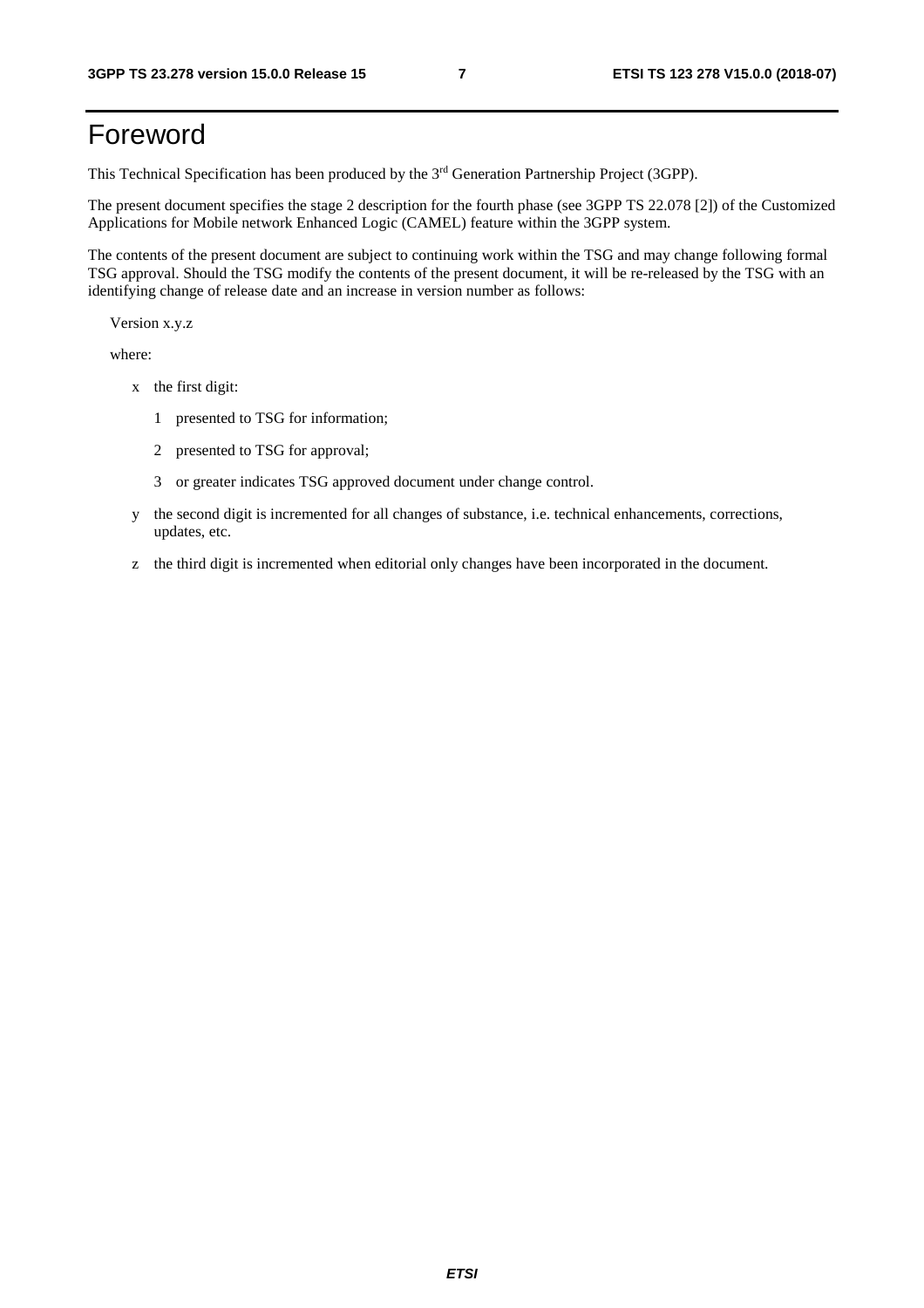## 1 Scope

The present document specifies the stage 2 description for the Customized Applications for Mobile network Enhanced Logic (CAMEL) feature which provides the mechanisms to support services for the IP Multimedia Core Network (IM CN) Subsystem.

## 2 References

The following documents contain provisions, which, through reference in this text, constitute provisions of the present document.

- References are either specific (identified by date of publication, edition number, version number, etc.) or non-specific.
- For a specific reference, subsequent revisions do not apply.
- For a non-specific reference, the latest version applies. In the case of a reference to a 3GPP document (including a GSM document), a non-specific reference implicitly refers to the latest version of that document *in the same Release as the present document.*
- [1] 3GPP TR 21.905: "3rd Generation Partnership Project; Technical Specification Group Services and System Aspects; Vocabulary for 3GPP Specifications".
- [2] 3GPP TS 22.078: "3rd Generation Partnership Project; Technical Specification Group Services and System Aspects; Customised Applications for Mobile network Enhanced Logic (CAMEL); Service description, Stage 1".
- [3] 3GPP TS 22.228: "3rd Generation Partnership Project; Technical Specification Group Systems Aspects; IP Multimedia (IM) Subsystem –Stage 1".
- [4] 3GPP TS 23.078: "3rd Generation Partnership Project; Technical Specification Group Core Networks; Customised Applications for Mobile network Enhanced Logic (CAMEL) Phase 3 Stage 2 specification (Release 99)".
- [5] 3GPP TS 23.218: "3rd Generation Partnership Project; Technical Specification Group Core Networks; IP Multimedia (IM) Session Handling; IP Multimedia Call Model.
- [6] 3GPP TS 23.228: "3rd Generation Partnership Project; Technical Specification Group Services and System Aspects; IP Multimedia Subsystem (IMS) Stage 2".
- [7] Void
- [8] 3GPP TS 24.229: "3rd Generation Partnership Project; Technical Specification Group Core Networks; IP Multimedia Call Control Protocol based o SIP and SDP; Stage 3".
- [9] 3GPP TS 29.002: "3rd Generation Partnership Project; Technical Specification Group Core Network; Mobile Application Part (MAP) specification".
- [10] 3GPP TS 29.229: "3rd Generation Partnership Project; Technical Specification Group Core Networks; Cx and Dx Interfaces Based on the Diameter Protocol; Protocol details".
- [11] 3GPP TS 29.278: "3rd Generation Partnership Project; Technical Specification Group Core Network; Customised Applications for Mobile network Enhanced Logic (CAMEL) Phase 4 CAMEL Application Part (CAP) specification for IP Multimedia Subsystems (IMS)".

## 3 Definitions and abbreviations

### 3.1 Definitions

**Home Subscriber Server (HSS):** Functional entity containing the subscription related information to support the network entities actually handling calls/sessions. For subscribers requiring CAMEL support, the HSS includes some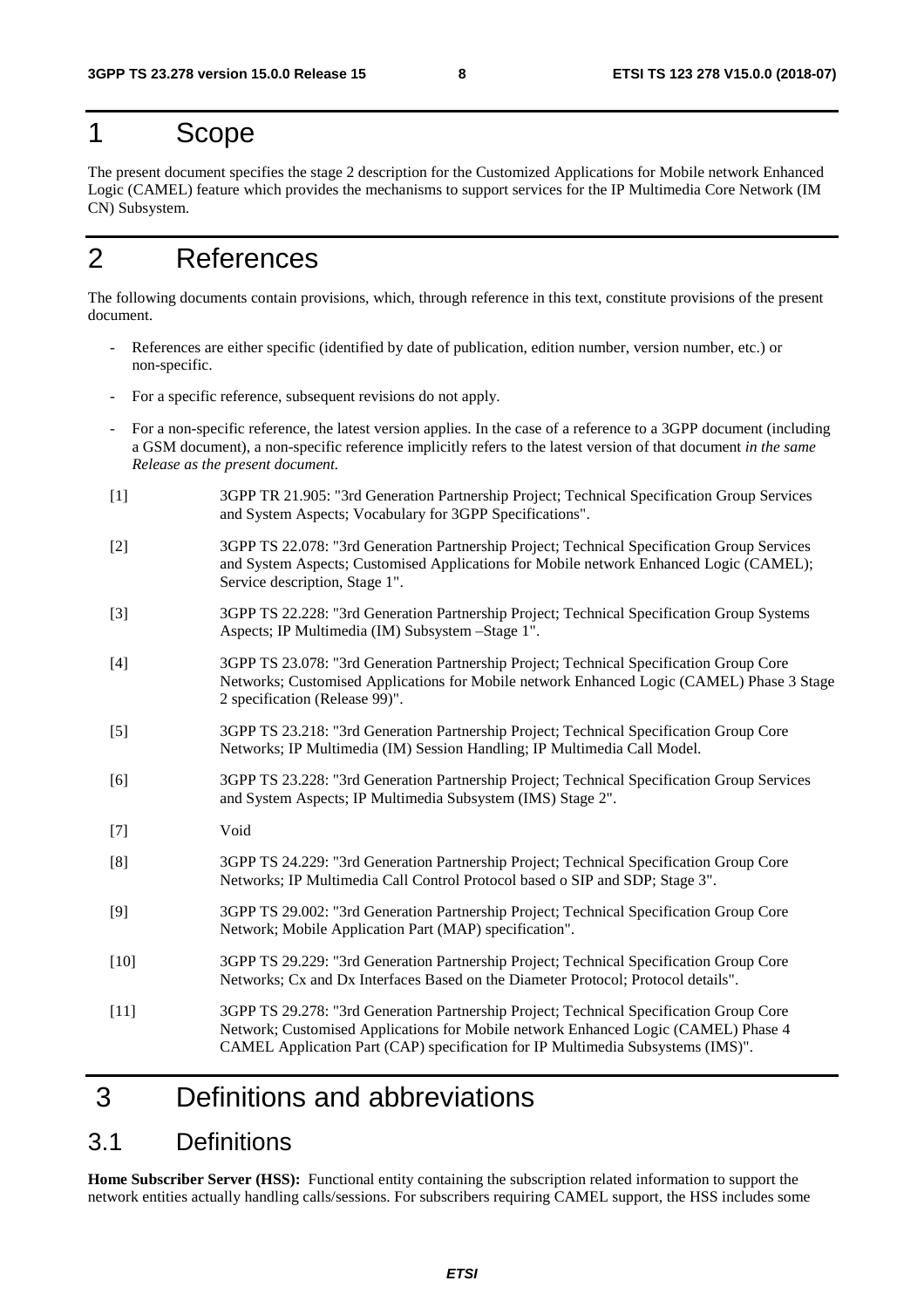functionality that was present in the HLR in previous 3GPP releases for storing the information relevant to the current subscription regarding CAMEL Subscription Information for IMS. The HSS sends IM CAMEL Subscription Information data to the IM-SSF and CSE using a MAP interface.

**IP Multimedia Service Switching Function (IM-SSF):** CAMEL functional entity that provides the interworking between SIP session control and the CAMEL state models. The IM-SSF also provides the CAMEL interface to HSS for downloading the subscriber's CAMEL Subscription Information data for IMS.

**IP Multimedia Basic Call State Model (IM-BCSM):** IM-BCSM provides a high-level model of CSCF activities required to establish and maintain communication paths for users. As such, it identifies a set of basic call activities in a CSCF and shows how these activities are joined together to process a basic call.

**IP Multimedia CAMEL Subscription Information (IM-CSI):** IM-CSI identifies the subscriber as having IP Multimedia CAMEL services.

**IP Multimedia session:** IP Multimedia session and IP Multimedia call are treated as equivalent in this specification.

**Originating IP Multimedia Basic Call State Model (O-IM-BCSM):** originating half of the IM-BCSM. The O-IM-BCSM corresponds to that portion of the IM-BCSM associated with the originating party.

**Originating IP Multimedia CAMEL Subscription Information (O-IM-CSI):** O-IM-CSI identifies the subscriber as having originating IP Multimedia CAMEL services.

**Terminating IP Multimedia Basic Call State Model (T-IM-BCSM):** terminating half of the IM-BCSM. The T-IM-BCSM corresponds to that portion of the IM-BCSM associated with the terminating party.

**Terminating IP Multimedia CAMEL Subscription Information (T-IM-CSI):** T-IM-CSI identifies the subscriber as having terminating IP Multimedia CAMEL services.

### 3.2 Abbreviations

Abbreviations used in the present document are listed in 3GPP TR 21.905 [1].

For the purposes of the present document, the following abbreviations apply:

| <b>BCSM</b>    | Basic Call State Model                                       |
|----------------|--------------------------------------------------------------|
| <b>CAMEL</b>   | Customized Applications for Mobile network Enhanced Logic    |
| <b>CAP</b>     | <b>CAMEL Application Part</b>                                |
| <b>CSCF</b>    | <b>Call State Control Function</b>                           |
| DP             | <b>Detection Point</b>                                       |
| D-IM-CSI       | Dialled Service IP Multimedia CAMEL Subscription Information |
| <b>EDP</b>     | <b>Event Detection Point</b>                                 |
| <b>FTN</b>     | <b>Forwarded To Number</b>                                   |
| <b>GPRS</b>    | General Packet Radio Service                                 |
| gsmSCF         | <b>GSM Service Control Function</b>                          |
| gsmSRF         | <b>GSM Specialised Resource Function</b>                     |
| gsmSSF         | <b>GSM Service Switching Function</b>                        |
| <b>HPLMN</b>   | Home PLMN                                                    |
| <b>HSS</b>     | Home Subscriber Server                                       |
| IE             | <b>Information Element</b>                                   |
| IF             | <b>Information Flow</b>                                      |
| IP             | <b>Internet Protocol</b>                                     |
| <b>ISC</b>     | <b>IM-CN Service Control</b>                                 |
| I-CSCF         | <b>Interrogating CSCF</b>                                    |
| <b>IM</b>      | IP Multimedia                                                |
| <b>IM-BCSM</b> | IP Multimedia Basic Call State Model                         |
| <b>IMCN</b>    | IP Multimedia Core Network                                   |
| imenSSF        | <b>IM CN Service Switching Function</b>                      |
| <b>IM-CSI</b>  | IP Multimedia CAMEL Subscription Information                 |
| <b>IM-SSF</b>  | IP Multimedia Service Switching Function                     |
| <b>IPLMN</b>   | <b>Interrogating PLMN</b>                                    |
| <b>MGCF</b>    | Media Gateway Control Function                               |
| MO             | Mobile Originating                                           |
| МT             | <b>Mobile Terminating</b>                                    |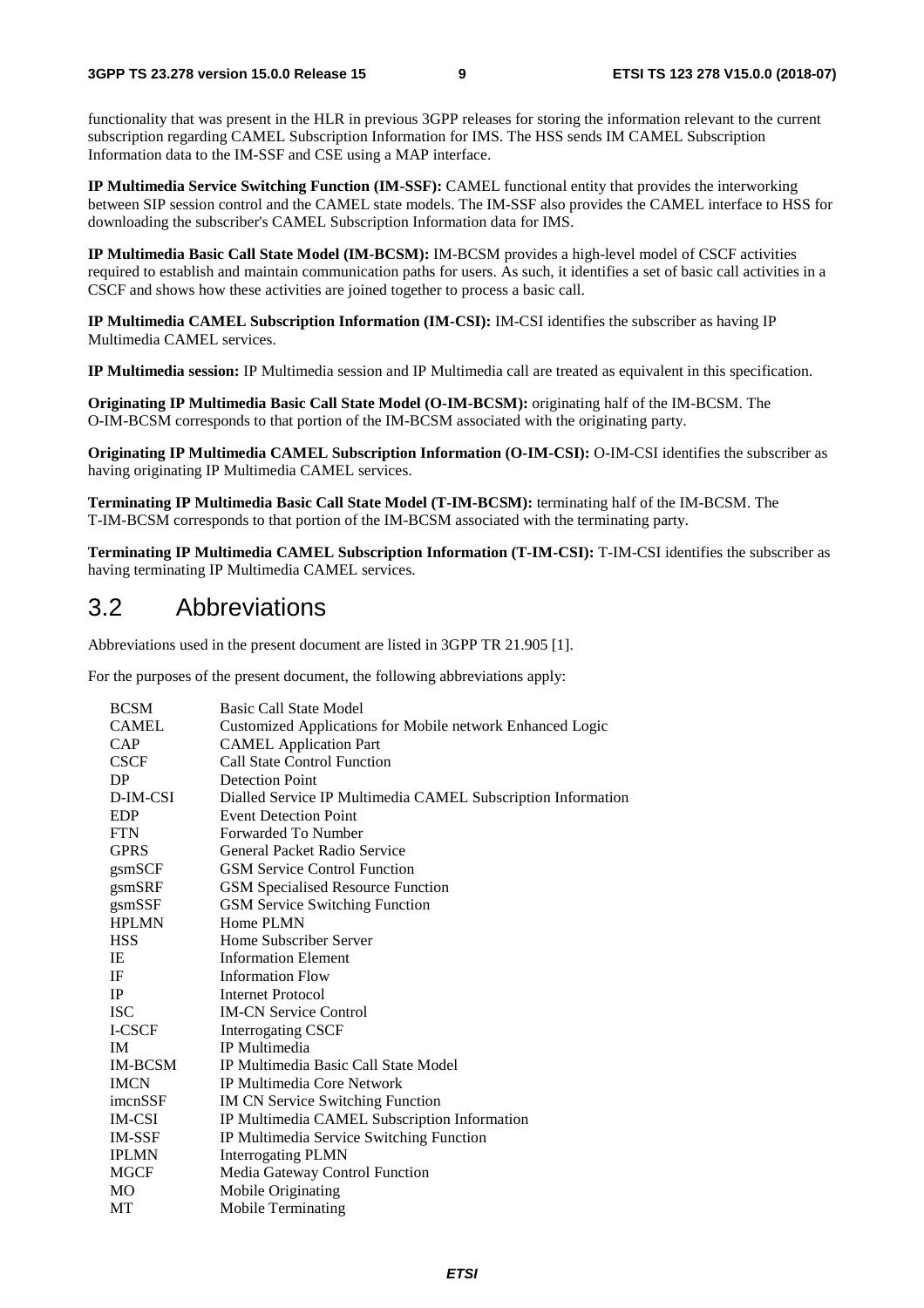| <b>NNI</b>   | Network Node Interface                                   |
|--------------|----------------------------------------------------------|
| O-IM-BCSM    | Originating IP Multimedia Basic Call State Model         |
| O-IM-CSI     | Originating IP Multimedia CAMEL Subscription Information |
| <b>PIC</b>   | Point In Call                                            |
| <b>PLMN</b>  | Public Land Mobile Network                               |
| P-CSCF       | Proxy CSCF                                               |
| <b>SIP</b>   | <b>Session Initiation Protocol</b>                       |
| S-CSCF       | Serving CSCF                                             |
| <b>SSME</b>  | <b>Service Switching Function Management Entity</b>      |
| T-IM-BCSM    | Terminating IP Multimedia Basic Call State Model         |
| VT-IM-CSI    | Terminating IP Multimedia CAMEL Subscription Information |
| <b>TDP</b>   | <b>Trigger Detection Point</b>                           |
| <b>UNI</b>   | User Network Interface                                   |
| <b>VPLMN</b> | Visited PLMN                                             |
|              |                                                          |

## 4 CAMEL/IP Multimedia Core Network Interworking

### 4.1 Architecture

This subclause describes the functional architecture needed to support CAMEL interactions with the S-CSCF in the IP Multimedia Subsystem. The IM-SSF is a SIP Application Server that interfaces SIP to CAP. The generic SIP Application Server behaviour of the IM-SSF is specified in 3GPP TS 23.218 [5].

### 4.1.1 Functional Entities used for CAMEL at IP Multimedia Registration

Figure 4.1 shows the functional entities involved when an MS registers for IP Multimedia session requiring CAMEL support. General registration procedure is detailed in 3GPP TS 23.228 [6]. Upon notification of a UE's registration, the IM-SSF requests O-IM-CSI, D-IM-CSI, VT-IM-CSI data from the HSS over the Si interface.



**Figure 4.1: Functional architecture for support of CAMEL when mobile registers for IP Multimedia session** 

### 4.1.2 Functional Entities used for CAMEL for MO and MT IP Multimedia session

Figure 4.2 shows the functional entities involved in a Mobile Originated IP Multimedia session requiring CAMEL support. The same functional architecture applies in a Mobile Terminated IP Multimedia session for CAMEL.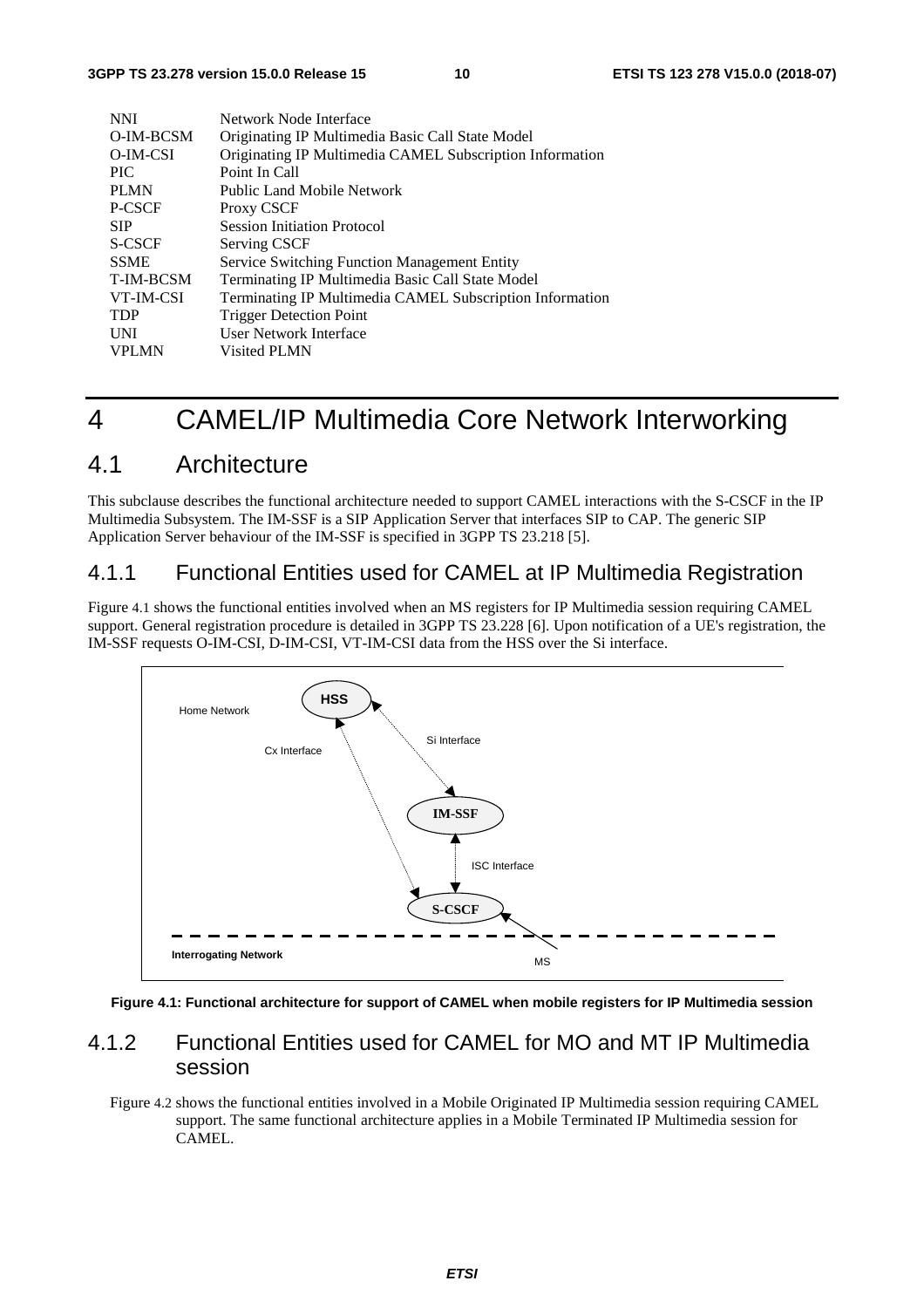

#### **Figure 4.2: Functional architecture for support of CAMEL control of a MO IP Multimedia session**

## 4.2 Interfaces defined for an IM-SSF based Application Server

### 4.2.1 CSCF – IM-SSF interface

This interface is the IP Multimedia Service Control interface (ISC). This interface shall be based on SIP as detailed in 3GPP TS 24.229 [8].

### 4.2.2 IM-SSF - gsmSCF interface

This interface is used by the gsmSCF to control an IP Multimedia session in a certain IM-SSF. Relationships between the IM-SSF and the gsmSCF on this interface are opened as a result of the IM-SSF sending a request for instructions to the gsmSCF. This interface shall be based on 3GPP TS 29.278 [11].

### 4.2.3 HSS – IM-SSF interface

This interface is the Si interface and is used to send CAMEL related subscriber data to the IM-SSF, e.g. IM-CSI. This interface shall be a MAP interface as described in 3GPP TS 29.002 [9].

## 4.3 Detection Points (DPs)

Certain basic call events may be visible to the GSM Service Control Function (gsmSCF). The DPs are the points in call at which these events are detected.

A DP can be armed in order to notify the gsmSCF that the DP was encountered, and potentially to allow the gsmSCF to influence subsequent handling of the call. If the DP is not armed, the processing entity continues the processing without gsmSCF involvement.

Three different types of DPs are identified:

- Trigger Detection Point - Request (TDP-R).

 This detection point is statically armed and initiates a CAMEL control relationship when encountered and there is no existing relationship due to the same CSI. Processing is suspended when the DP is encountered.

Event Detection Point - Request (EDP-R).

 This detection point is dynamically armed within the context of a CAMEL control relationship. Processing is suspended when encountering the DP and the IM-SSF waits for instructions from the gsmSCF.

Event Detection Point - Notification (EDP-N).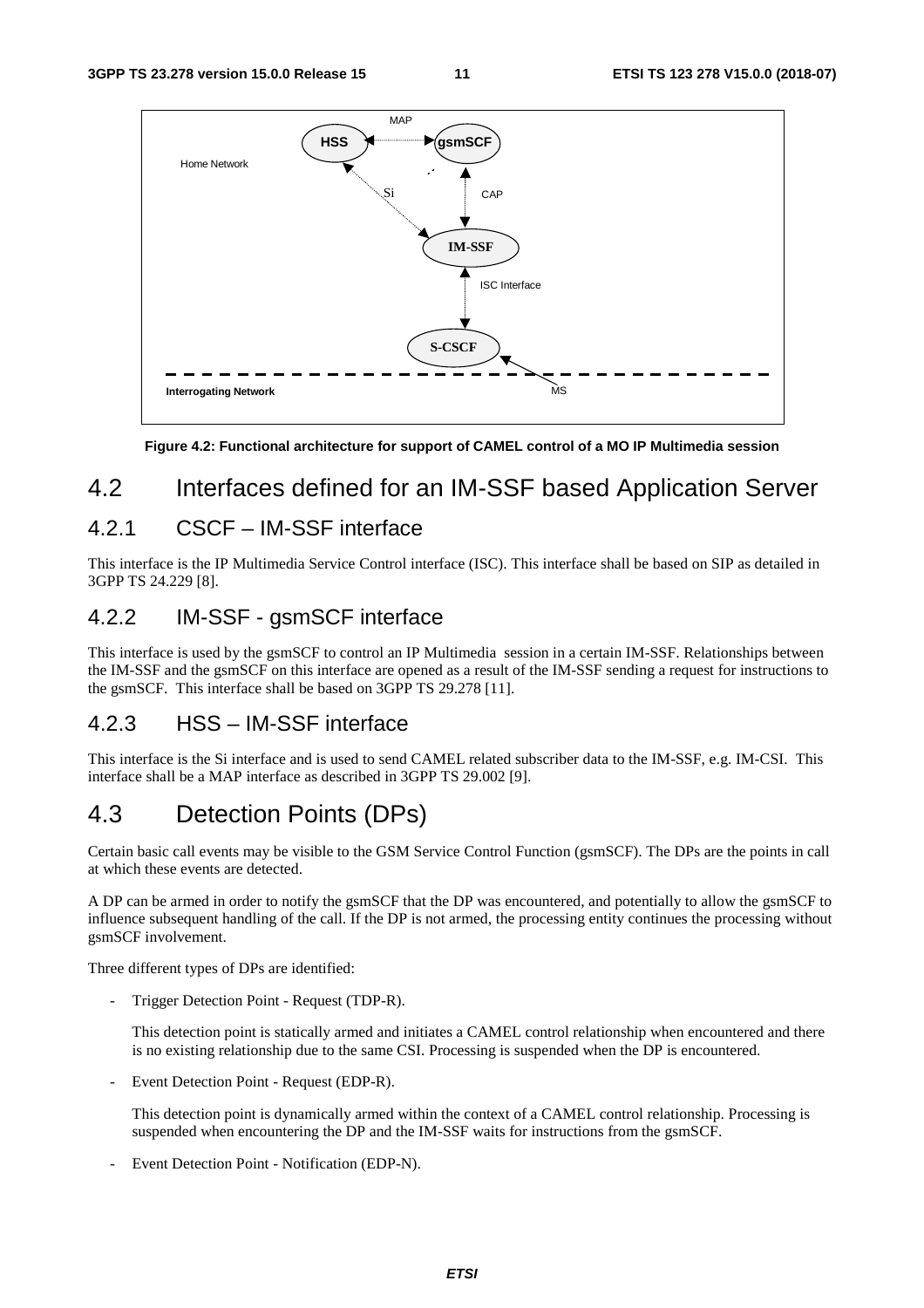This detection point is dynamically armed within the context of a CAMEL control relationship. Processing is not suspended when encountering the DP.

The DPs are characterized in the following clauses.

### 4.3.1 Arming/Disarming mechanism

A DP may be statically armed or dynamically armed.

The following arming rules apply:

- DP for a mobile originating call handling is statically armed in the IM-SSF as a result of O-IM-CSI and D-IM-CSI data delivery from the HSS. Likewise, DP for mobile terminating call handling is statically armed in the IM-SSF as a result of VT-IM-CSI data delivery from the HSS. Static arming of DPs in the IM-SSF occurs during the UE's registration in the IMS CN. Basically, when the IM-SSF is notified of the UE's initial registration, the IM-SSF queries the HSS for the subscriber's CAMEL Subscription Information via the Si interface.
- A DP is dynamically armed by the gsmSCF within the context of a CAMEL control relationship as a result of IM-SSF receiving the RequestReportBCSMEvent operation.
- A Request Report BCSM Event information flow for a detection point for a leg overwrites any previous Request Report BCSM Event information flow for that detection point for that leg.

The following disarming rules apply:

- A statically armed DP is disarmed when the IP Multimedia CSI data is withdrawn in the HSS. Only TDP-Rs can be disarmed using this mechanism.
- If an armed EDP is met, then it is disarmed.
- If an EDP is met that causes the release of the related leg, then all EDPs related to that leg are disarmed.
- If a call session is released, then all EDPs related to that call session are disarmed.
- If an EDP is met, then other EDPS are disarmed, in accordance with the implicit disarming rule table specified in TS 23.078 Rel-99 4 (refer to the section for "Rules for Implicit Disarming of Event Detection Points').

If an EDP is armed, it can be explicitly disarmed by the gsmSCF by means of the RequestReportBCSMEvent information flow.

### 4.3.2 Criteria

Criteria are the conditions that must be met in order for the IM-SSF to request instructions from the gsmSCF.

DP criteria are checked in the IM-SSF. Criteria for originating DPs (i.e. Collected\_Info, Analysed\_Information, and Route Select Failure TDPs ) are checked in the IM-SSF associated with the originating UE's S-CSCF. Criteria for terminating DPs (i.e. T\_Busy and T\_No\_Answer) are checked in the IM-SSF associated with the terminating UE's S-CSCF.

Based on the Initial Filter Criteria information, the S-CSCF forwards the SIP message to the IM-SSF. The DP encountered is identified based on the SIP message received from the S-CSCF. Refer to table 4.2 and table 4.4 for mapping of SIP messages to CAMEL IM-BCSM Detection Points.

### 4.3.2.1 Criteria at Collected\_Info

The following criteria are applicable for DP Collected\_Info:

Destination number triggering criterion: The HSS may store a list of up to 10 destination numbers and/or up to 3 number lengths. There is no restriction on the nature of address. There is no restriction on the numbering plan indicator. This criterion may be defined to be either "enabling" or "inhibiting". This criterion does not match when the destination number received from the S-CSCF is not an ISDN number. In this case, a dialogue with the gsmSCF may or may not be established depending on whether the criterion is inhibiting or enabling respectively.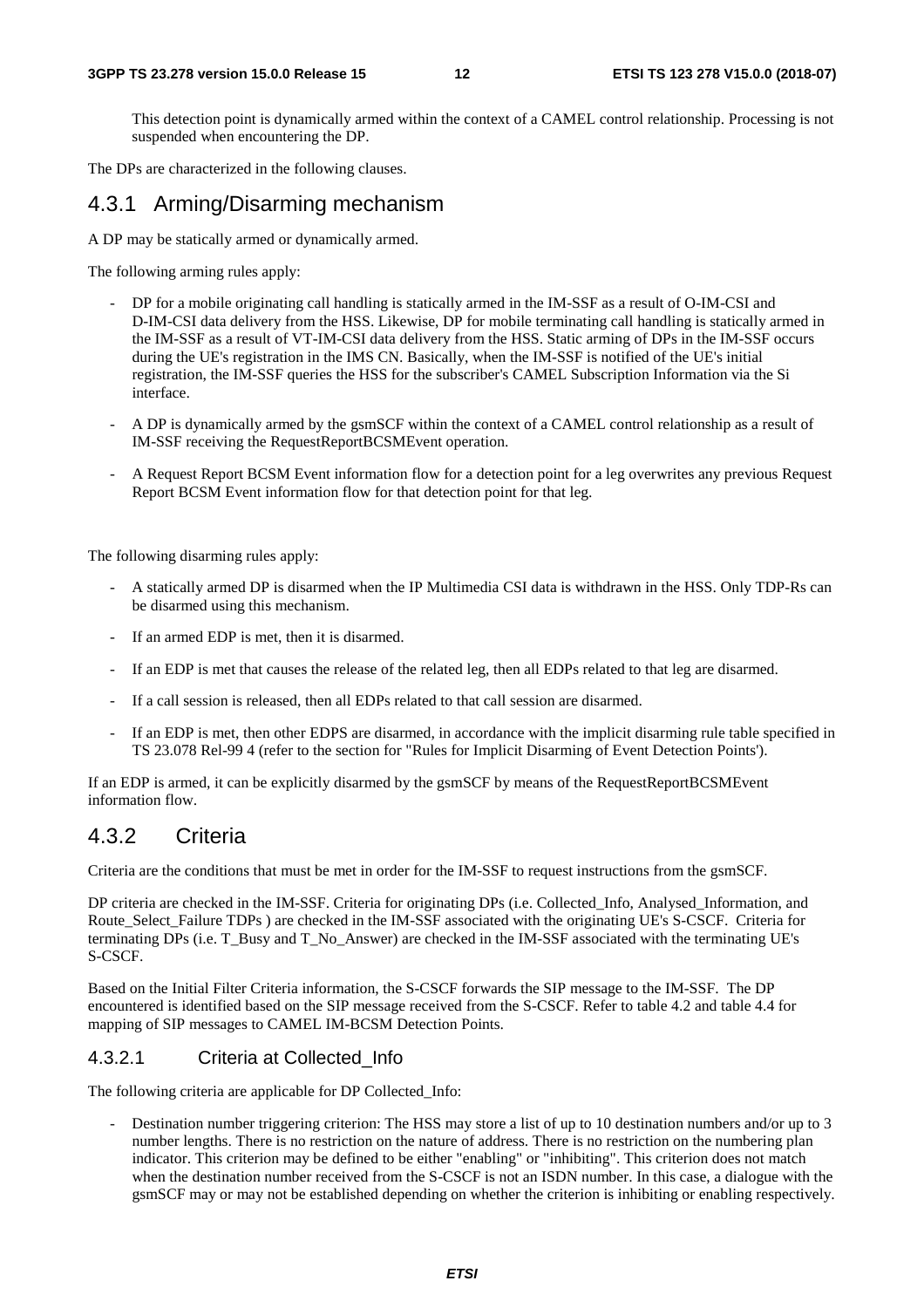Triggering at DP Collected\_Info shall be strictly based on the destination number received from the S-CSCF.

The destination number received from the S-CSCF shall not be modified before conditional triggering check takes place.

If the destination number triggering criterion is enabling, then the IM-SSF may establish a dialogue with the gsmSCF if:

- the destination number matches one of the destination number strings defined in the list; or
- the length of the destination number matches one of the destination number lengths defined in the list.

In this test the destination number matches one of the destination number strings in the list if:

- the nature of address of destination number is the same as the nature of address of the destination number string;
- the destination number is at least as long as the destination number string in the list; and
- all the digits in the destination number string in the list match the leading digits of the destination number.

If the destination number triggering criterion is inhibiting, then the IM-SSF may establish a dialogue with the gsmSCF if:

- the destination number does not match any of the destination number strings defined in the list; and
- the length of the destination number does not match any of the destination number lengths defined in the list.

In this test the destination number matches one of the destination number strings in the list if:

- the nature of address of destination number is the same as the nature of address of the destination number string;
- the destination number is at least as long as the destination number string in the list; and
- all the digits in the destination number string in the list match the leading digits of the destination number.

### 4.3.2.2 Criteria at DP Analysed\_Information

#### 4.3.2.2.1 General

The following criteria are applicable for DP Analysed\_Information:

- Destination number triggering criterion: The HSS may store a list of up to 10 destination numbers. There is no restriction on the nature of address. There is no restriction on the numbering plan indicator. This criterion does not match when the destination number received from the S-CSCF or the gsmSCF is not an ISDN number.
- NOTE: The order in which the destination number criteria are checked in the IM-SSF is not determined. Hence, overlapping destination number criteria (e.g. use of "0800" and "0800123" for two different services) should be avoided, because they lead to unpredictable behaviour (i.e. either service might be triggered).

Triggering at DP Analysed\_Info shall be based on the destination number received in the Connect operation from the gsmSCF during a Mobile Originating CAMEL Service.

### 4.3.2.2.2 Number comparison

The following procedure shall be performed for the comparison of the destination number triggering criterion and the address information in the given order.

- 1. The numbering plan indicators of both numbers are ignored.
- 2. The type of number/nature of address indicators of both numbers are compared. If there is a match of the type of number indicator, then the check shall be performed by comparing the digits as defined in step 6. If there is no match of the type of number the comparison procedure shall continue as follows.
- 3. If either or both of the address information and destination number triggering criterion includes a type of number/nature of address indicator other than "unknown", "national (significant) number" or "international number" then the destination number does not match the destination number triggering criterion. Otherwise the comparison procedure shall continue as follows.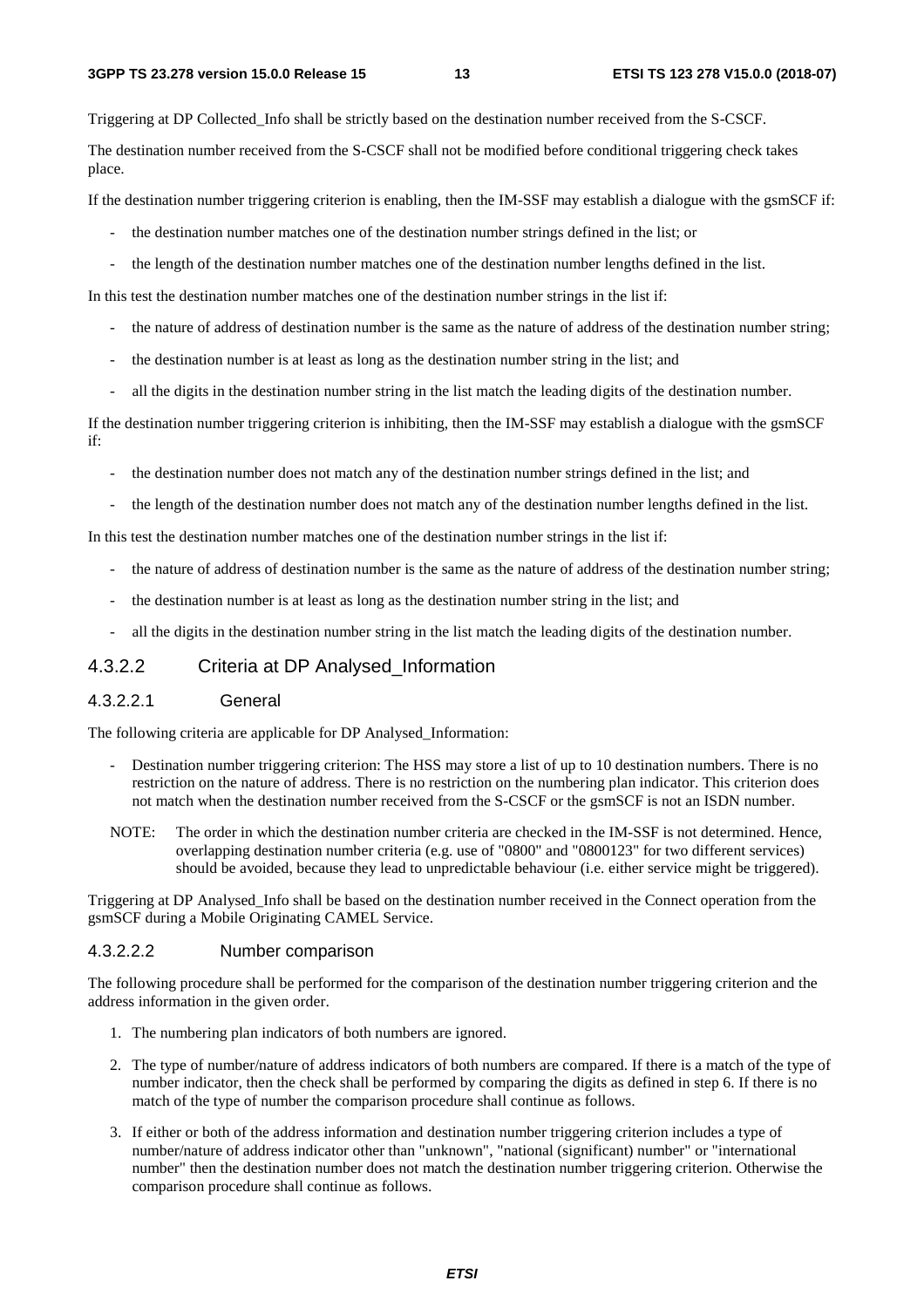- 4. If there is a number (address information or destination number triggering criterion) with type of number/nature of address "unknown" this number shall be translated based on the numbering plan of the serving entity in either of the following ways:
	- if the leading digits refer to an international prefix, those digits shall be removed and the type of number/nature of address shall be set to "international number".
	- if the leading digits refer to a national (trunk) prefix, those digits shall be removed and the type of number/nature of address shall be set to "national (significant) number".

If the leading digits refer neither to an international prefix nor to a national (trunk) prefix, then the destination number does not match the destination number triggering criterion.

If there is a match of the type of number/nature of address indicator after this number modification, then the check shall be performed by comparing the digits as defined in step 6, otherwise the comparison procedure shall continue as follows.

- 5. If the type of number/nature of address of the address information or of the destination number triggering criterion is "national (significant) number" this number shall be translated based on the numbering plan of the serving entity to international format by adding the country code of the serving entity to the number string. After this modification both numbers shall be in international format and shall be checked by comparing the digits as defined in step 6.
- 6 If the number digits of the address information are compared with the number digits of the destination number triggering criterion, then there is a match if:
	- the destination number is at least as long as the destination number string of the destination number triggering criterion; and
	- all the digits in the destination number string of the destination number triggering criterion match the leading digits of the destination number.

The check described in this clause shall be repeated for every number contained in the destination number triggering criterion of the D-IM-CSI until a match is recognised and DP Analysed\_Info is triggered, or until all the destination numbers have been checked without a match being recognised. In the latter case DP Analysed\_Info is not triggered.

### 4.3.2.3 Criteria at DP Route\_Select\_Failure

The HSS may store a list of up to 5 cause values.

The following criteria are applicable for DP Route\_Select\_Failure:

- Release cause code.

The trigger criteria is met if the cause code received from the terminating party's network (could be a PSTN or an IMS network) is equal to at least one of the cause codes in the trigger criteria list.

If a O-IM-BCSM was already invoked and there is a relationship with the gsmSCF at that moment, then no additional relationship shall be initiated.

### 4.3.2.4 Criteria at DP T\_Busy and T\_No\_Answer

The HSS may store a list of up to 5 cause values.

The triggering is based on the release cause code received from terminating UE's P-CSCF.

The following criteria are applicable for DP T\_Busy and T\_No\_Answer:

- Release cause code.

The trigger criteria are met if the cause code received from the terminating UE's P-CSCF is equal to at least one of the cause codes in the trigger criteria list.

If trigger criteria are satisfied, then the corresponding Service Logic shall be invoked.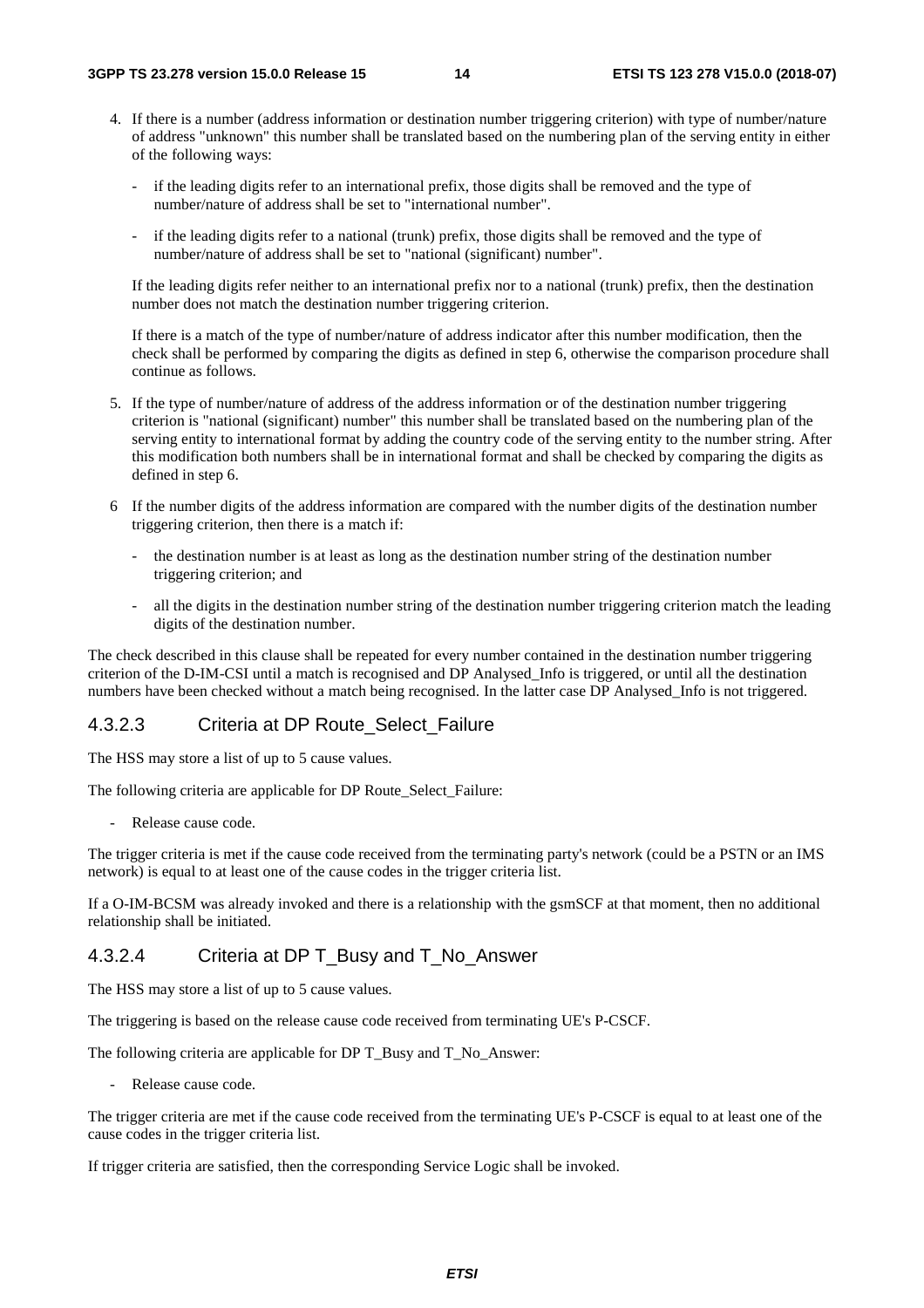## 4.4 Description of CAMEL Subscriber Data

### 4.4.1 IP Multimedia CAMEL Subscription Information (IM-CSI)

This subclause defines the contents of the IP Multimedia CAMEL Subscription Information. IM-CSI data are provisioned in the HSS for subscribers having originating and/or terminating IP Multimedia CAMEL services. This information shall be sent by the HSS to the IM-SSF via the Si Interface. The IM-CSI data contains the O-IM-CSI, D-IM-CSI, and VT-IM-CSI.

### 4.4.1.1 Originating IP Multimedia CAMEL Subscription Information (O-IM-CSI)

### 4.4.1.1.1 gsmSCF Address

Address to be used to access the gsmSCF for a particular subscriber. The address shall be an E.164 number to be used for routeing.

### 4.4.1.1.2 Service Key

The Service Key identifies to the gsmSCF the service logic that shall apply.

### 4.4.1.1.3 Default Call Handling

The Default Call Handling indicates whether the IP Multimedia session shall be released or continued as requested in case of error in the IM-SSF to gsmSCF dialogue.

### 4.4.1.1.4 TDP List

The TDP List indicates on which detection point triggering shall take place. The following trigger detection points are possible: DP Collected\_Info and DP Route\_Select\_Failure.

### 4.4.1.1.5 CAMEL Capability Handling

CAMEL Capability Handling indicates the phase of CAMEL which is asked by the gsmSCF for the service.

### 4.4.1.1.6 CSI Status

The CSI state indicates whether the O-IM-CSI is active or not.

### 4.4.1.1.7 Notification Flag

The notification flag indicates whether changes of the O-IM-CSI shall trigger the Notification on Change of Subscriber Data. In order to update the IM-SSF of IM CSI changes, this flag shall be set to yes.

### 4.4.1.1.8 DP Criteria

The DP criteria indicate whether the IM-SSF shall request the gsmSCF for instructions.

### 4.4.1.2 Dialled Services IP Multimedia CAMEL Subscription Information (D-IM-CSI)

### 4.4.1.2.1 gsmSCF Address

Address to be used to access the gsmSCF for a particular subscriber. The address shall be an E.164 number to be used for routeing.

### 4.4.1.2.2 Service Key

The Service Key identifies to the gsmSCF the service logic that shall apply.

### 4.4.1.2.3 Default Call Handling

The Default Call Handling indicates whether the IP Multimedia session shall be released or continued as requested in case of error in the IM-SSF to gsmSCF dialogue.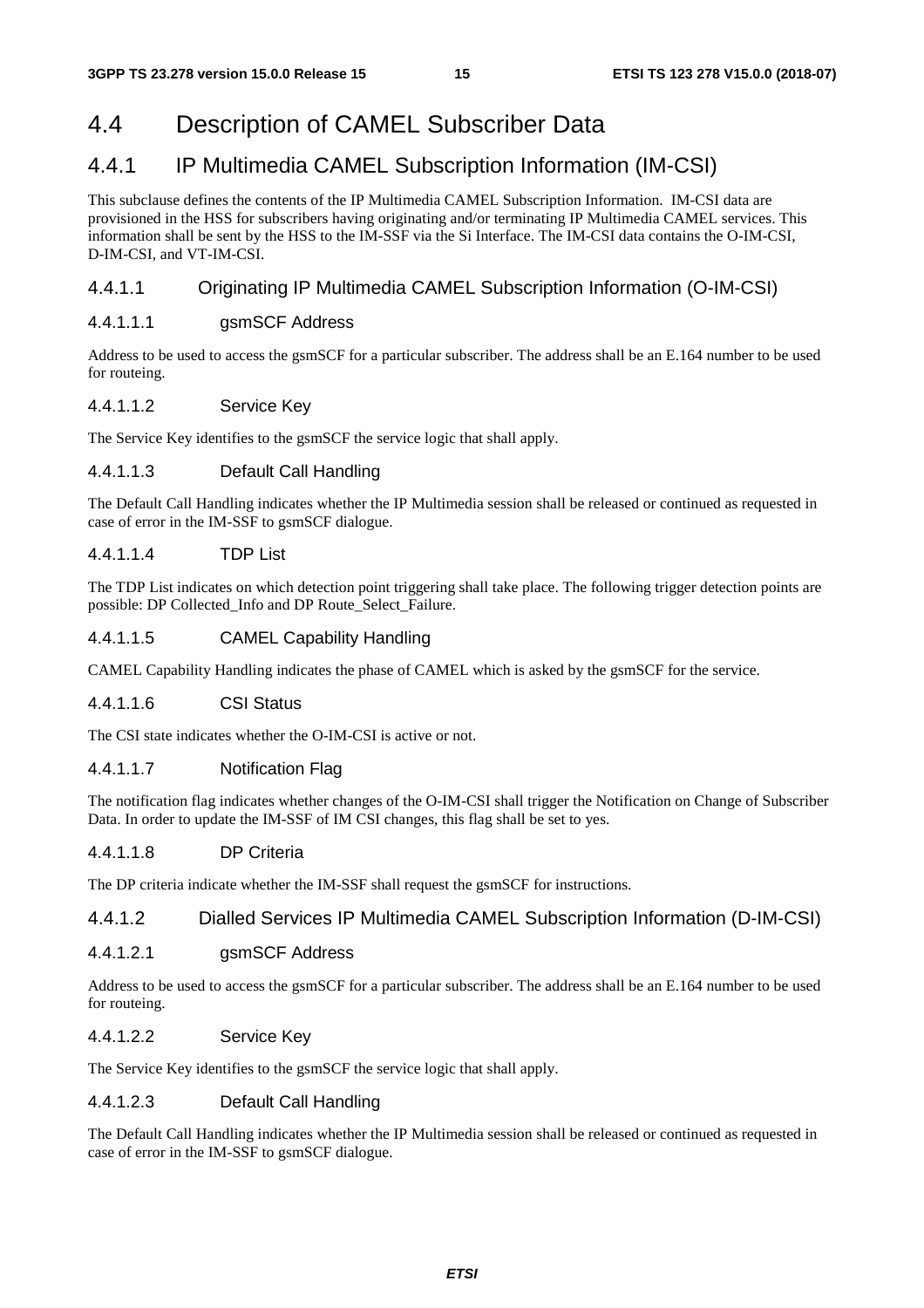### 4.4.1.2.4 CAMEL Capability Handling

CAMEL Capability Handling indicates the phase of CAMEL which is asked by the gsmSCF for the service.

### 4.4.1.2.5 CSI Status

The CSI state indicates whether the D-IM-CSI is active or not.

### 4.4.1.2.6 Notification Flag

The notification flag indicates whether changes of the D-IM-CSI shall trigger the Notification on Change of Subscriber Data. In order to update the IM-SSF of IM CSI changes, this flag shall be set to yes.

### 4.4.1.2.7 DP Criteria

The DP criteria indicate whether the IM-SSF shall request the gsmSCF for instructions.

### 4.4.1.3 Terminating IP Multimedia CAMEL Subscription Information (VT-IM-CSI)

### 4.4.1.3.1 gsmSCF Address

Address to be used to access the gsmSCF for a particular subscriber. The address shall be an E.164 number to be used for routeing.

### 4.4.1.3.2 Service Key

The Service Key identifies to the gsmSCF the service logic that shall apply.

### 4.4.1.3.3 Default Call Handling

The Default Call Handling indicates whether the IP Multimedia session shall be released or continued as requested in case of error in the IM-SSF to gsmSCF dialogue.

### 4.4.1.3.4 TDP List

The TDP List indicates on which detection point triggering shall take place. The following trigger detection points are allowed: DP Terminating\_Attempt\_Authorised, DP T\_Busy, and DP T\_No\_Answer.

### 4.4.1.3.5 CAMEL Capability Handling

CAMEL Capability Handling indicates the phase of CAMEL which is asked by the gsmSCF for the service.

### 4.4.1.3.6 CSI Status

The CSI state indicates whether the VT-IM-CSI is active or not.

### 4.4.1.3.7 Notification Flag

The notification flag indicates whether changes of the VT-IM-CSI shall trigger the Notification on Change of Subscriber Data. In order to update the IM-SSF of IM CSI changes, this flag shall be set to yes.

### 4.4.1.3.8 DP Criteria

The DP criteria indicate whether the IM-SSF shall request the gsmSCF for instructions.

### 4.4.1.4 Other CAMEL Data

### 4.4.1.4.1 gsmSCF address list for CSI

The gsmSCF address list for CSI indicates a list of gsmSCF addresses to which Notification on Change of Subscriber Data is to be sent. In order to provide Notification on Change of Subscriber Data to the IM-SSF, the IM-SSF address shall be included in the gsmSCF address list.

The IM-SSF address is added to the address list for notification in the HSS as described in subclause 4.6.1.2.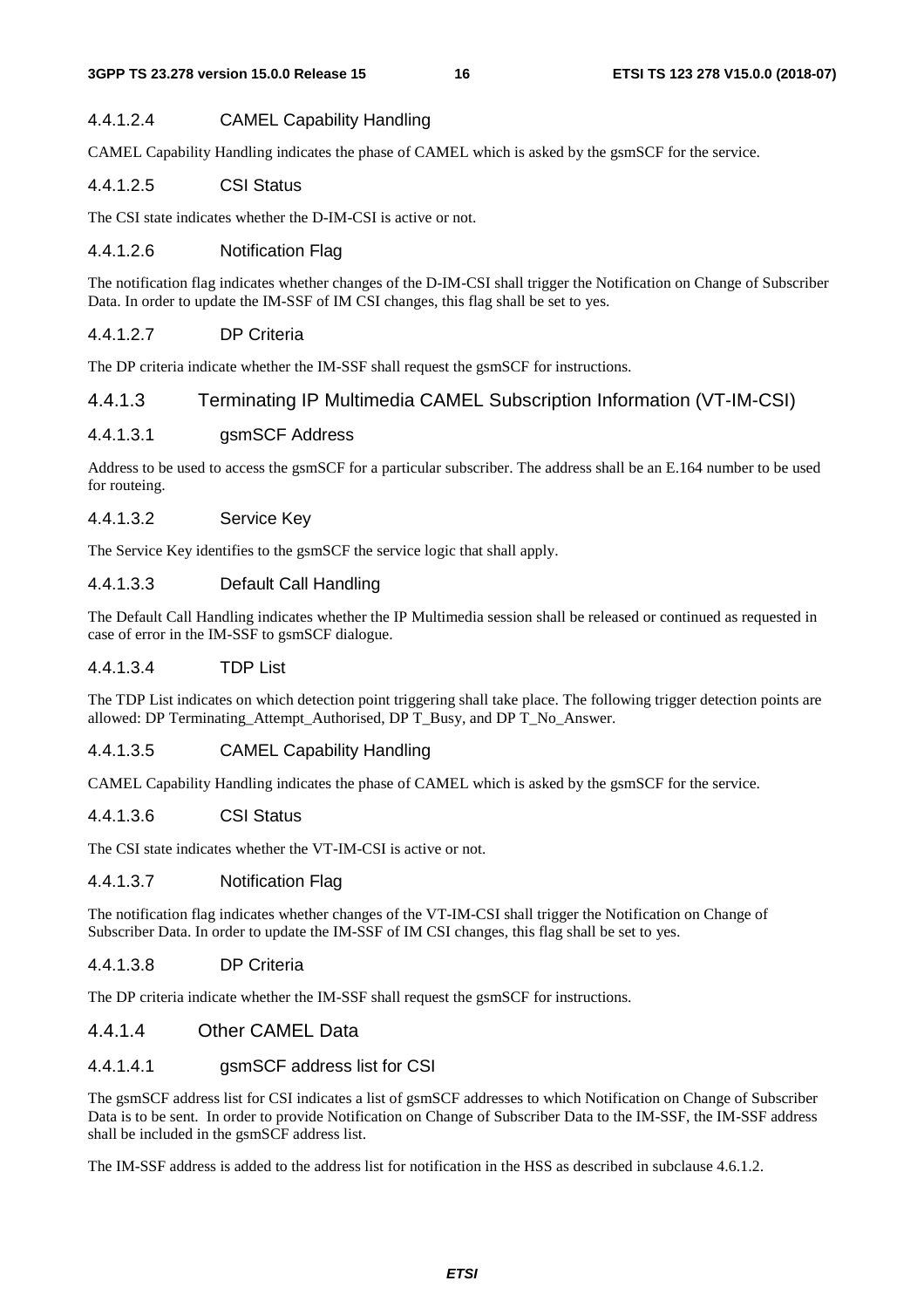The IM-SSF shall handle the receipt of the Notification on Change of Subscriber Data using the same procedure as that of a gsmSCF.

## 4.5 Description of CAMEL State Models

In the IM Subsystem, calls are controlled by the Serving CSCF (S-CSCF) where a subscriber is registered. A state model describes the call control behaviour of an IM-SSF.

### 4.5.1 General Handling

The Basic Call State Model (BCSM) is used to describe the handling of originating and terminating calls. It identifies the points in a call where gsmSCF based service applications is permitted to interact with the call control capabilities of an IM-SSF. Figure 4.3 illustrates how transitions between states, Detection Points and Points In Call components are shown in the BCSM diagrams.



**Figure 4.3: BCSM Components** 

### 4.5.2 Originating CAMEL Basic Call State Model (O-IM-BCSM)

### 4.5.2.1 Description of the O-IM-BCSM

The O-IM-BCSM is used to model the behaviour of an IM-SSF for an originating call. When an armed DP is encountered, O-IM-BCSM processing is suspended at the DP and the IM-SSF indicates this to the gsmSCF if appropriate.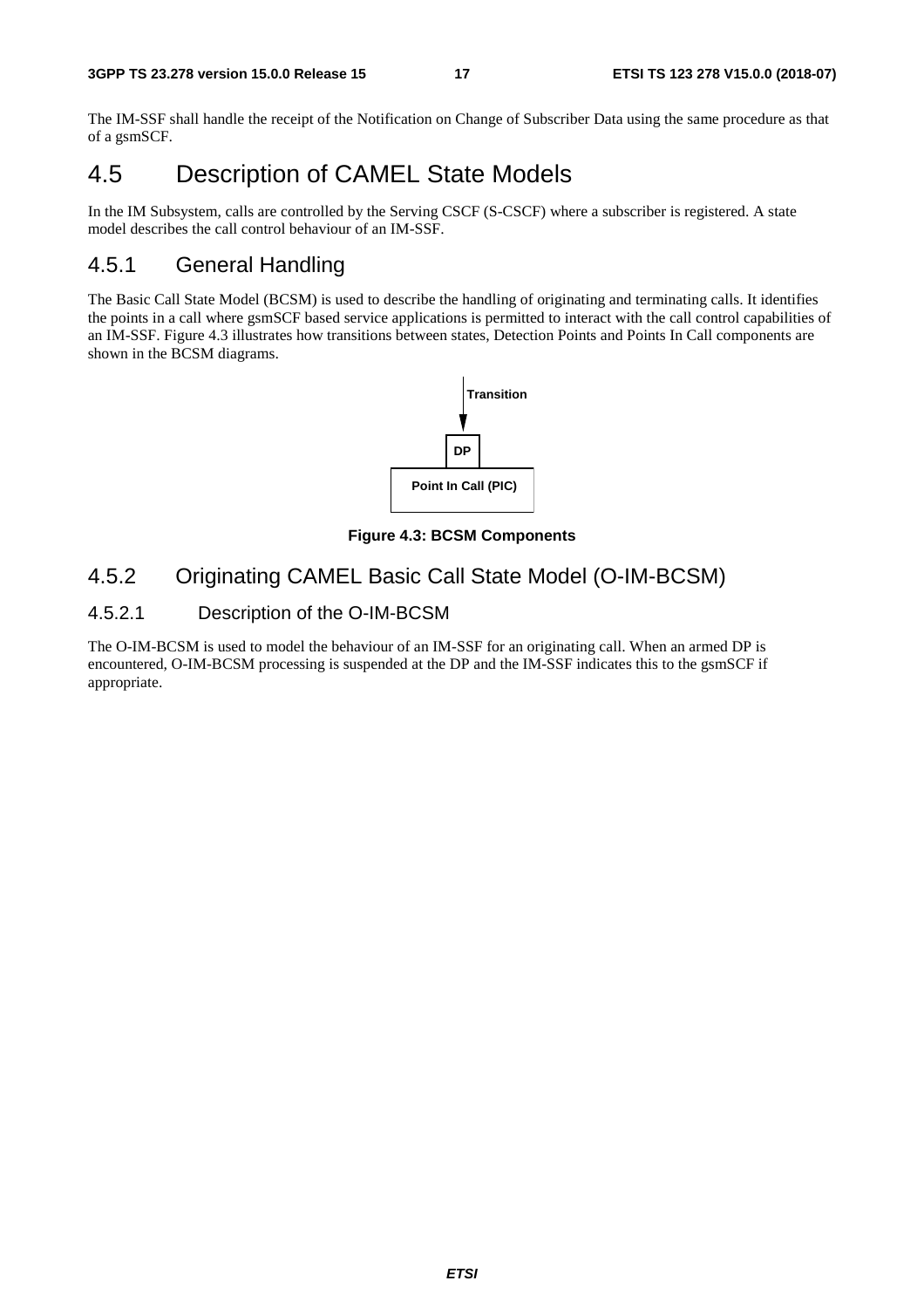



The following table 4.1defines the DPs that apply to originating calls.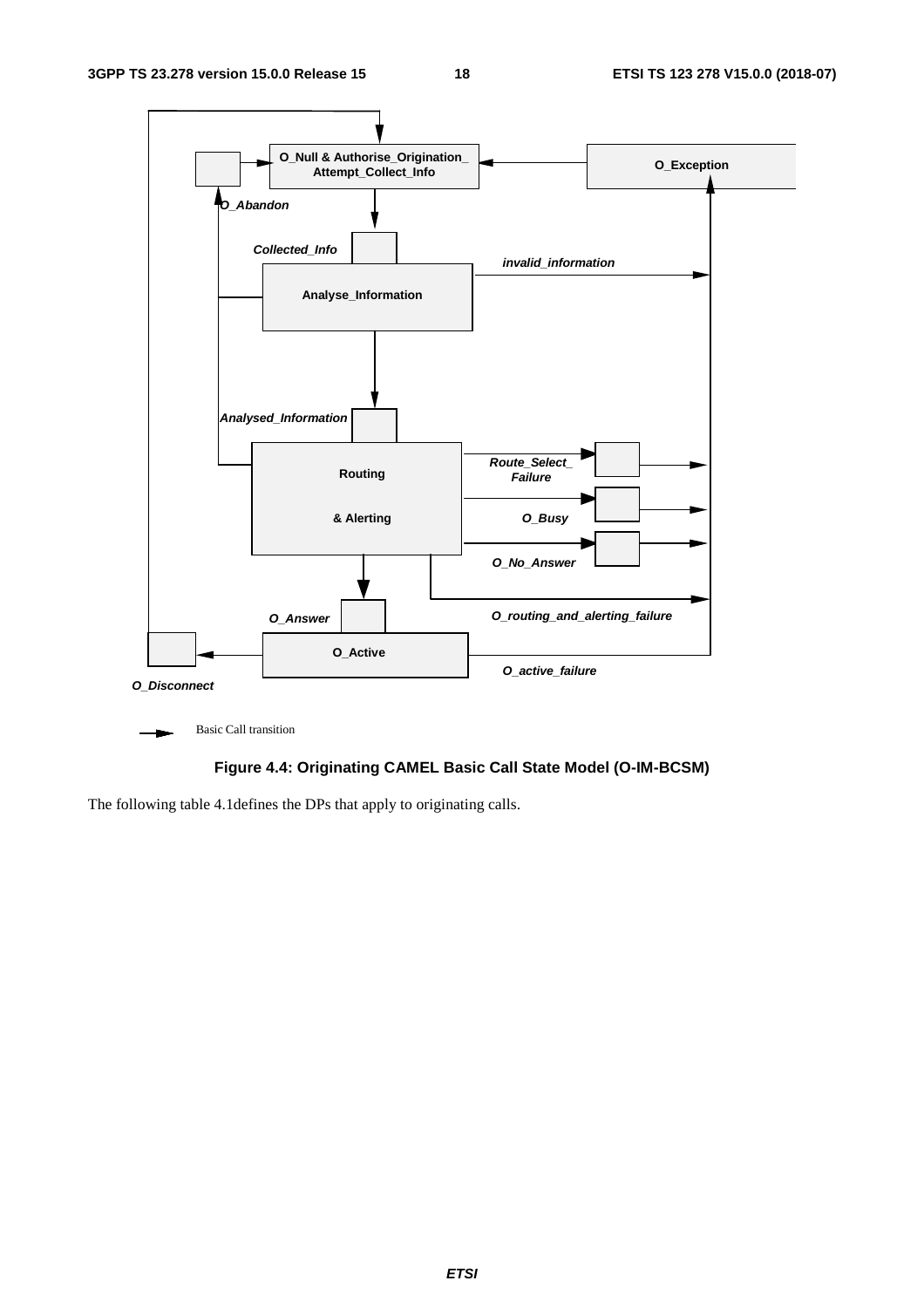| <b>CAMEL Detection Point:</b> | DP Type                       | <b>Description:</b>                                                                                                              |
|-------------------------------|-------------------------------|----------------------------------------------------------------------------------------------------------------------------------|
| DP Collected Info             | TDP-R                         | Indication that the O-IM-CSI is analysed                                                                                         |
| DP Analysed_Information       | TDP-R                         | Availability of routeing address and nature of address.                                                                          |
| DP Route_Select_Failure       | TDP-R, EDP-N,<br><b>FDP-R</b> | Indication that the session establishment failed.                                                                                |
| DP O_Busy                     | EDP-N, EDP-R                  | Indication that:<br>a busy indication is received from the terminating<br>party,                                                 |
|                               |                               | - a not reachable event is determined upon a SIP error<br>response.                                                              |
| DP O_No_Answer                | EDP-N, EDP-R                  | Indication that:<br>an application timer associated with the<br>O_No_Answer DP expires,                                          |
|                               |                               | a no answer event is determined upon SIP a error<br>٠<br>response                                                                |
| DP O_Answer                   | EDP-N, EDP-R                  | Indication that the session is accepted and answered<br>by the terminating party.                                                |
| DP O Disconnect               | EDP-N, EDP-R                  | A disconnect indication is received from the originating<br>party or from the terminating party.                                 |
| DP O Abandon                  | EDP-N, EDP-R                  | Indication that a disconnect indication is received from<br>the originating party during the session establishment<br>procedure. |

**Table 4.1: Description of the O-IM-BCSM DPs in an IM-SSF** 

### 4.5.2.2 Description of Points In Call

This subclause describes the Points In Call for originating calls. The entry events, actions and exit events are described for each Point in Call.

### 4.5.2.2.1 O\_Null & Authorise\_Origination\_Attempt\_Collect\_Info

Entry events:

- Disconnection and clearing of a previous call (DP O\_Disconnect) or default handling of exceptions by IM-SSF completed.
- Abandon event is reported from Analyse\_Information or Routing and Alerting PIC.
- Exception event is reported.

### Actions:

- Interface is idled.
- Originating call: SIP INVITE request message containing the dialled number is received from MS.
- Information being analysed e.g., O-IM-CSI is analysed.

### Exit events:

- Originating CSI is analysed.
- An exception condition is encountered. For this PIC, if the call encounters one of these exceptions during the PIC processing, the exception event is not visible because there is no corresponding DP. Example exception condition: Calling party abandons call.

### 4.5.2.2.2 Analyse\_Information

Entry events: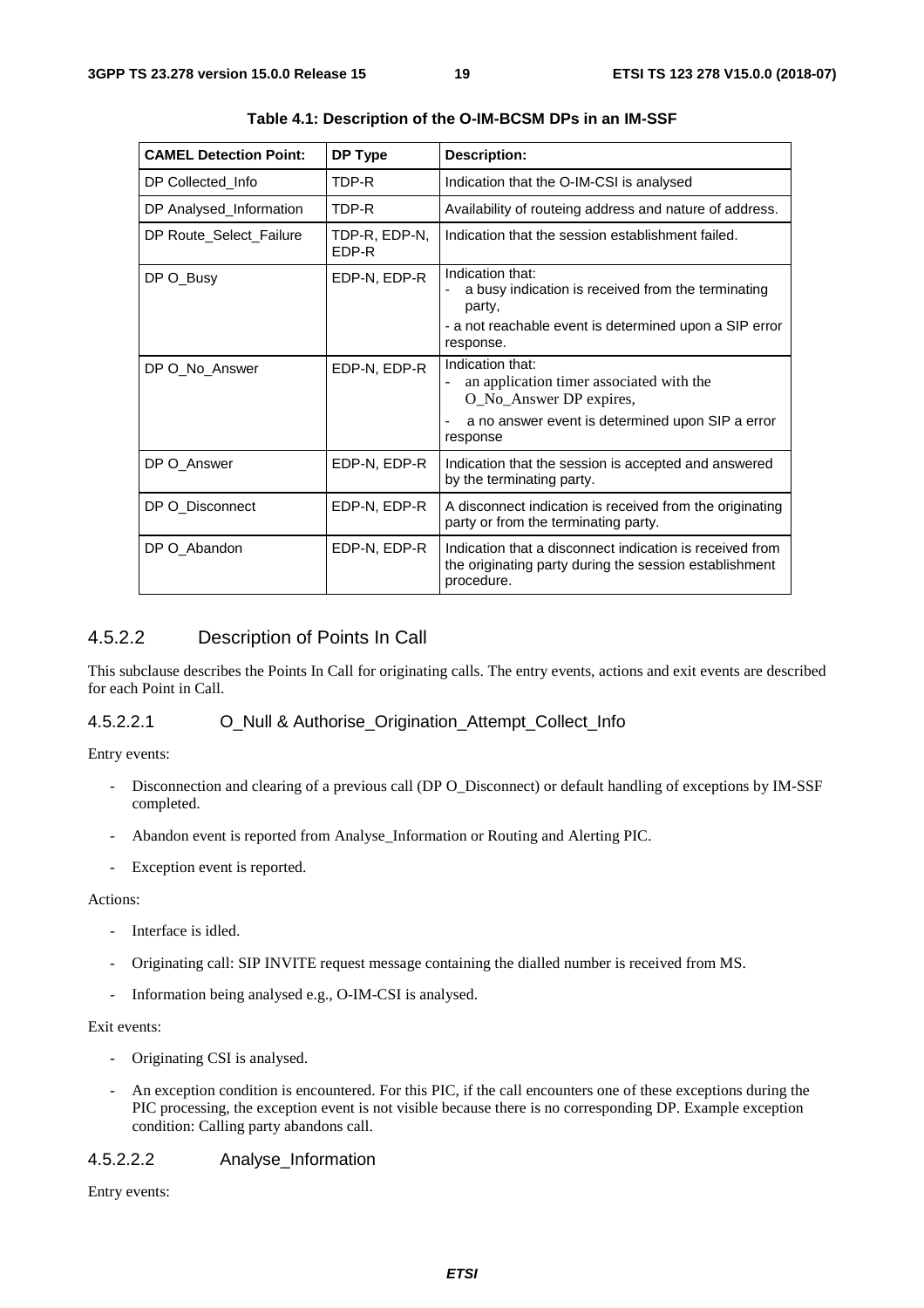- Originating CSI is analysed. (DP Collected Info).
- New routeing information is received when Busy event (DP O\_Busy), Route Select Failure event (DP Route\_Select\_Failure), Not Reachable event (DP O\_Busy) or No Answer event (DP O\_No\_Answer) is reported from Routing and Alerting PIC.
- New routeing information is received when Disconnect event is reported from O\_Active PIC.

### Actions:

- Compare the called party number with the dialled services information.

### Exit events:

- Availability of routeing address and nature of address. (DP Analysed\_Information).
- An exception condition is encountered (e.g. wrong number)- this leads to the O\_Exception PIC.
- Calling party abandons the call- this leads to the O\_Abandon DP.

### 4.5.2.2.3 Routing and Alerting

### Entry events:

- Availability of routeing address and nature of address. (DP Analysed\_Information).

### Actions:

- Information is being analysed and/or translated according to dialling plan to determine routeing address.
- Routeing address being interpreted.
- Call is being processed by the terminating half BCSM. Continued processing of SIP call session setup (e.g., ringing) is taking place. Waiting for indication from terminating half BCSM that the call has been answered by terminating party.

#### Exit events:

- Indication from the terminating half BCSM that the call is accepted and answered by terminating party (DP O\_Answer).
- An exception condition is encountered this leads to the O\_Exception PIC.
- Calling party abandons the call- this leads to the O\_Abandon DP.
- A busy indication is received from the terminating party this leads to the O\_Busy DP.
- A not reachable indication is received from the terminating party this leads to the O\_Busy DP.
- Attempt to select the route for the call fails this leads to the Route Select Failure DP.

If the no reply timer expires and DP O\_No\_Answer is armed - this leads to the O\_No\_Answer DP.

### 4.5.2.2.4 O\_Active

### Entry events:

- Indication from the terminating half BCSM that the call is accepted and answered by the terminating party (DP O\_Answer).

#### Actions:

- SIP session established between originating party and terminating party. - Call release is awaited.

### Exit events:

- A disconnection indication is received from the originating party, or received from the terminating party via the terminating half BCSM. (DP - O\_Disconnect).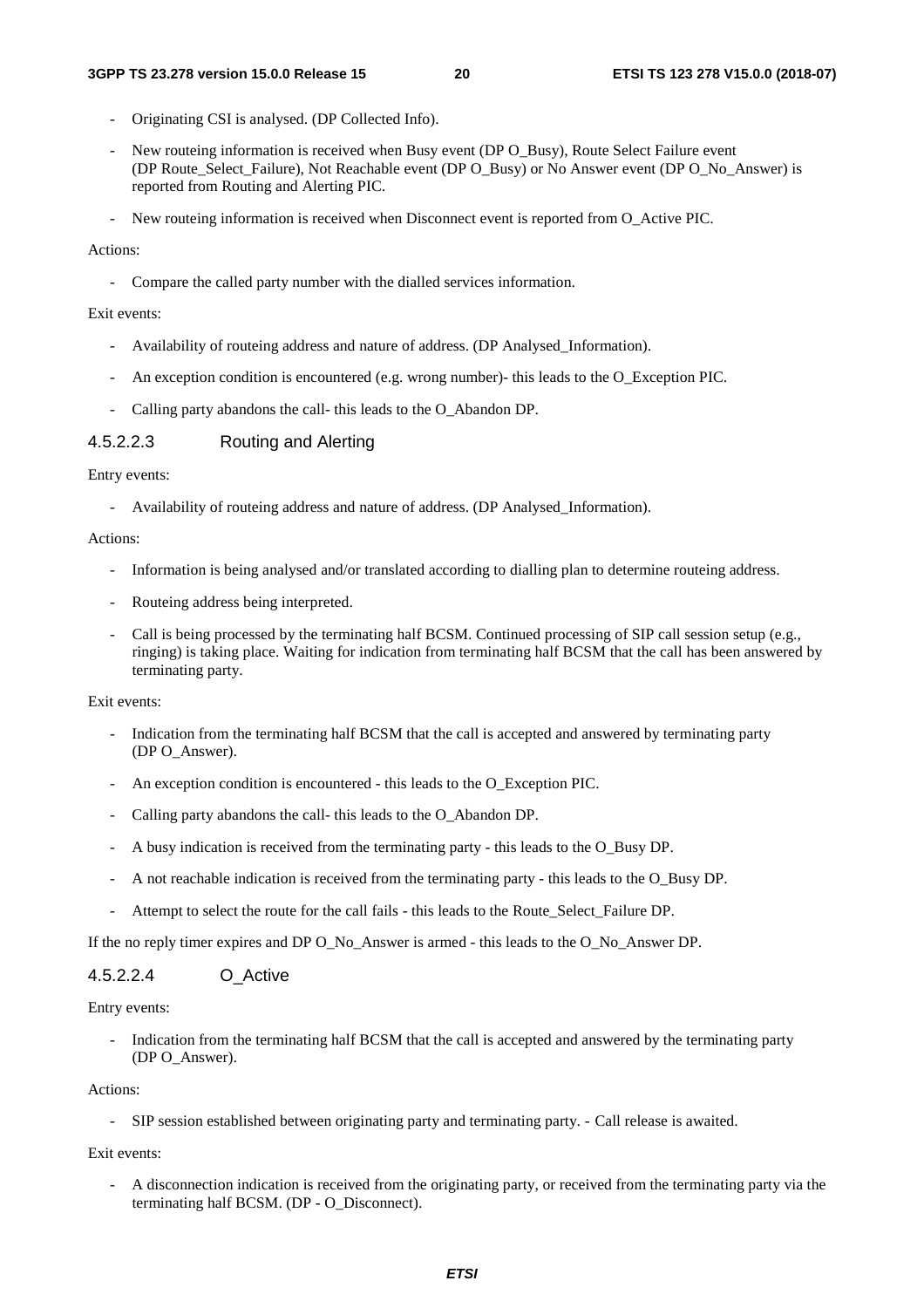An exception condition is encountered.

### 4.5.2.2.5 O\_Exception

Entry events:

- An exception condition is encountered. In addition to specific examples listed above, exception events include any type of failure, which means that the normal exit events for a PIC can not be met.

Actions:

- Default handling of the exception condition is being provided. This includes general actions necessary to ensure that no resources remain inappropriately allocated such as:
	- If any relationship exists between the IM-SSF and the gsmSCF, the IM-SSF shall send an error information flow closing the relationships and indicating that any outstanding call handling instructions will not run to completion.
	- Resources made available for setting up the SIP call session are released.

#### Exit events:

- Default handling of the exception condition by IM-SSF completed.

### 4.5.3 Mapping of SIP Method/Response to O-IM-BCSM Detection Points

This subclause describes mapping of SIP methods and responses to CAMEL Detection Points.

### **Table 4.2: Mapping of SIP Method/Response to CAMEL O-IM-BCSM DPs**

| <b>CAMEL O-IM-BCSM DP:</b> | <b>SIP Method/Response</b>               |
|----------------------------|------------------------------------------|
| DP Collected Info          | <b>INVITE</b>                            |
| DP Analysed_Information    | N/A                                      |
| DP Route Select Failure    | 4XX (except 401, 407, 408,<br>480, 486), |
|                            | 5xx, and 6xx (except 600,<br>603)        |
| DP O_Busy                  | 486 Busy Here                            |
|                            | 600 Busy Everywhere                      |
| DP O_No_Answer             | 603 Decline                              |
|                            | 408 Request Timeout                      |
|                            | 480 Temp Unavailable                     |
| DP O Answer                | 200 OK                                   |
| DP O Disconnect            | BYE                                      |
| DP O Abandon               | <b>CANCEL</b>                            |

### 4.5.4 Terminating CAMEL Basic Call State Model (T-IM-BCSM)

### 4.5.4.1 Description of the T-IM-BCSM

The T-IM-BCSM is used to model the behaviour of an IM-SSF for a terminating call. When a DP is encountered, T-IM-BCSM processing is suspended at the DP and IM-SSF indicates this to the gsmSCF if appropriate.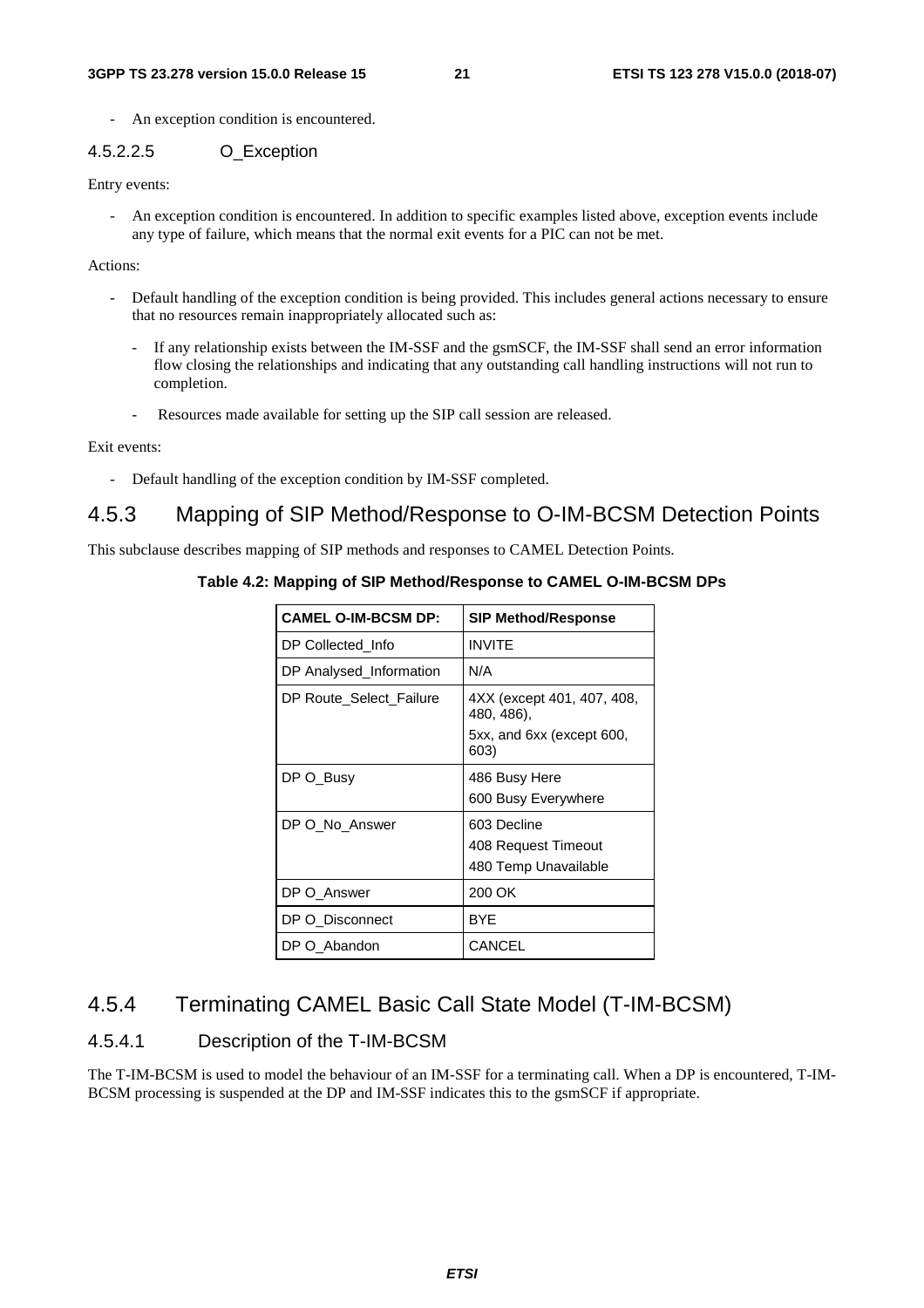

Basic Call transition

### **Figure 4.5: Terminating CAMEL Basic Call State Model (T-IM-BCSM)**

The following table 4.3defines the DPs that apply to terminating calls.

| <b>CAMEL DP:</b>                     | DP Type                | Description:                                                                                                                                                                       |
|--------------------------------------|------------------------|------------------------------------------------------------------------------------------------------------------------------------------------------------------------------------|
| DP Terminating Attempt<br>Authorised | TDP-R                  | Indication that the VT-IM-CSI is analysed.                                                                                                                                         |
| DP T_Busy                            | TDP-R, EDP-N,<br>EDP-R | Indication that:<br>a busy indication is received from the terminating<br>party,<br>- a not reachable event is determined (e.g.<br>terminating party is not currently registered). |
| DP T No Answer                       | TDP-R, EDP-N,<br>EDP-R | Indication that an application timer associated with<br>the T No Answer DP expires.                                                                                                |
| DP T Answer                          | EDP-N, EDP-R           | Session is accepted and answered by terminating<br>party.                                                                                                                          |
| DP T Disconnect                      | EDP-N, EDP-R           | A disconnect indication is received from the<br>terminating party or from the originating party.                                                                                   |
| DP T Abandon                         | EDP-N, EDP-R           | A disconnect indication is received from the<br>originating party during the session establishment<br>procedure.                                                                   |

### 4.5.4.2 Description of Points In Call

This subclause describes the Points In Call for terminating calls. The entry events, actions and exit events are described for each Point in Call.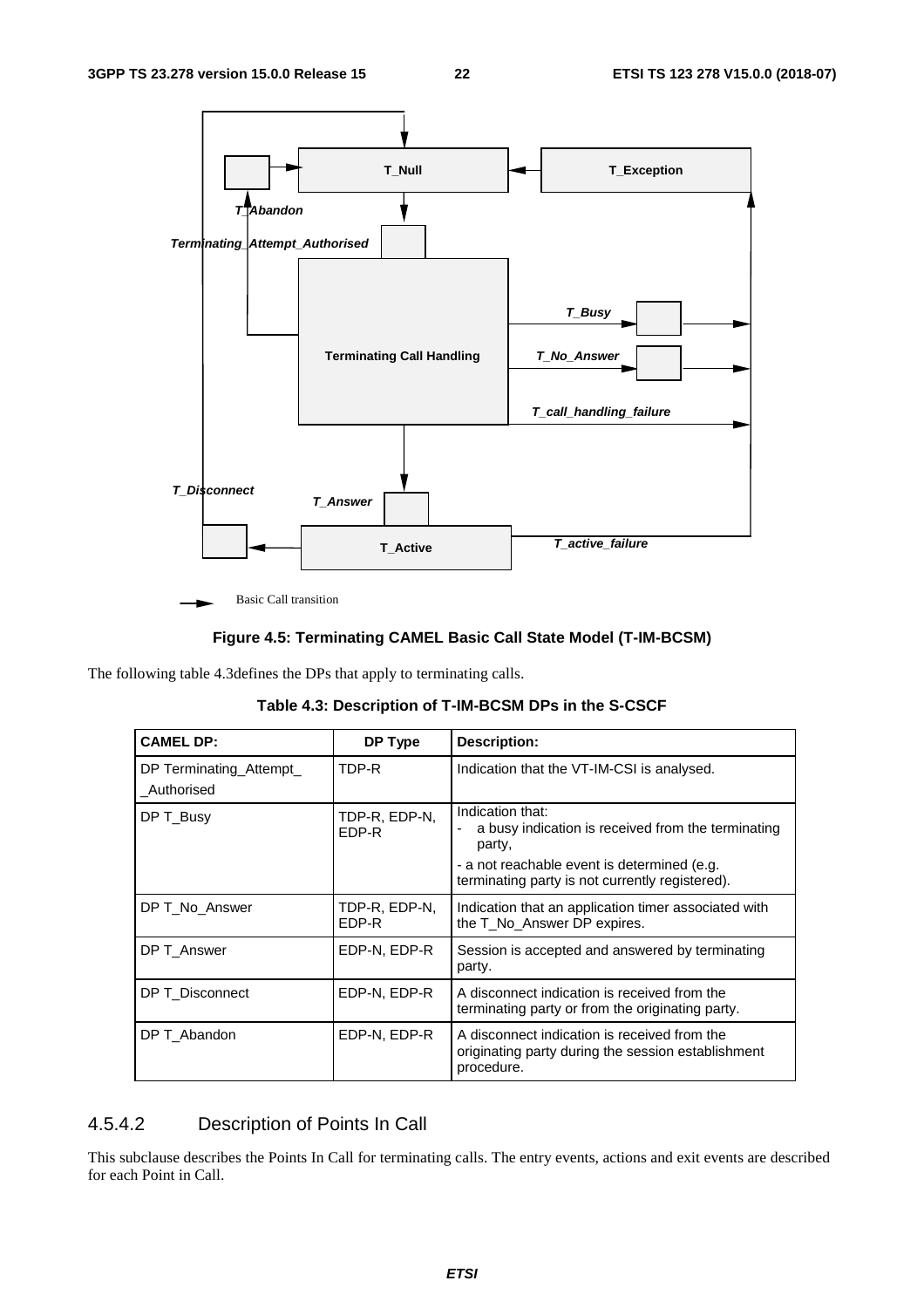### 4.5.4.2.1 T\_Null

#### Entry events:

- Disconnection and clearing of a previous call (DP T\_Disconnect) or default handling of exceptions by IM-SSF completed.
- Abandon event is reported from Terminating Call Handling PIC.
- Exception event is reported.

### Actions:

- Interface is idled.
- SIP INVITE message for terminating call request is received, the appropriate information is analysed.
- VT-IM-CSI is analysed.

#### Exit events:

- Terminating CSI is analysed.
- An exception condition is encountered. For this PIC, if the call encounters one of these exceptions during the PIC processing, the exception event is not visible because there is no corresponding DP.

Example exception condition is:

- Calling party abandons call.

### 4.5.4.2.2 Terminating Call Handling

#### Entry events:

- Terminating CSI (if available) is analysed. (DP Terminating\_Attempt\_Authorised).
- New routeing information is received when Busy event (DP T\_Busy) or No Answer event (DP T\_No\_Answer) is reported from Terminating Call Handling PIC.
- New routeing information is received when Disconnect event is reported from T\_Active PIC.
- New routeing information is received when the terminating party not reachable is reported from Terminating Call Handling PIC.

#### Actions:

- Routeing address and call type being interpreted. The next route or terminating access is being selected.
- The terminating party is being alerted. Waiting for the call to be answered by terminating party.

#### Exit events:

- Call is accepted and answered by terminating party.
- An exception condition is encountered this leads to the T\_Exception PIC. Example exception conditions: the SIP call session request was not successful.
- Calling party abandons the call this leads to the T\_Abandon DP.
- A busy indication is received from the terminating party's P-CSCF this leads to the T\_Busy DP.
- Not reachable event detected from the terminating party's P-CSCF this leads to the T\_Busy DP.
- If no reply timer expires and DP T\_No\_Answer is armed this leads to the T\_No\_Answer DP.

### 4.5.4.2.3 T\_Active

Entry events: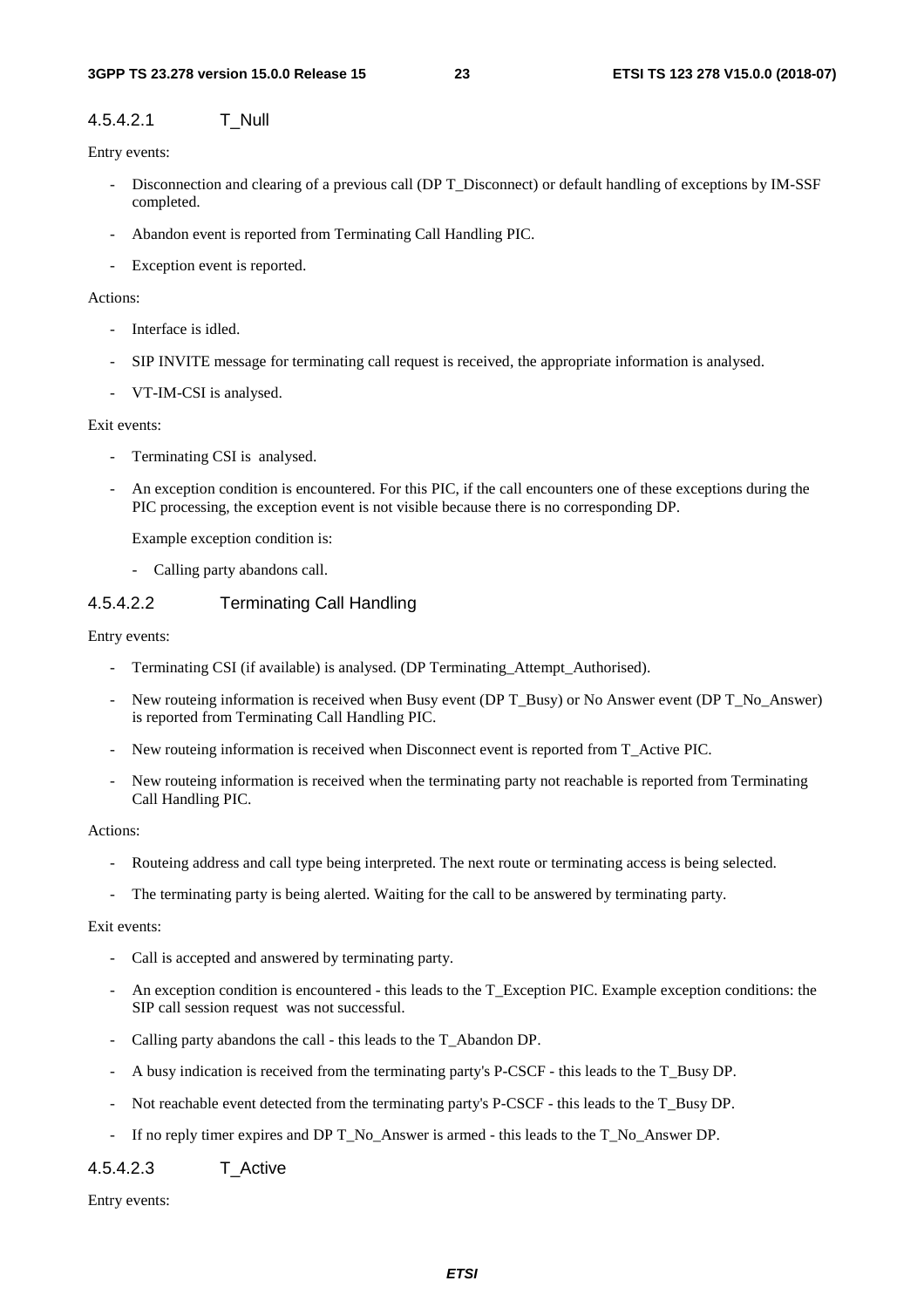Indication that the call is accepted and answered by the terminating party. (DP T\_Answer).

#### Actions:

- SIP session established between originating party and terminating party.
- Call release is awaited.

#### Exit events:

- A disconnection indication is received from the terminating party, or received from the originating party via the originating half BCSM. (DP T\_Disconnect).
- An exception condition is encountered. In addition to specific examples listed above, exception events include any type of failure that means that the normal exit events for a PIC can not be met.

#### 4.5.4.2.4 T\_Exception

#### Entry events:

- An exception condition is encountered. In addition to specific examples listed above, exception events include any type of failure, which means that the normal exit events for PIC cannot be met.

#### Actions:

- Default handling of the exception condition is being provided. This includes general actions necessary to ensure that no resources remain inappropriately allocated such as:
	- If any relationship exists between the IM-SSF and the gsmSCF, the IM-SSF shall send an error information flow closing the relationships and indicating that any outstanding call handling instructions will not run to completion.
	- Resources made available for setting up the SIP call session are released.

#### Exit events:

- Default handling of the exception condition by IM-SSF completed.

### 4.5.5 Mapping of SIP Method/Response to T-IM-BCSM Detection Points

This subclause describes mapping of SIP methods and responses to CAMEL Detection Points.

### **Table 4.4: Mapping of SIP Method/Response to CAMEL T-IM-BCSM DPs**

| <b>CAMEL T-IM-BCSM DP:</b>            | <b>SIP Method/Response</b>       |
|---------------------------------------|----------------------------------|
| DP Terminating_Attempt_<br>Authorised | <b>INVITE</b>                    |
| DP T_Busy                             | 4XX (except 401, 407, 408, 480), |
|                                       | 5xx, and 6xx (except 603)        |
| DP T No Answer                        | 603 Decline                      |
|                                       | 408 Request Timeout              |
|                                       | 480 Temp Unavailable             |
| DP T Answer                           | 200 OK                           |
| DP T Disconnect                       | <b>BYF</b>                       |
| DP T Abandon                          | <b>CANCEL</b>                    |

### 4.6 Procedures for IM-SSF Application Server

The SDLs in this specification illustrate how CAMEL modifies the normal multimedia call. They do not attempt to show all the details of multimedia handling in all the modes that support CAMEL.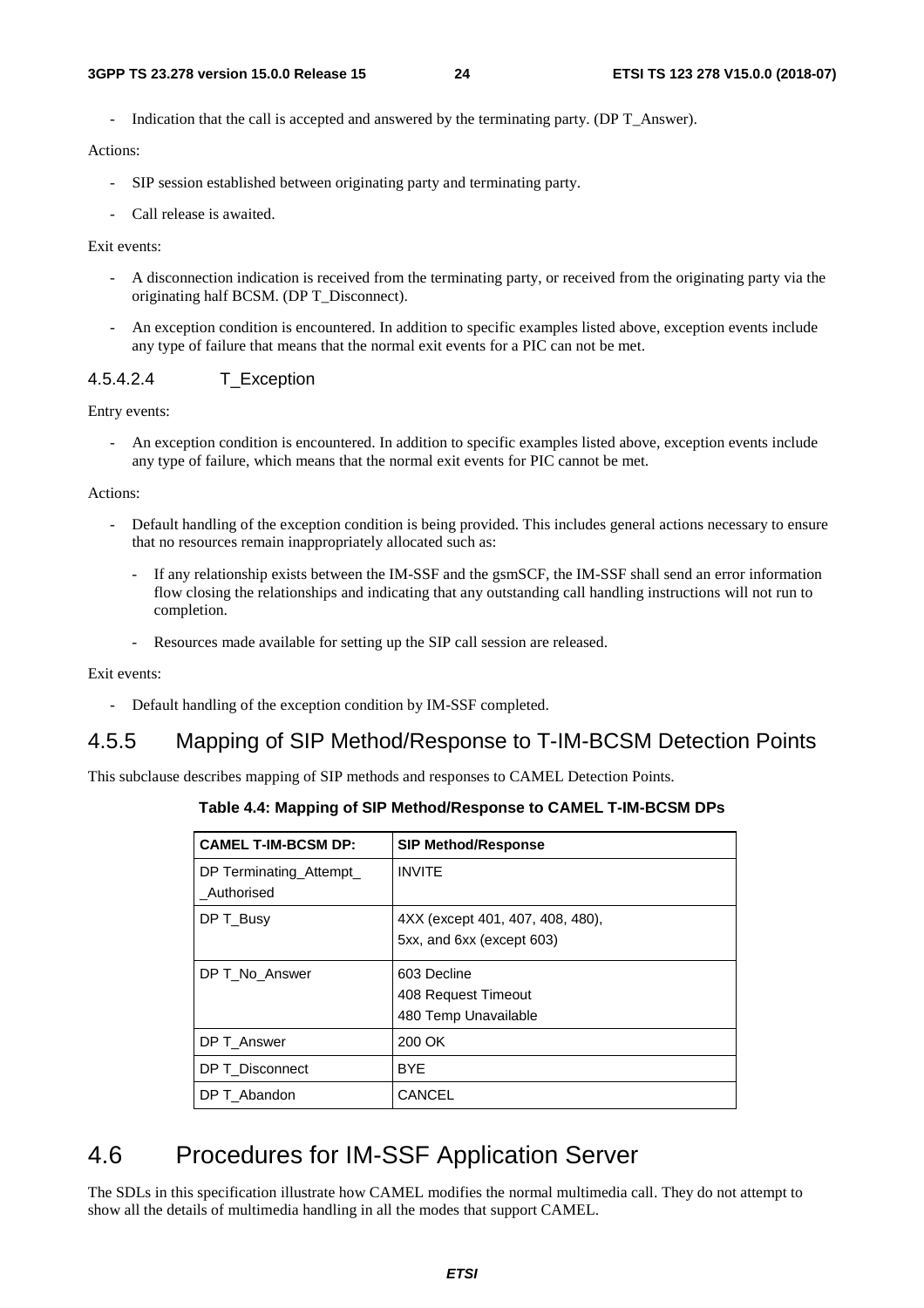The text in this clause is a supplement to the definition in the SDL diagrams; it does not duplicate the information in the SDL diagrams.

### 4.6.1 Overall SDL Architecture



**Figure 4.6: SIP Registration into IM-SSF** 



**Figure 4.7: Originating Case**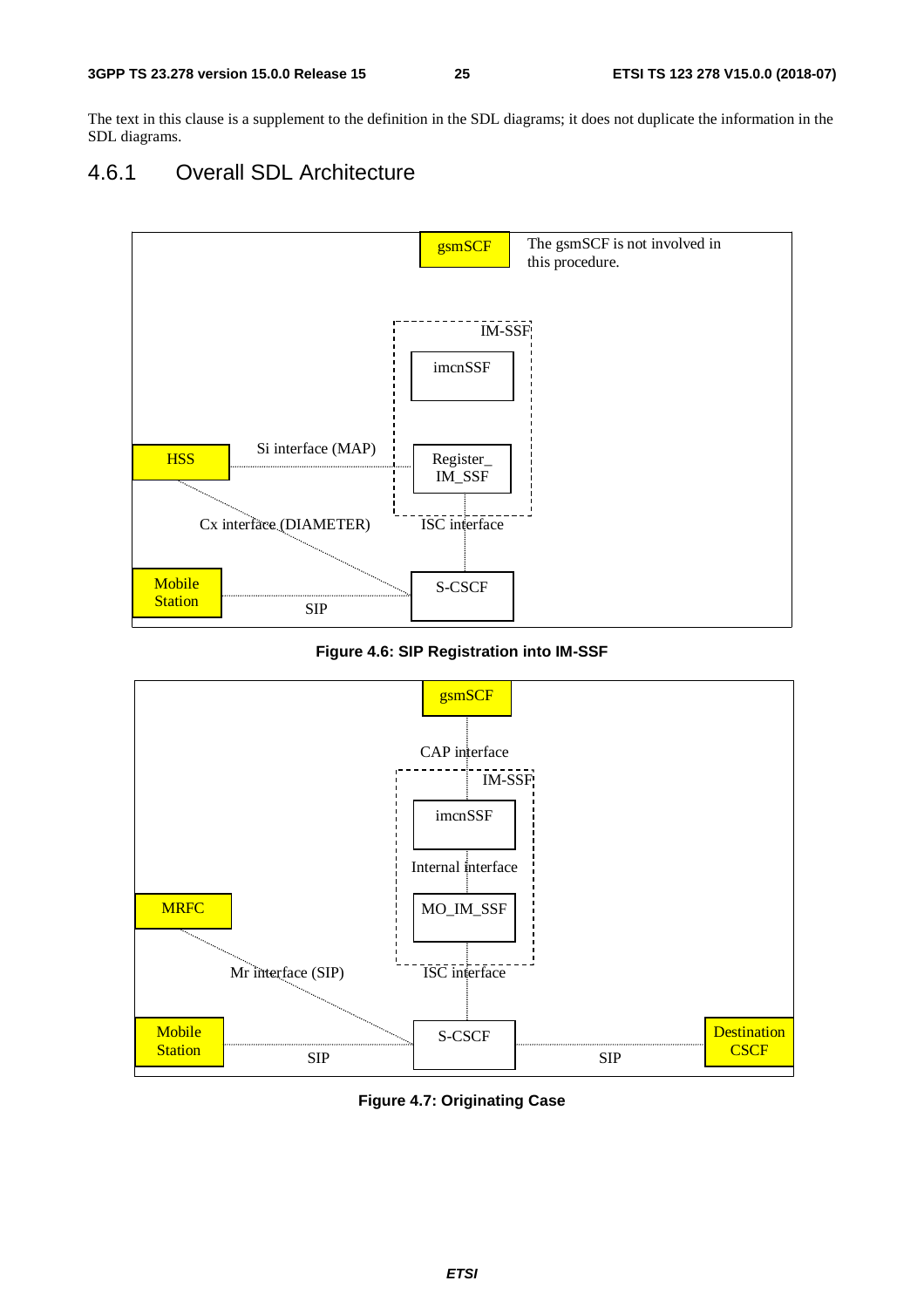

**Figure 4.8: Terminating Case** 

### 4.6.1.1 Handling of Registration and De-registration in the IM-SSF

During the UE registration, the HSS shall send the filter criteria for the IM-SSF to the S-CSCF if the subscriber is provisioned with IP Multimedia CAMEL Subscription Information data at the HSS.

The HSS shall include the IMSI data for the subscriber within the Service Information element of the filter criteria for IM-SSF. The IMSI shall be used for querying the HSS for CAMEL Subscription Information data via a MAP interface.

The CAMEL service provider determines the actual format of the data sent within the Service Information element of the filter criteria (e.g. IMSI). The actual format is transparent to the S-CSCF i.e. CAMEL service information is not processed, analysed, or evaluated by the S-CSCF. It is, however, known to the IM-SSF, gsmSCF, and the HSS (for provisioning of the service information data).

If a registration/de-registration request matches the filter criteria of the IM-SSF, the S-CSCF informs the IM-SSF of the request by performing a third party registration/de-registration i.e. a SIP REGISTER message is sent from the S-CSCF to the IM-SSF.

General handling of IP Multimedia registration, re-registration, de-registration and receipt of initial filter criteria at the S-CSCF is specified in 3GPP TS 23.228 [6] and 23.218 [5].

The process and the procedures specific to CAMEL are specified in this subclause:

- Process Register\_IM\_SSF;
- Procedure CAMEL\_IMCN\_Register;
- Procedure CAMEL\_IMCN\_DeRegister.

### 4.6.1.1.1 Procedure CAMEL\_IMCN\_Register

When querying the HSS for the subscriber's IM CSI data, the IM-SSF does not have to wait for the HSS's response on the first query before the subsequent queries are done. i.e Sending of multiple Any Time Interrogation operations can be done in parallel. However, the IM-SSF shall wait for all the responses from the HSS before it shall send a SIP response message to the S-CSCF.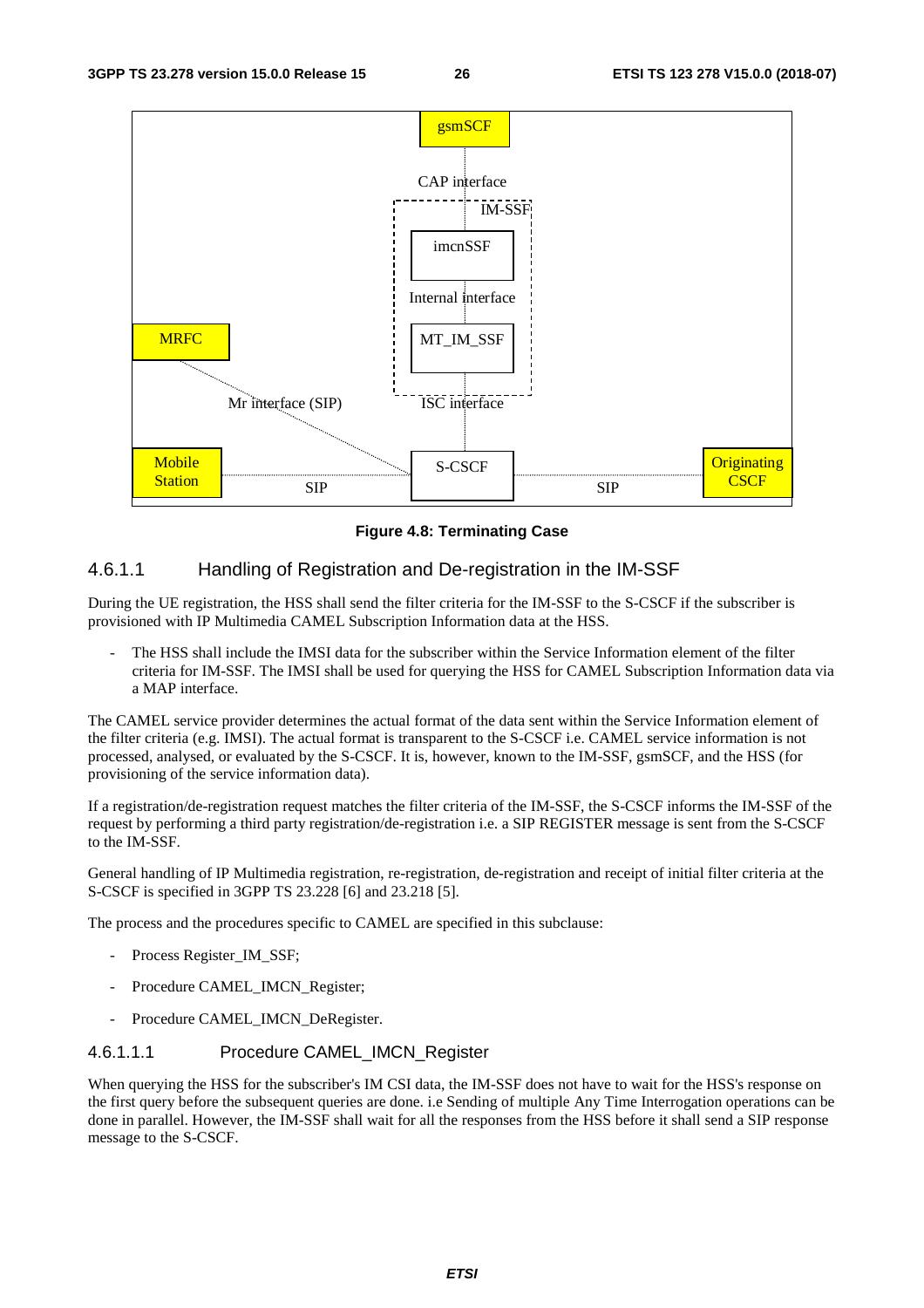

**Figure 4.9: Process Register\_IM\_SSF (sheet 1)**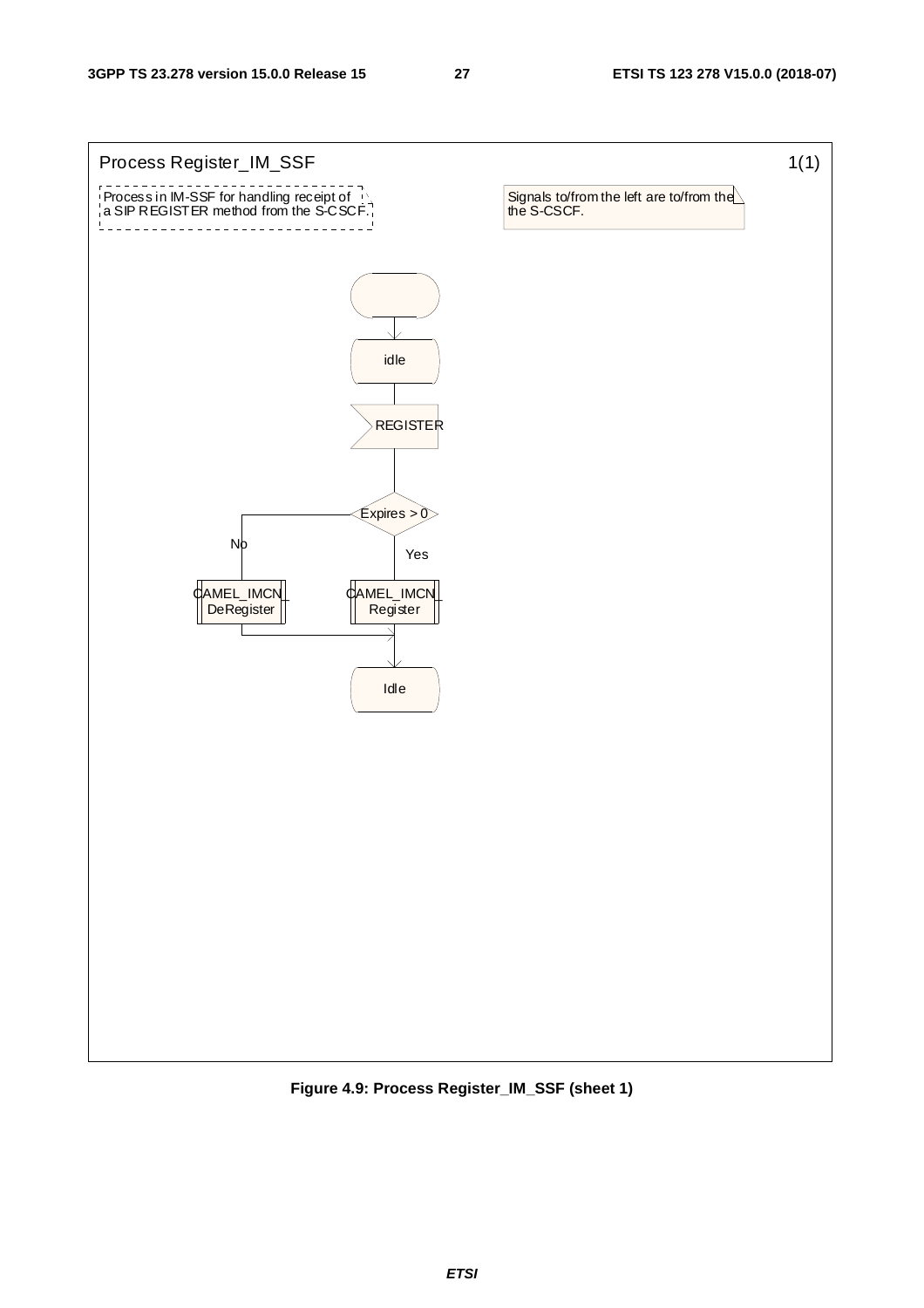

**Figure 4.10: Procedure CAMEL\_IMCN\_Register (sheet 1)**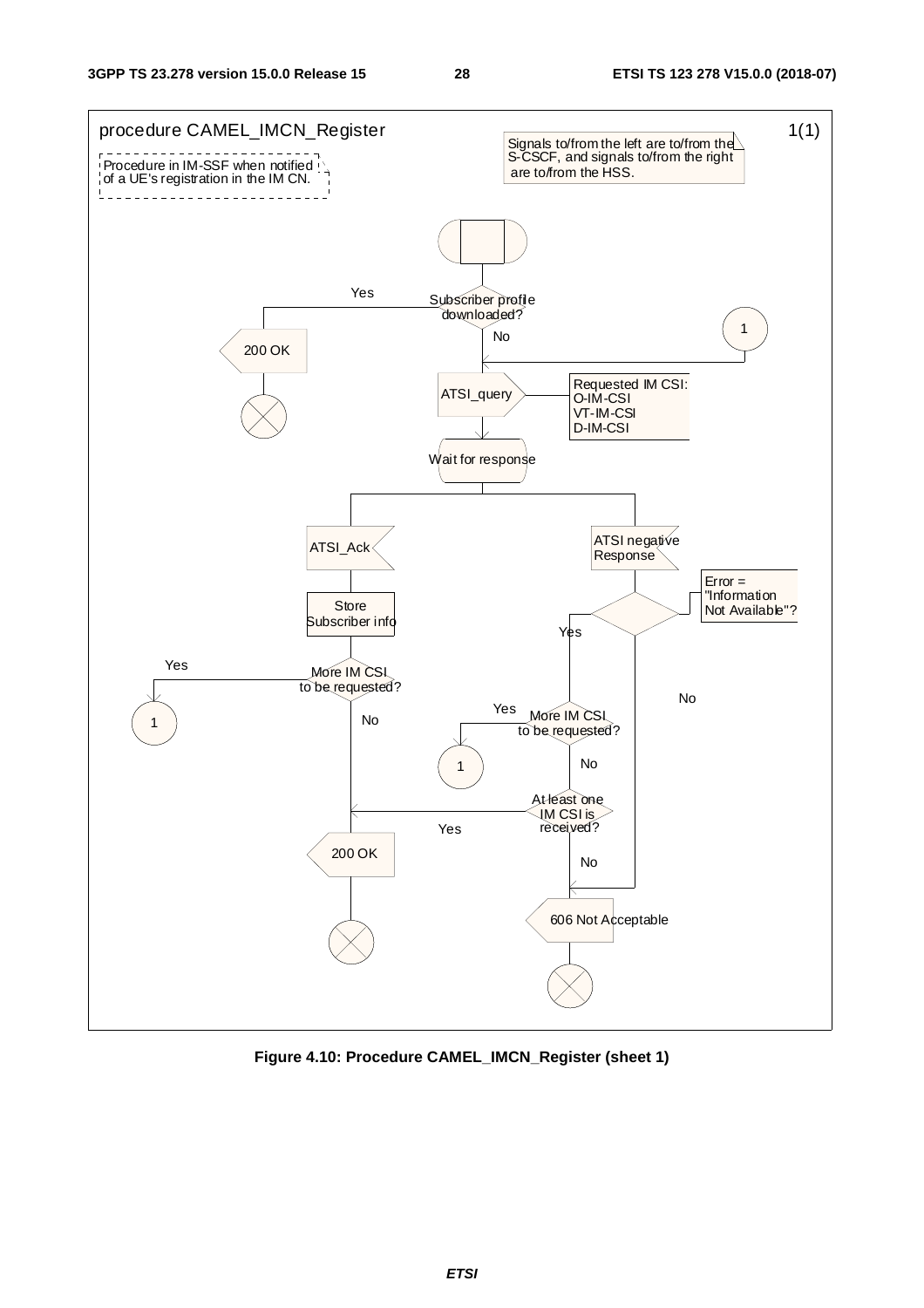

### **Figure 4.11: Procedure CAMEL\_IMCN\_DeRegister (sheet 1)**

### 4.6.1.2 Handling of Notify Subscriber Data Change

When the HSS updates the CSI for a subscriber in the IP Multimedia CN subsystem, the HSS shall send a Notify Subscriber Data Change to the IM-SSF if all of the following conditions are true:

- The IM CSI data is marked with the Notification Flag
- The IM-SSF address is included in the gsmSCF address list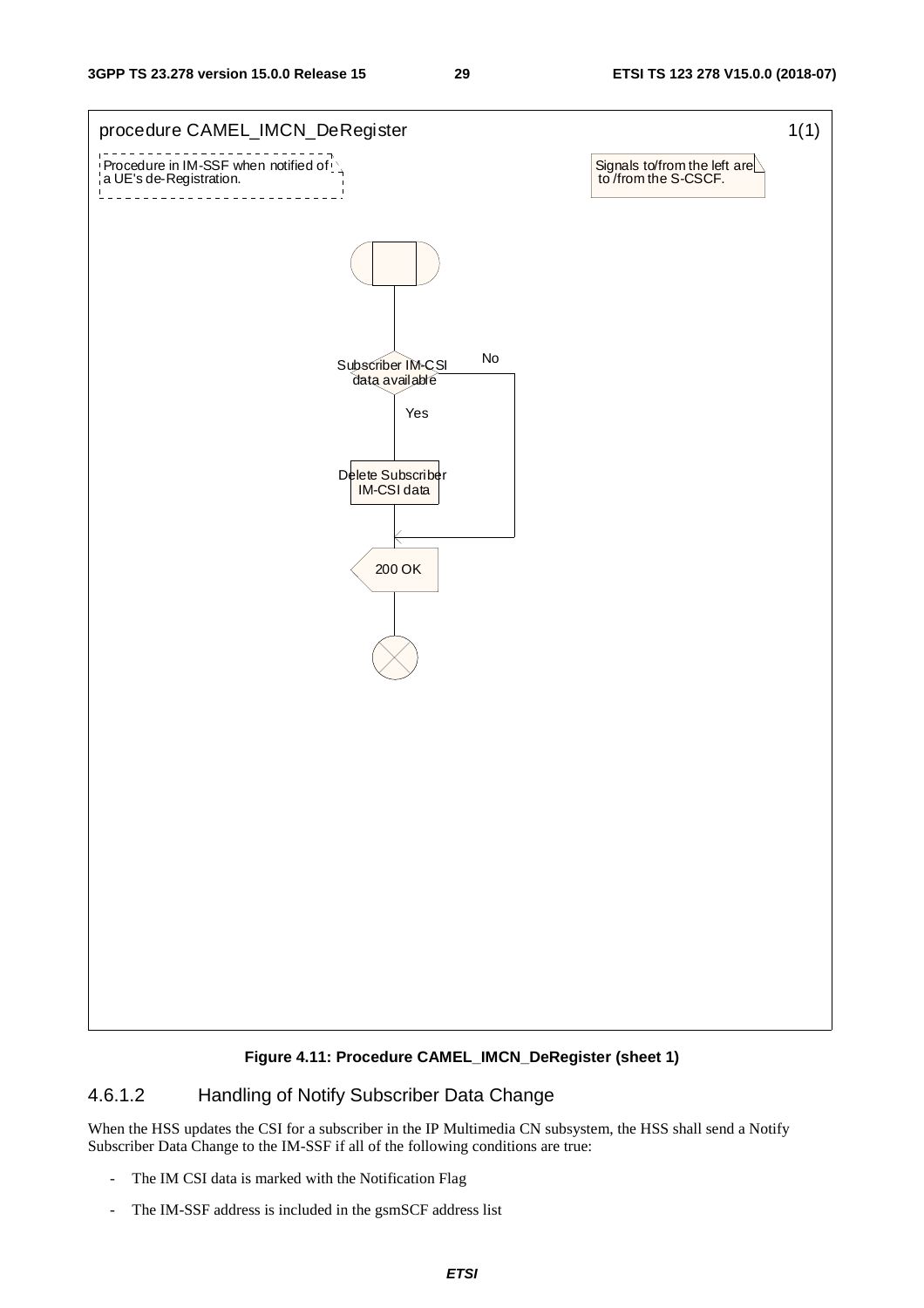The IM-SSF address shall be added in the gsmSCF address list at the HSS for notification of IM-CSI updates if one of the following conditions occurs:

- a. The HSS is notified of the subscriber's registration at the S-CSCF (via Cx interface), and the subscriber is provisioned with IM CSI data.
- b. Operator provisions HSS subscriber data with IMS CAMEL service while the subscriber is currently registered in the IMS network i.e. one or more IM CSI data is added to the subscriber's profile in the HSS.
- c. The HSS is notified of mobile termination for an unregistered subscriber (via Cx interface), and the subscriber is provisioned with IM CSI data

The IM-SSF address shall be deleted from the gsmSCF address list when the HSS initiates, or is notified of, the UE's deregistration.

The IM-SSF address in the gsmSCF address list may be changed when the HSS receives a notification of a registration for a UE with a S-CSCF name different from the previously assigned S-CSCF name (i.e. re-registration from HSS point of view). The HSS shall overwrite the existing IM-SSF address with the IM-SSF address associated with the new S-CSCF name.

The HSS procedure for sending the Notify Subscriber Data Change to the IM-SSF is the same procedure used for notifying the gsmSCFs in the Circuit Switched CN. This procedure is described in Procedure CAMEL\_NSDC\_HLR specified in 3GPP TS 23.078 Rel-99[4].

The process specific to IM-SSF's handling of the Notify Subscriber Data Change is specified in this subclause:

- Process Update\_CSI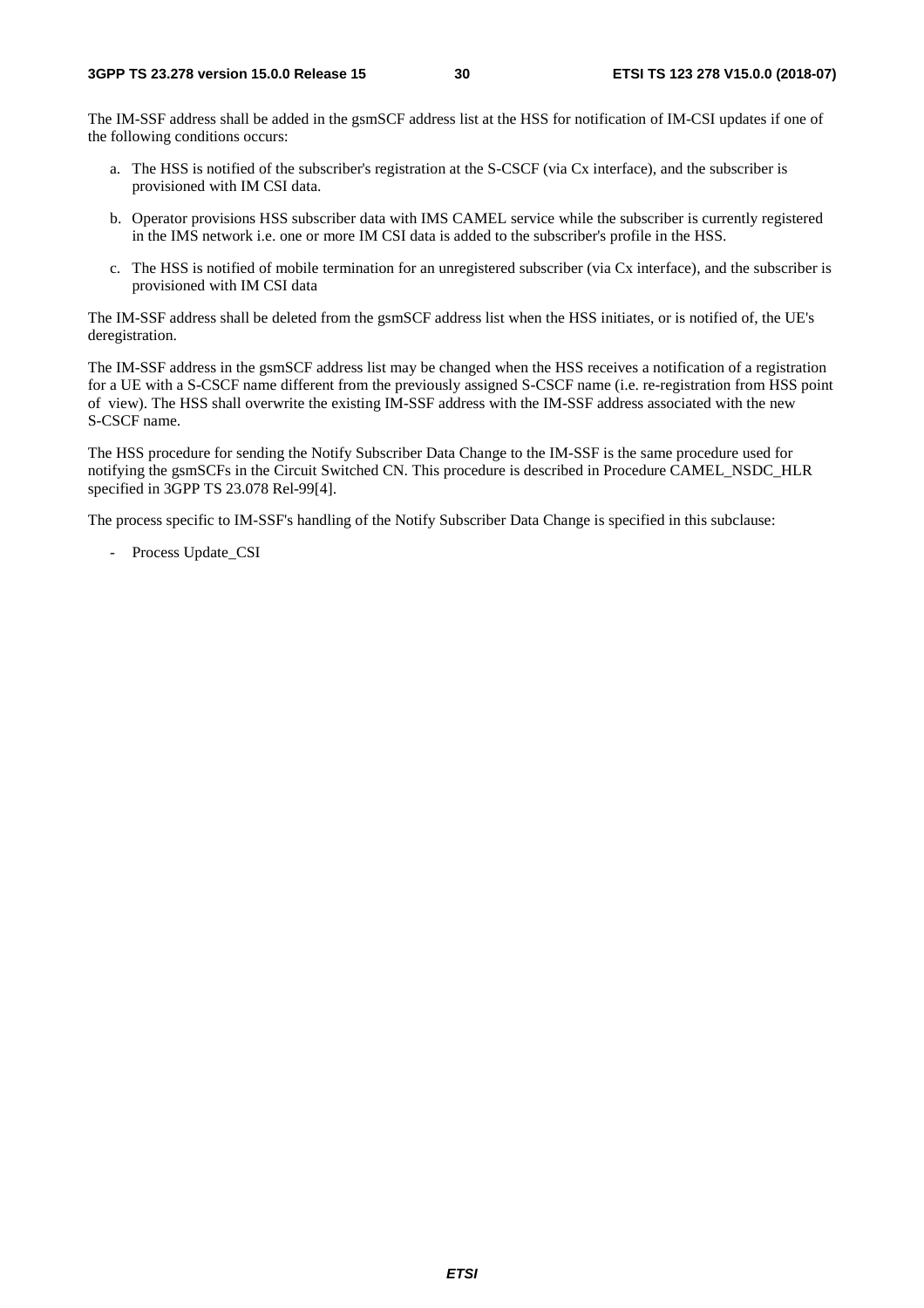#### **3GPP TS 23.278 version 15.0.0 Release 15 31 ETSI TS 123 278 V15.0.0 (2018-07)**



**Figure 4.12: Process Update\_CSI (sheet 1)**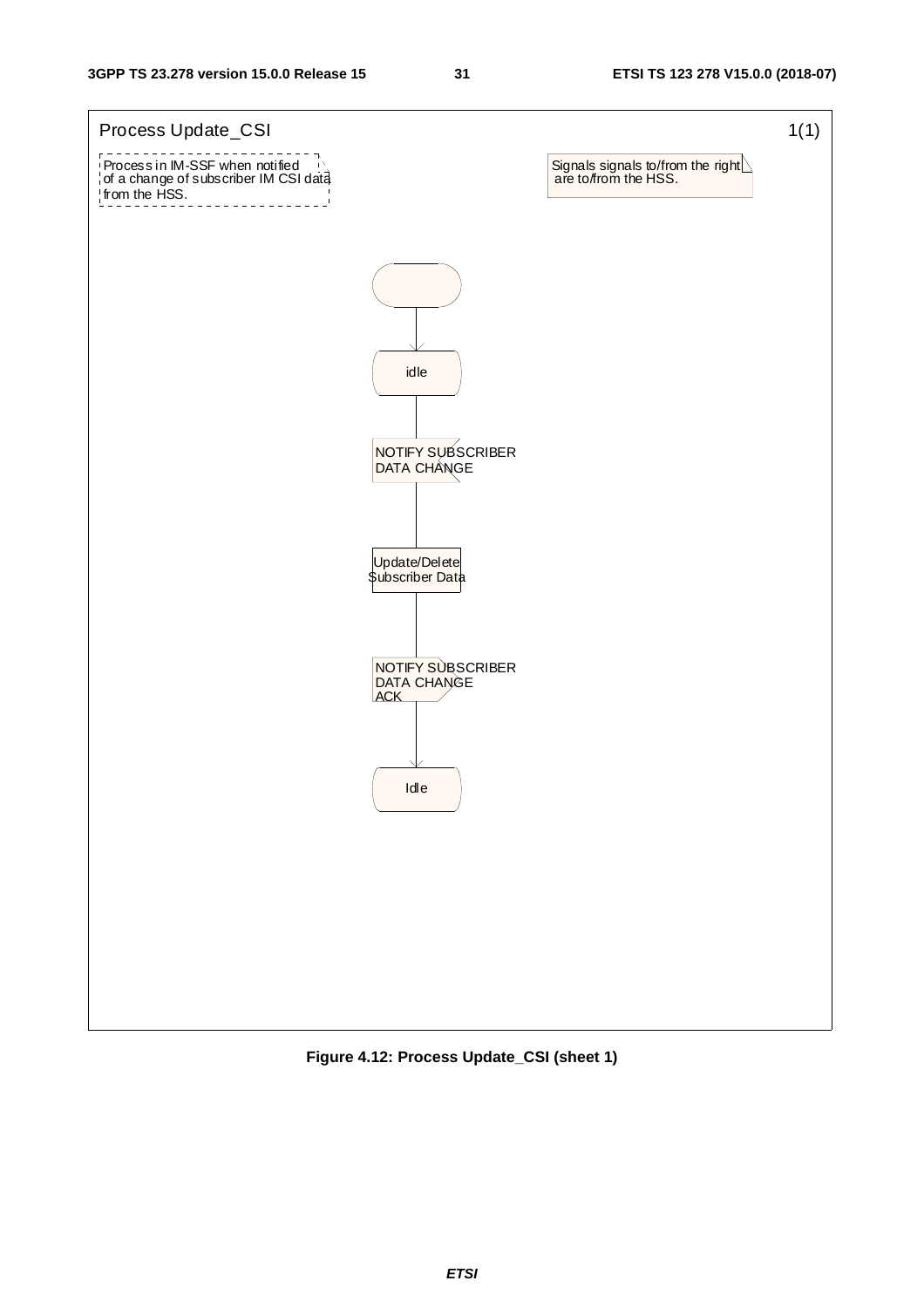### 4.6.1.3 Handling of Mobile Originated Calls in the IM-SSF

The functional behaviour of the S-CSCF is specified in 3GPP TS 23.218 [5]. The process and the procedures specific to CAMEL are specified in this subclause:

- Process MO\_IM\_SSF;
- Procedure CAMEL\_IMCN\_MO\_O\_IM\_CSI\_INIT;
- Procedure CAMEL\_IMCN\_MO\_D\_IM\_CSI\_INIT;
- Procedure CAMEL\_IMCN\_MO\_CANCEL;
- Procedure CAMEL\_IMCN\_MO\_ANSWER;
- Procedure CAMEL\_IMCN\_MO\_UNSUCCESSFUL;
- Procedure CAMEL\_IMCN\_MO\_DISC1;
- Procedure CAMEL\_IMCN\_MO\_DISC2;
- Procedure CAMEL\_OCH\_CTR.

Internal interface indicated with the "Int\_SRF\_" prefix within this subclause indicates internal interface with the MRFC.

### 4.6.1.3.1 Actions of the IM-SSF on receipt of Int\_Error

The IM-SSF checks the default Call Handling parameter in the relevant CSI.

If the default call handling is release, a BYE indication is sent to the MS. The IM-SSF then releases all resources and the invoked CAMEL procedure ends.

If the call handling is continue, the IM-SSF continues processing without CAMEL support.

### 4.6.1.3.2 Actions of the IM-SSF on receipt of Int\_Continue

The IM-SSF continues processing without any modification of call parameters.

### 4.6.1.3.3 Actions of the IM-SSF on receipt of Int\_Continue\_With\_Argument

The IM-SSF continues processing with modified call parameters. The IM-SSF shall modify the call parameters by the information received in the Int\_Continue\_With\_Argument message. Call parameters that are not included in the Int\_Continue\_With\_Argument\_Message are unchanged.

### 4.6.1.3.4 Actions of the IM-SSF on receipt of Int\_Connect

The IM-SSF continues processing with modified call parameters. The IM-SSF shall transparently modify the call parameters with the received information. Call parameters, which are not included in the Int\_Connect message, are unchanged.

### 4.6.1.3.5 Actions of the IM-SSF on receipt of Int\_Release\_Call

A BYE is sent to the MS, and a BYE is sent to the destination CSCF. The release cause received in the Int\_Release\_Call is used. The IM-SSF then releases all call resources and all CAMEL processing ends.

### 4.6.1.3.6 Handling of procedure CAMEL\_OCH\_CTR, sheet 1

The IM-SSF behaves as a B2BUA (Back-2-Back User Agent) when a SIP INVITE is received for an outgoing call and SIP INVITE is sent to the MRFC (via S-CSCF) as a result of a CAP ConnectToResource request received from the SCF.

A SIP response 100 Trying is sent after each INVITE but is not shown in the SDLs.

The IM-SSF shall handle the 200 OK response from the MRFC as specified in 3GPP TS 23.218 [5].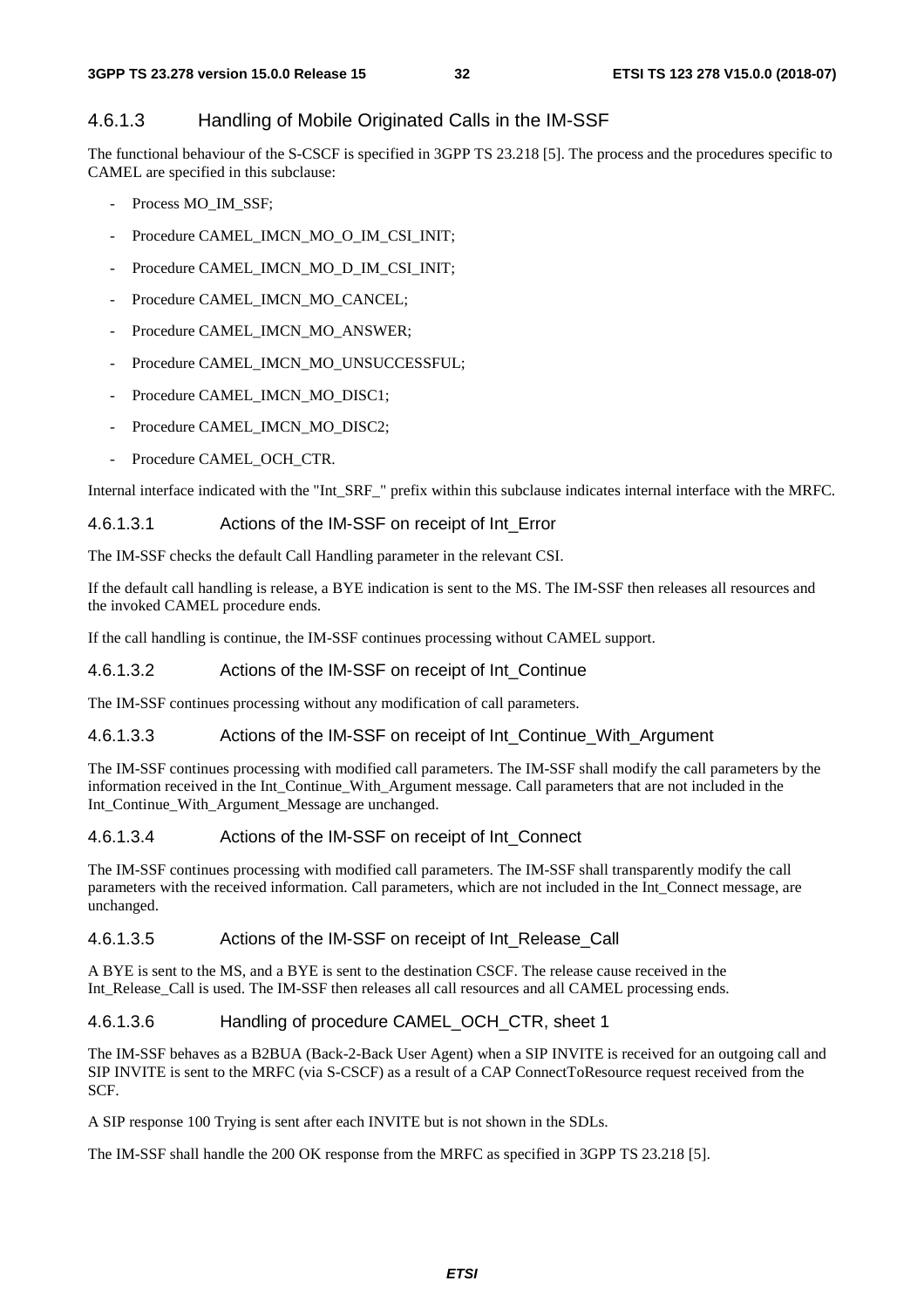### 4.6.1.3.7 Handling of procedure CAMEL\_OCH\_CTR, sheet 5

The specifics on transporting information between the MRFC and the Application Server such as the IM-SSF, has not been standardised in 3GPP Rel-5 specifications for IMS. i.e. the SIP method to return the Prompt\_and\_Collect result from the MRFC to the IM-SSF, the SIP method for sending notification of play announcement completion to the IM-SSF when a request for a Specialised Resource Report was received, the SIP method to request the MRFC to play announcement and the SIP method to request the MRFC to prompt and collect user information, are not standardised.

### 4.6.1.3.8 Receipt of 100 Trying Provisional Response (Process MO\_IM\_SSF)

The IM-SSF (acting as B2BUA) uses the S-CSCF as the next-hop server when sending the SIP INVITE to the destination S-CSCF. The 100 Trying provisional response received in the IM-SSF is actually generated and sent from the S-CSCF to indicate that the INVITE request has been received by the next-hop server (i.e. the S-CSCF) and is currently being processed.

### 4.6.1.3.9 Handling of internal timers in Process MO\_IM\_SSF

The SIP B timer defined in 3GPP TS 24.229 [8] is used for IM-SSF handling of no response condition for an INVITE request, similar to the Circuit Switched handling of TNRy Timer for No Reply. The use of B timer in the IM-SSF is indicated in the SDL Process MO\_IM\_SSF. There are other SIP timers defined in 3GPP TS 24.229 [8] that are not specified in the SDLs for IM-SSF processing. The usage of these timers is based on the network's implementation of the IM-SSF (e.g. choice of UDP or TCP for transport of SIP, and how IM-SSF operates as both a UAS and a UAC - i.e. back-to-back UA).

The following sub-clauses provide additional information on Process MO\_IM\_SSF's handling of the internal timers:

Sheets 1-2: The inclusion of Expires header field in the INVITE method is optional and is used to indicate the duration of the invitation in seconds. When the timer fires before a final response is generated by the IM-SSF, the INVITE message is considered to be "expired". The IM-SSF shall report a call abandon event to the gsmSCF if requested and return a 487 Request Terminated to the originating S-CSCF.

When the IM-SSF (taking the role of a UAC) sends out the INVITE request, the B timer (i.e. Tb timer) shall be used for the INVITE transaction timeout timer. Refer to 3GPP TS 24.229 [8] for the recommended B timer value.

Sheet 3: When the IM-SSF (taking the role of a UAS) sends the 200 OK final response to the S-CSCF that sent the INVITE request, the IM-SSF shall start the Tack timer to monitor the receipt of the ACK request. Refer to 3GPP TS 24.229 [8] for the recommended ACK timer value.

Sheet 4: The expiration of Tb timer shall be reported as a no answer event to the gsmSCF if requested. If the Tinvite timer expires, the IM-SSF shall report a call abandon event to the gsmSCF if requested.

Sheet 5: The expiration of the Tack shall be reported to the gsmSCF as a call disconnect from the originating party if requested.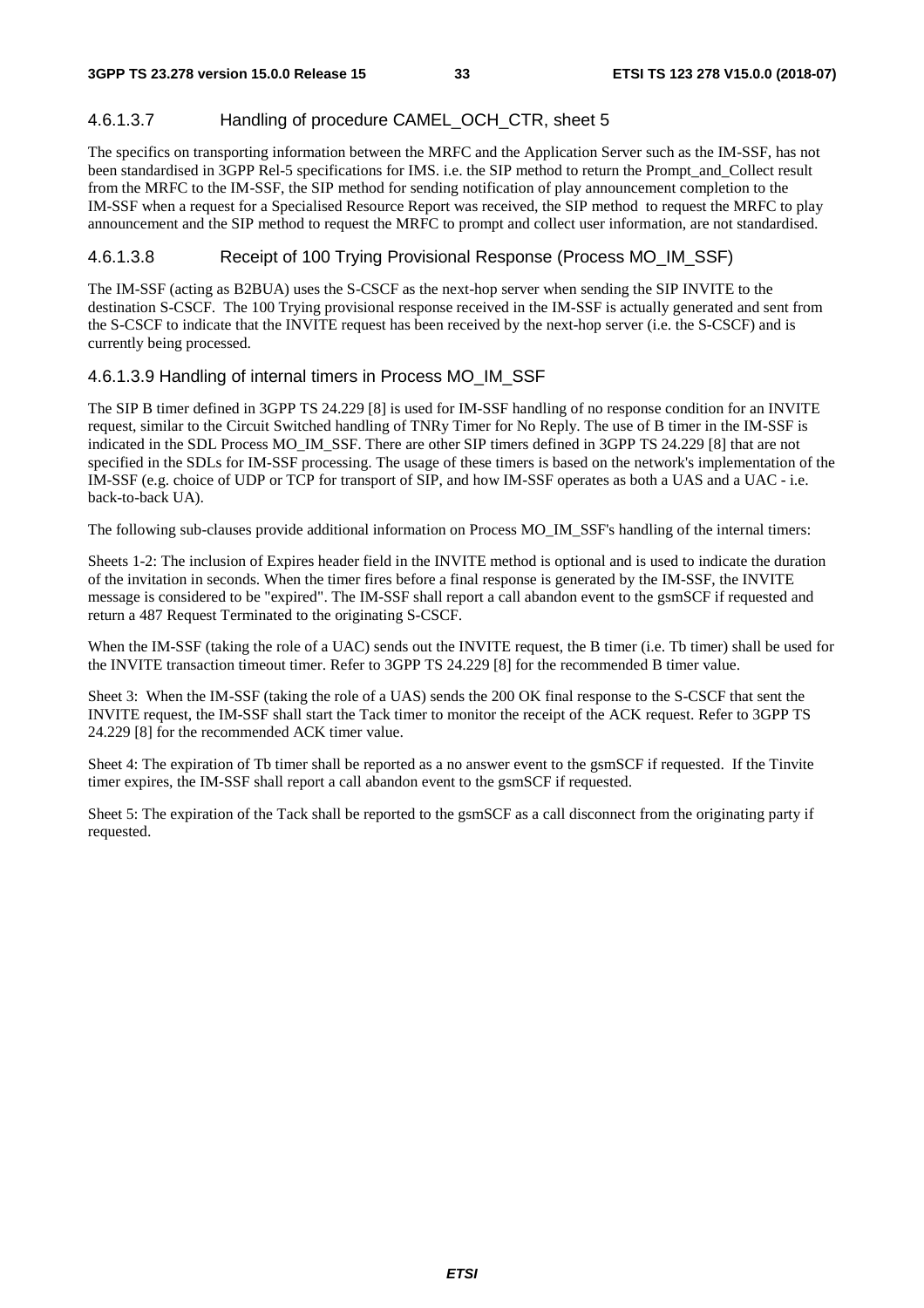

**Figure 4.13-1: Process MO\_IM\_SSF (sheet 1)**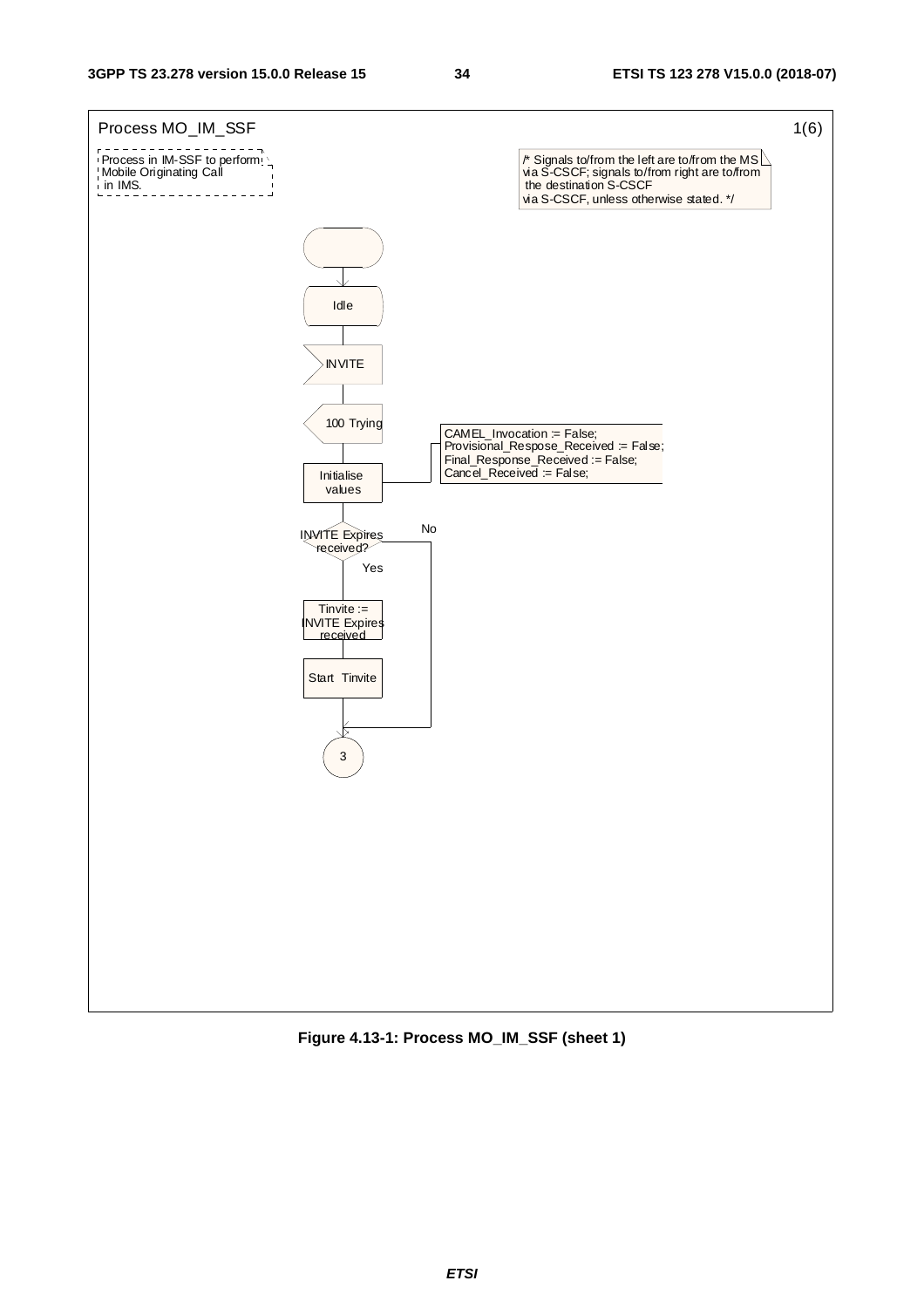

**Figure 4.13-2: Process MO\_IM\_SSF (sheet 2)**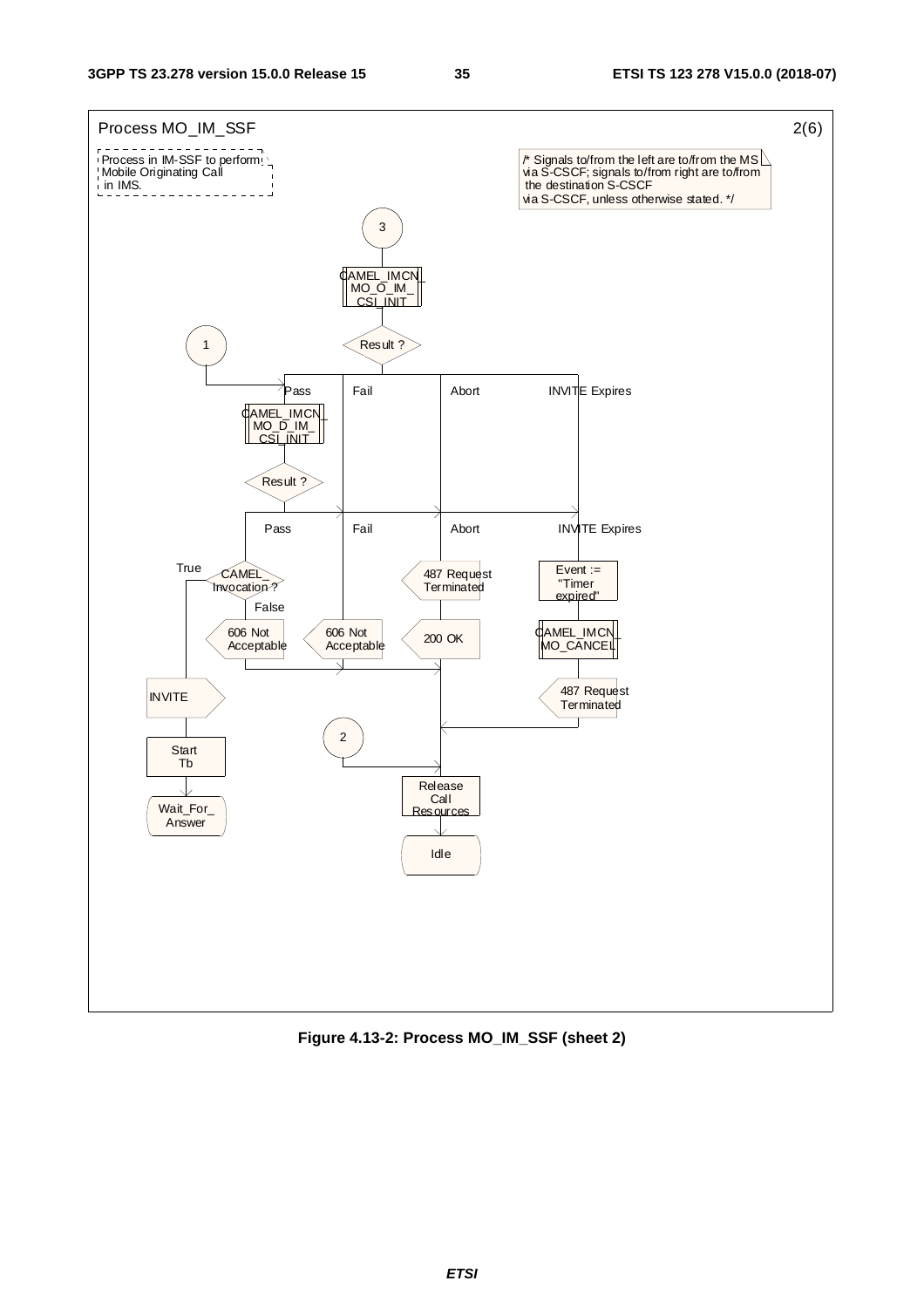

**Figure 4.13-3: Process MO\_IM\_SSF (sheet 3)**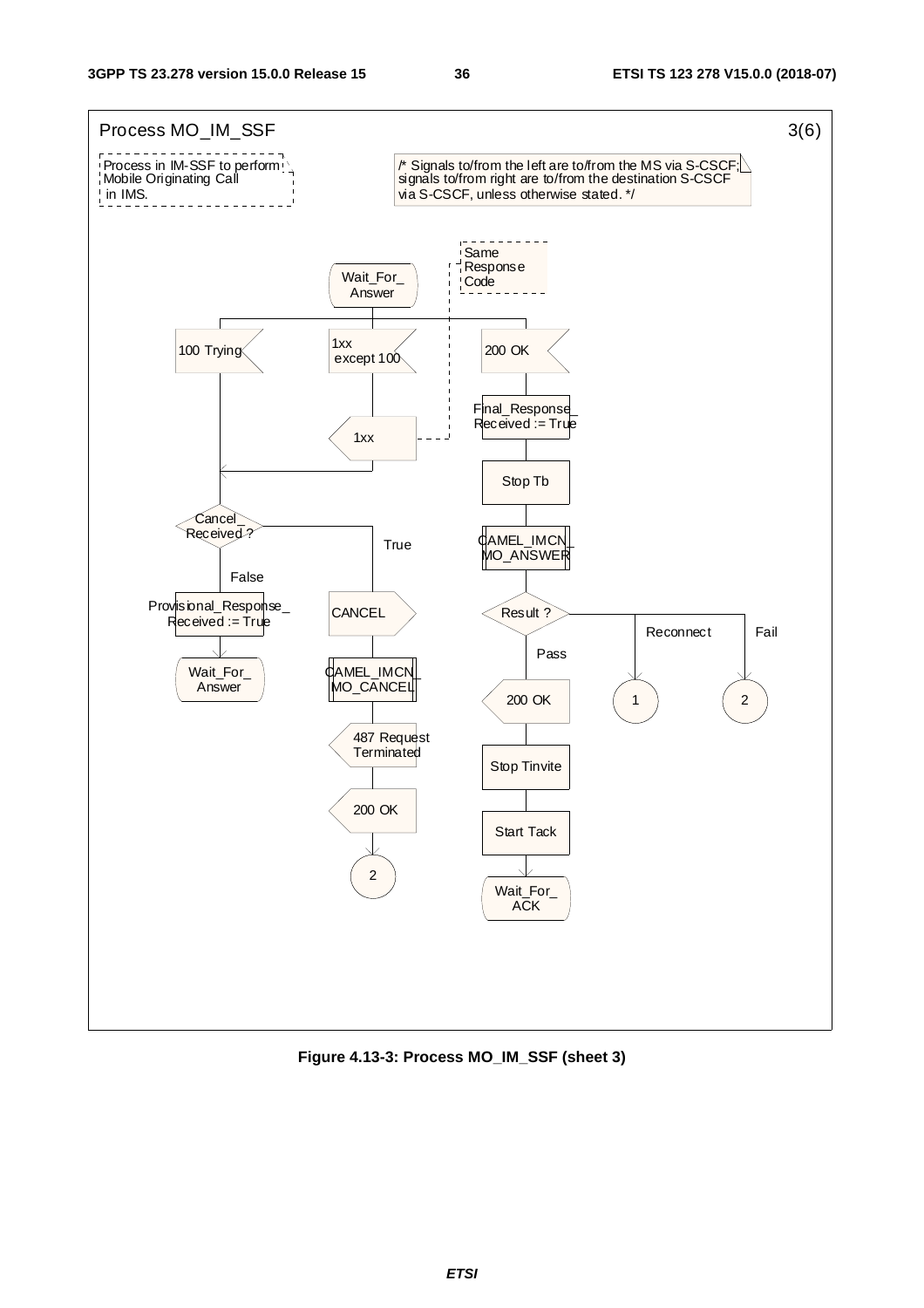

**Figure 4.13-4: Process MO\_IM\_SSF (sheet 4)**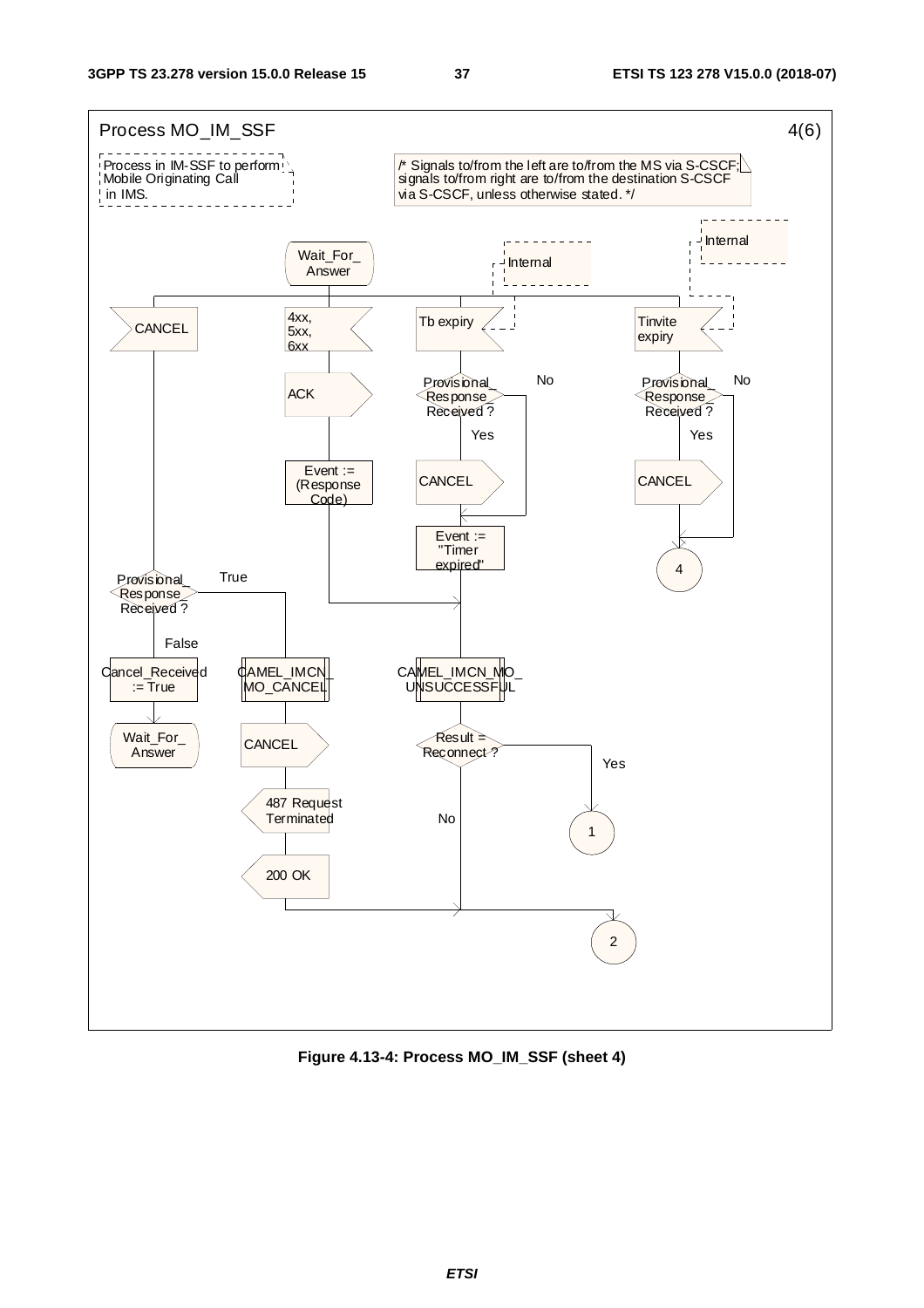

**Figure 4.13-5: Process MO\_IM\_SSF (sheet 5)**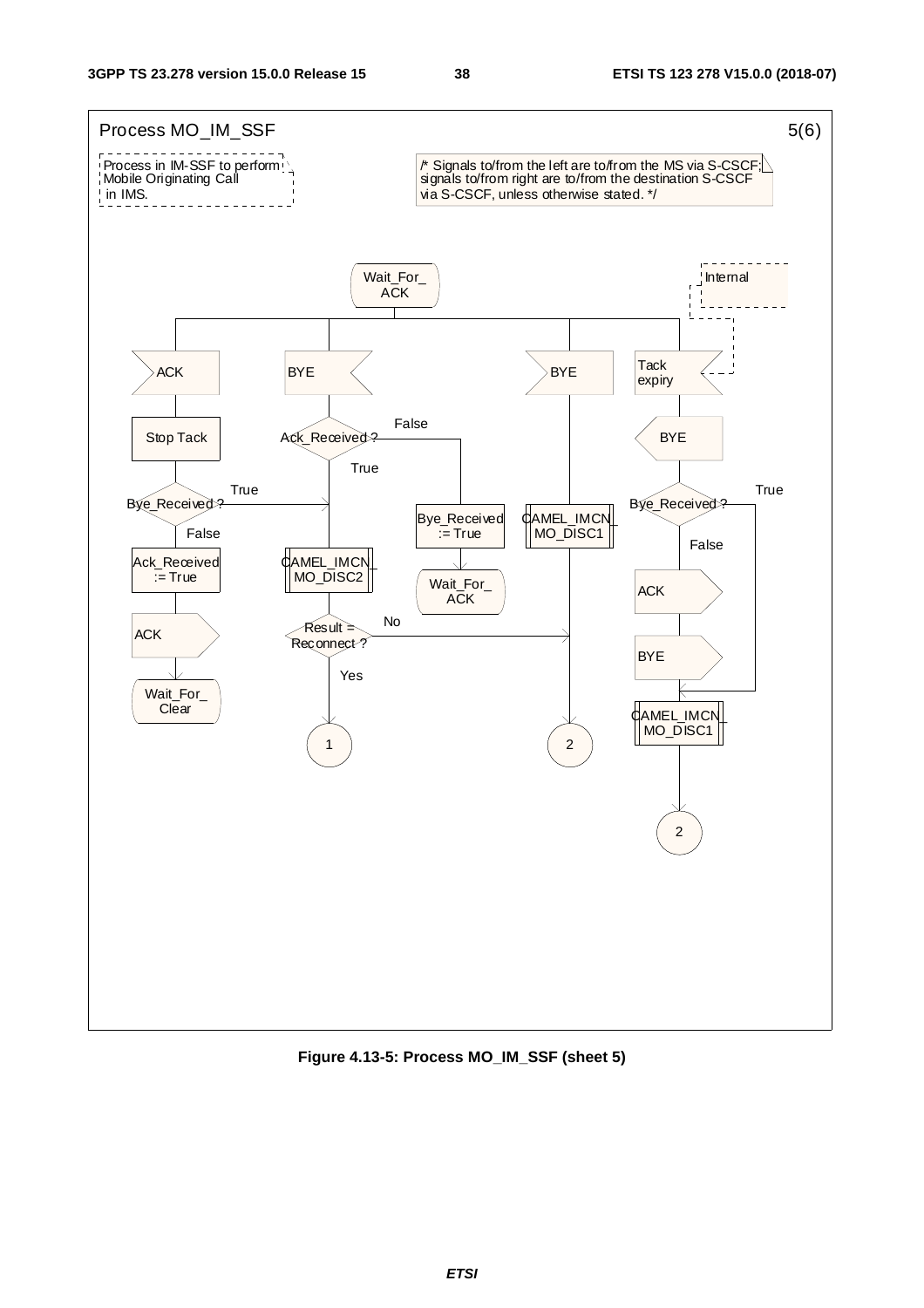

**Figure 4.13-6: Process MO\_IM\_SSF (sheet 6)**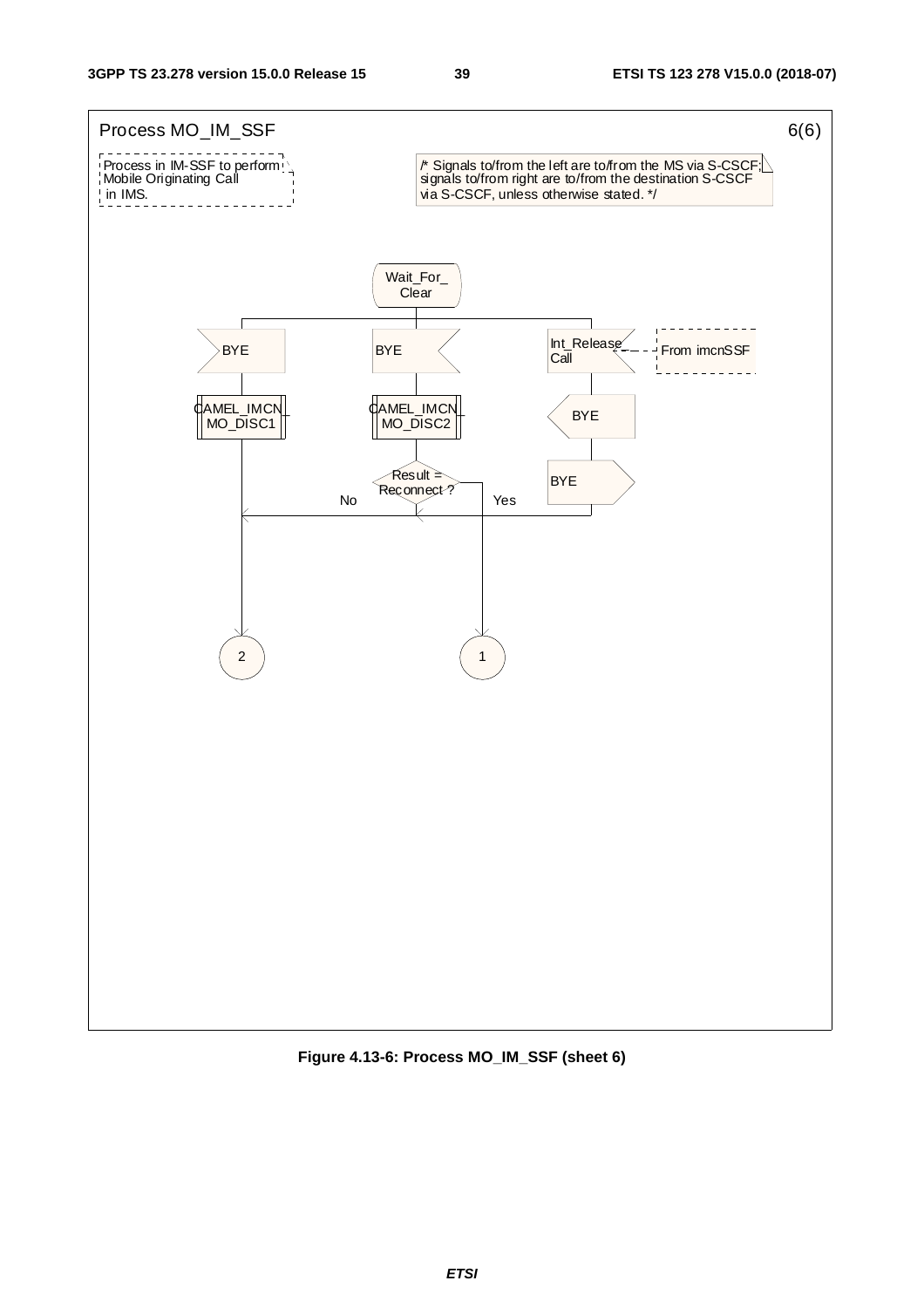

**Figure 4.14-1: Procedure CAMEL\_IMCN\_MO\_ O\_IM\_CSI\_INIT (sheet 1)** 

*ETSI*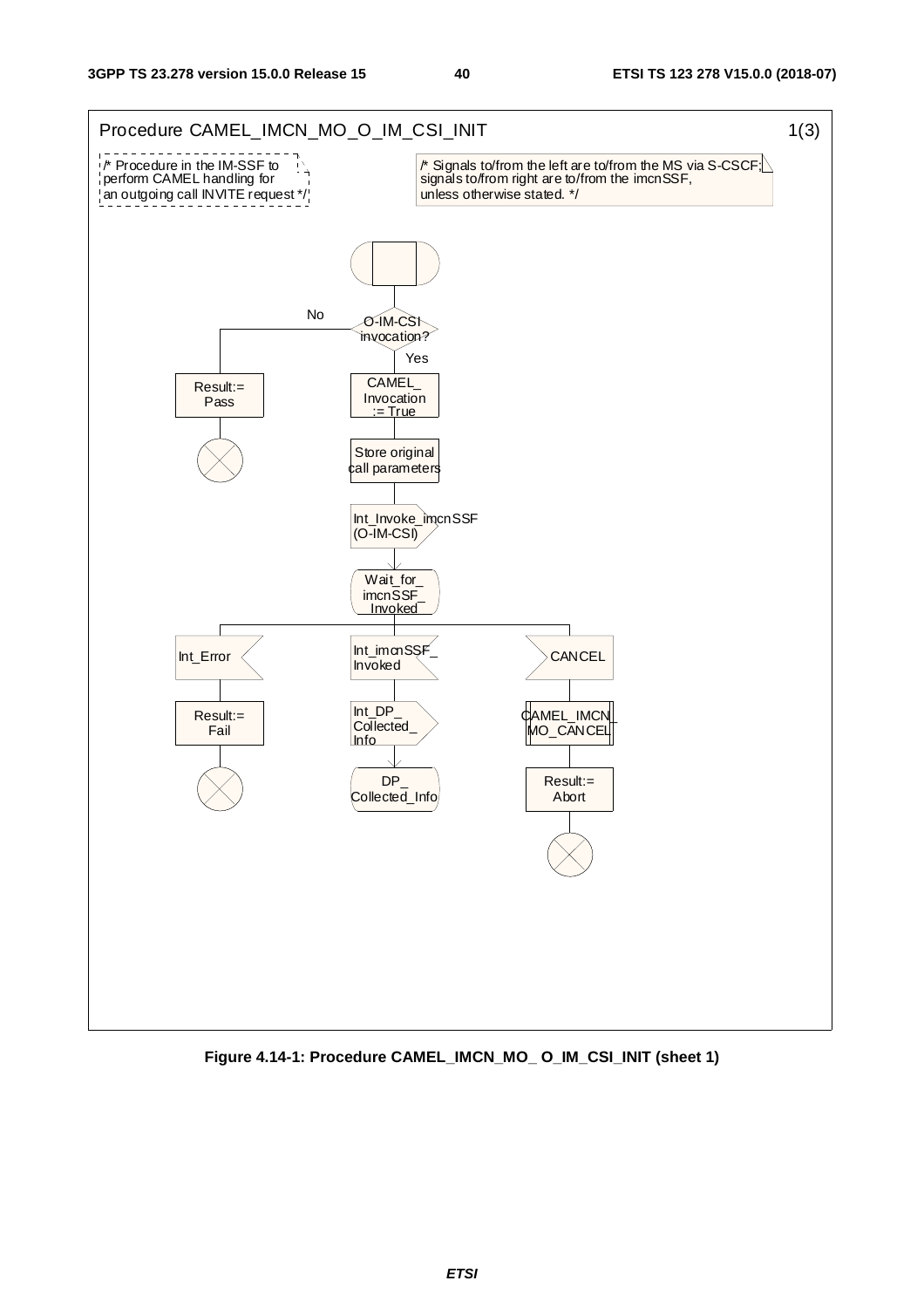

 **Figure 4.14-2: Procedure CAMEL\_IMCN\_MO\_O\_IM\_CSI\_INIT (sheet 2)**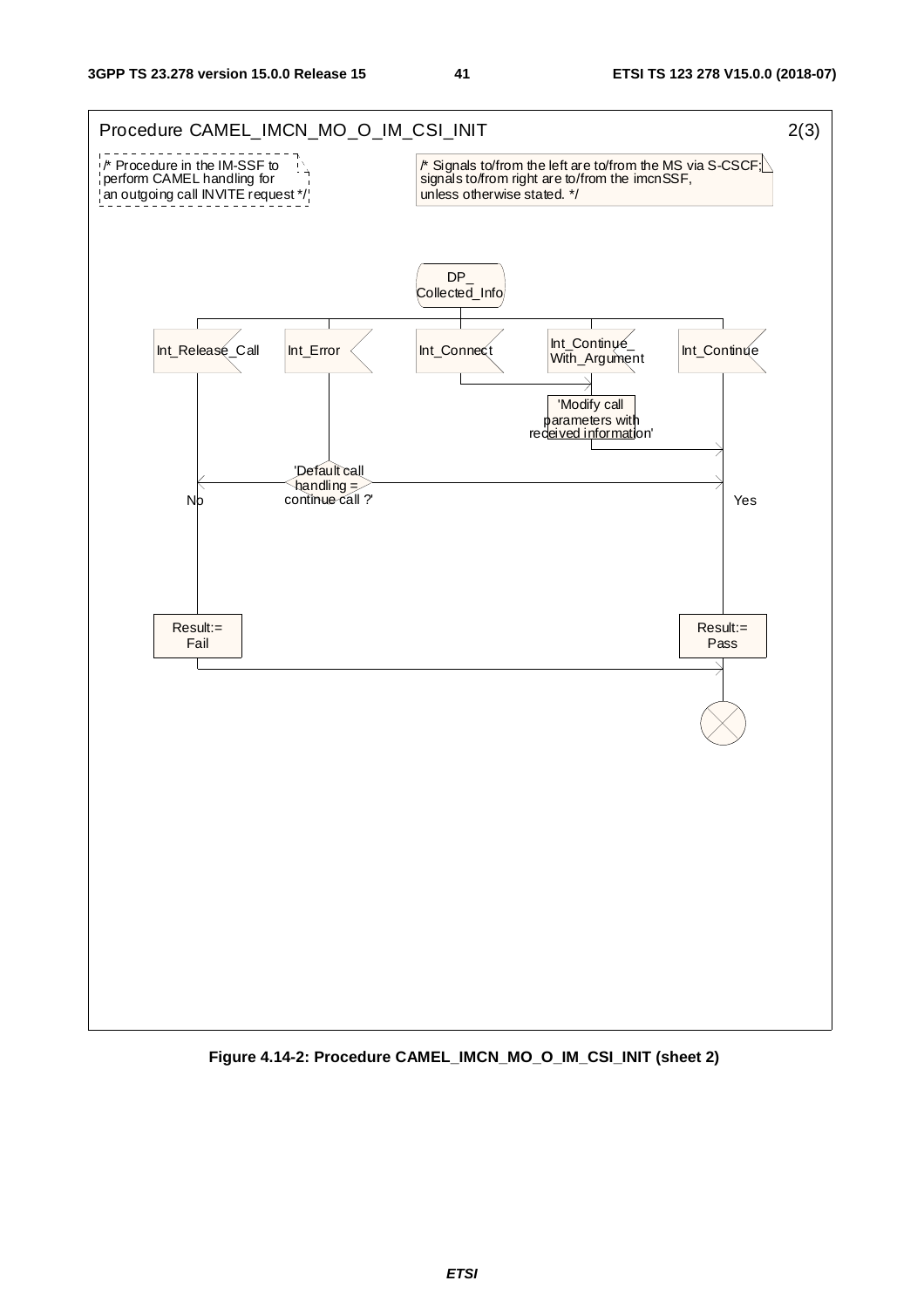

### **Figure 4.14-3: Procedure CAMEL\_IMCN\_MO\_O\_IM\_CSI\_INIT (sheet 3)**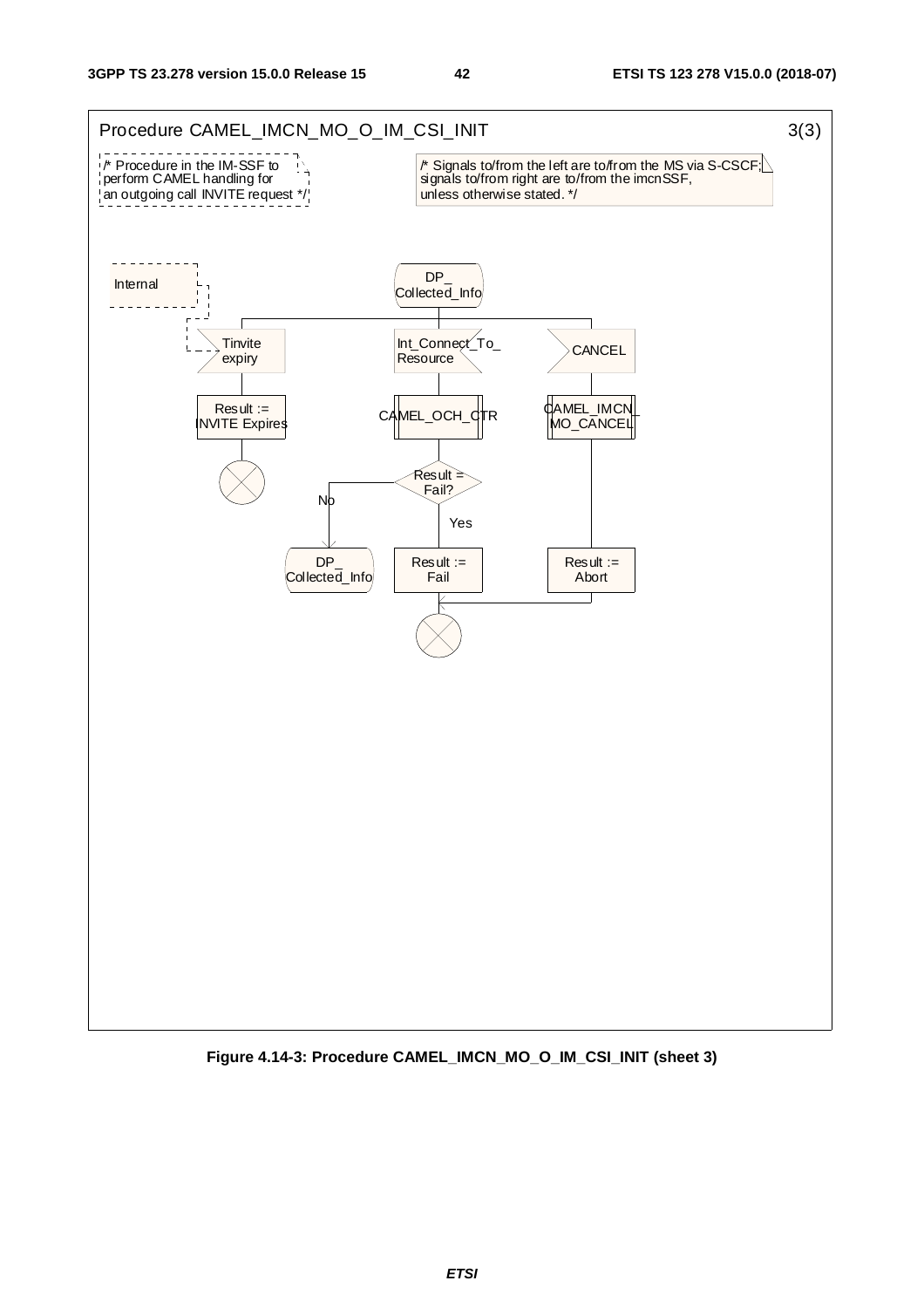

**Figure 4.15-1: Procedure CAMEL\_IMCN\_MO\_D\_IM\_CSI\_INIT (sheet 1)**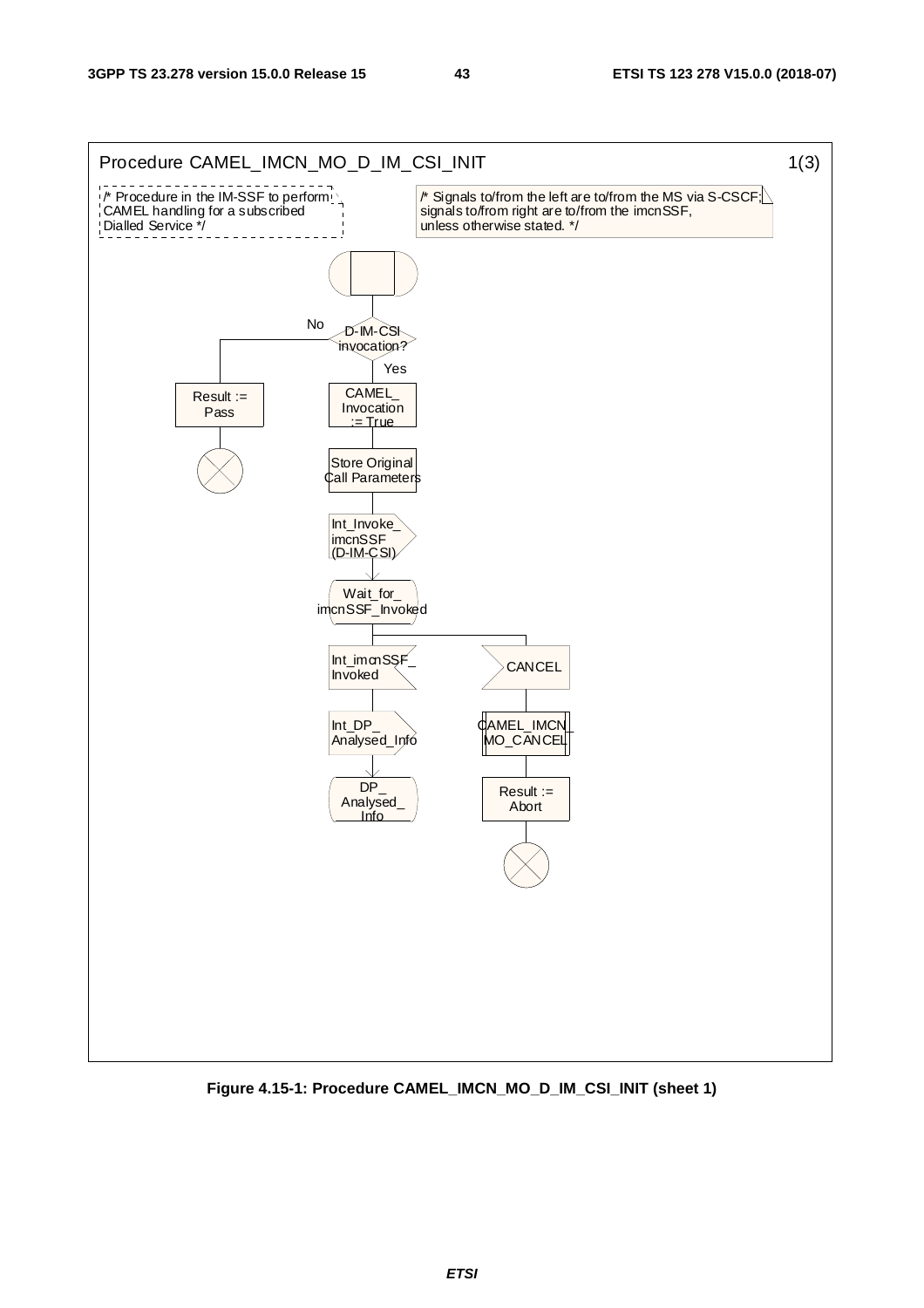

**Figure 4.15-2: Procedure CAMEL\_IMCN\_MO\_D\_IM\_CSI\_INIT (sheet 2)**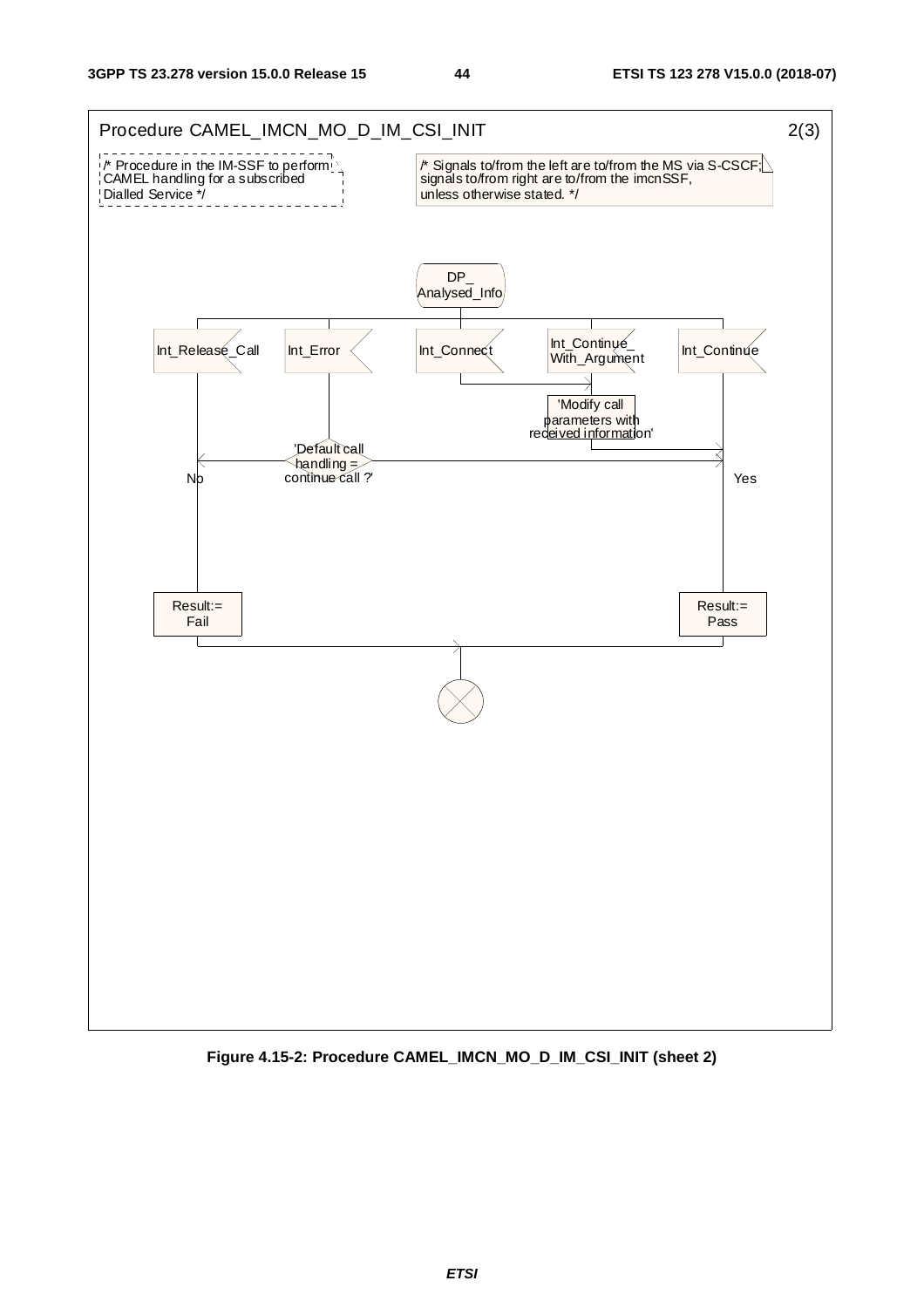

**Figure 4.15-3: Procedure CAMEL\_IMCN\_MO\_D\_IM\_CSI\_INIT (sheet 3)**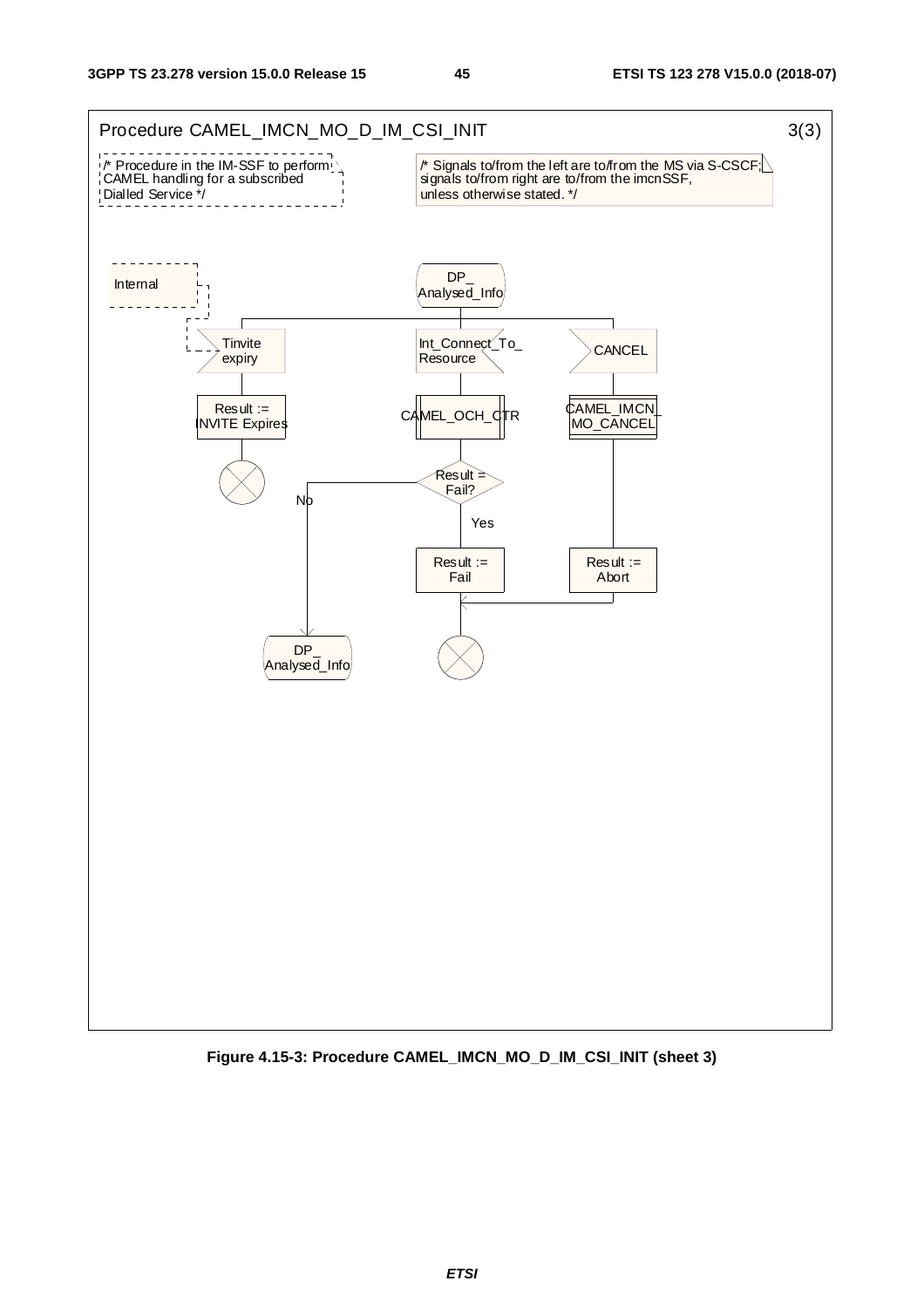

**Figure 4.16: Procedure CAMEL\_IMCN\_MO\_CANCEL (sheet 1)**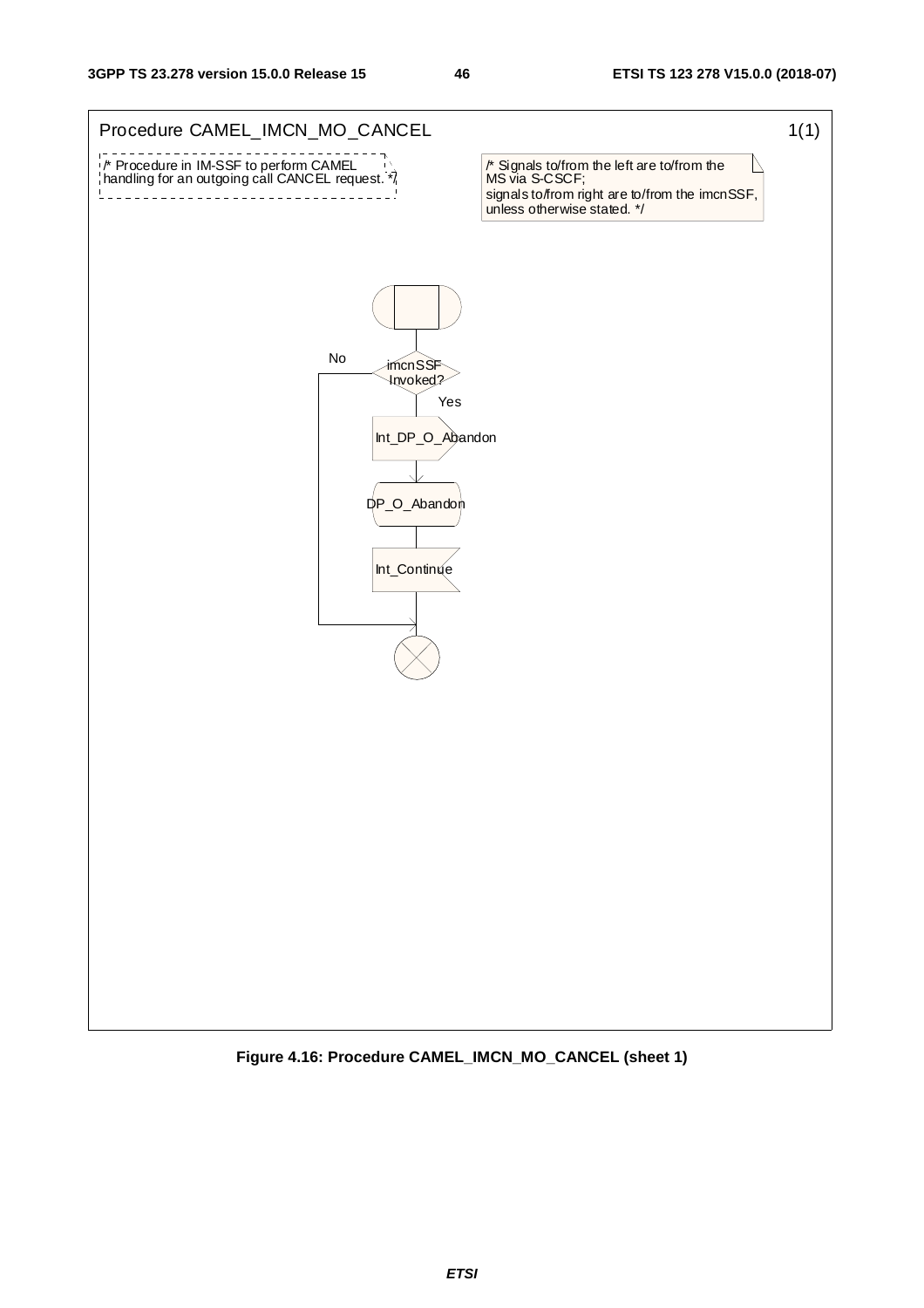

**Figure 4.17-1: Procedure CAMEL\_IMCN\_MO\_ANSWER (sheet 1)**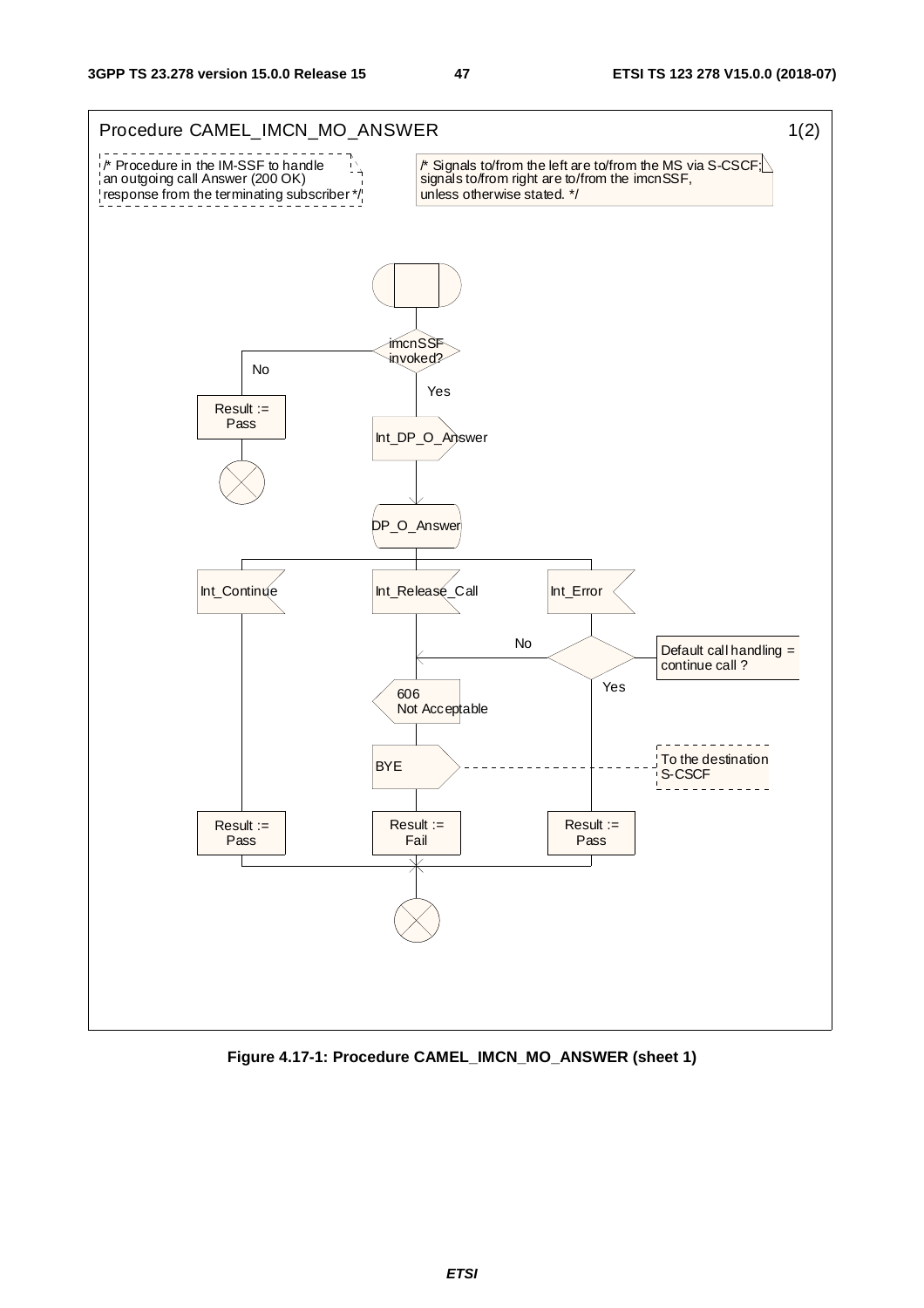

**Figure 4.17-2: Procedure CAMEL\_IMCN\_MO\_ANSWER (sheet 2)**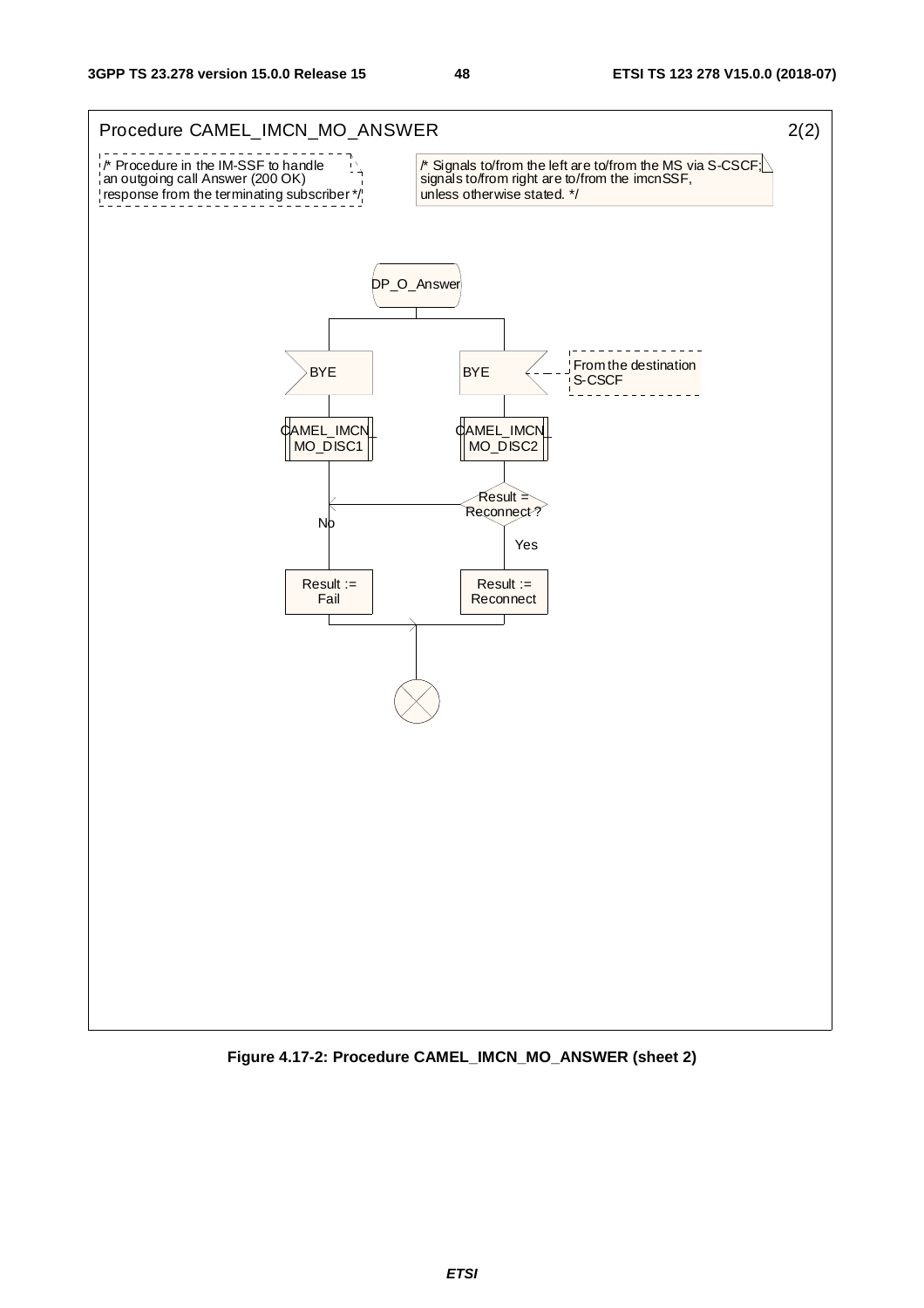

**Figure 4.18-1: Procedure CAMEL\_IMCN\_MO\_UNSUCCESSFUL (sheet 1)**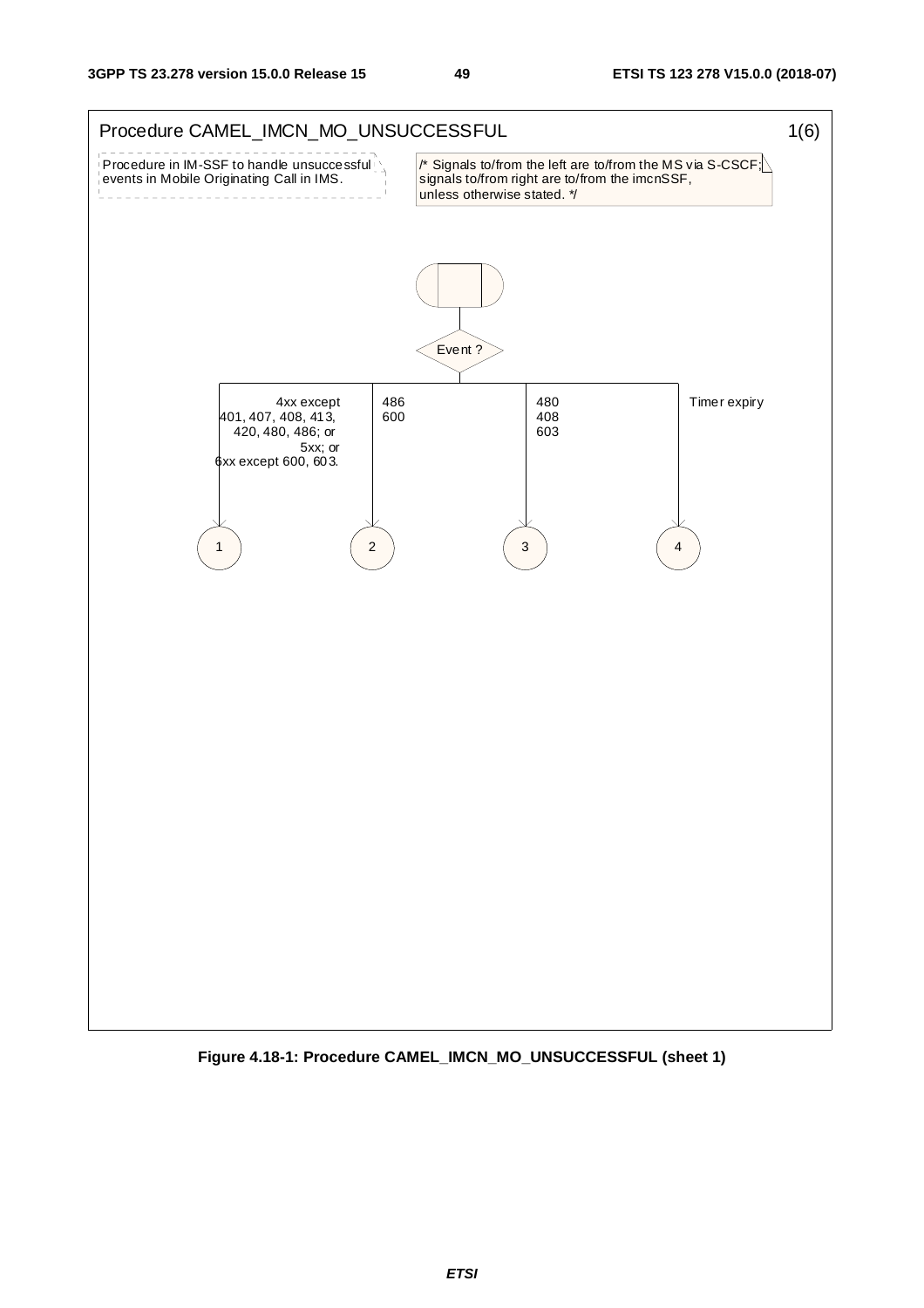

**Figure 4.18-2: Procedure CAMEL\_IMCN\_MO\_UNSUCCESSFUL (sheet 2)**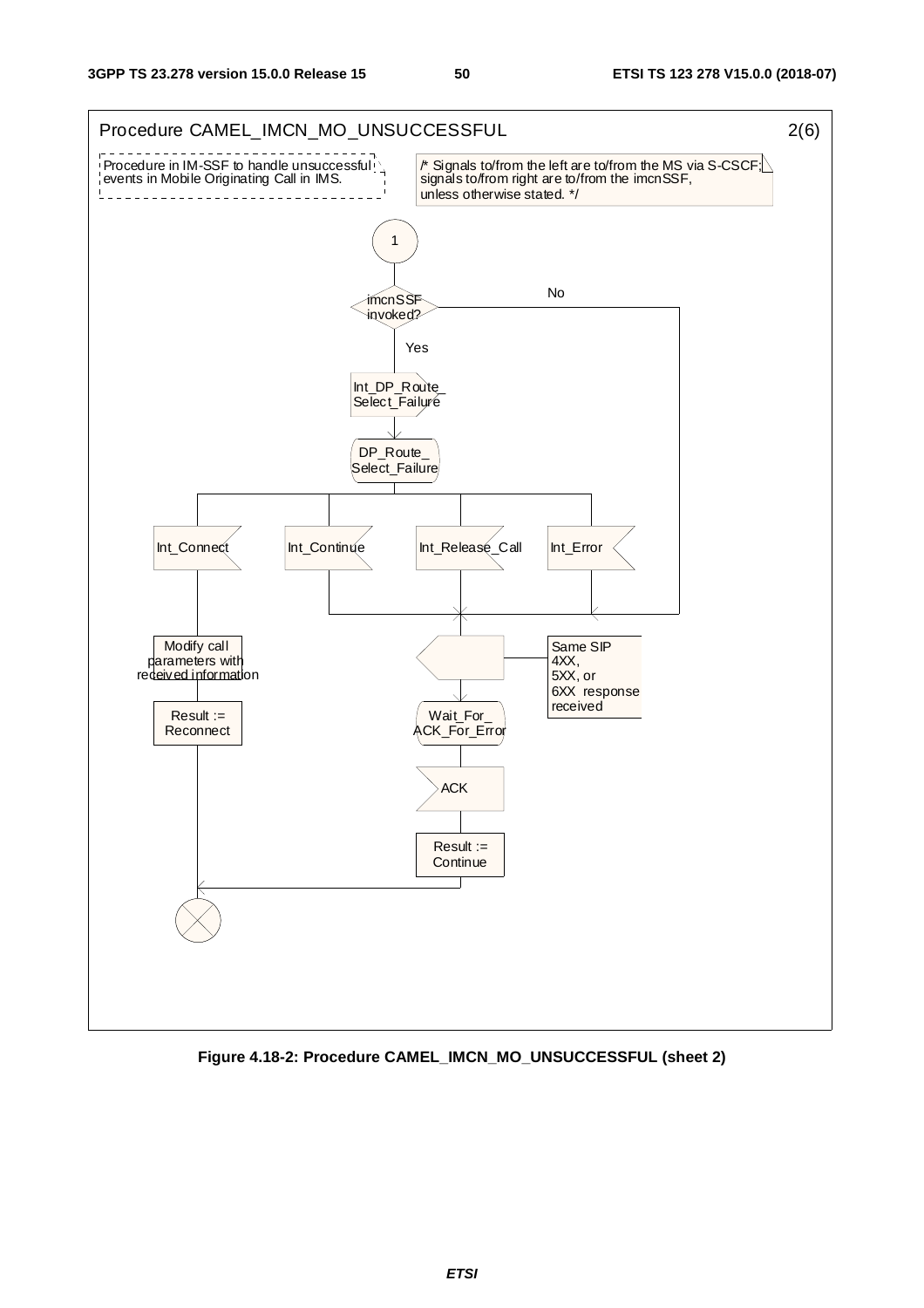

**Figure 4.18-3: Procedure CAMEL\_IMCN\_MO\_UNSUCCESSFUL (sheet 3)**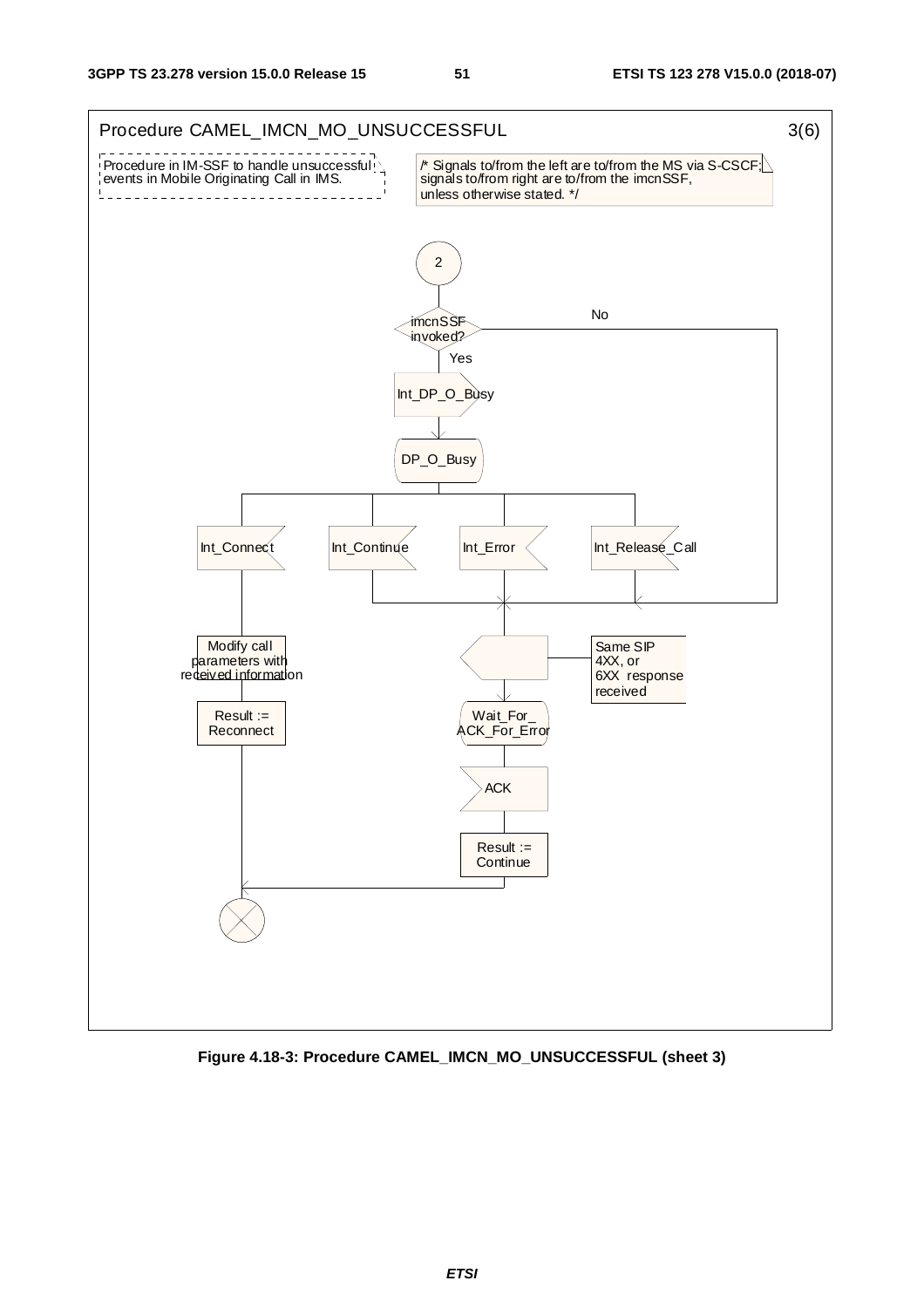

**Figure 4.18-4: Procedure CAMEL\_IMCN\_MO\_UNSUCCESSFUL (sheet 4)**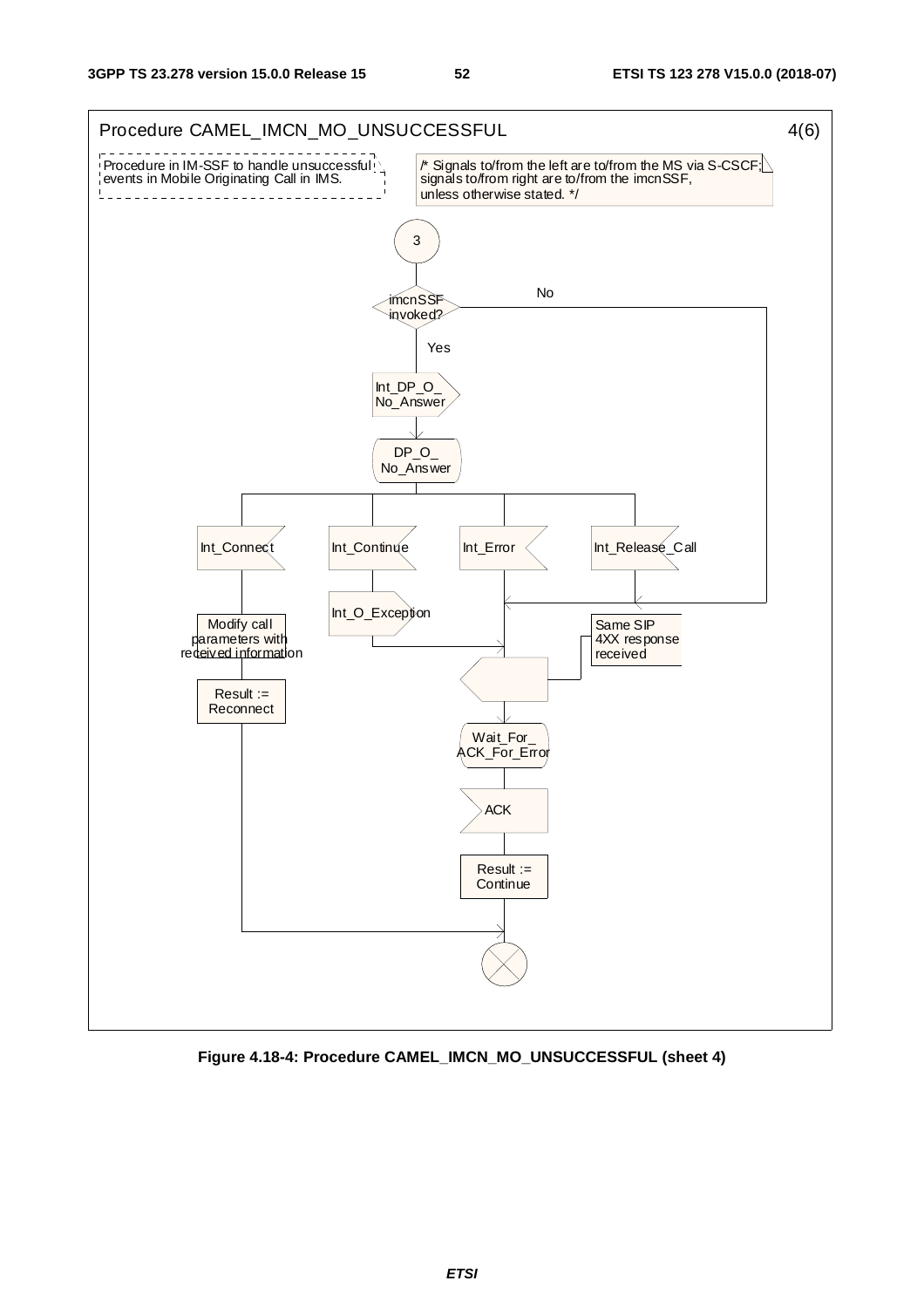

**Figure 4.18-5: Procedure CAMEL\_IMCN\_MO\_UNSUCCESSFUL (sheet 5)**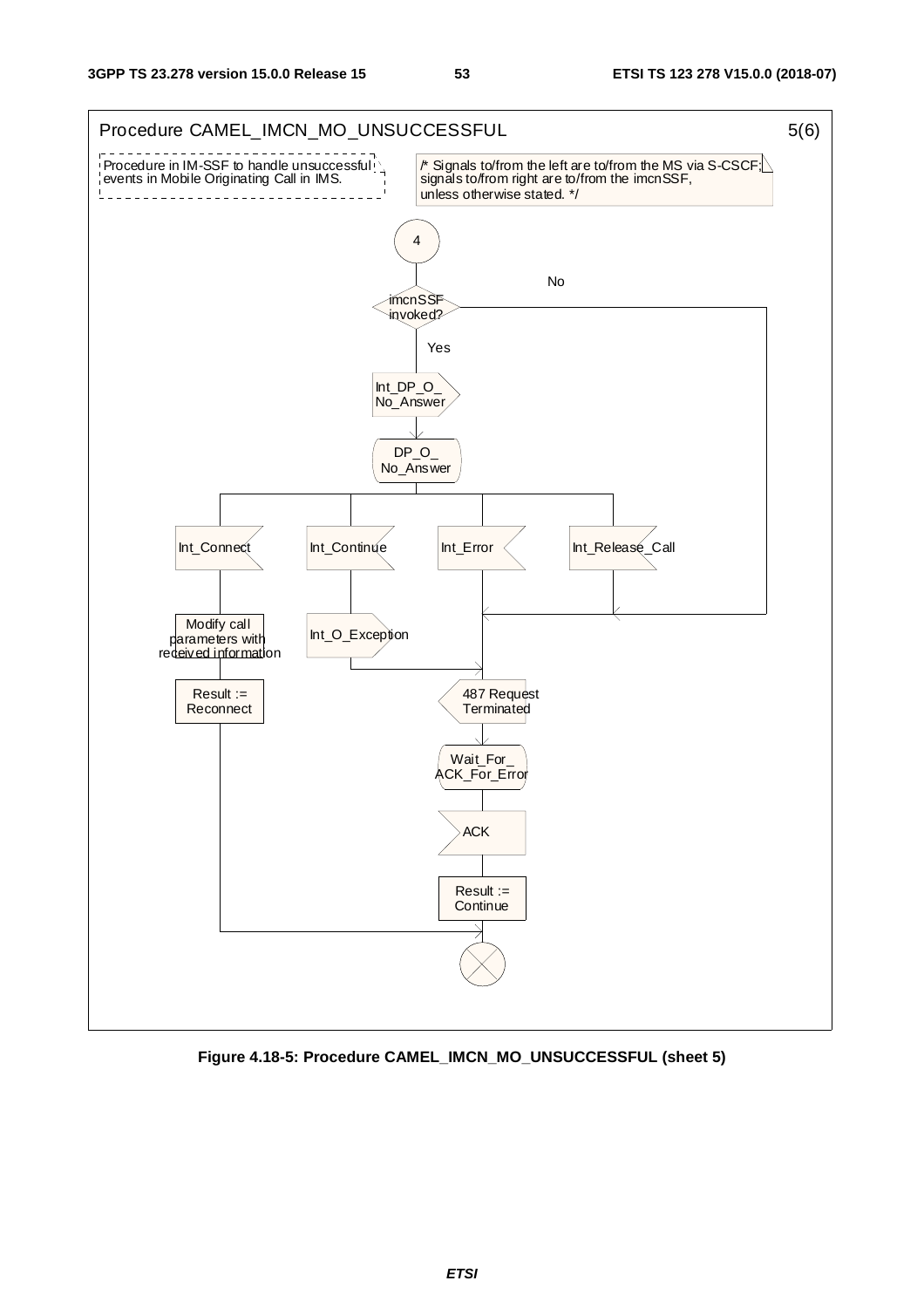

**Figure 4.18-6: Procedure CAMEL\_IMCN\_MO\_UNSUCCESSFUL (sheet 6)**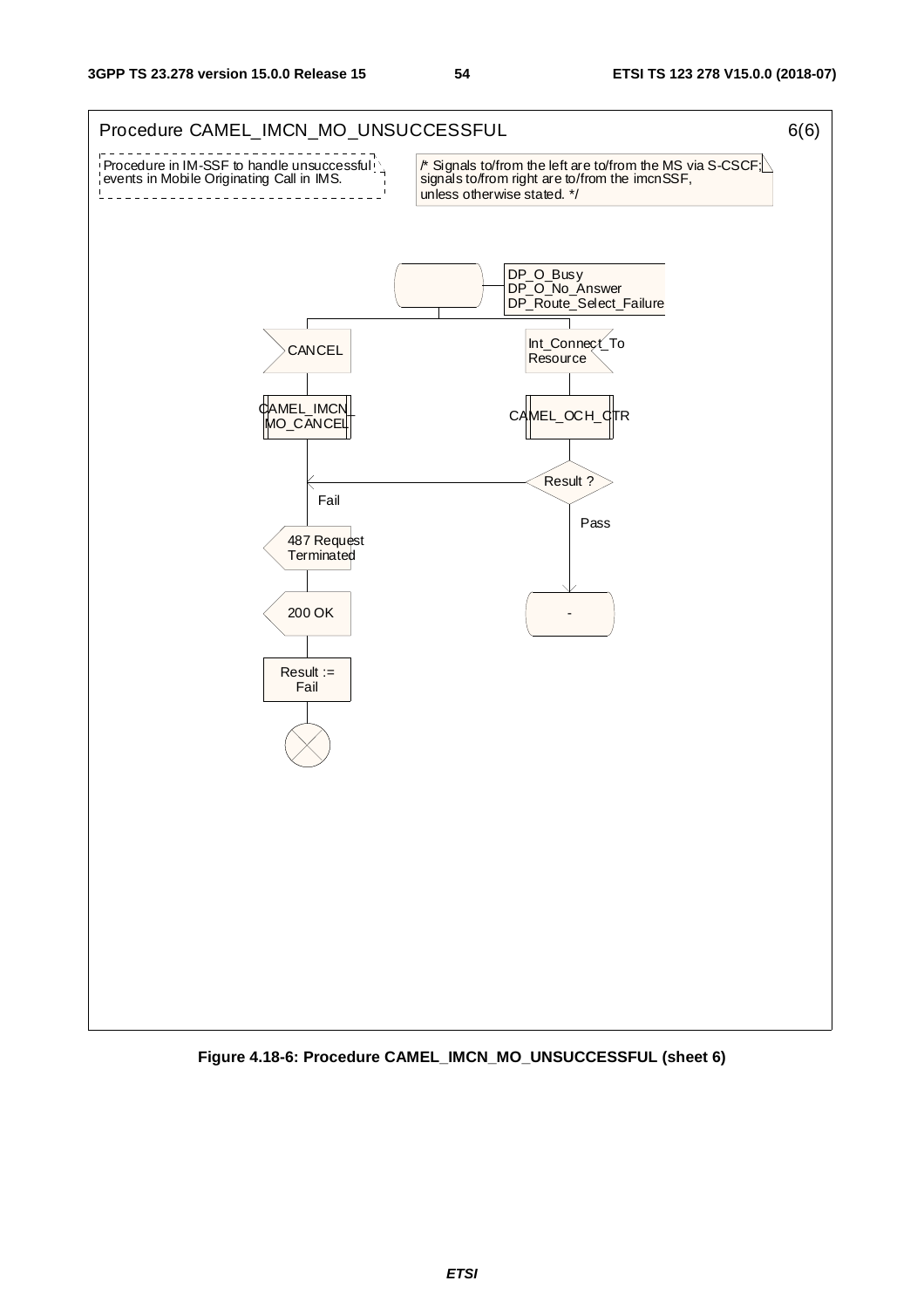

**Figure 4.19: Procedure CAMEL\_IMCN\_MO\_DISC1 (sheet 1)**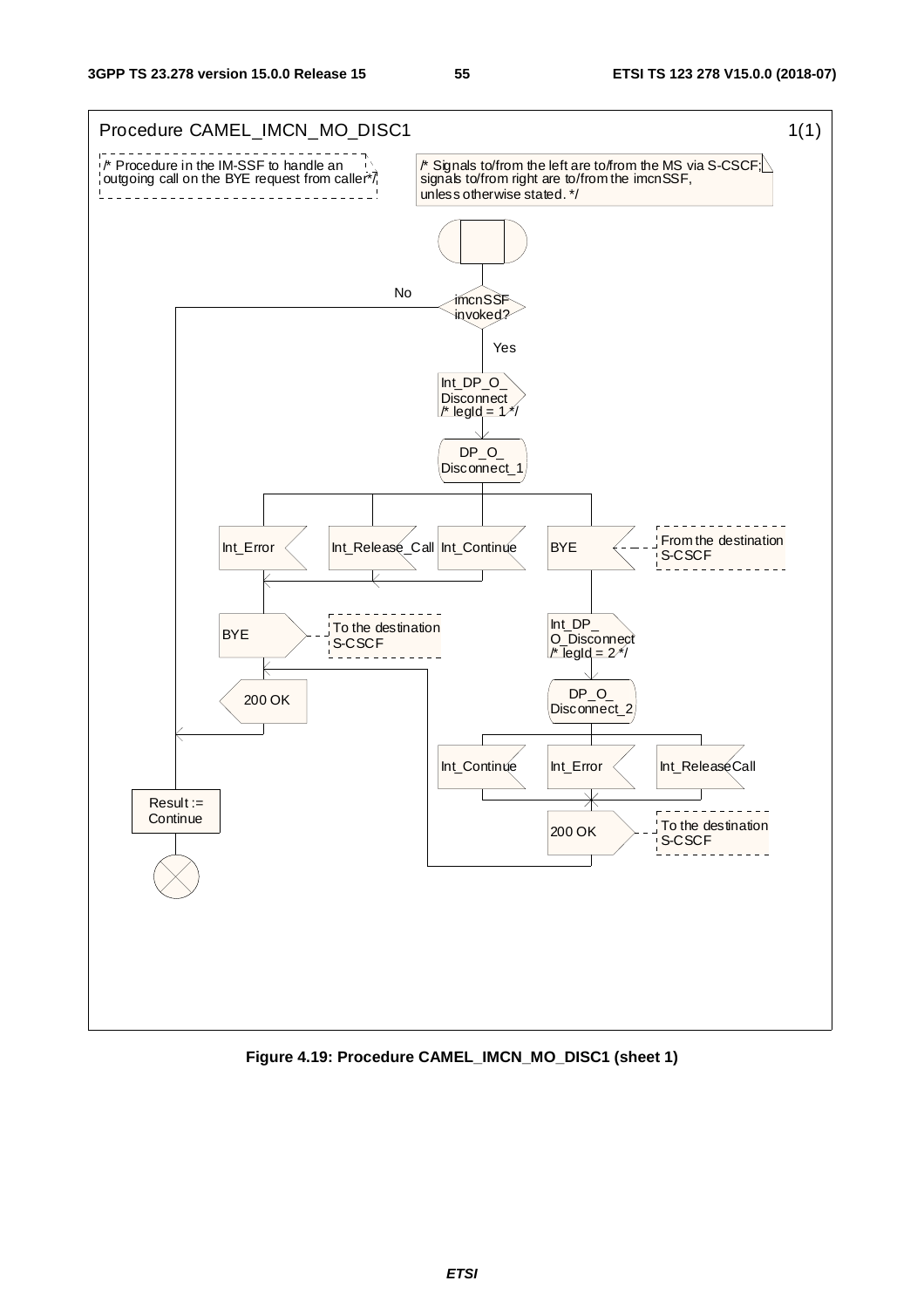

**Figure 4.20-1: Procedure CAMEL\_IMCN\_MO\_DISC2 (sheet 1)**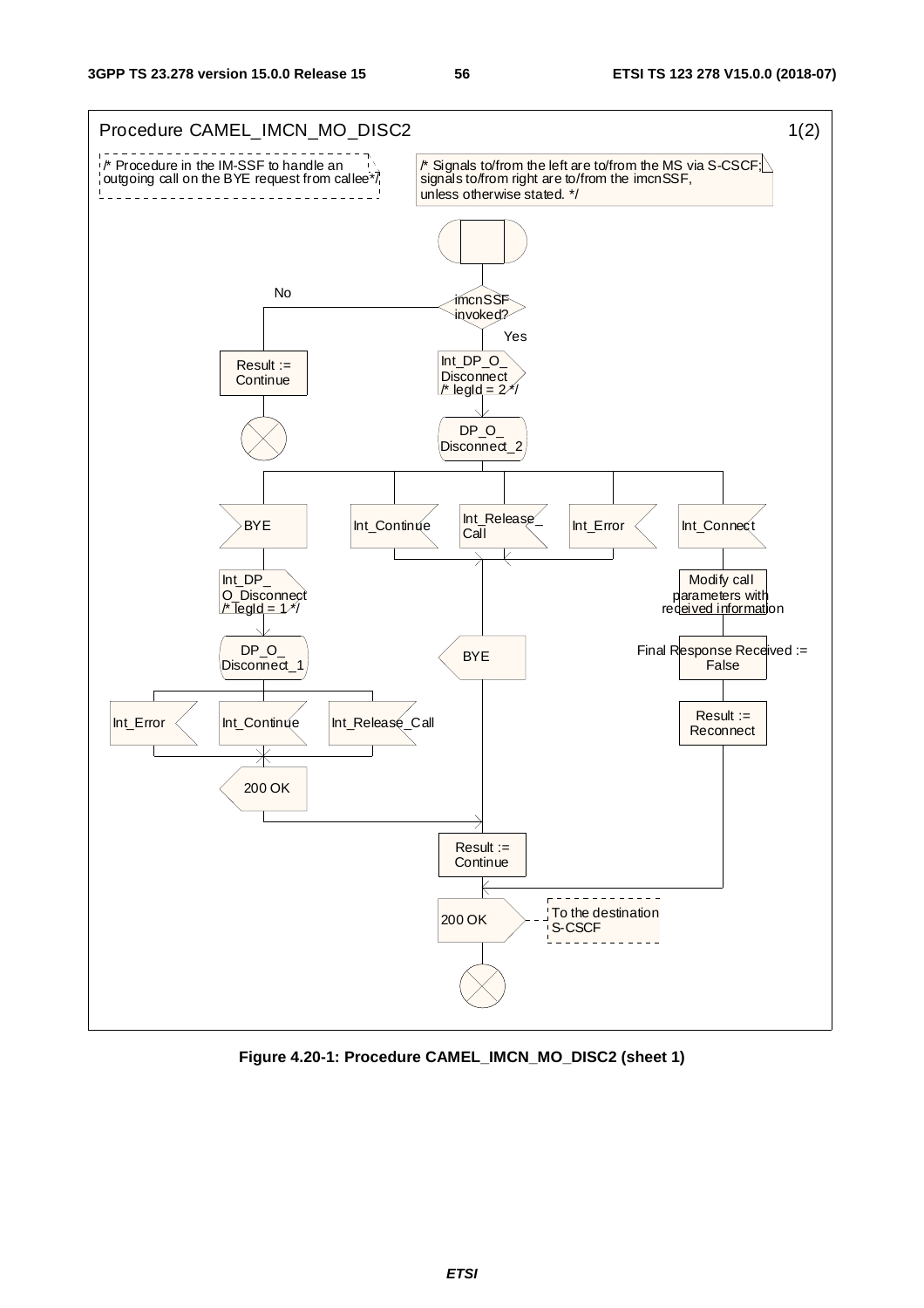

**Figure 4.20-2: Procedure CAMEL\_IMCN\_MO\_DISC2 (sheet 2)**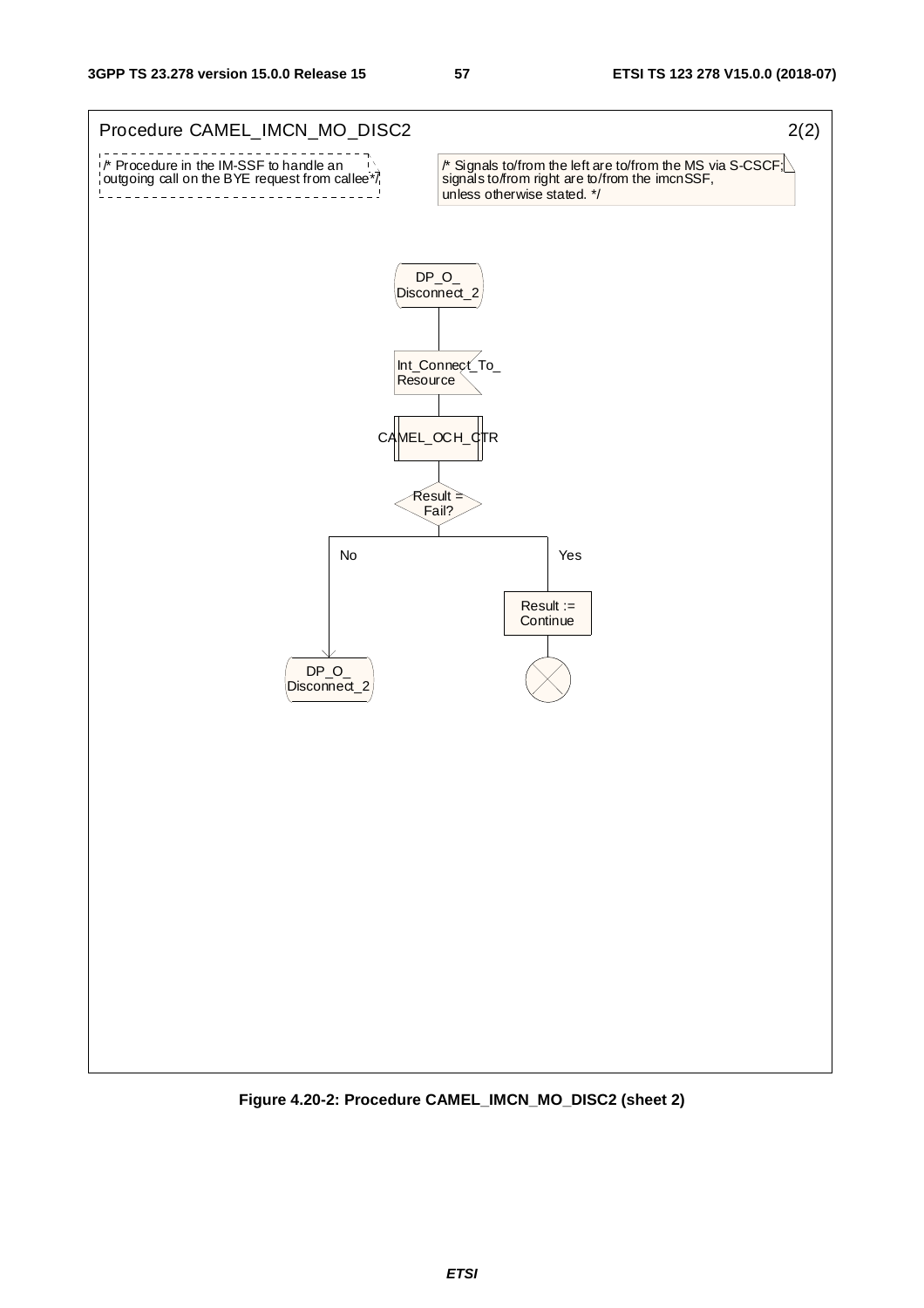

**Figure 4.21-1: Procedure CAMEL\_OCH\_CTR (sheet 1)**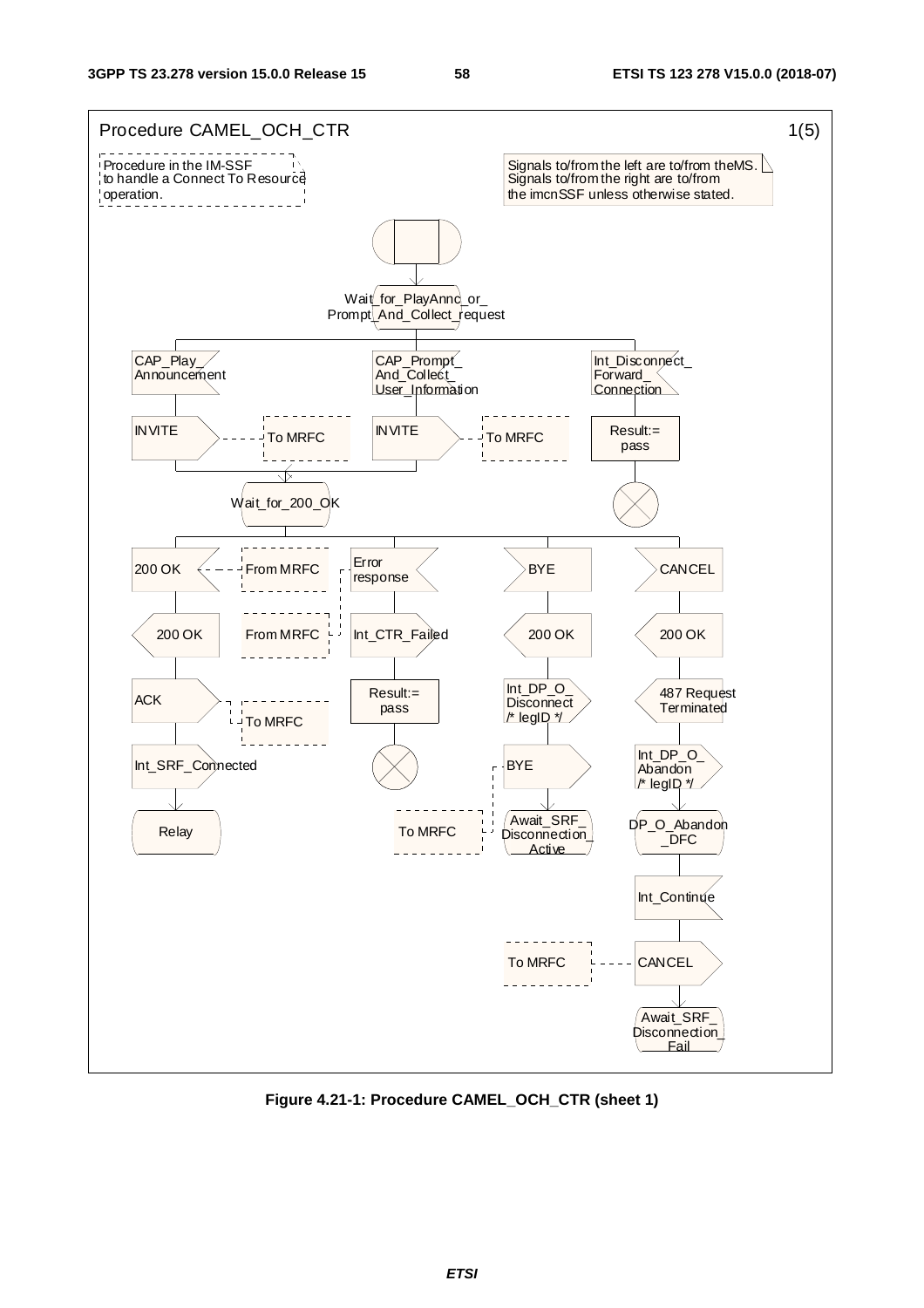

**Figure 4.21-2: Procedure CAMEL\_OCH\_CTR (sheet 2)**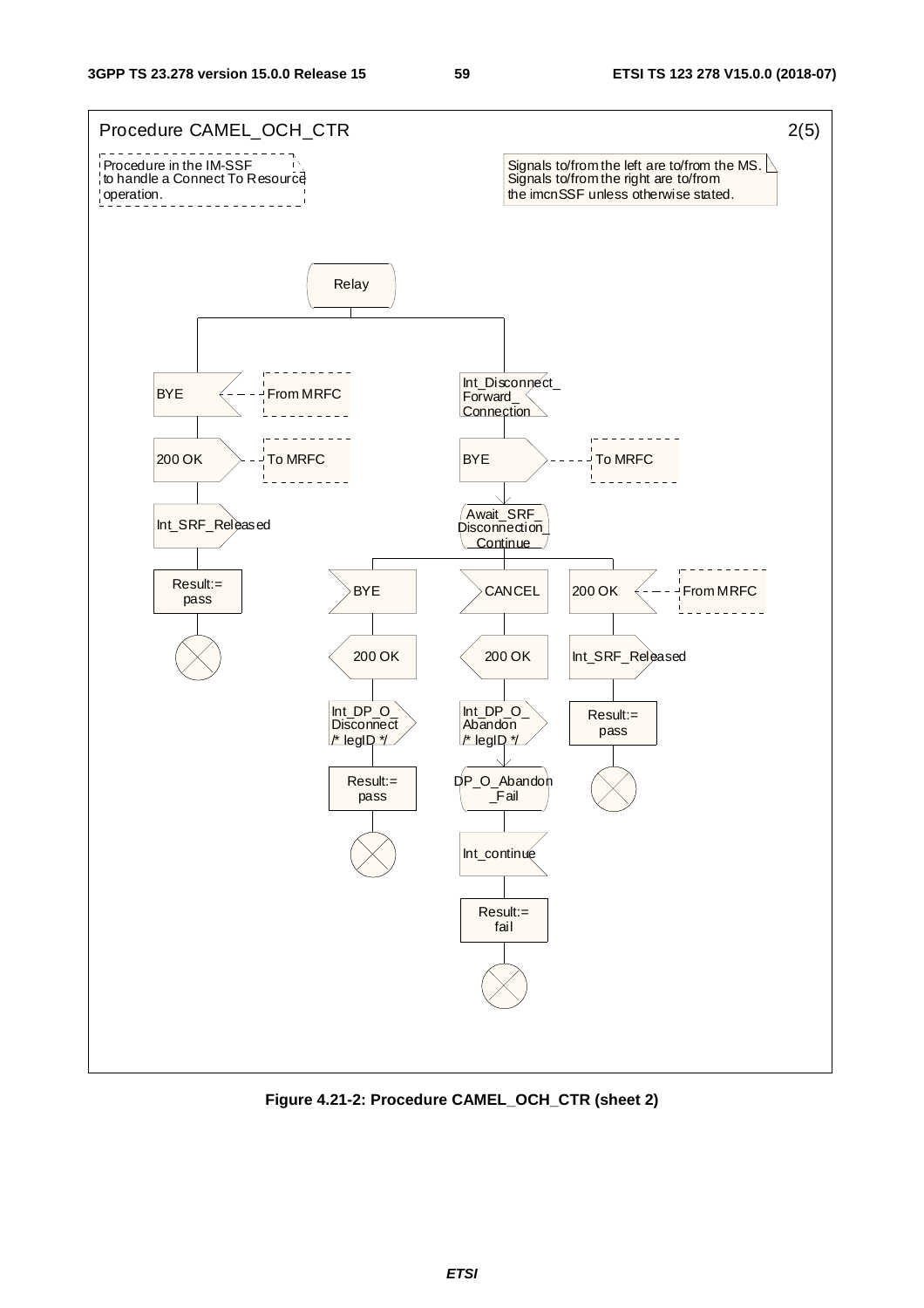

**Figure 4.21-3: Procedure CAMEL\_OCH\_CTR (sheet 3)**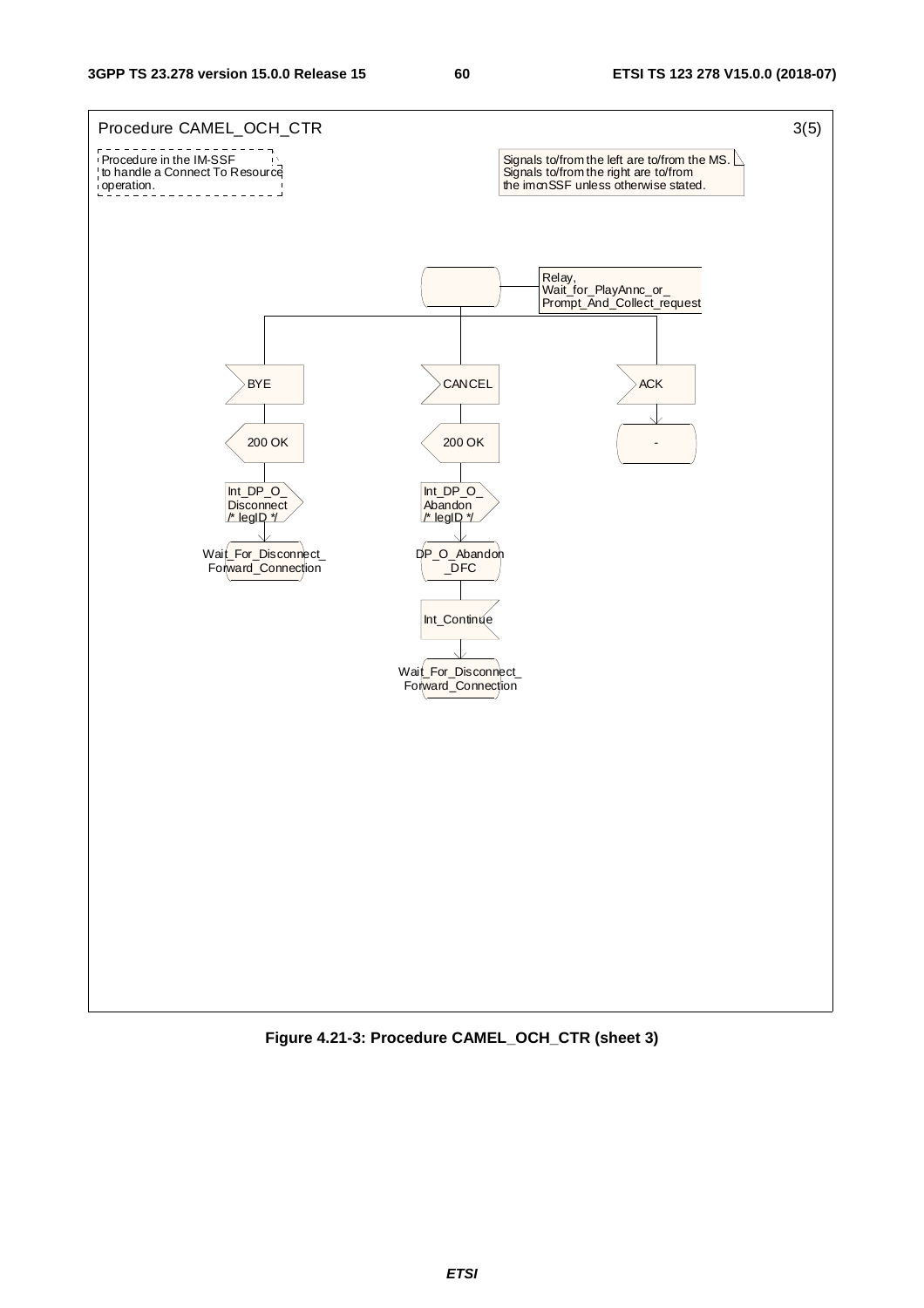

**Figure 4.21-4: Procedure CAMEL\_OCH\_CTR (sheet 4)**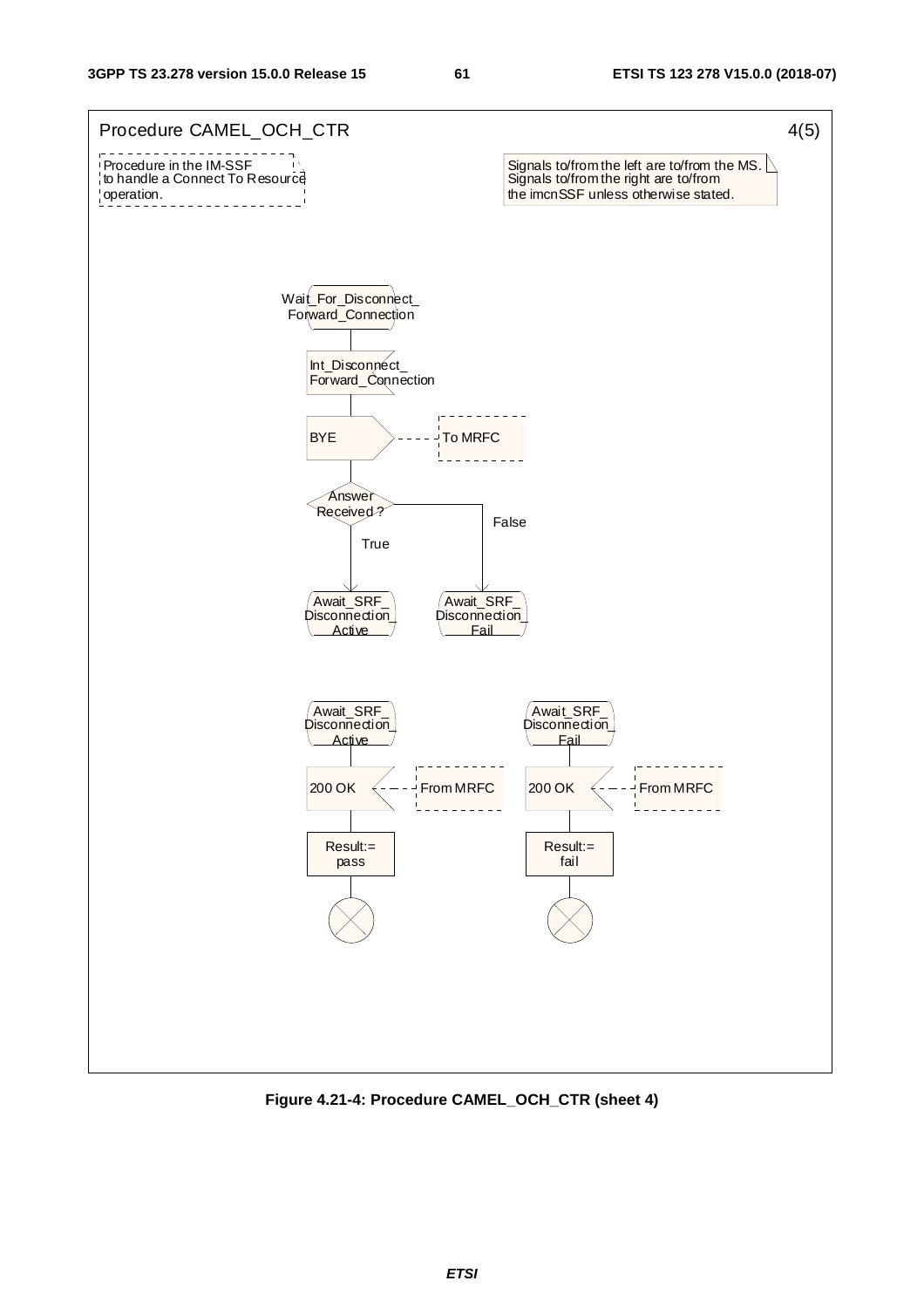

**Figure 4.21-5: Procedure CAMEL\_OCH\_CTR (sheet 5)**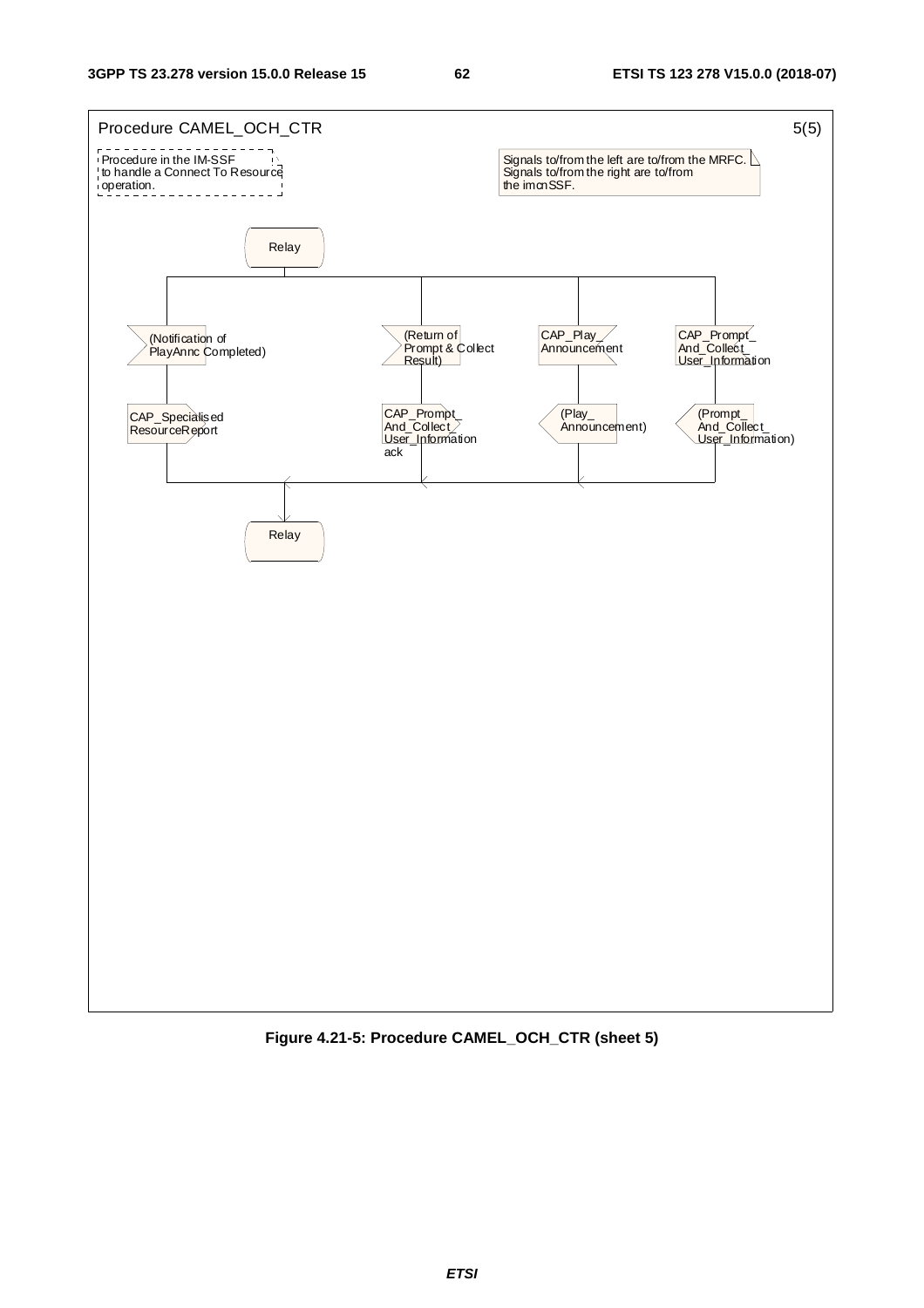# 4.6.1.4 Handling of Mobile Terminated IP Multimedia sessions in the IM-SSF

The functional behaviour of the S-CSCF for handling terminating calls is specified in 3GPP TS 23.218[5].The process and the procedures specific to CAMEL are specified in this subclause:

- Process MT\_IM\_SSF;
- Procedure Check Registration;
- Procedure CAMEL\_IMCN\_MT\_VT\_IM\_CSI\_INIT;
- Procedure CAMEL\_IMCN\_MT\_RECONNECT;
- Procedure CAMEL\_IMCN\_MT\_CANCEL;
- Procedure CAMEL\_IMCN\_MT\_ANSWER;
- Procedure CAMEL\_IMCN\_MT\_UNSUCCESSFUL;
- Procedure CAMEL\_IMCN\_MT\_DISC1;
- Procedure CAMEL\_IMCN\_MT\_DISC2;
- Procedure CAMEL\_CAMEL\_MT\_CTR.

Internal interface indicated with the "Int\_SRF\_" prefix within this subclause indicates internal interface with the MRFC.

# 4.6.1.4.1 Actions of the IM-SSF on receipt of Int\_Error

The IM-SSF checks the default Call Handling parameter in the relevant CSI.

If the default call handling is release, a BYE indication is sent to the originating CSCF. The IM-SSF then releases all resources and the invoked CAMEL procedure ends.

If the call handling is continue, the IM-SSF continues processing without CAMEL support.

# 4.6.1.4.2 Actions of the IM-SSF on receipt of Int\_Release\_Call

The IM-SSF BYE message is sent to the originating CSCF and resources are released.

### 4.6.1.4.3 Actions of the IM-SSF on receipt of Int\_Continue\_With\_Argument

The IM-SSF shall replace the call parameters by the information received in the Int\_Continue\_With\_Argument message. Call parameters that are not included in the Int\_Continue\_With\_Argument\_Message are unchanged.

### 4.6.1.4.4 Actions of IM-SSF in procedure CAMEL\_IMCN\_MT\_INVITE for Unregistered Subscriber

When querying the HSS for the subscriber's IM CSI data, the IM SSF does not have to wait for the HSS's response on the first query before the subsequent queries are done. i.e. Sending of multiple Any Time Interrogation operations can be done in parallel. However, the IM-SSF shall wait for all the responses from the HSS before it shall continue with the handling of the terminating IP multimedia session.

# 4.6.1.4.5 Handling of procedure CAMEL\_MT\_CTR, sheet 1

The IM-SSF behaves as a B2BUA (Back-2-Back User Agent) when a SIP INVITE is received for an terminating call and SIP INVITE is sent to the MRFC (via S-CSCF) as a result of a CAP ConnectToResource request received from the SCF.

A SIP response 100 Trying is sent after each INVITE but is not shown in the SDLs.

The IM-SSF shall handle the 200 OK response from the MRFC as specified in 3GPP TS 23.218 [5].

# 4.6.1.4.6 Handling of procedure CAMEL\_MT\_CTR, sheet 5

The specifics on transporting information between the MRFC and the Application Server such as the IM-SSF, has not been standardised in 3GPP Rel-5 specifications for IMS. i.e. the SIP method to return Prompt\_And\_Collect result from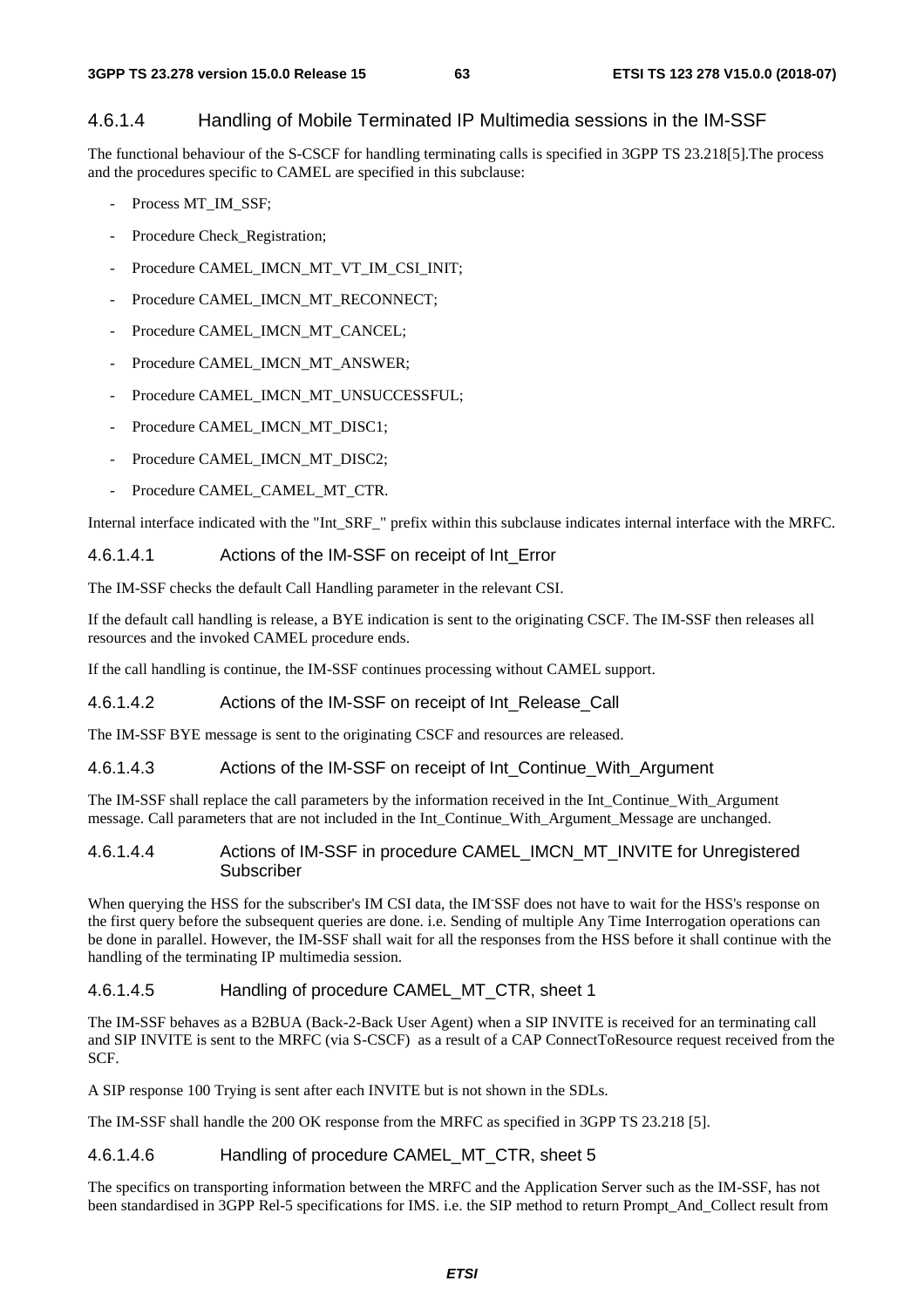the MRFC to the IM-SSF, the SIP method for sending notification of play announcement completion to the IM-SSF when a request for a Specialised Resource Report was received, the SIP method to request the MRFC to play announcement and the SIP method to request the MRFC to prompt and collect user information, are not standardised.

### 4.6.1.4.7 Receipt of 100 Trying Provisional Response (Process MT\_IM\_SSF)

The IM-SSF (acting as a B2BUA) uses the S-CSCF as a next-hop server when sending the SIP INVITE to the terminating subscriber. The 100 Trying provisional response received in the IM-SSF is actually generated and sent from the S-CSCF to indicate that the INVITE request has been received by the next-hop server (i.e. the S-CSCF) and is currently being processed.

### 4.6.1.4.8 Handling of internal timers in Process MT\_IM\_SSF

For additional description on usage of internal timers in Process MT\_IM\_SSF, please refer to the description in clause 4.6.1.3.9.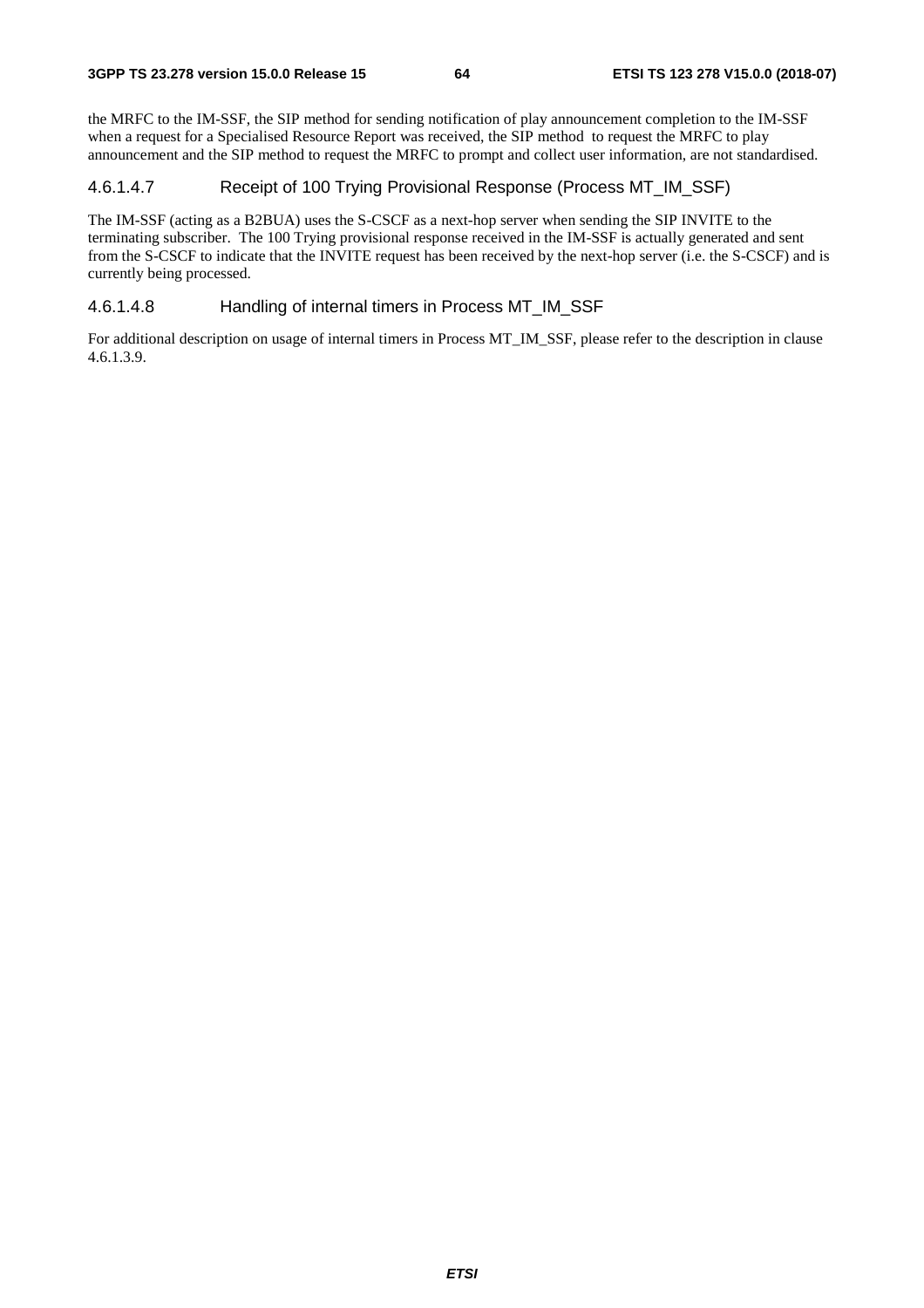

**Figure 4.22-1: Process MT\_IM\_SSF (sheet 1)**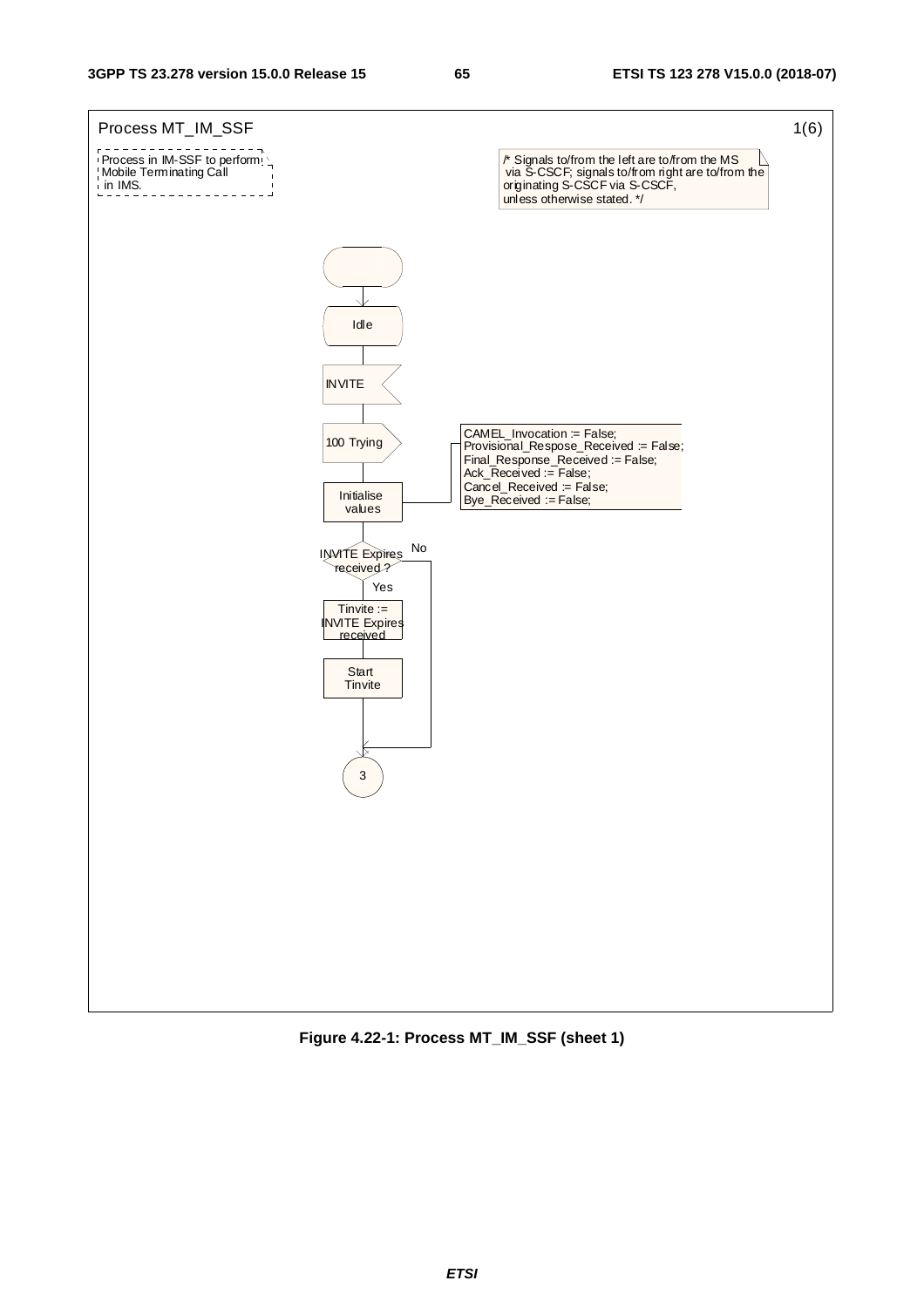

**Figure 4.22-2: Process MT\_IM\_SSF (sheet 2)**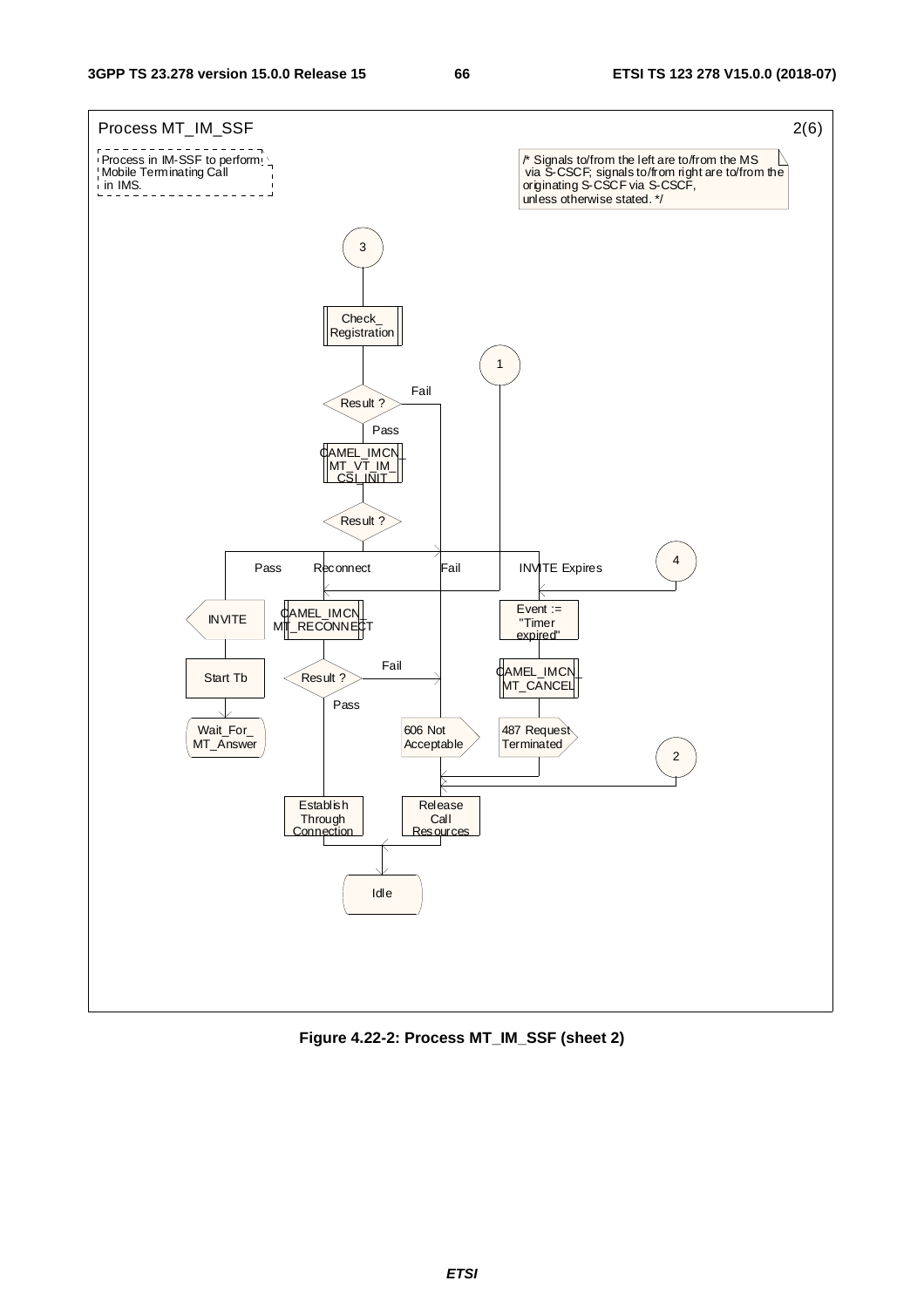

**Figure 4.22-3: Process MT\_IM\_SSF (sheet 3)**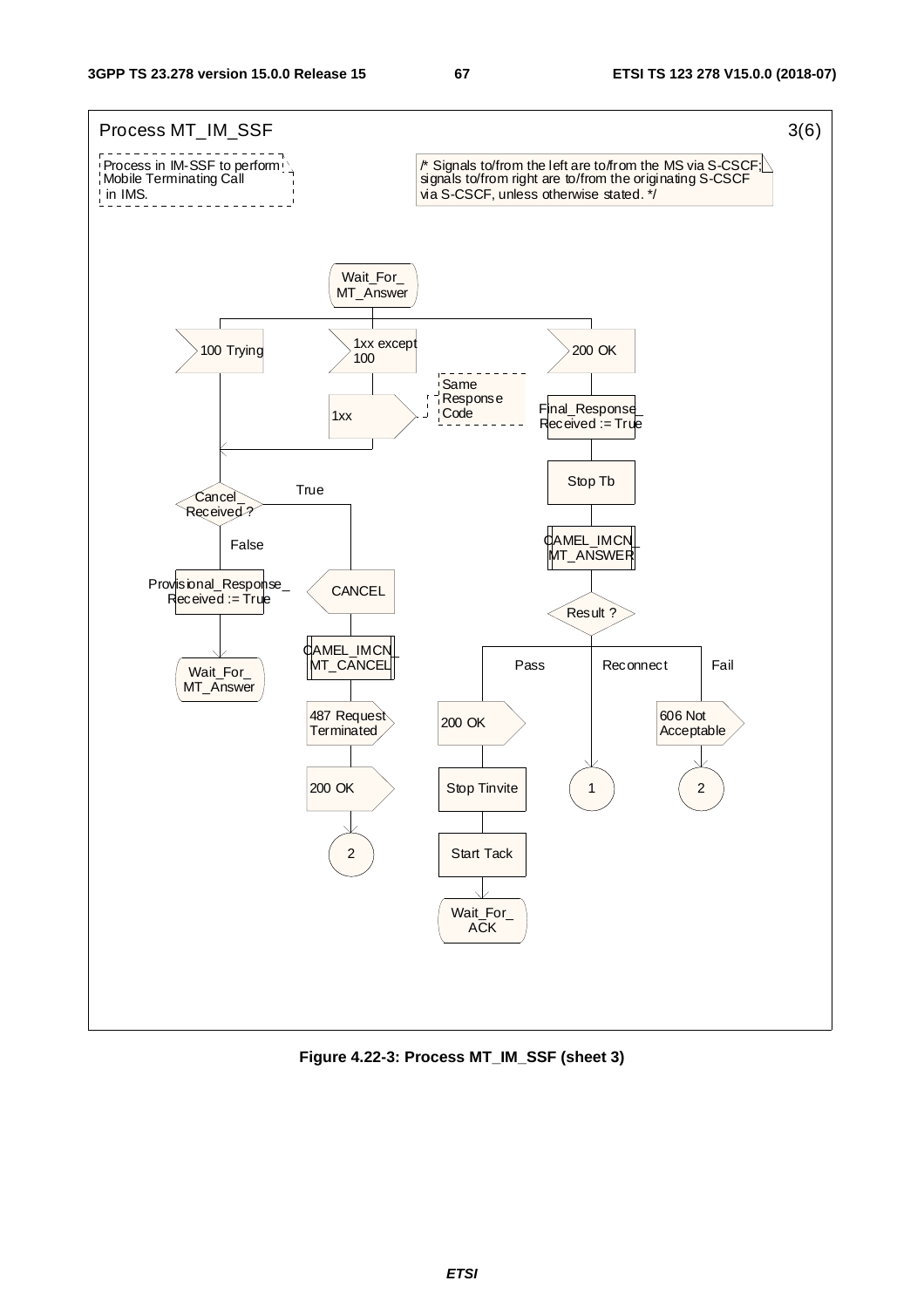

**Figure 4.22-4: Process MT\_IM\_SSF (sheet 4)**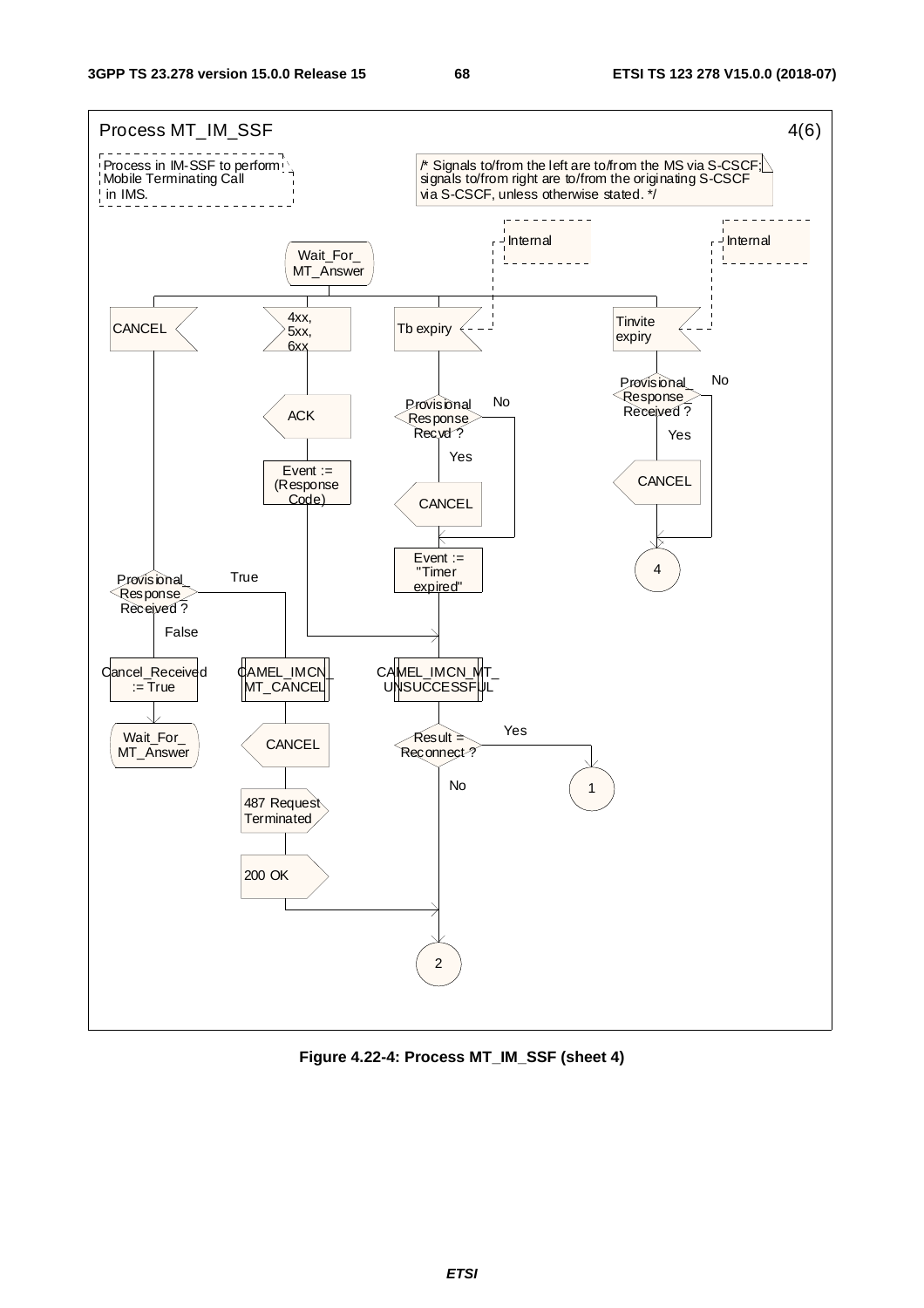

**Figure 4.22-5: Process MT\_IM\_SSF (sheet 5)**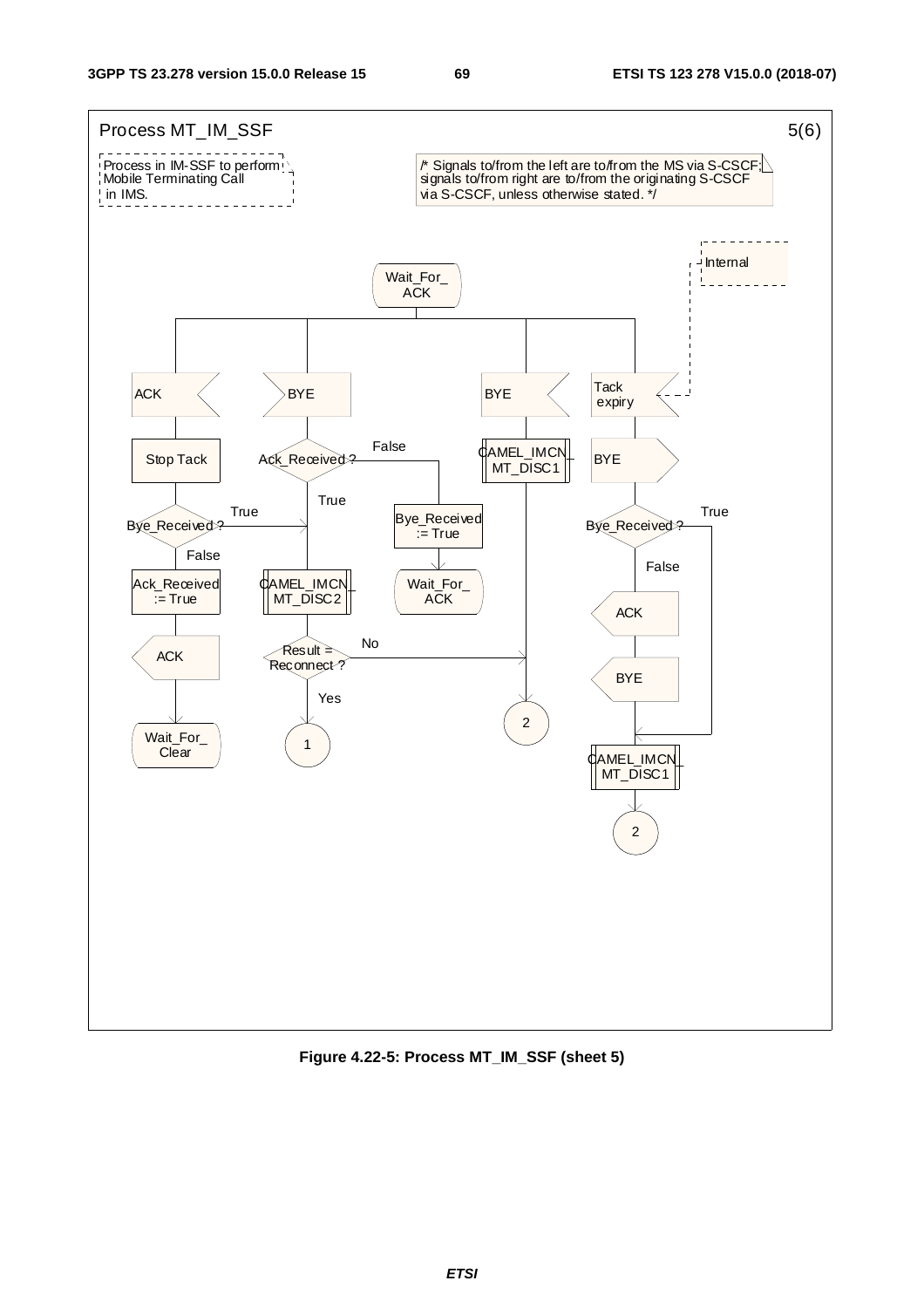

**Figure 4.22-6: Process MT\_IM\_SSF (sheet 6)**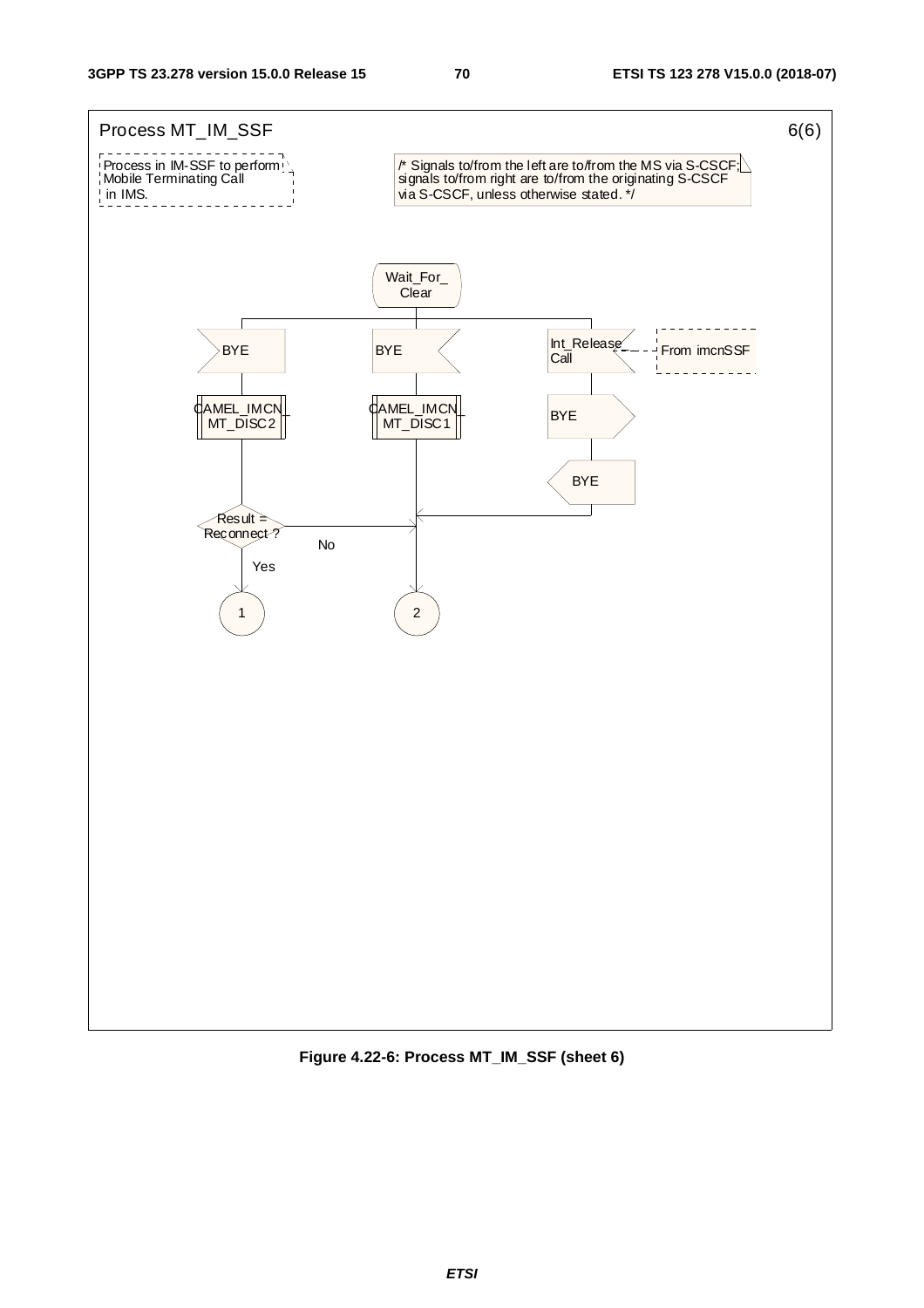

**Figure 4.23: Procedure Check\_Registration (sheet 1)**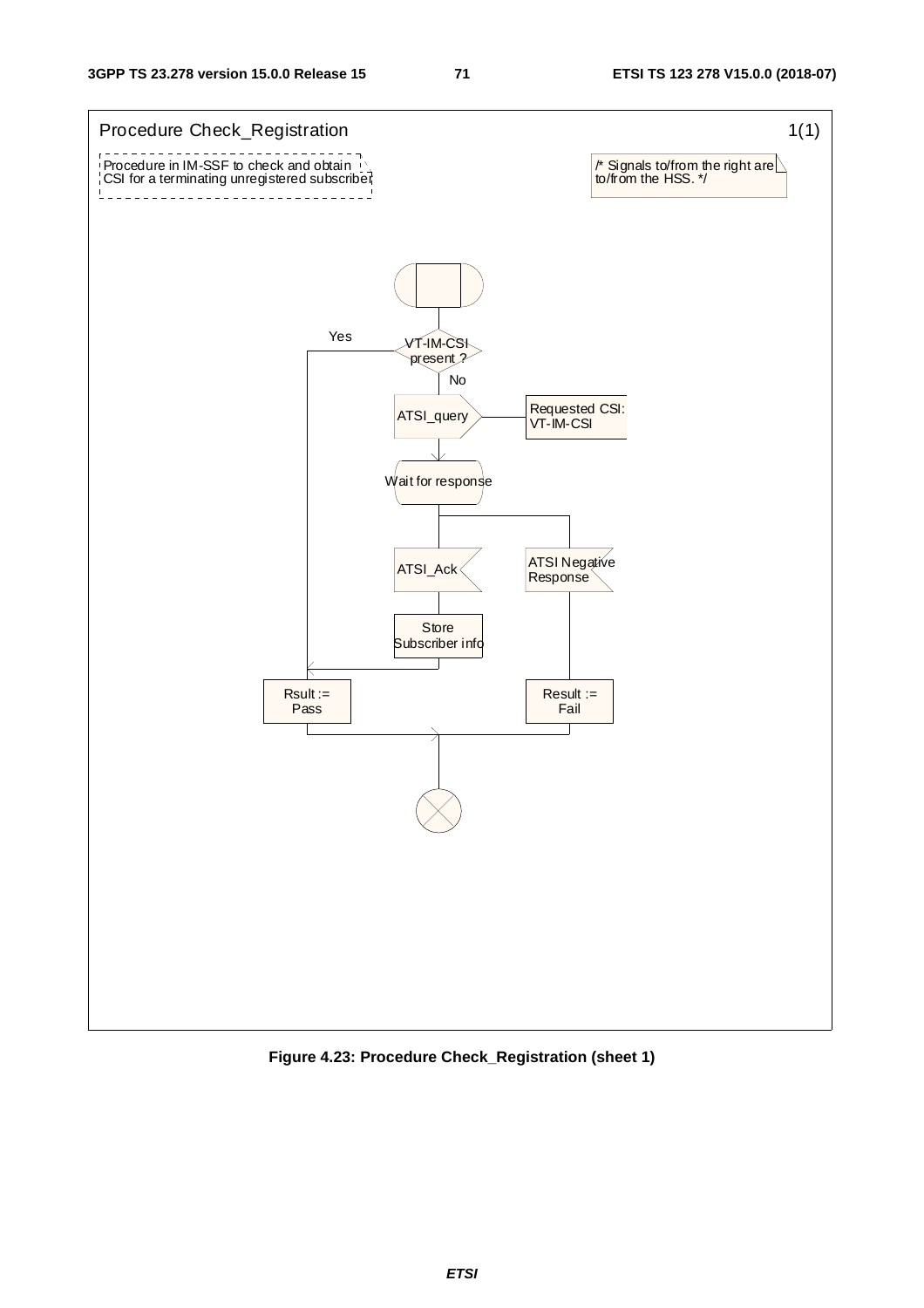

**Figure 4.24-1: Procedure CAMEL\_IMCN\_MT\_VT\_IM\_CSI\_INIT (sheet 1)**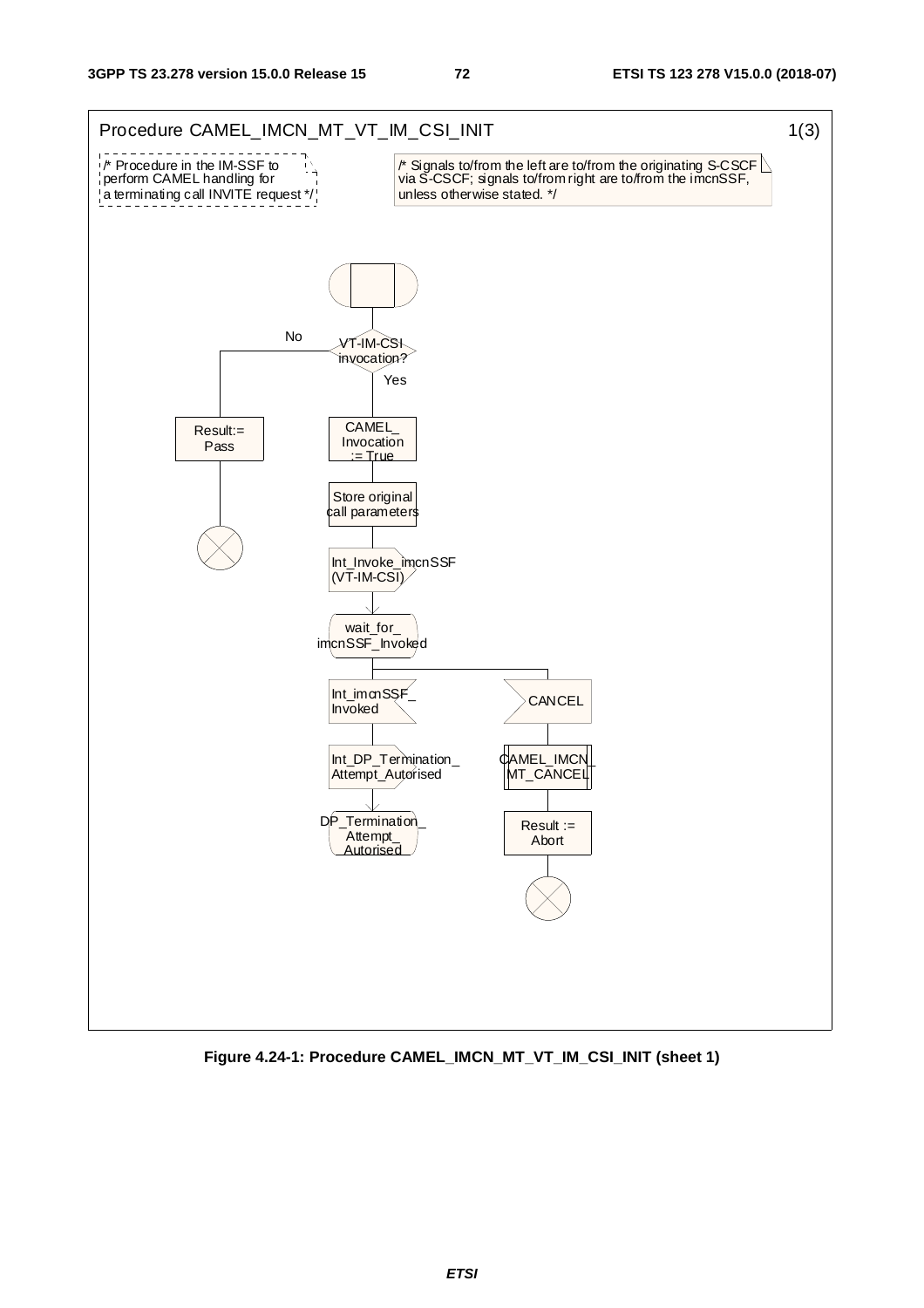## **3GPP TS 23.278 version 15.0.0 Release 15 73 ETSI TS 123 278 V15.0.0 (2018-07)**



**Figure 4.24-2: Procedure CAMEL\_IMCN\_MT\_VT\_IM\_CSI\_INIT (sheet 2)** 

*ETSI*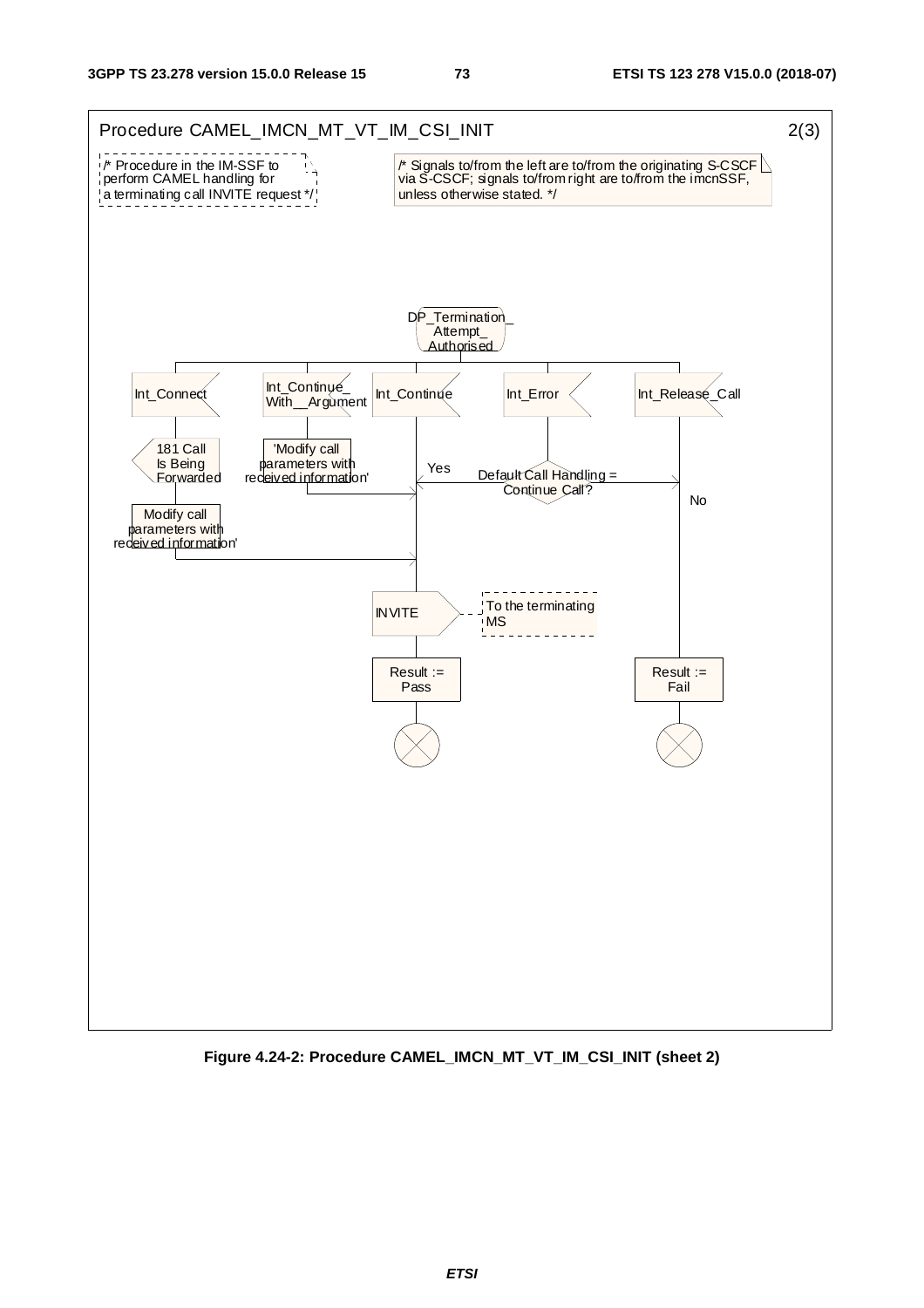## **3GPP TS 23.278 version 15.0.0 Release 15 74 ETSI TS 123 278 V15.0.0 (2018-07)**



**Figure 4.24-3: Procedure CAMEL\_IMCN\_MT\_VT\_IM\_CSI\_INIT (sheet 3)** 

*ETSI*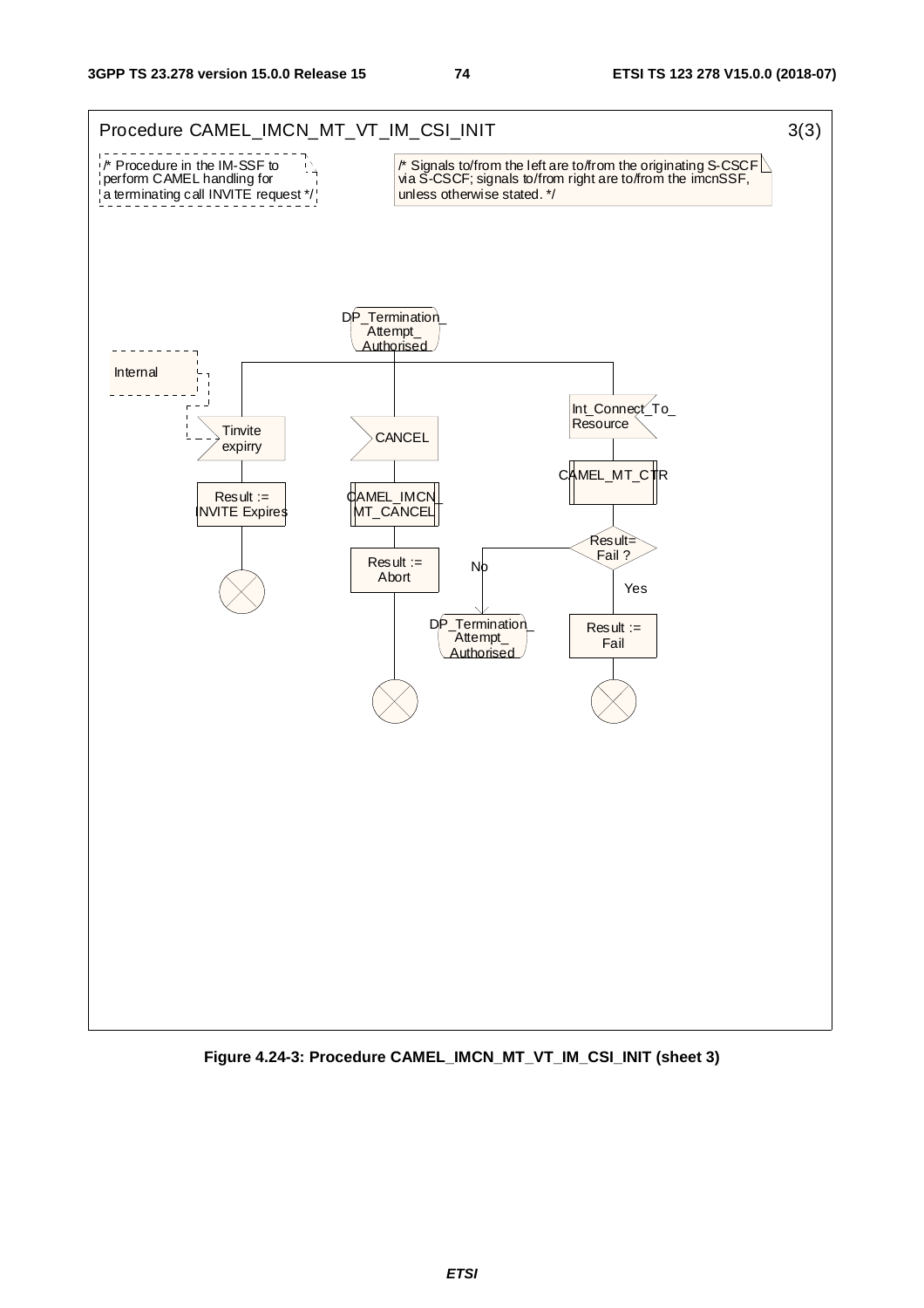

**Figure 4.25: Procedure CAMEL\_IMCN\_MT\_RECONNECT (sheet 1)**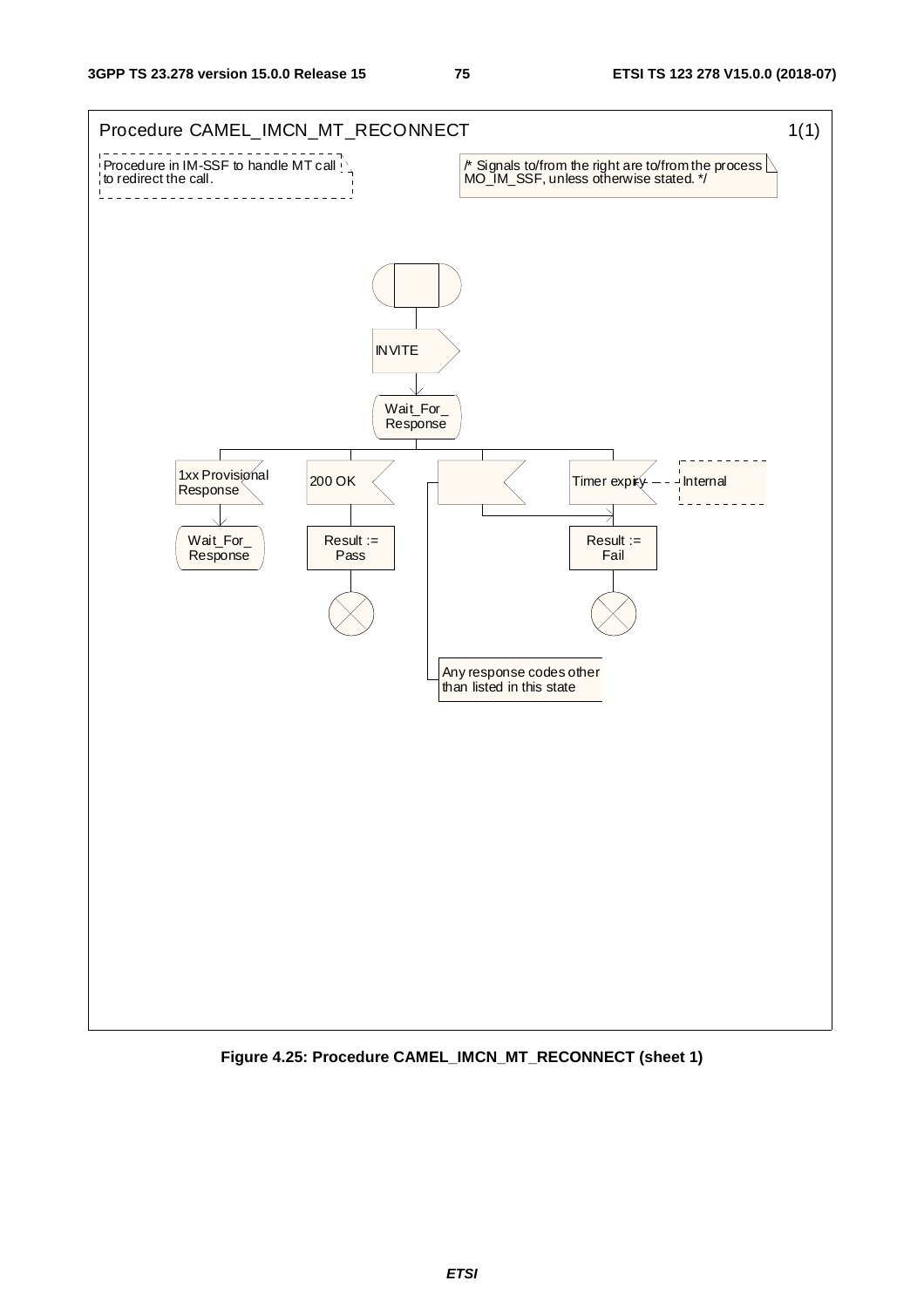

**Figure 4.26: Procedure CAMEL\_IMCN\_MT\_CANCEL (sheet 1)**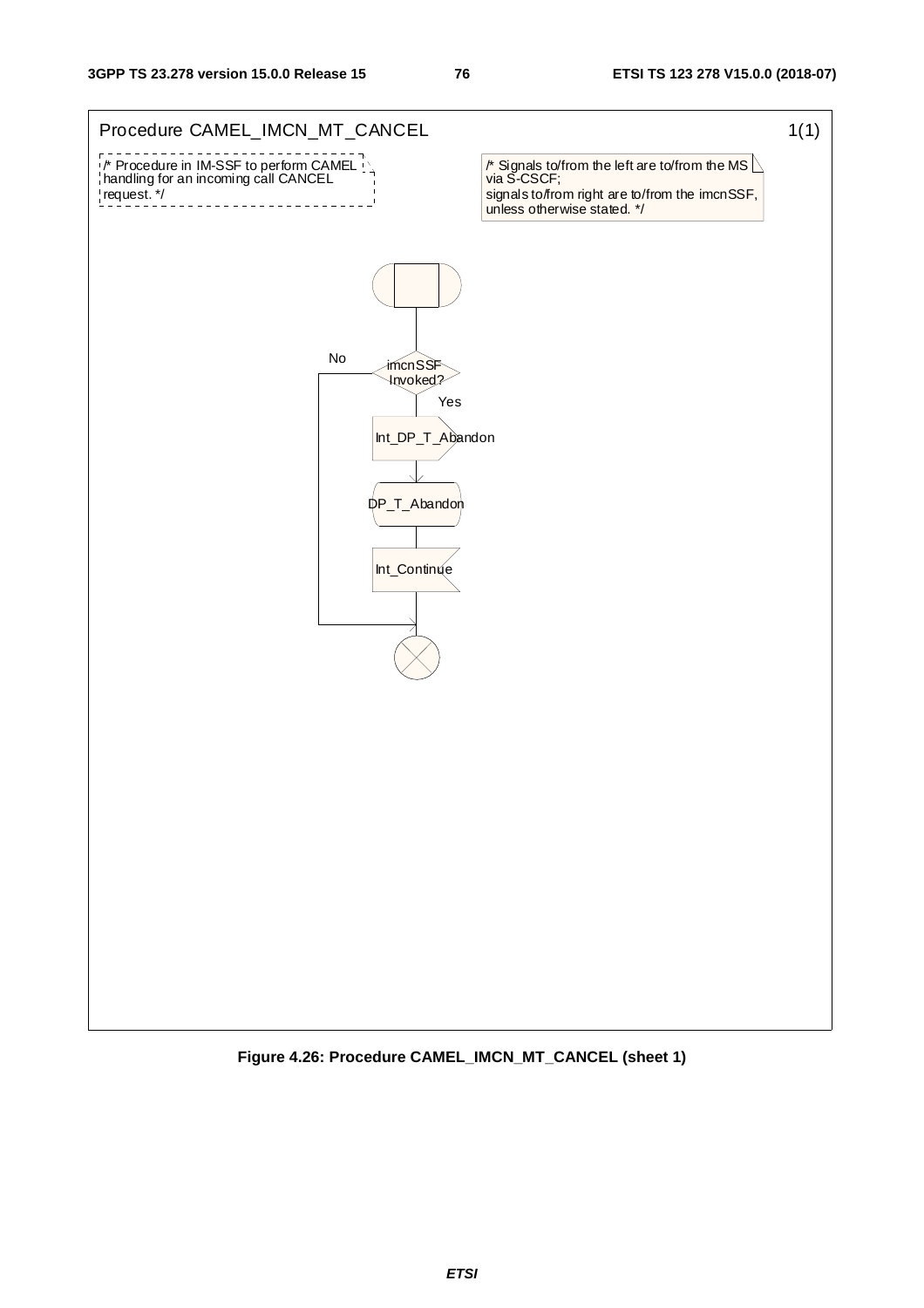

**Figure 4.27-1: Procedure CAMEL\_IMCN\_MT\_ANSWER (sheet 1)**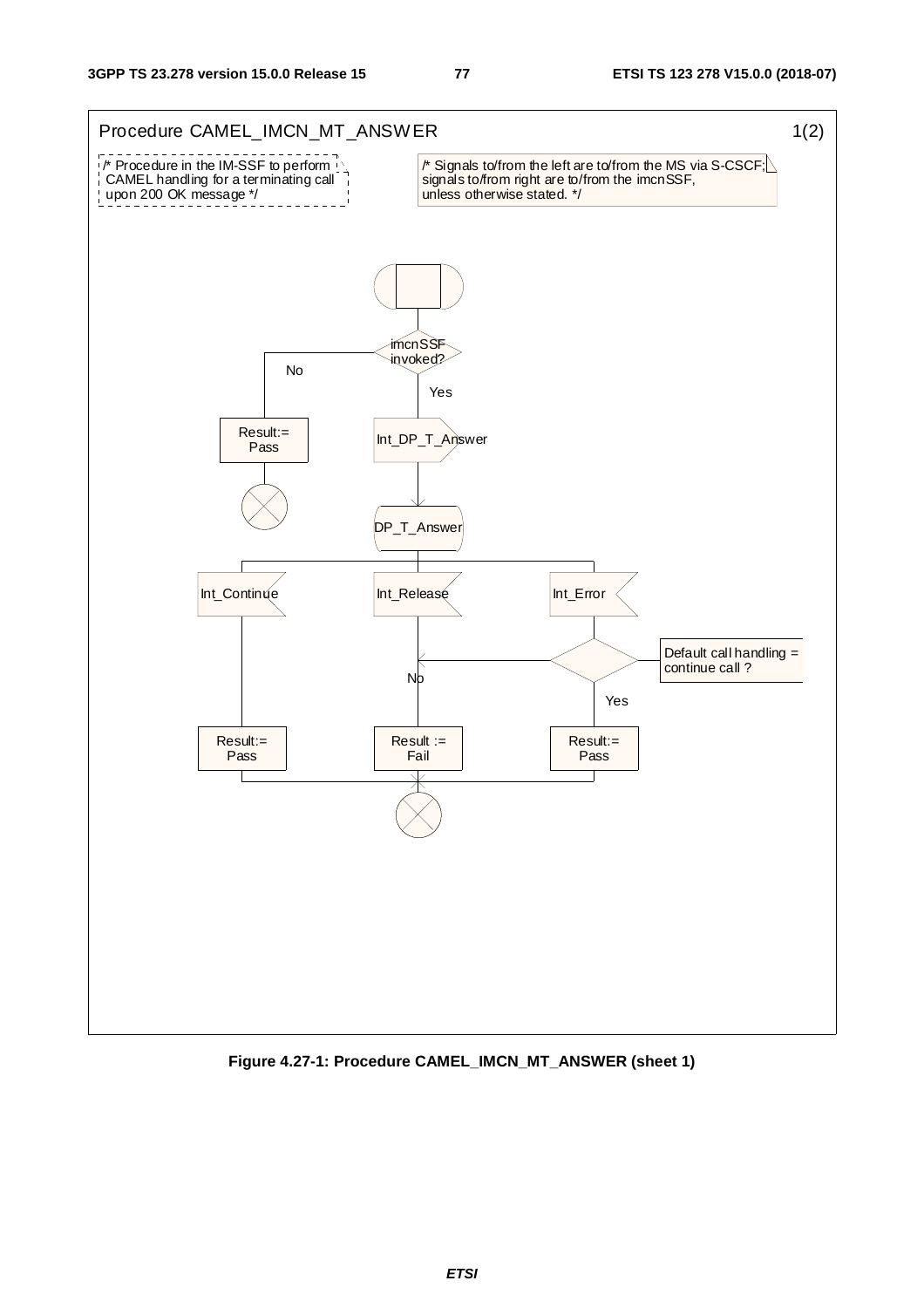

**Figure 4.27-2: Procedure CAMEL\_IMCN\_MT\_ANSWER (sheet 2)**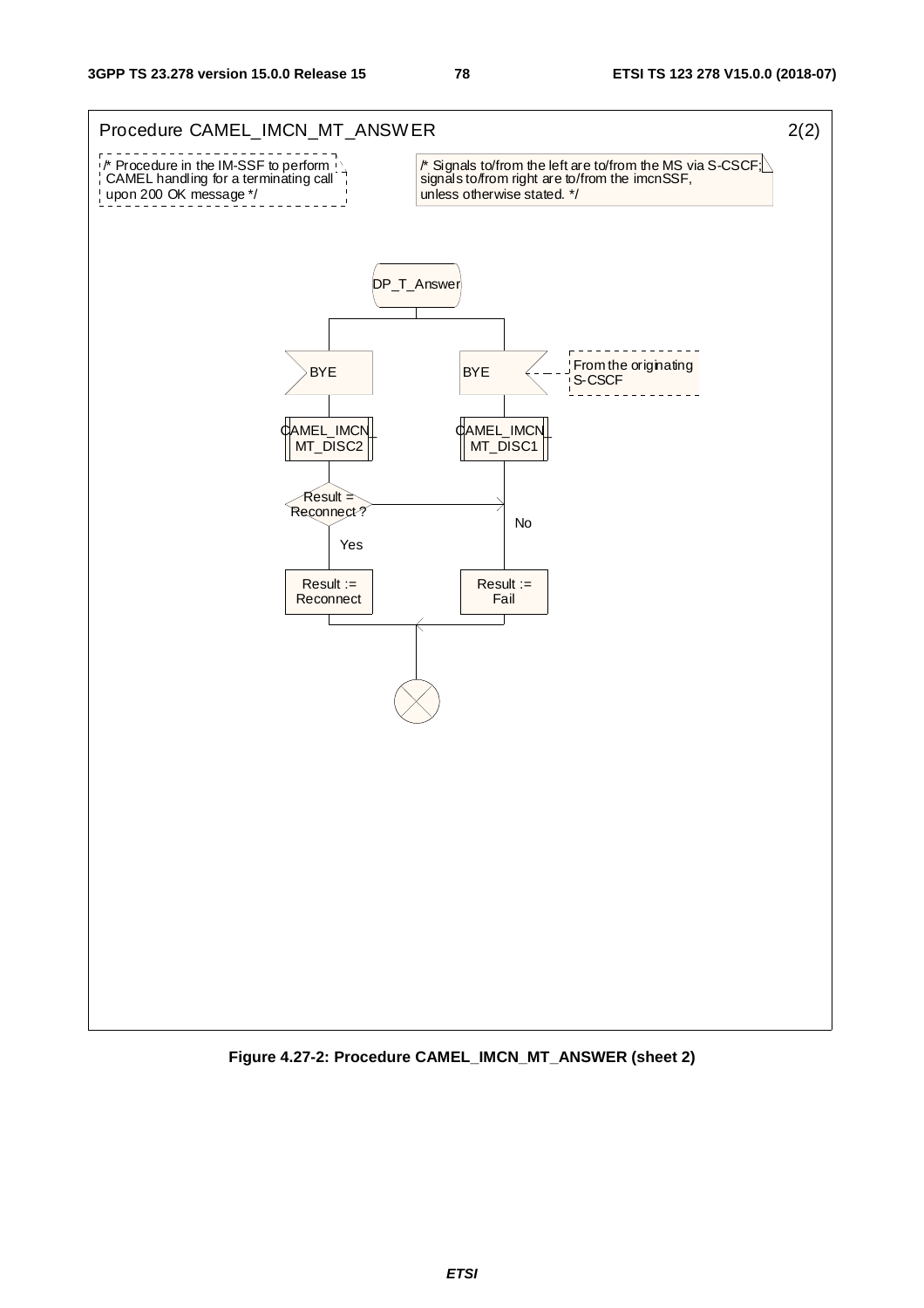

**Figure 4.28-1: Procedure CAMEL\_IMCN\_MT\_UNSUCCESSFUL (sheet 1)**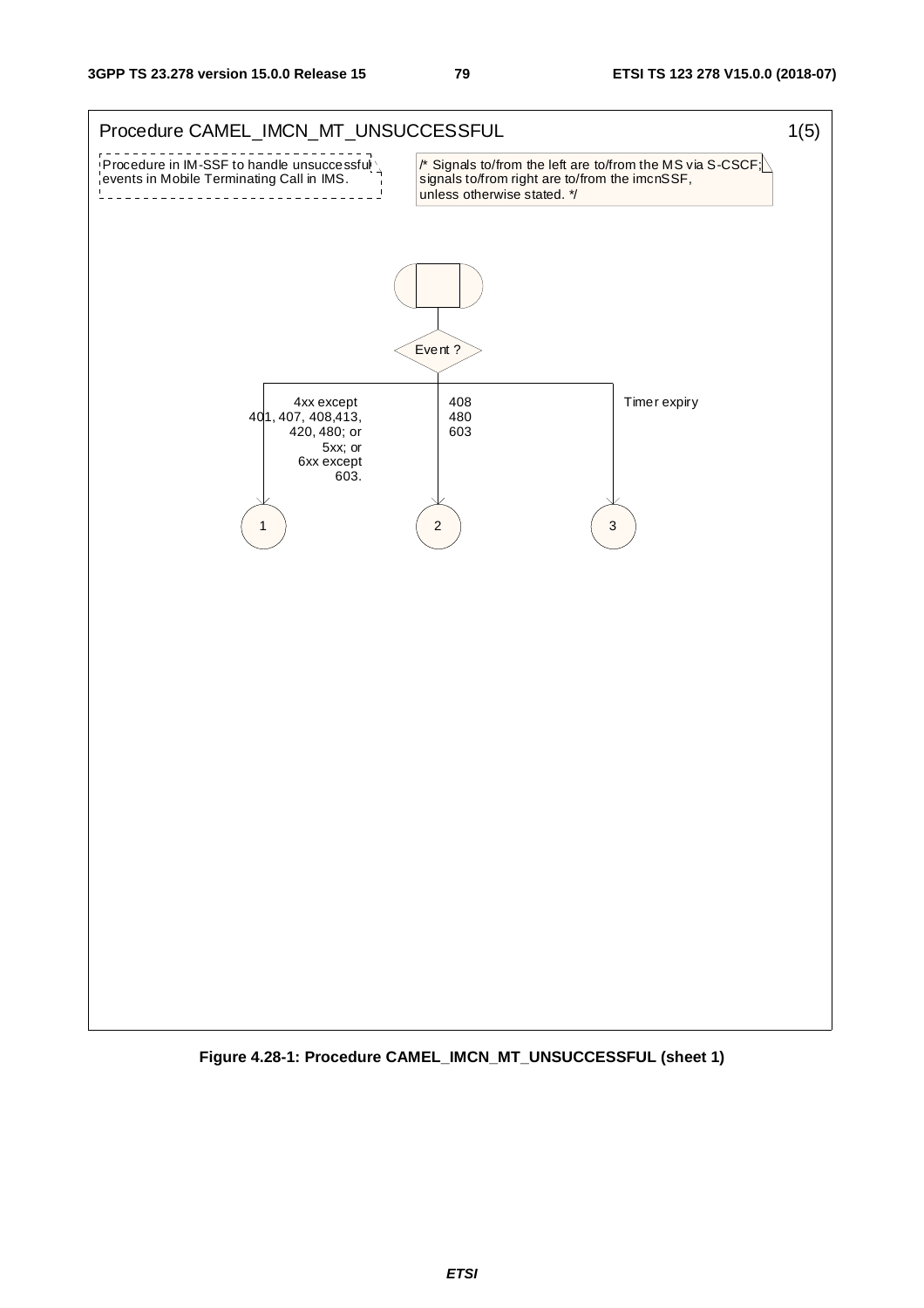



**Figure 4.28-2: Procedure CAMEL\_IMCN\_MT\_UNSUCCESSFUL (sheet 2)**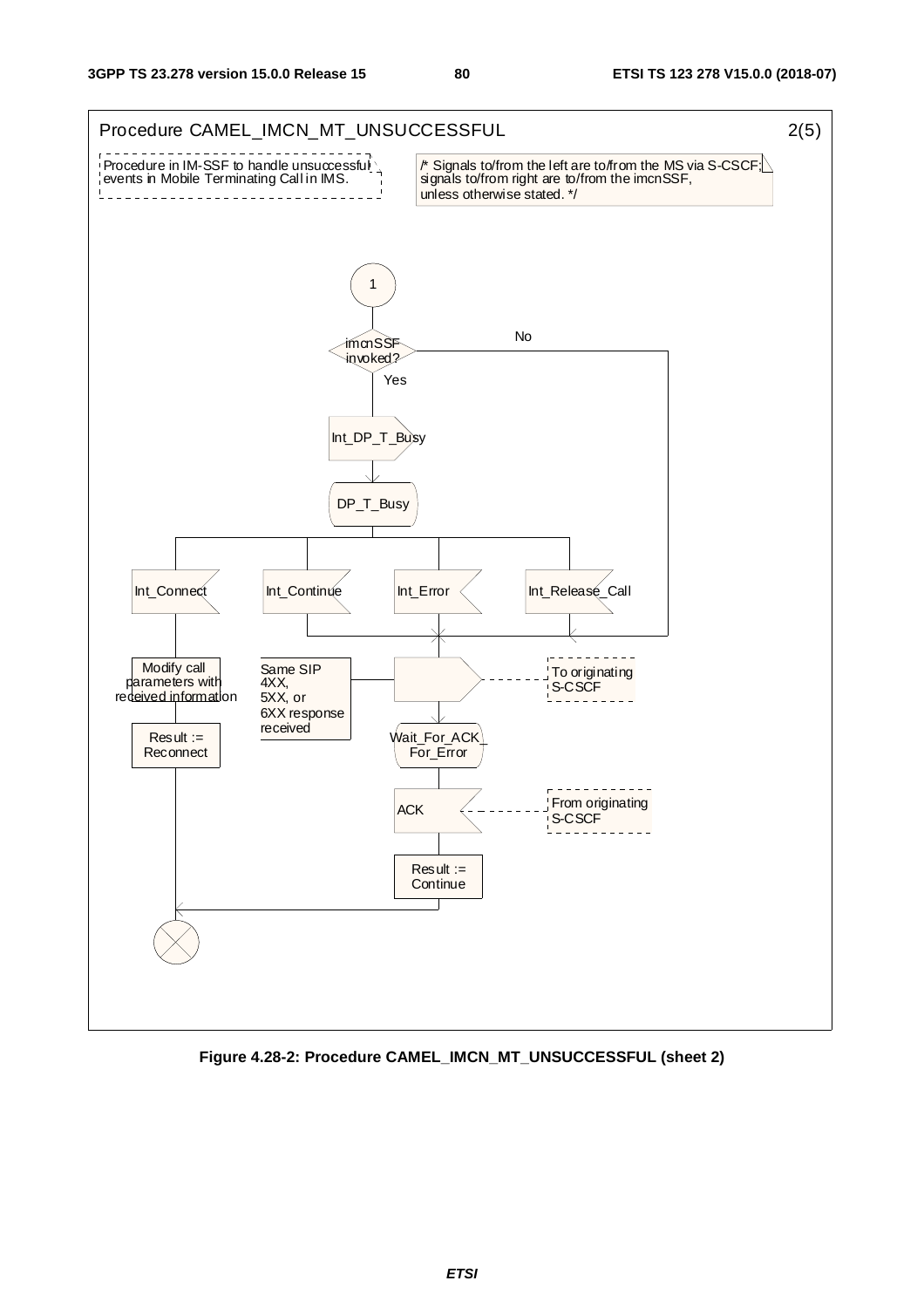

**Figure 4.28-3: Procedure CAMEL\_IMCN\_MT\_UNSUCCESSFUL (sheet 3)**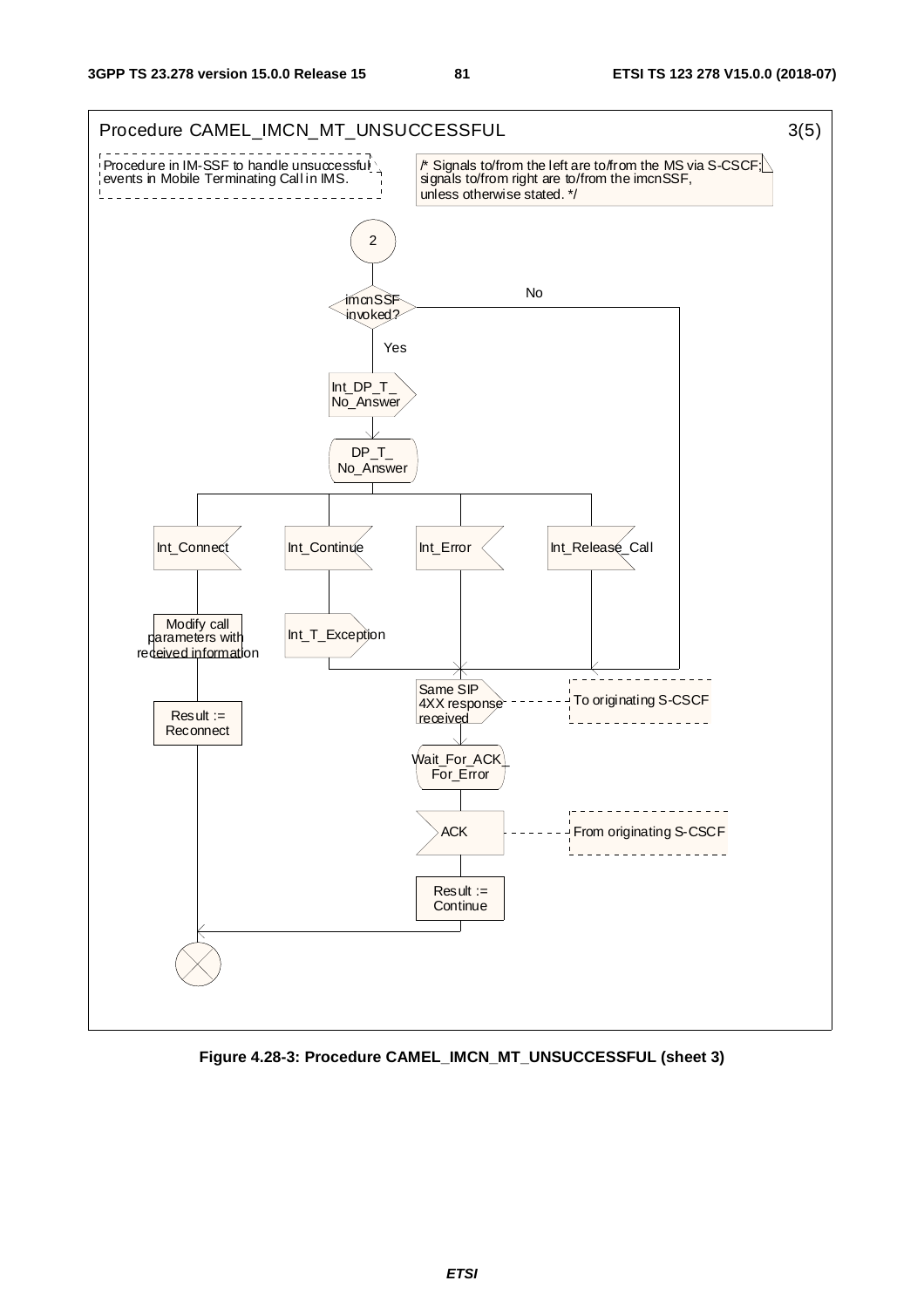

**Figure 4.28-4: Procedure CAMEL\_IMCN\_MT\_UNSUCCESSFUL (sheet 4)**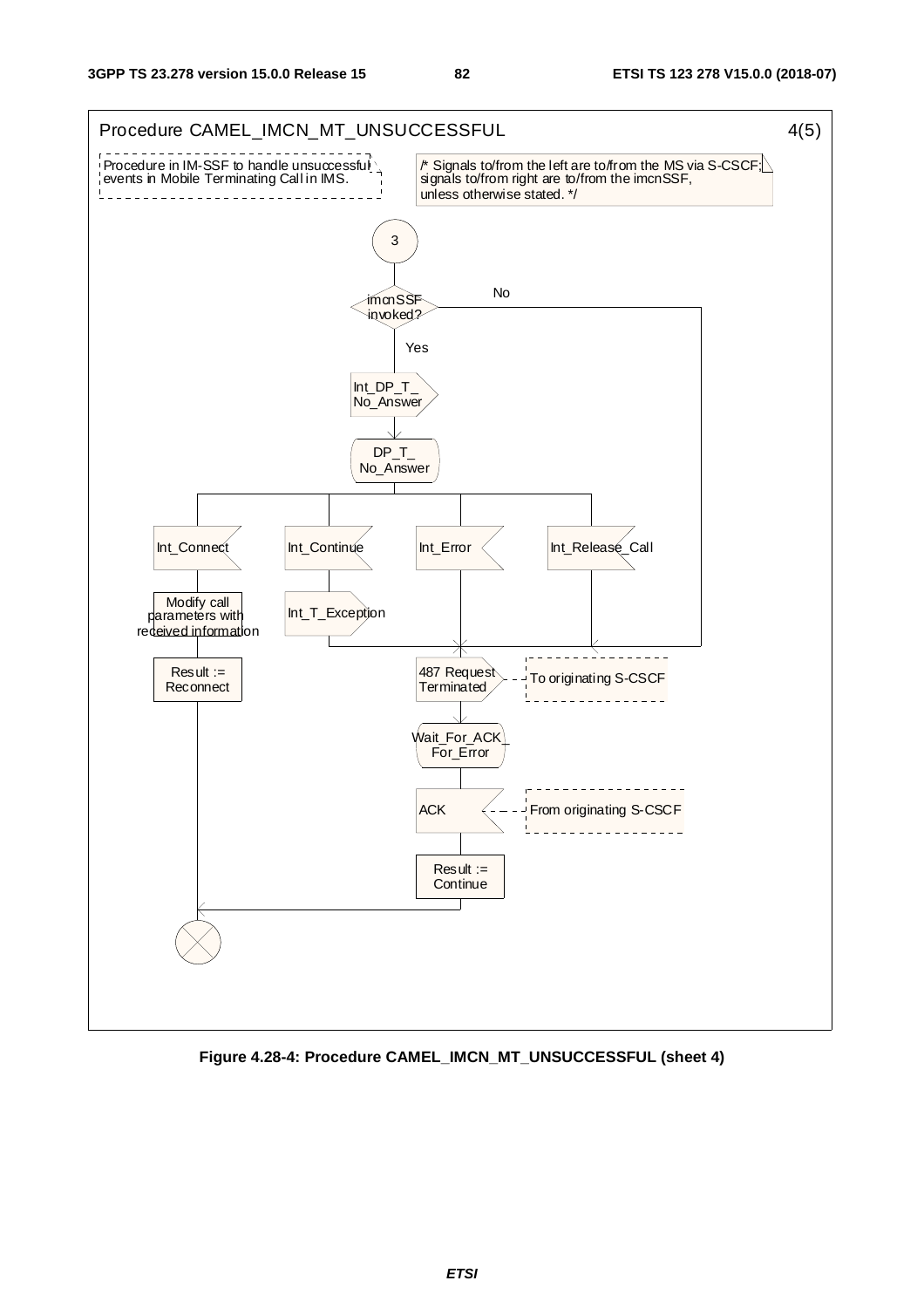

**Figure 4.28-5: Procedure CAMEL\_IMCN\_MT\_UNSUCCESSFUL (sheet 5)**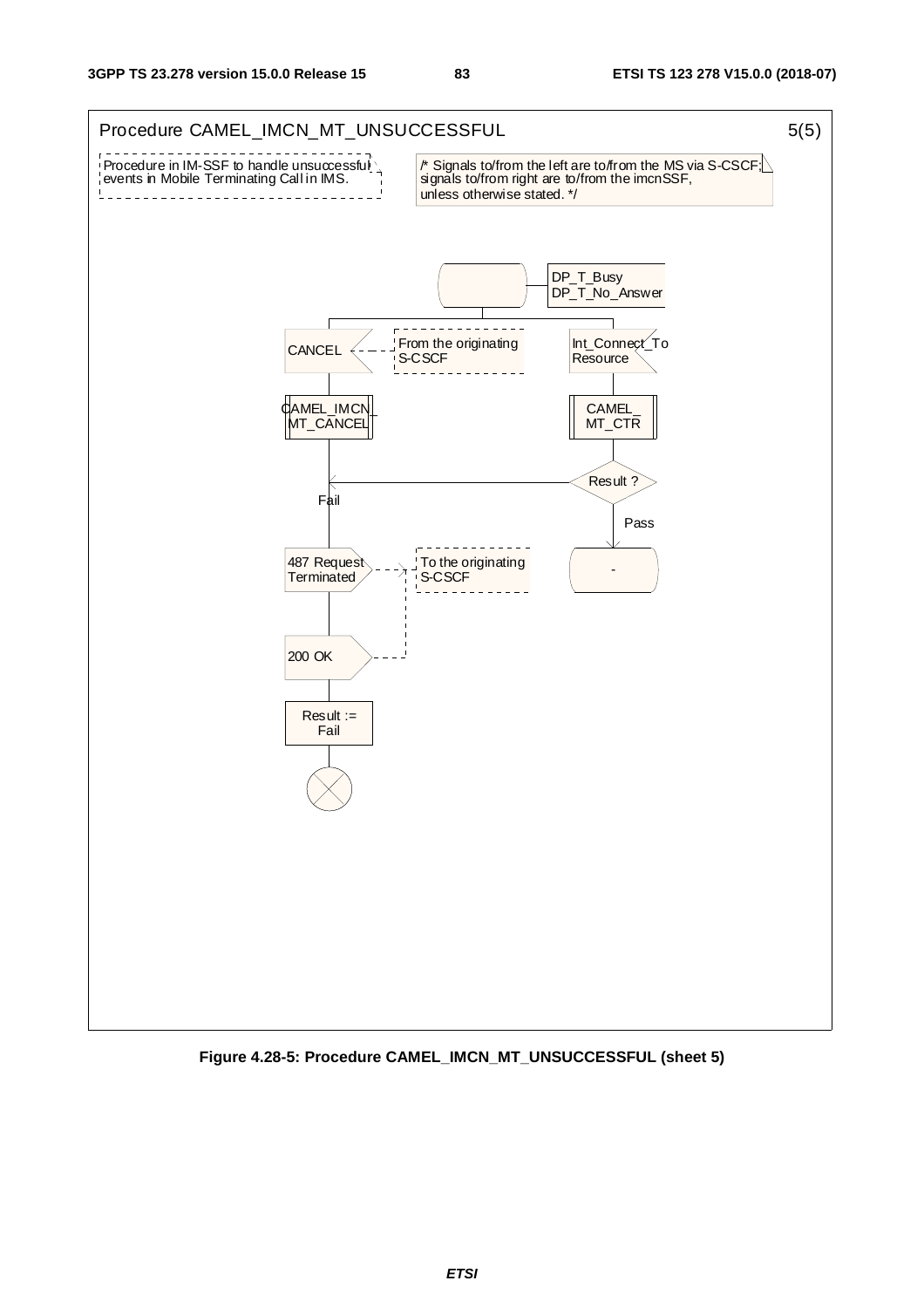

**Figure 4.29: Procedure CAMEL\_IMCN\_MT\_DISC1 (sheet 1)**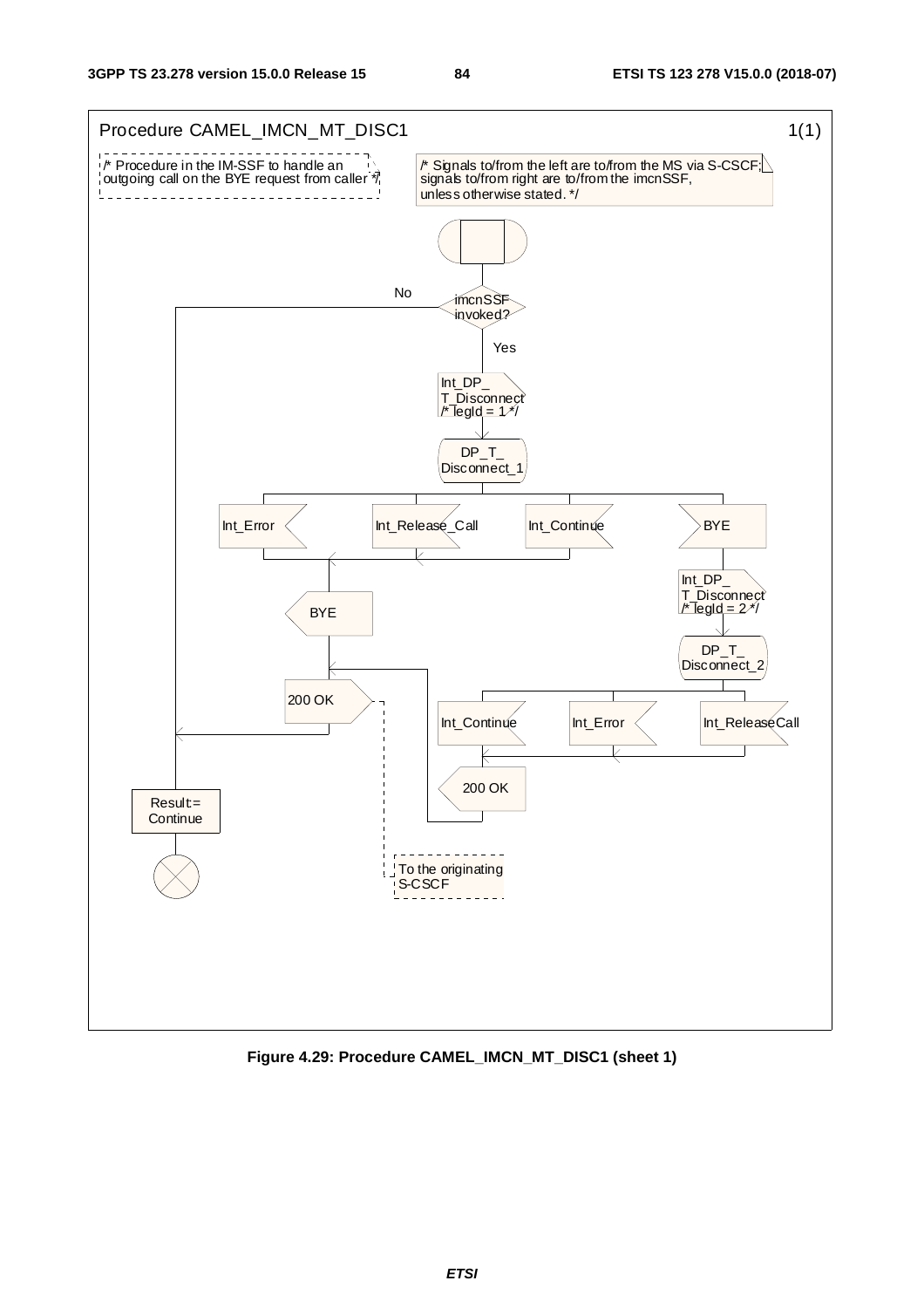

**Figure 4.30-1: Procedure CAMEL\_IMCN\_MT\_DISC2 (sheet 1)**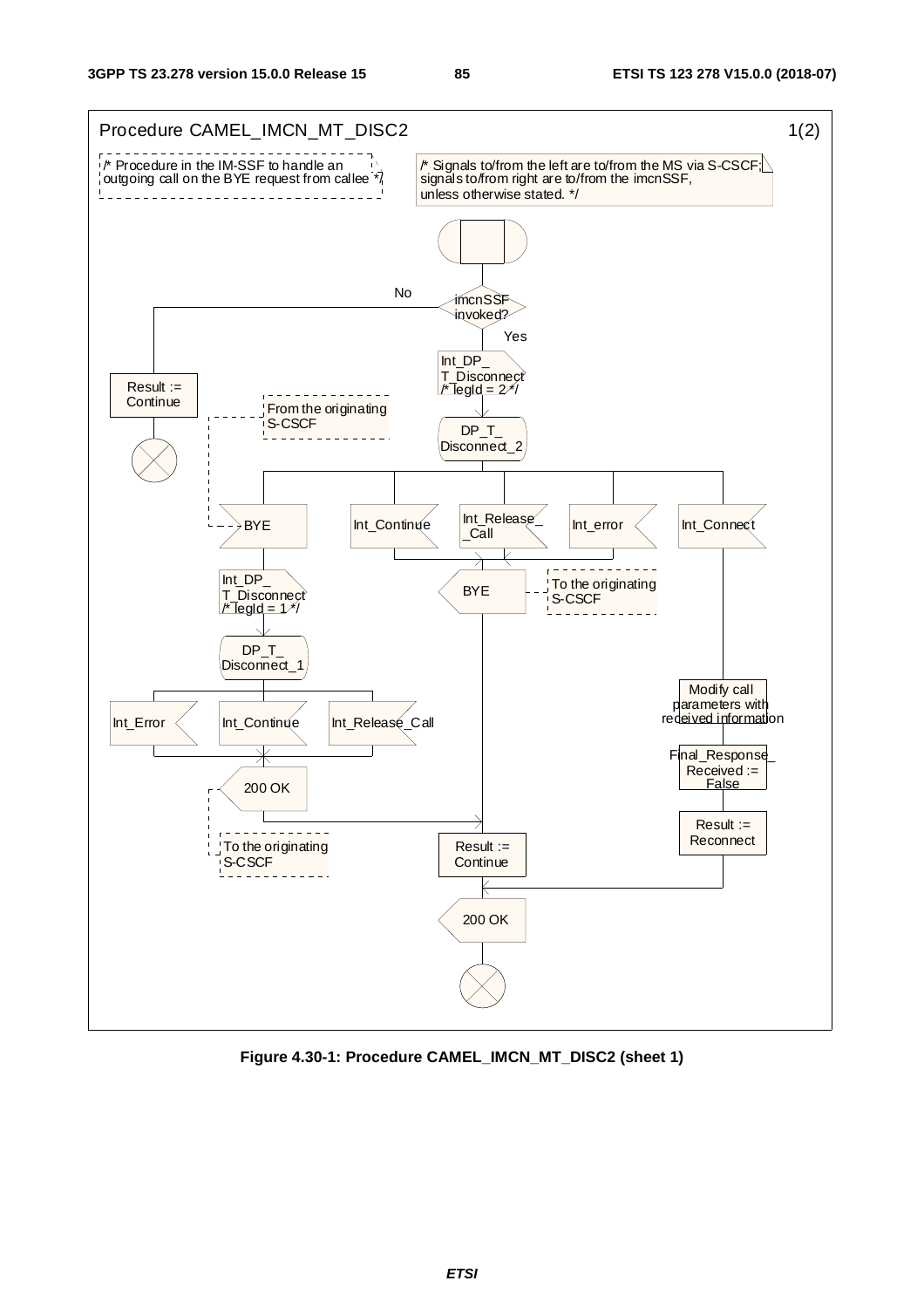

**Figure 4.30-2: Procedure CAMEL\_IMCN\_MT\_DISC2 (sheet 2)**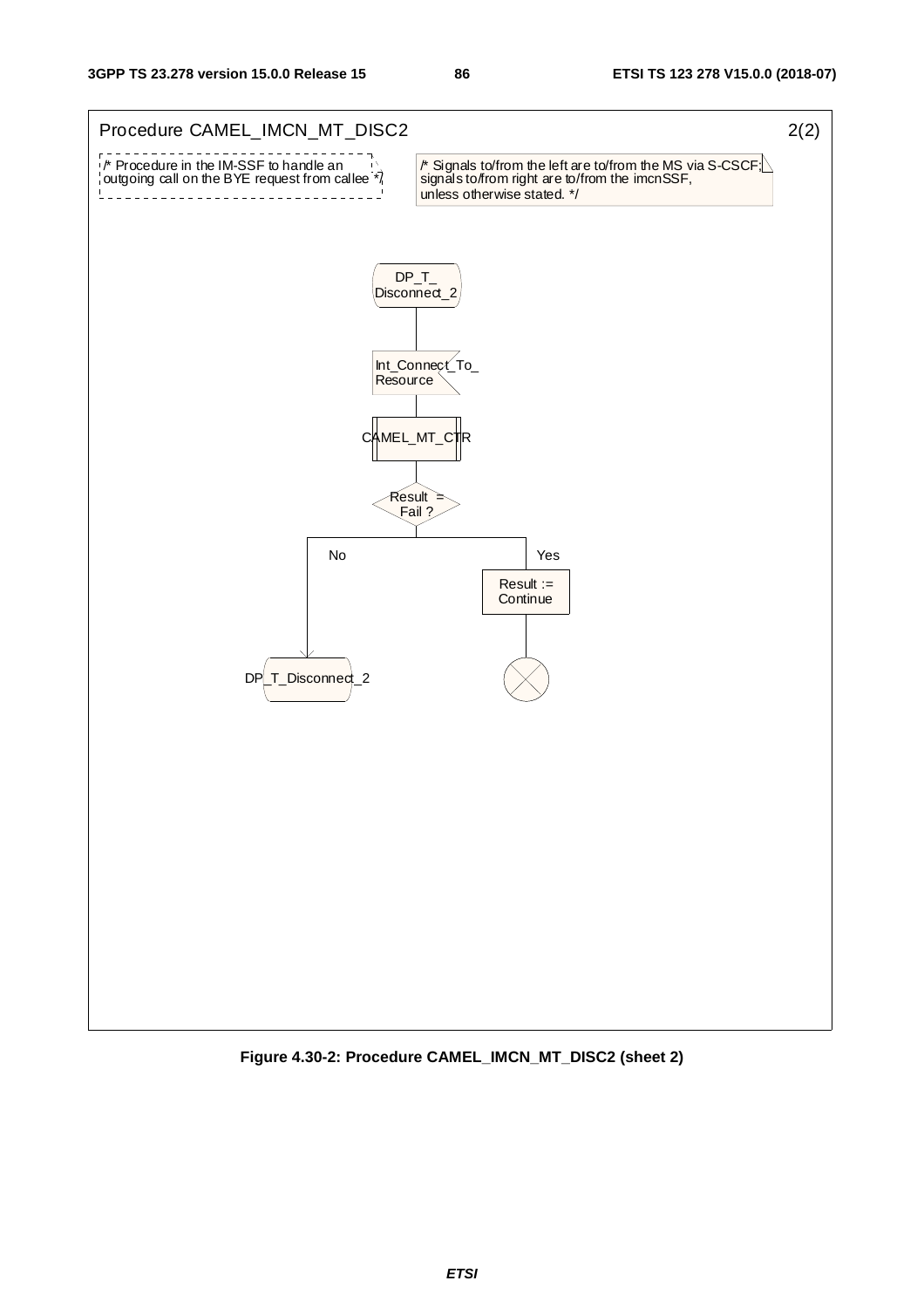

**Figure 4.31: Procedure CAMEL\_Start\_TNRy (sheet 1)**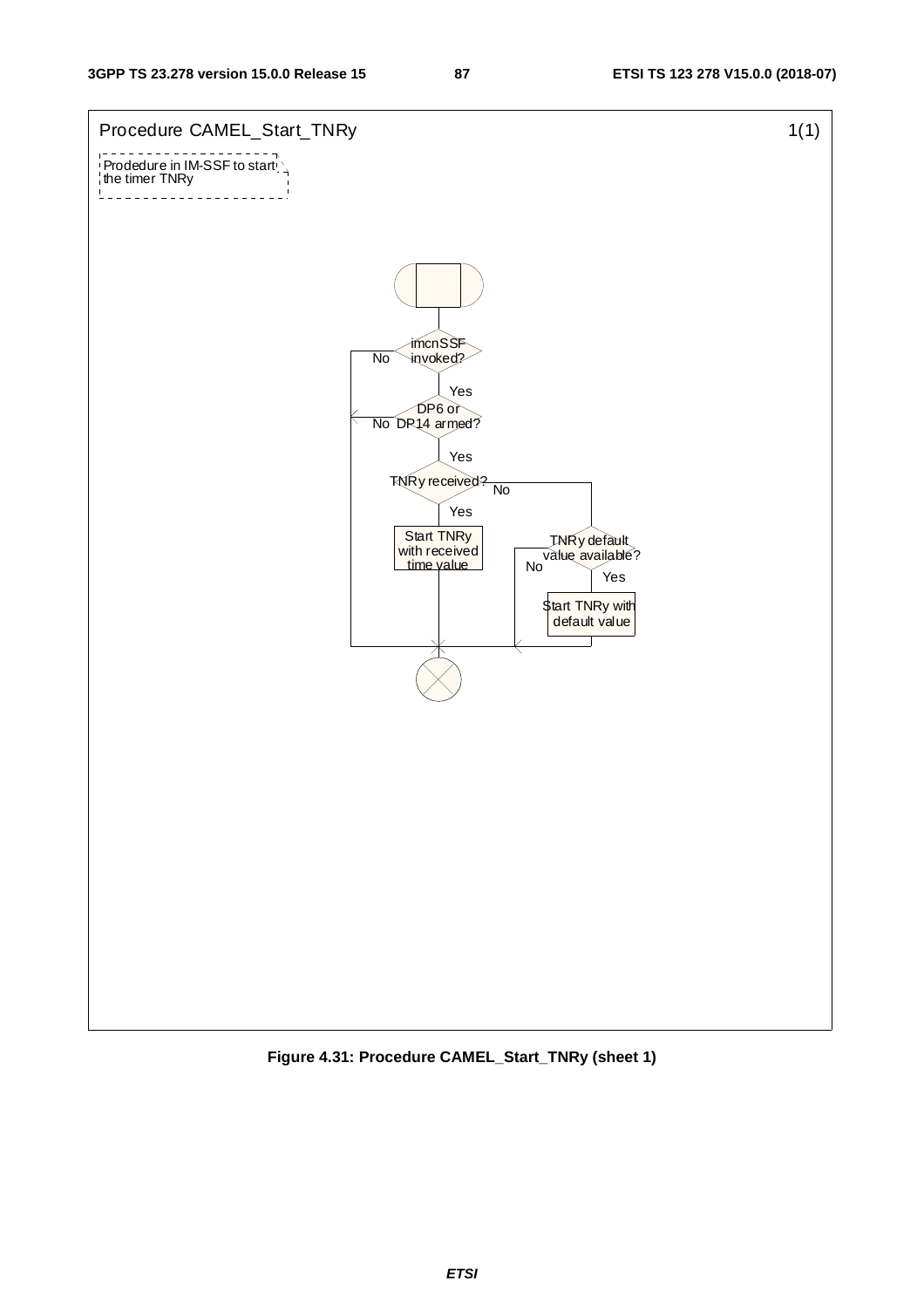

**Figure 4.32: Procedure CAMEL\_Stop\_TNRy (sheet 1)**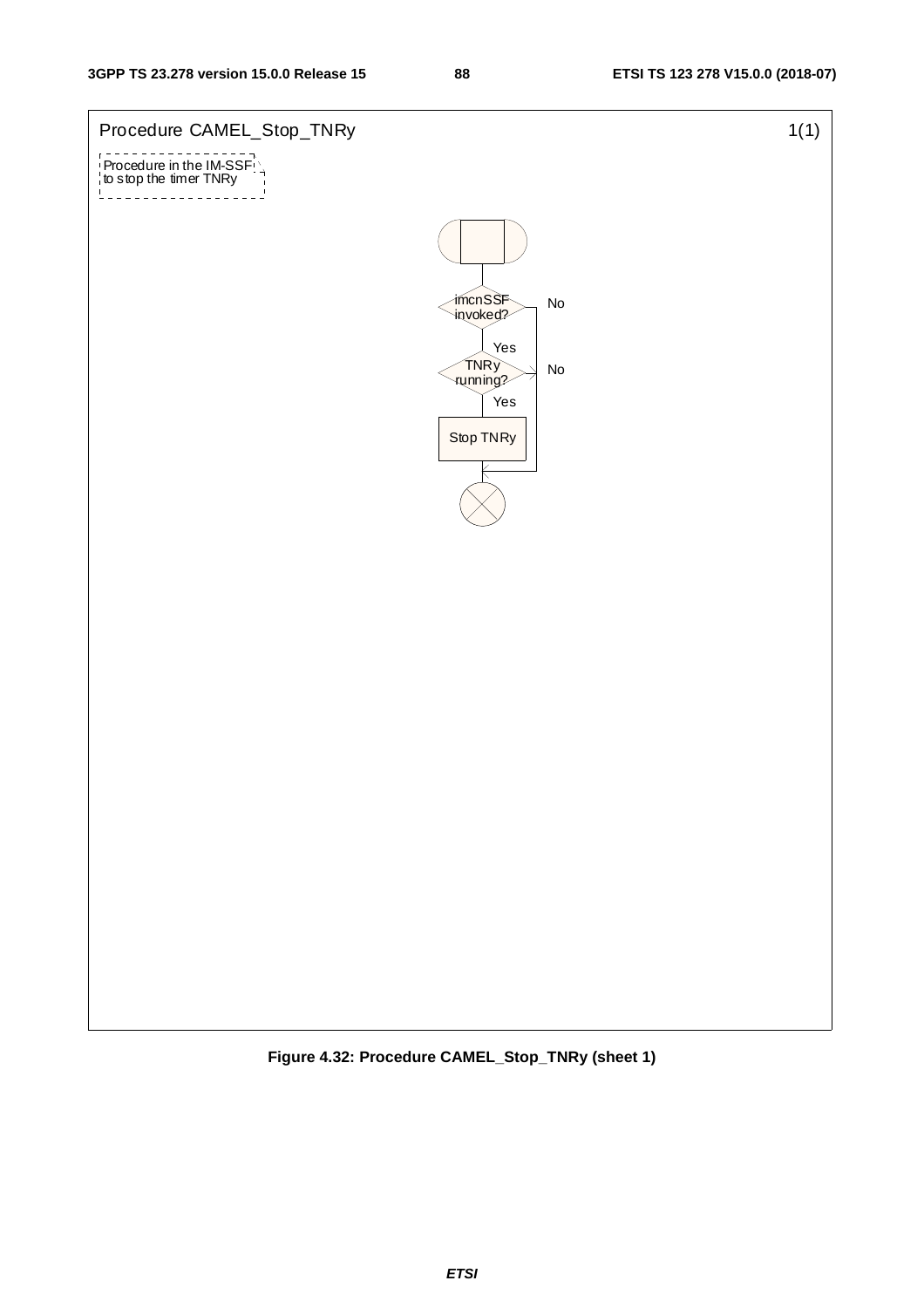

**Figure 4.33-1: Procedure CAMEL\_MT\_CTR (sheet 1)**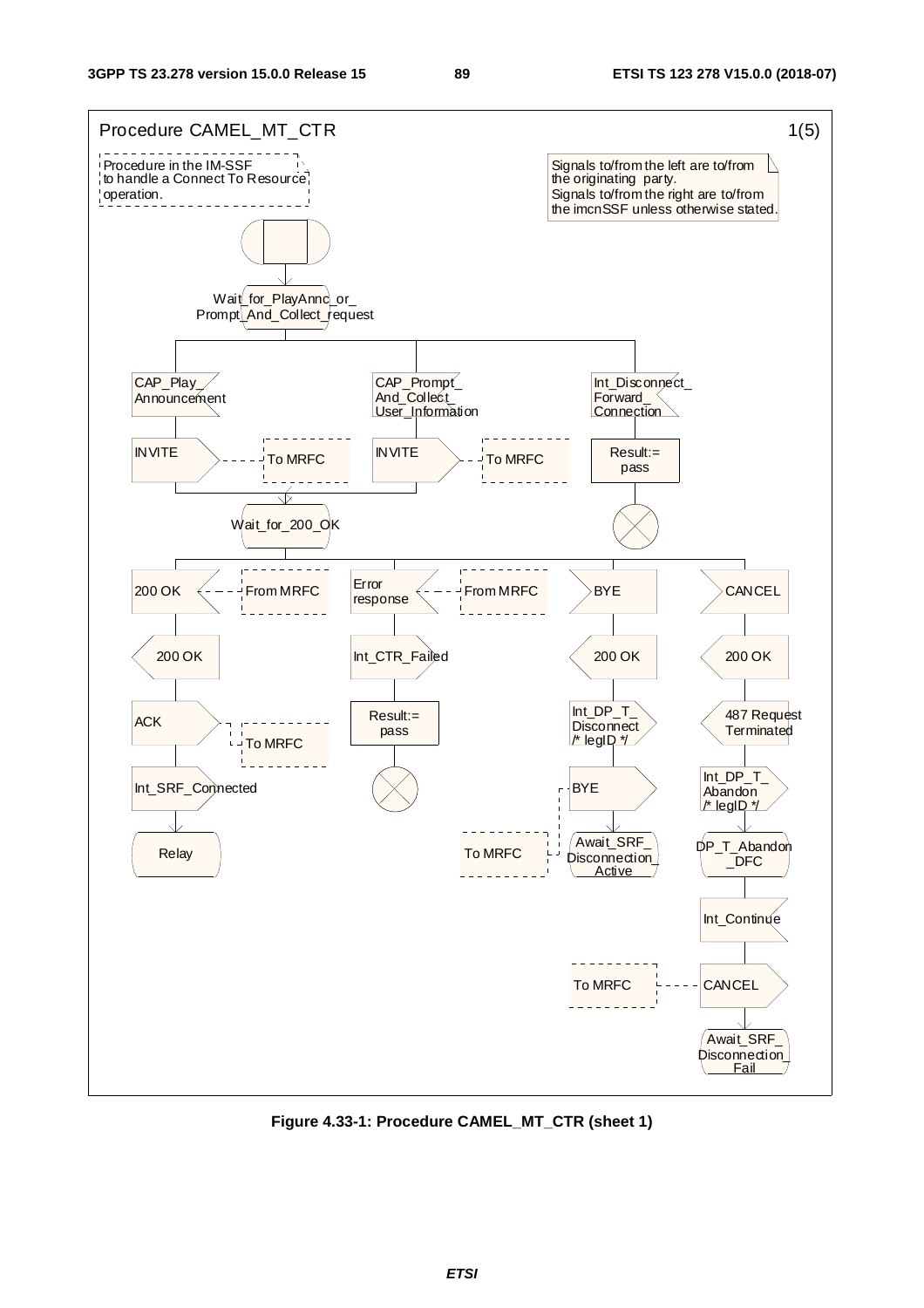

**Figure 4.33-2: Procedure CAMEL\_MT\_CTR (sheet 2)**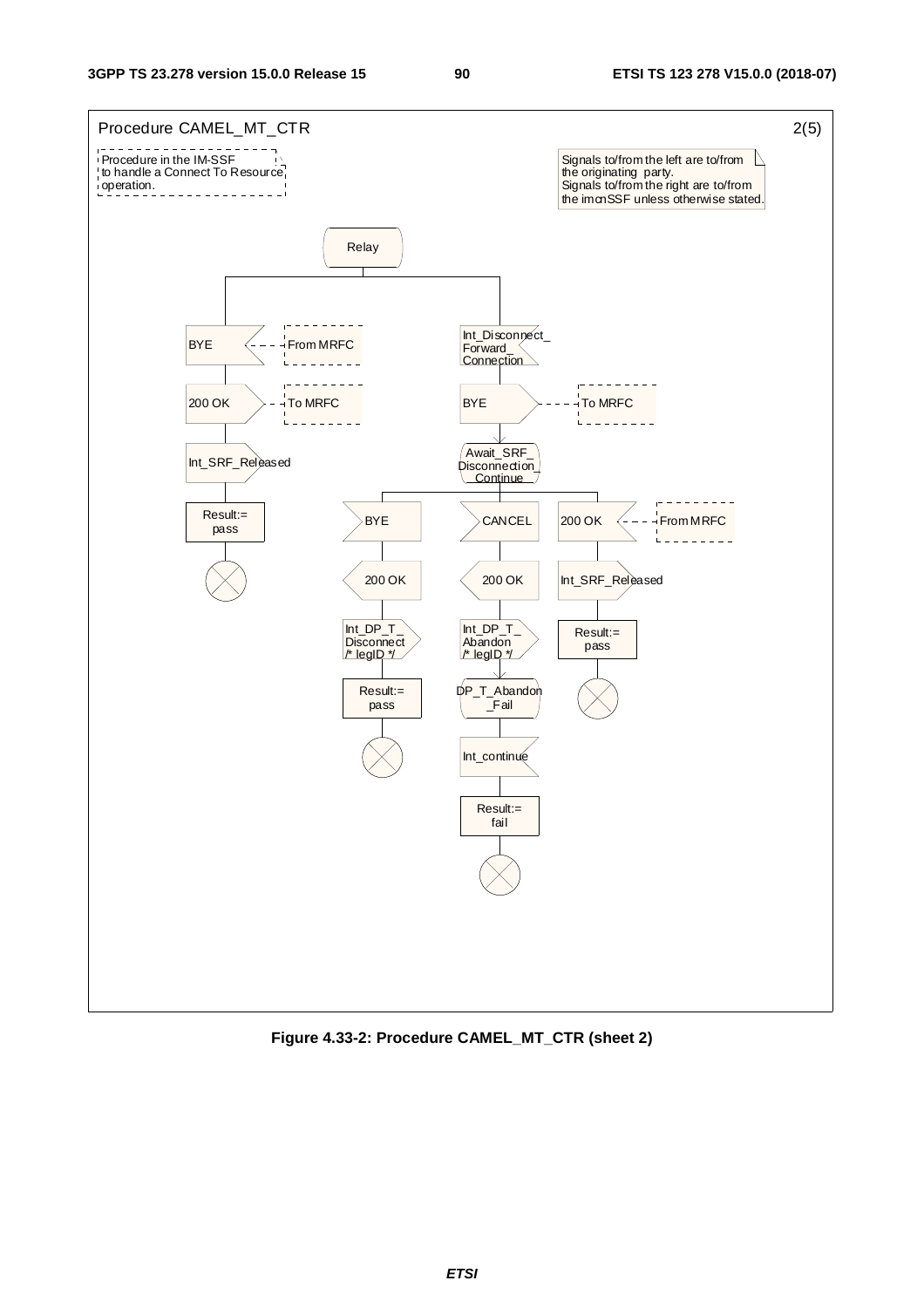

**Figure 4.33-3: Procedure CAMEL\_MT\_CTR (sheet 3)**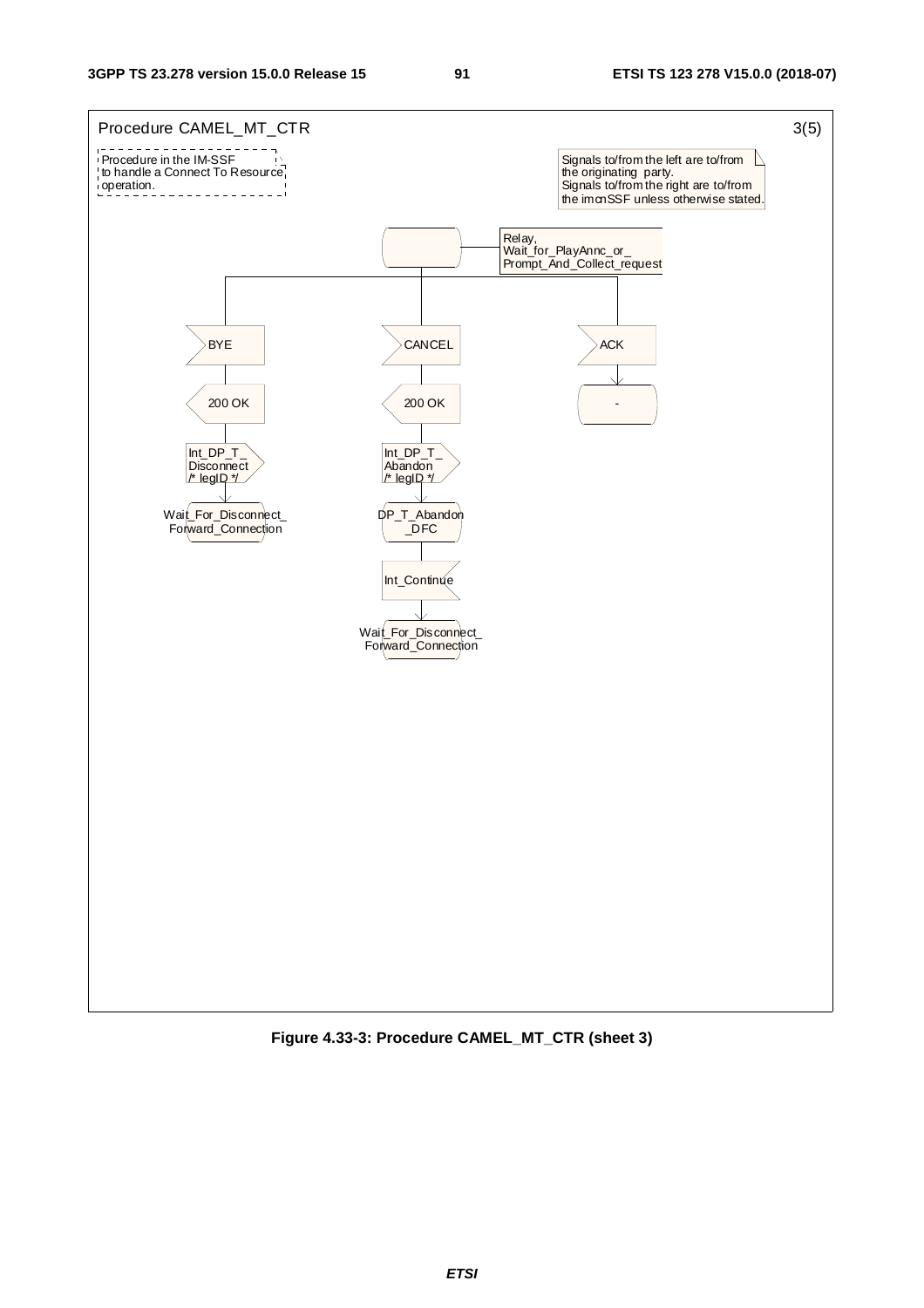

**Figure 4.33-4: Procedure CAMEL\_MT\_CTR (sheet 4)**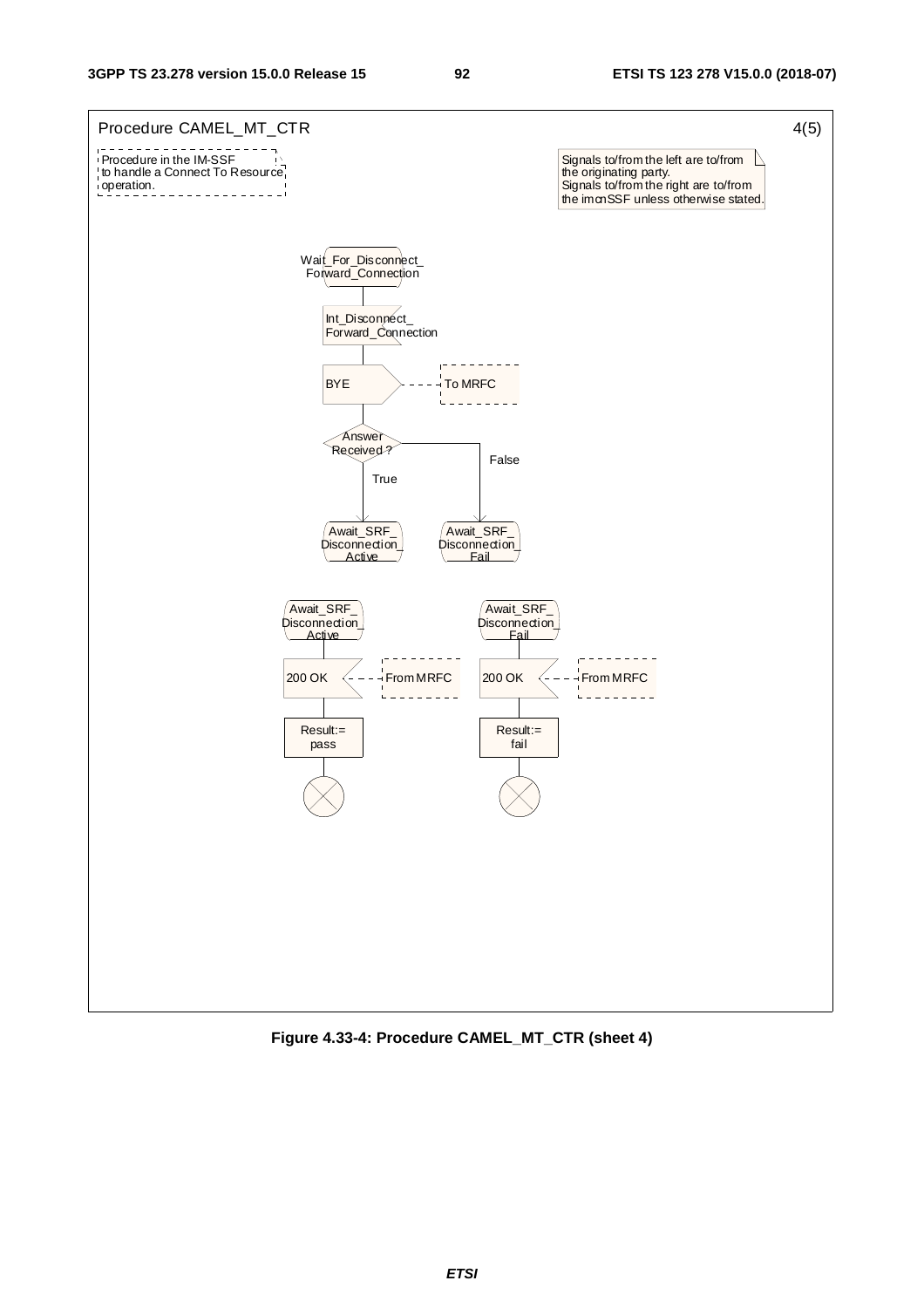

**Figure 4.33-5: Procedure CAMEL\_MT\_CTR (sheet 5)**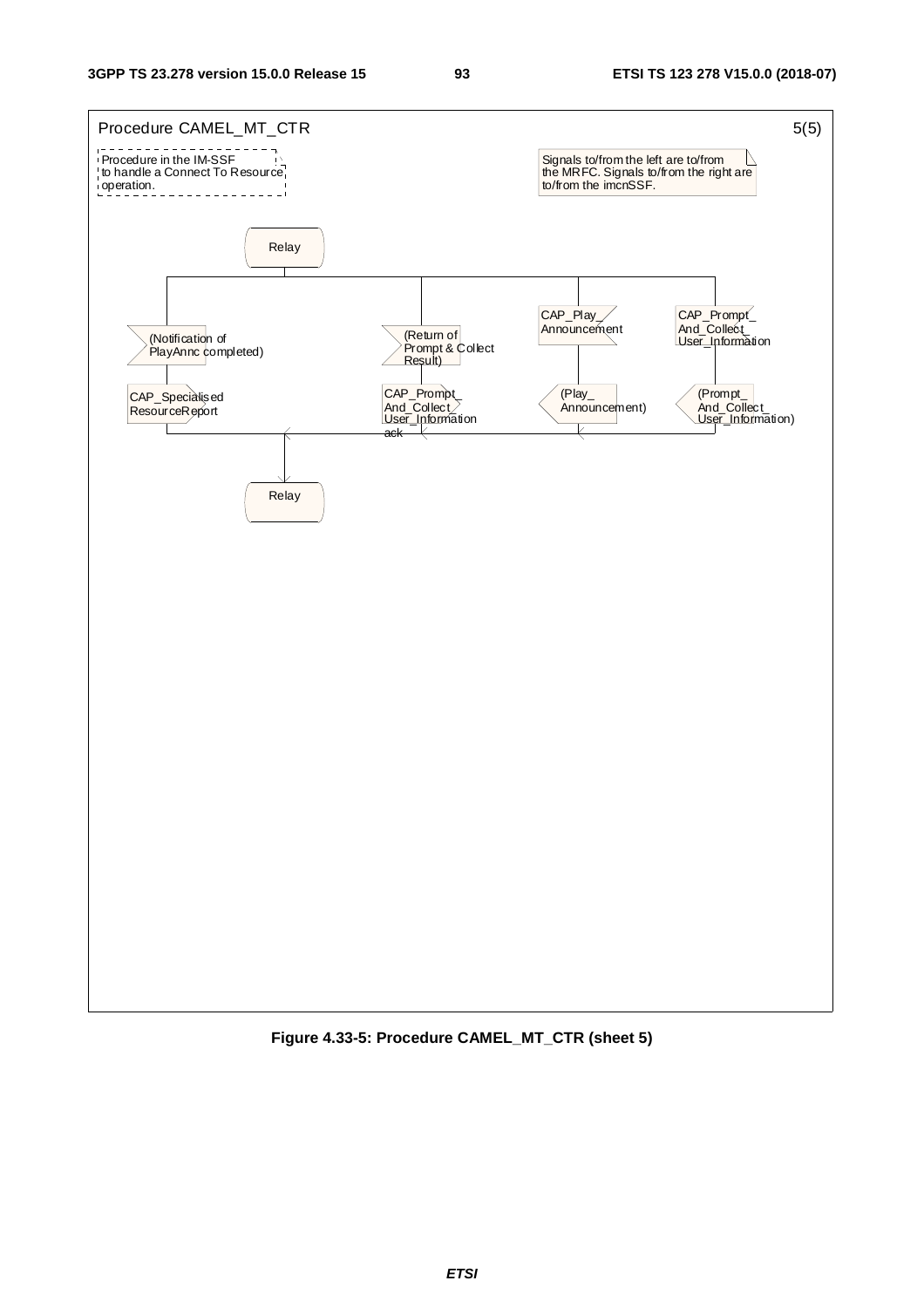# 4.6.1.5 Handling of call in the imcnSSF

Handling of mobile calls in the imcnSSF may involve the following process and procedures:

- Process imcnSSF;

Note that the following procedures are specified in 3GPP TS 23.078 Rel-99 [4]. For these procedures, the imcnSSF shall take the role of the gsmSSF.

- Procedure Check Criteria Collected Info;
- Procedure Check\_Criteria\_Analysed\_Info;
- Procedure Check\_Criteria\_Unsuccessful;
- Procedure Connect\_To\_Resource;
- Procedure Handle\_AC;
- Procedure Handle\_ACR;
- Procedure Handle CIR;
- Procedure Handle\_CIR\_leg;
- Procedure Complete\_FCI\_record;
- Procedure Complete all FCI records;
- Procedure Handle\_O\_Answer;
- Procedure Handle\_T\_Answer.

The detailed error handling for the process imcnSSF and the associated procedures is specified in 3GPP TS 29.278 [11].

4.6.1.5.1 Process imcnSSF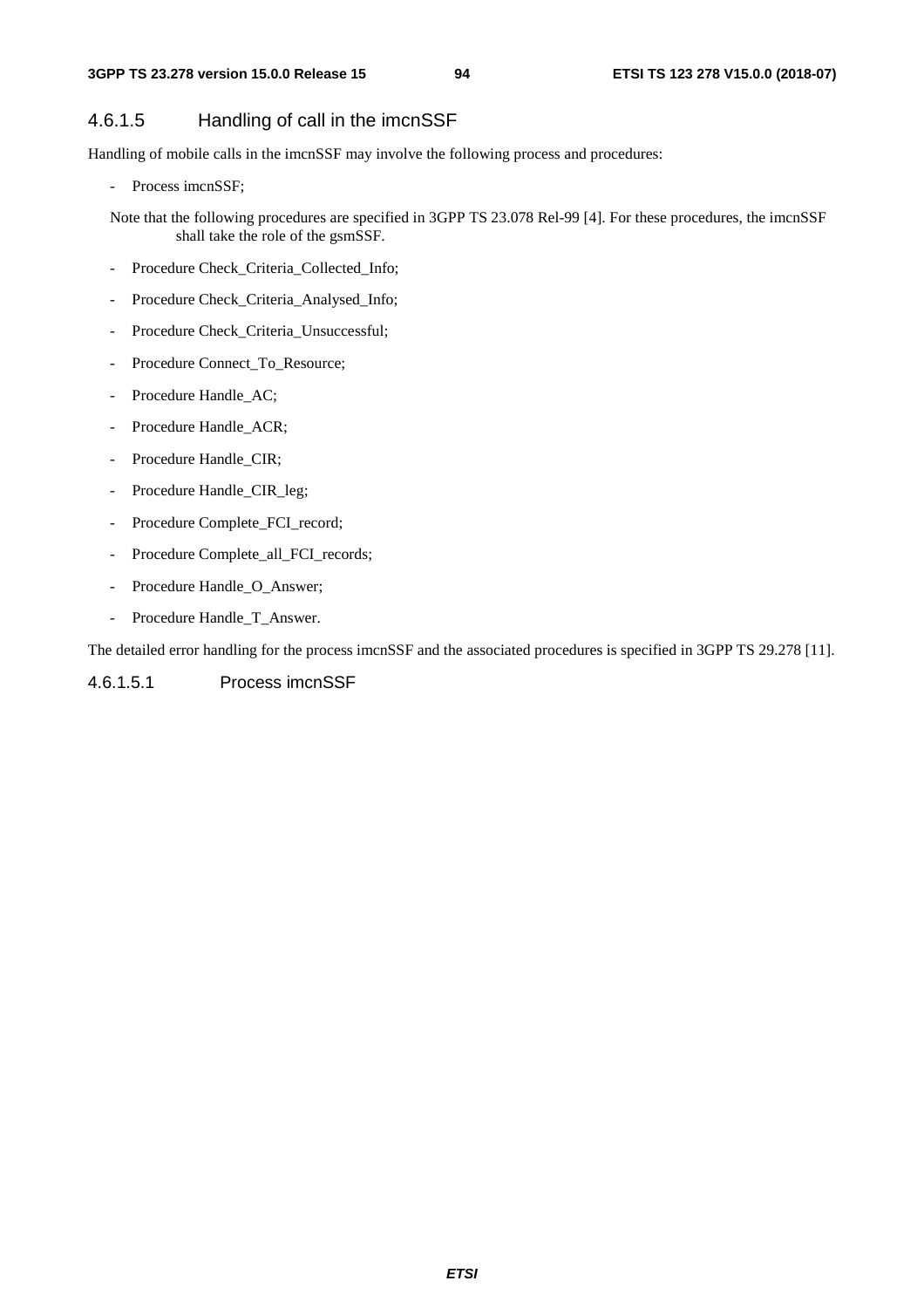| Process imcnSSF                                                                                                                                                                                                                                                                                                                                       | 1(30) |
|-------------------------------------------------------------------------------------------------------------------------------------------------------------------------------------------------------------------------------------------------------------------------------------------------------------------------------------------------------|-------|
| /* Invocation of imcnSSF in MO,<br>MT call case. */<br>_ _ _ _ _ _ _ _ _ _ _ _ _ _ _                                                                                                                                                                                                                                                                  |       |
|                                                                                                                                                                                                                                                                                                                                                       |       |
| /* Timers used in the imcnSSF process:                                                                                                                                                                                                                                                                                                                |       |
| Tssf: Application timer in the ssf.<br>Tcp: Timer for call period.<br>This timer measures the duration of a call period.<br>Tsw: Timer for tariff switch.<br>At the expiration of this timer, a new tariff switch shall be started.<br>Tw: Warning timer.<br>At the expiration of this timer, a warning tone shall be played to the calling party.    |       |
| DELTA: time, measured in the imcnSSF, elapsed between the time an<br>ApplyChargingReport operation is send to the gsmSCF and an<br>ApplyCharging operation is received from the gsmSCF.<br>Tccd: Control of call duration timer.<br>This timer supervises if after sending of ACR a new AC is received.<br>Tccd has a value range of 1 to 20 seconds. |       |
|                                                                                                                                                                                                                                                                                                                                                       |       |
| Ranges for the default values for Tssf.<br>- non user interaction Tssf timer value: 1 second to 20 seconds<br>- user interaction Tssf timer value: 1 minute to 30 minutes<br>*/<br>/* TASK definition:                                                                                                                                                |       |
| The sending of an Application_Begin signal opens a new relationship to the gsmSCF.<br>The sending of an Application_End or Abort signal terminates the relationship to the gsmSCF.<br>*/                                                                                                                                                              |       |
| /* Decision box definitions (1)                                                                                                                                                                                                                                                                                                                       |       |
| 'armed TDPs for this CSI?'<br>It is questioned whether or not the ongoing call can encounter further TDPs which are<br>indicated in the current CSI.                                                                                                                                                                                                  |       |
| 'Call to be released?'<br>It is questioned whether or not the ongoing call will be released imediately after imcnSSF<br>has responded; that is the ongoing call will not send any signals furtheron to the imcnSSF.<br>NOTE: In this case the imcnSSF shall also go to idle.                                                                          |       |
| */                                                                                                                                                                                                                                                                                                                                                    |       |
| <i>/*</i> Decision box definitions (2)<br>Thefollowing decisions are used by procedures in CCF                                                                                                                                                                                                                                                        |       |
| 'imcnSSF invoked?'<br>Is the imcnSSF process in any state other than Idle?                                                                                                                                                                                                                                                                            |       |

**Figure 4.34-1: Process imcnSSF (sheet 1)**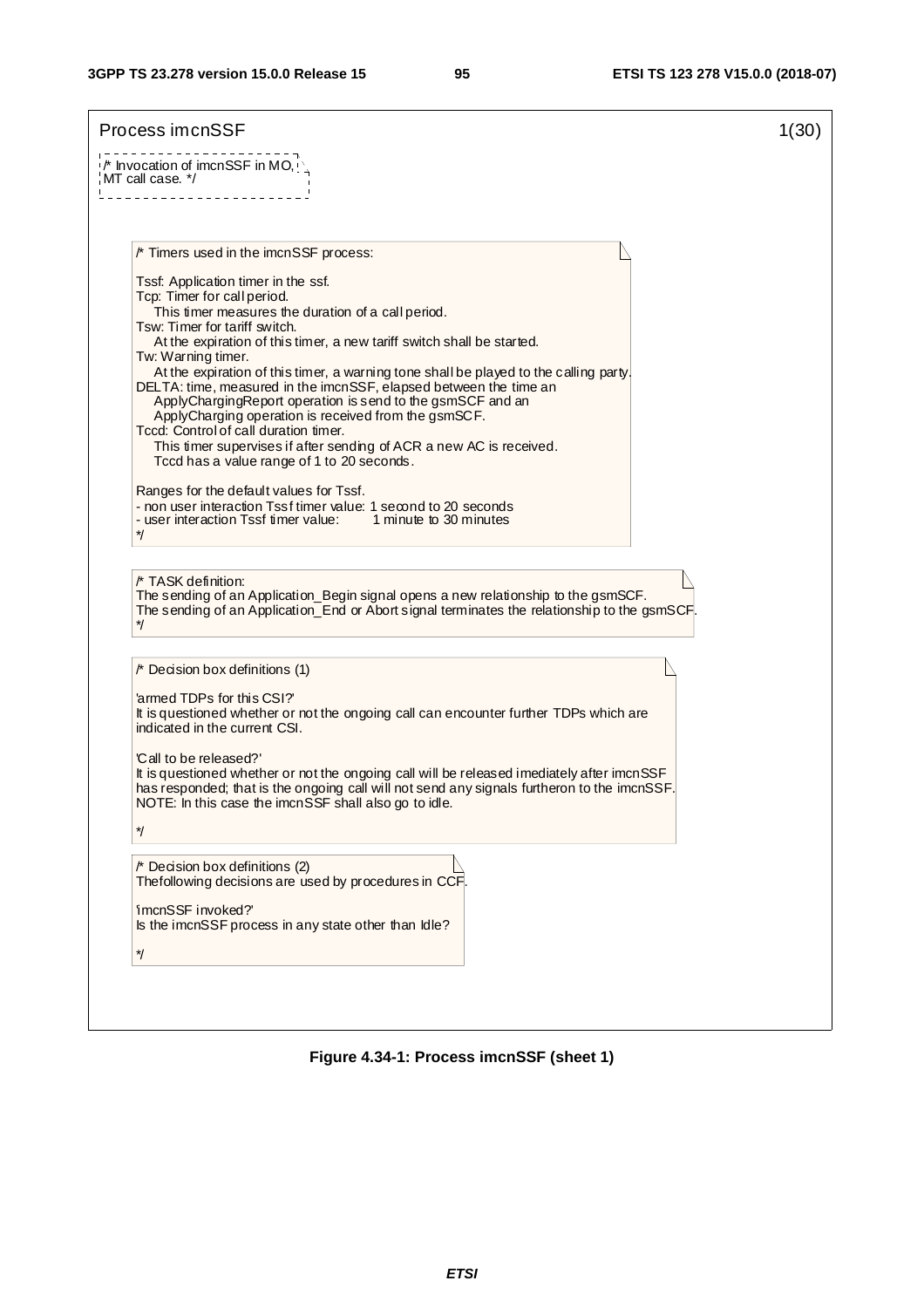

**Figure 4.34-2: Process imcnSSF (sheet 2)**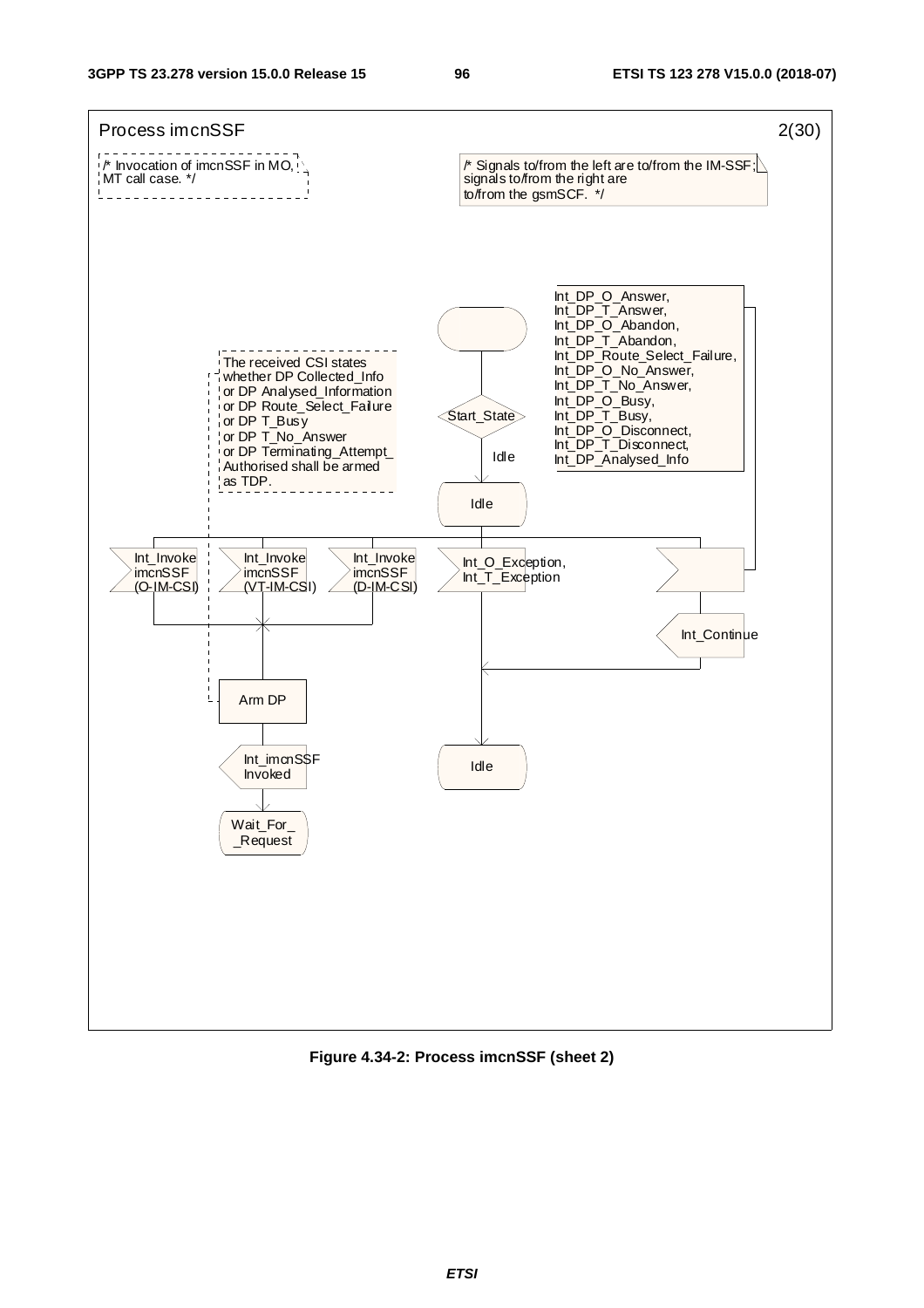

**Figure 4.34-3: Process imcnSSF (sheet 3)**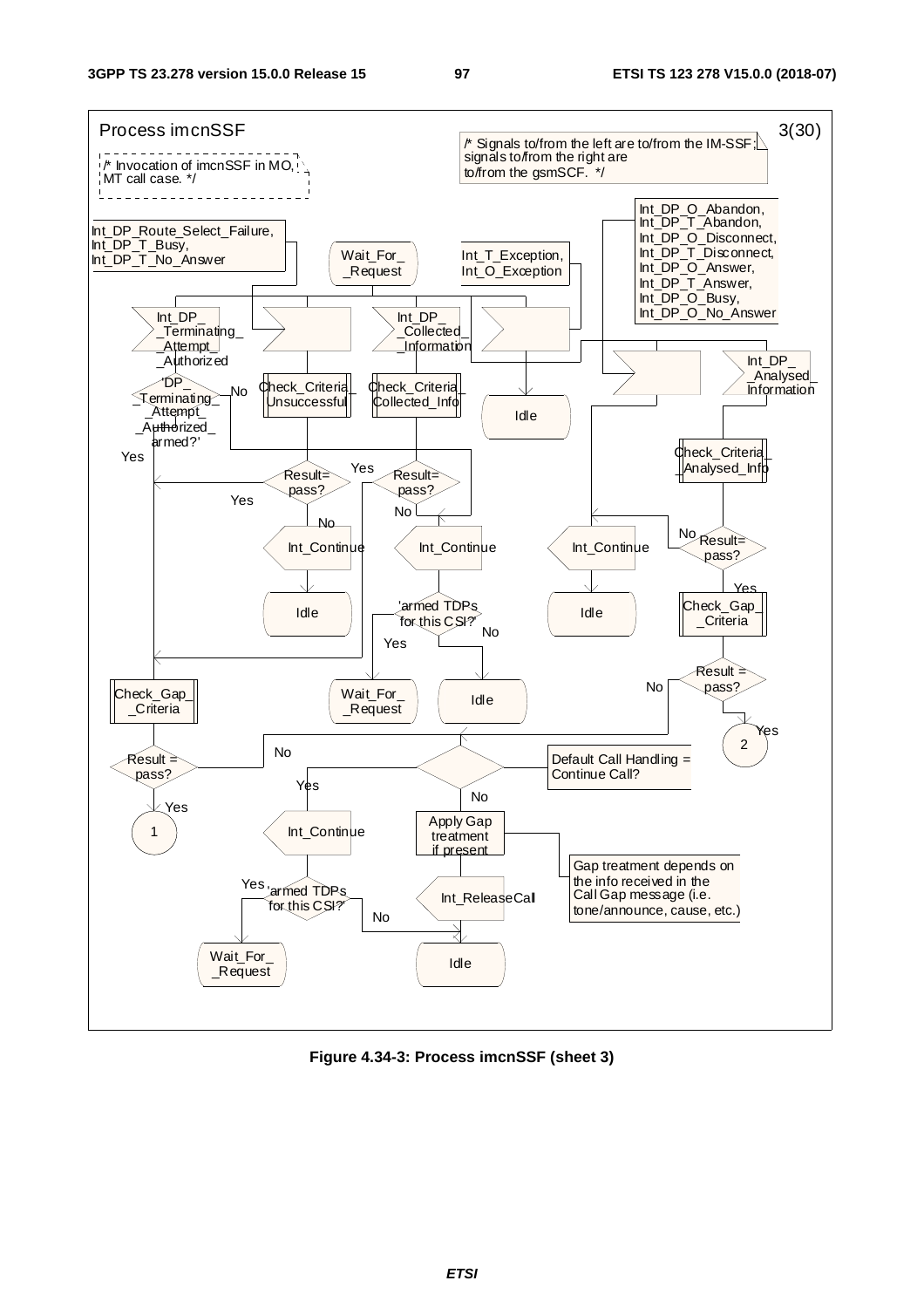

**Figure 4.34-4: Process imcnSSF (sheet 4)**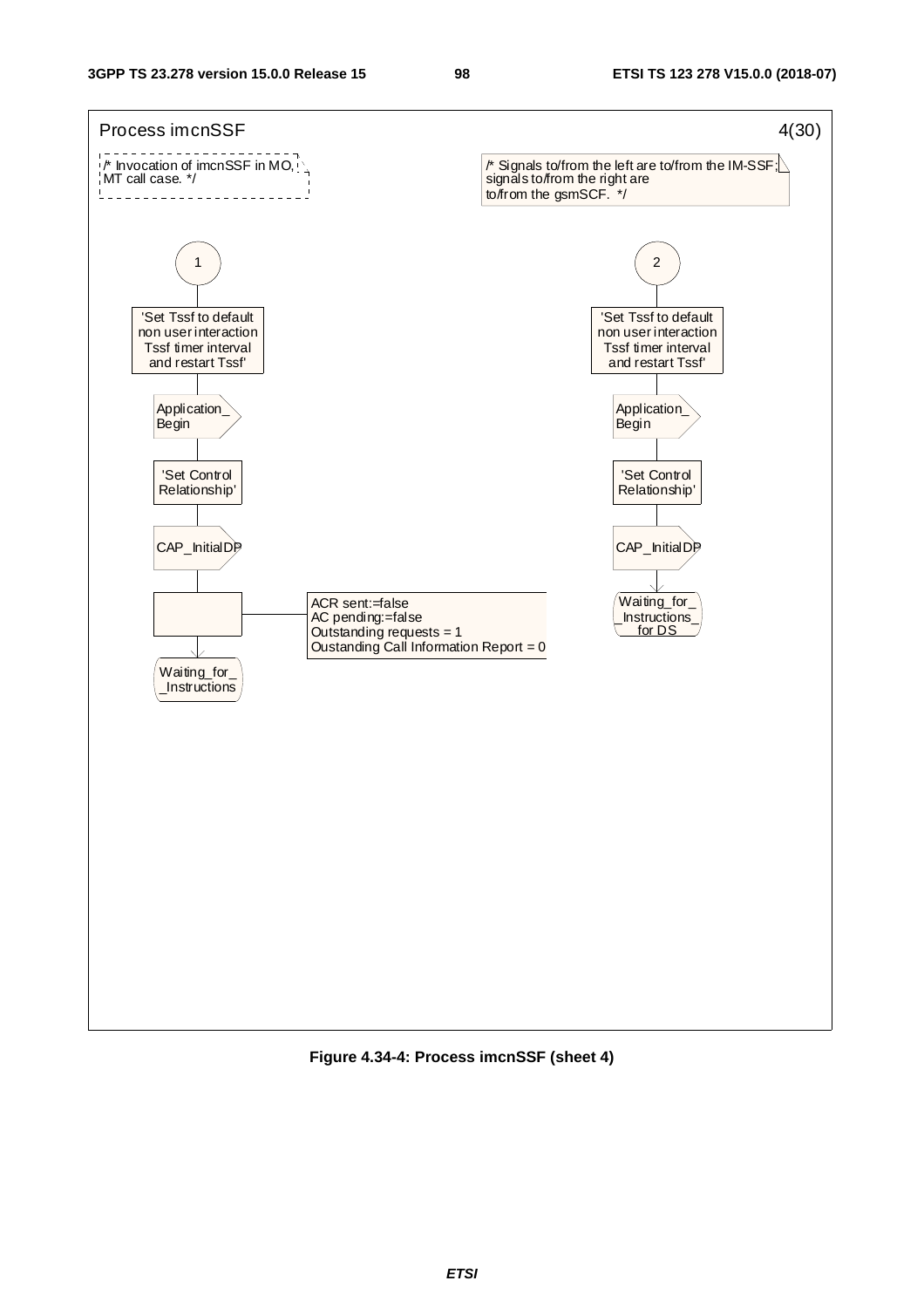

**Figure 4.34-5: Process imcnSSF (sheet 5)**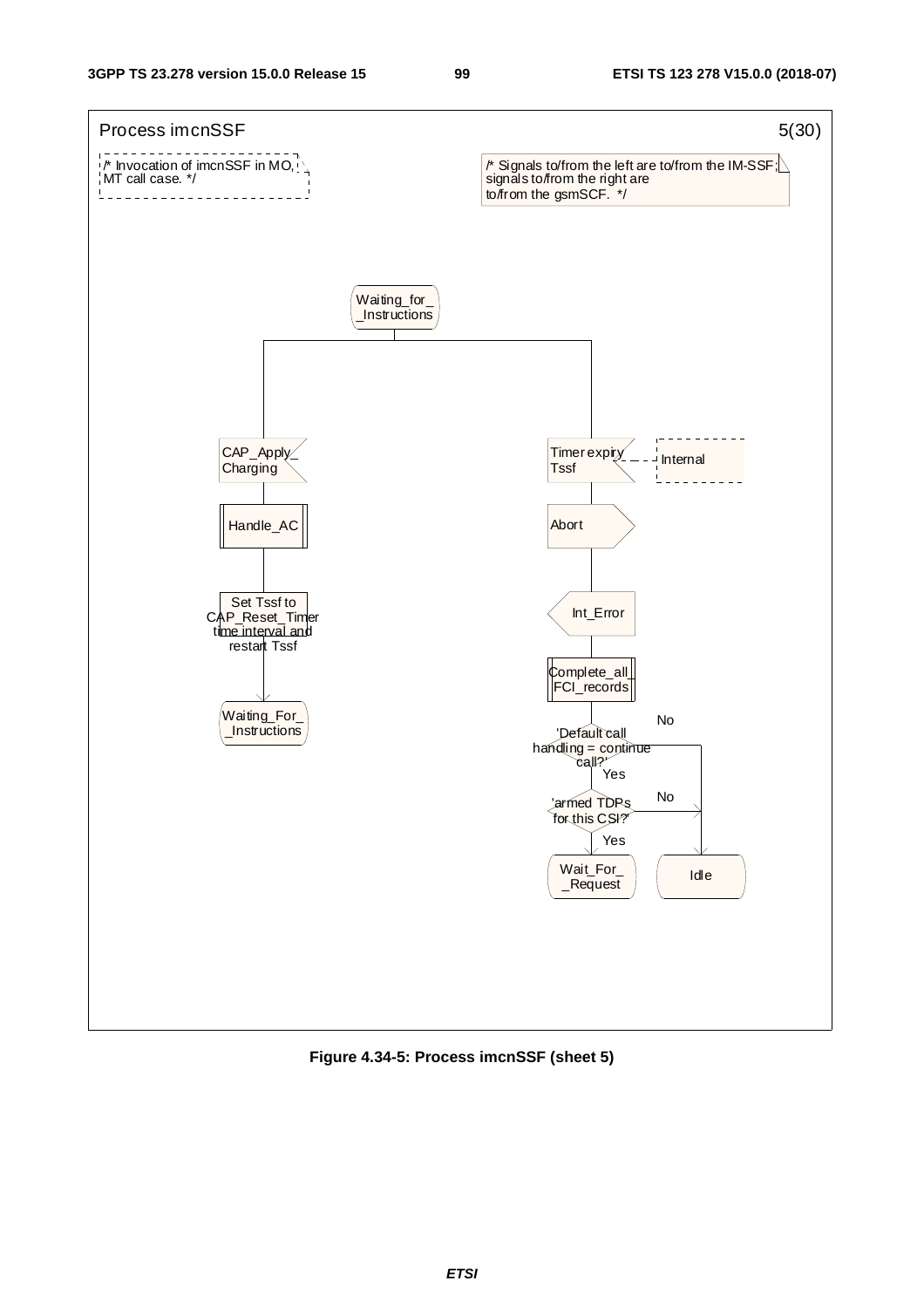

**Figure 4.34-6: Process imcnSSF (sheet 6)**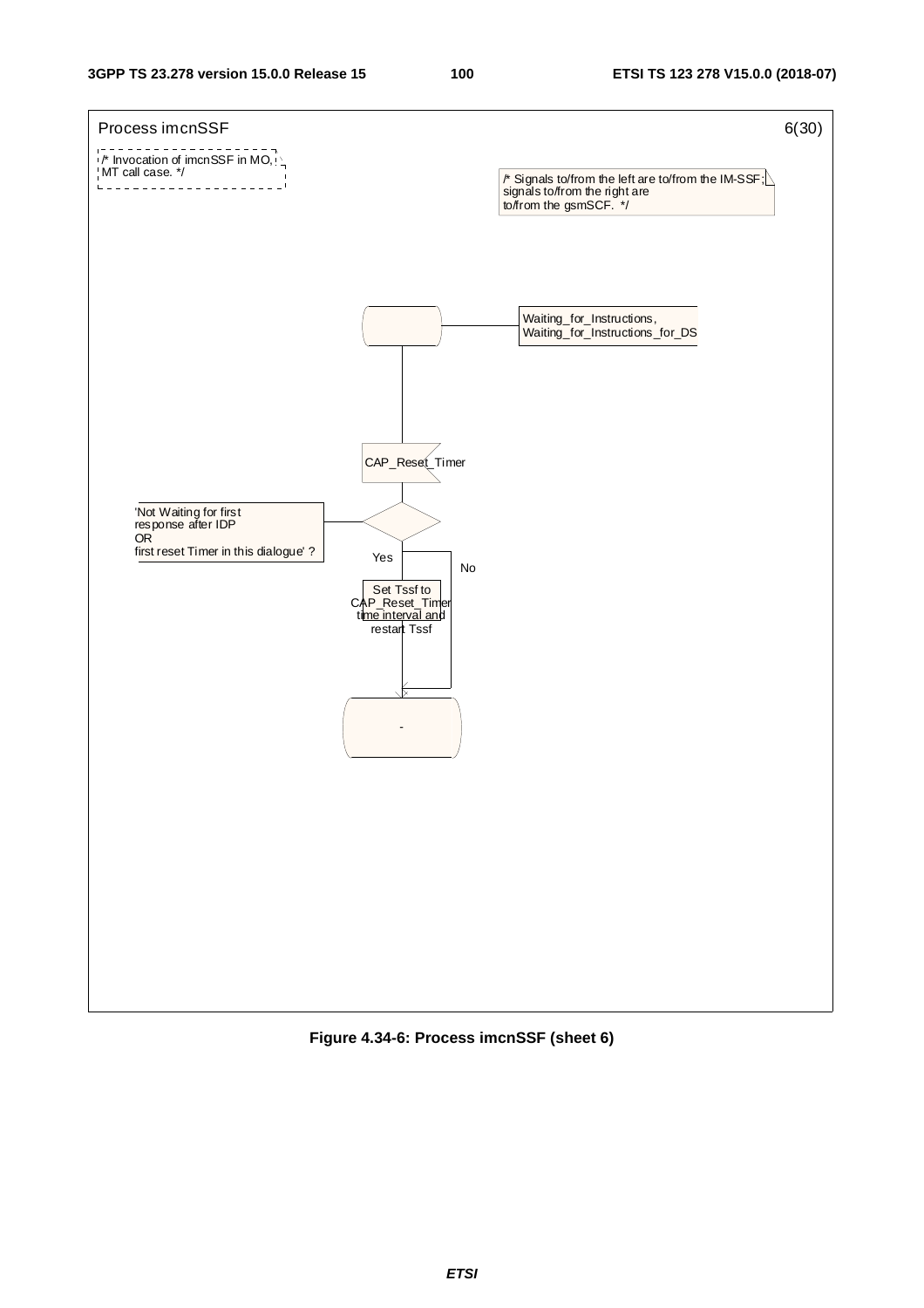

**Figure 4.34-7: Process imcnSSF (sheet 7)**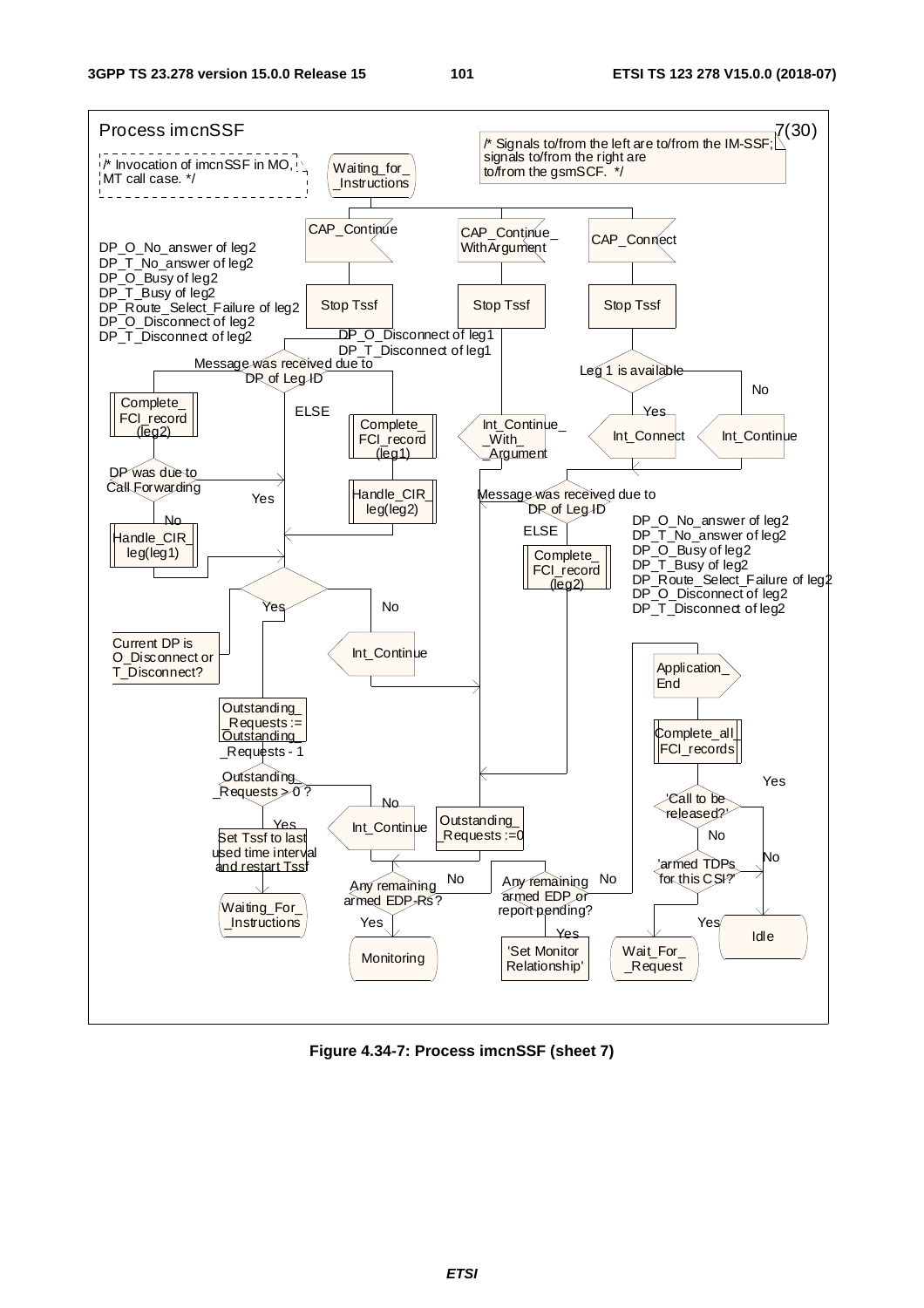

**Figure 4.34-8: Process imcnSSF (sheet 8)**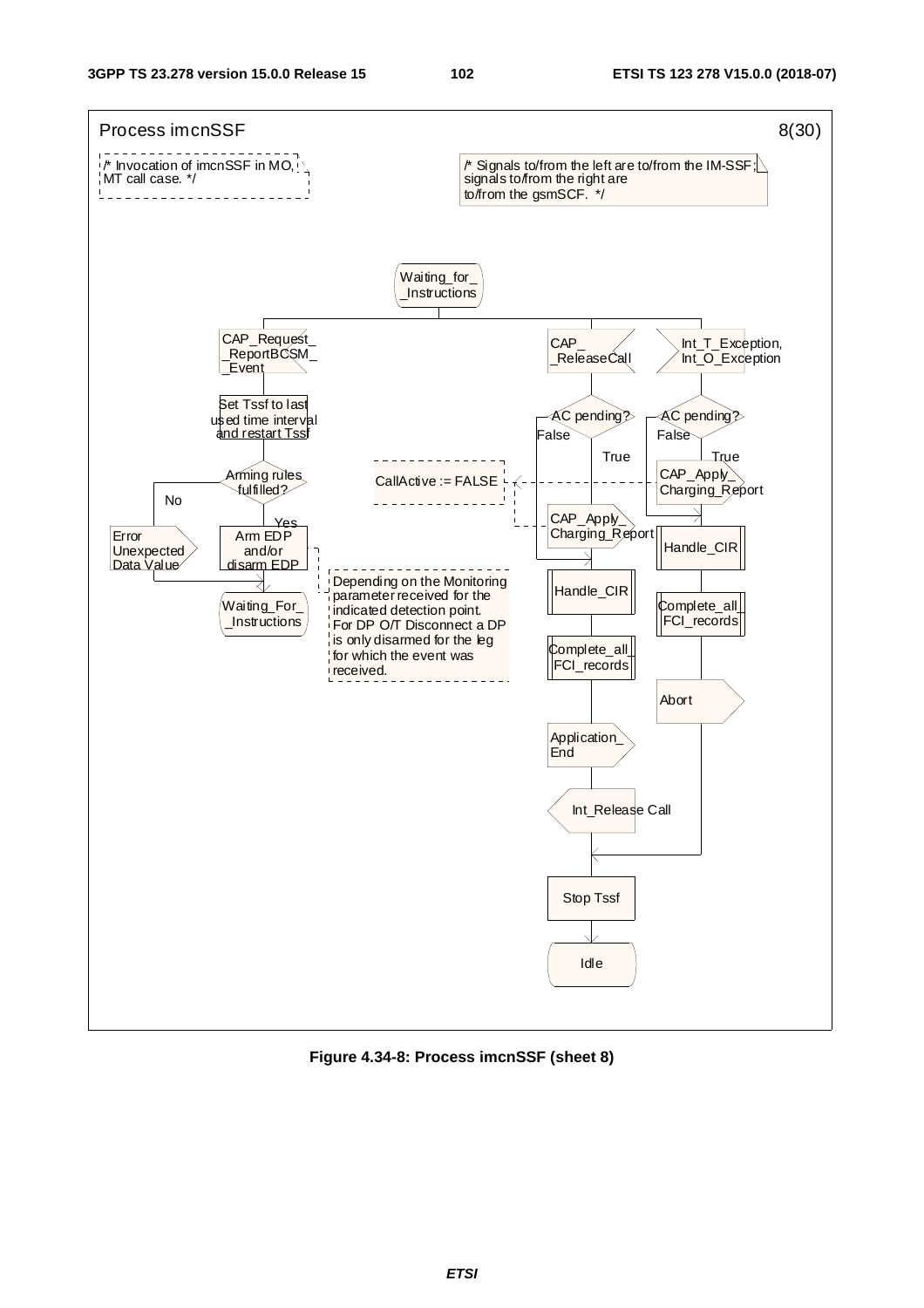

**Figure 4.34-9: Process imcnSSF (sheet 9)**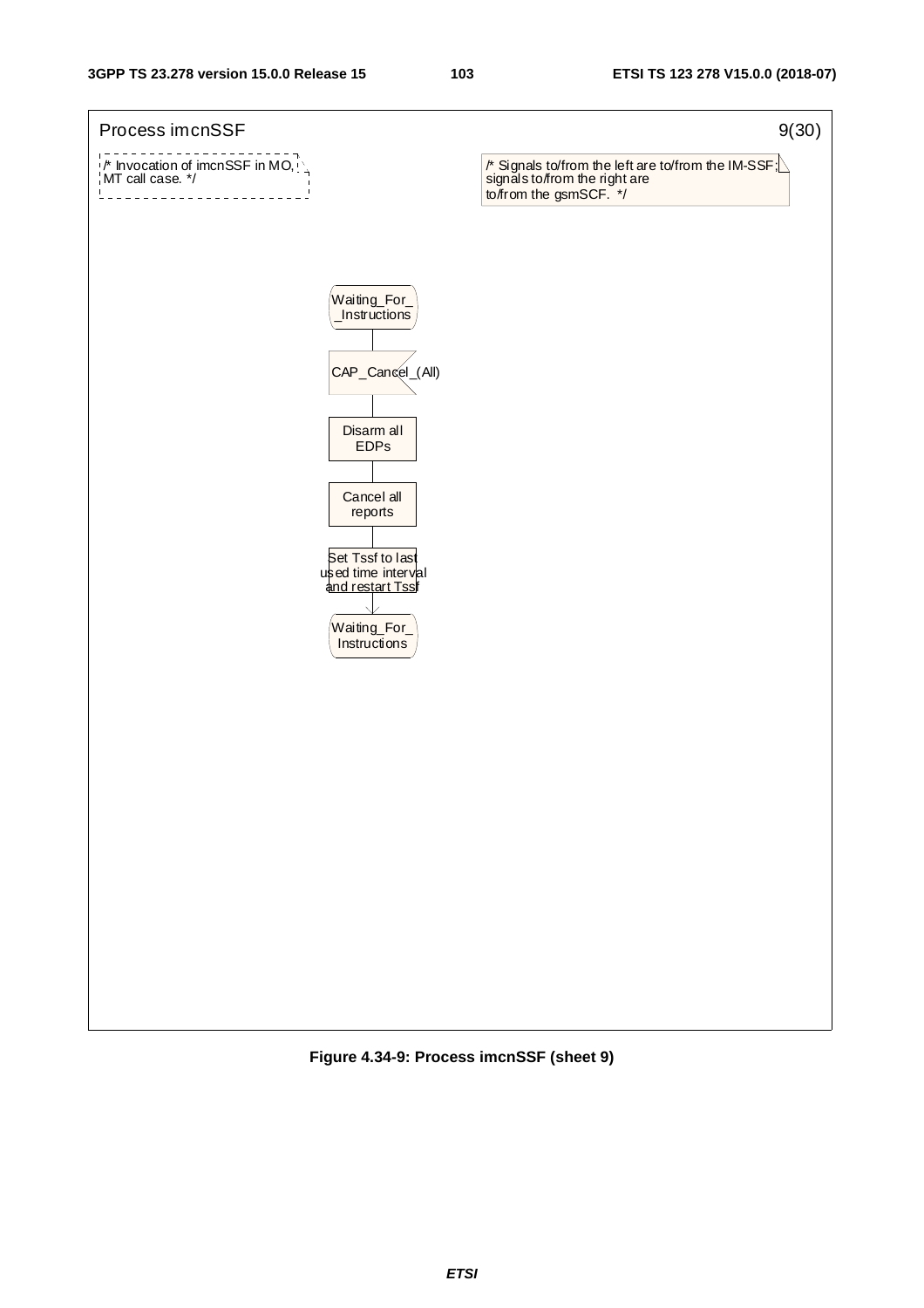

**Figure 4.34-10: Process imcnSSF (sheet 10)**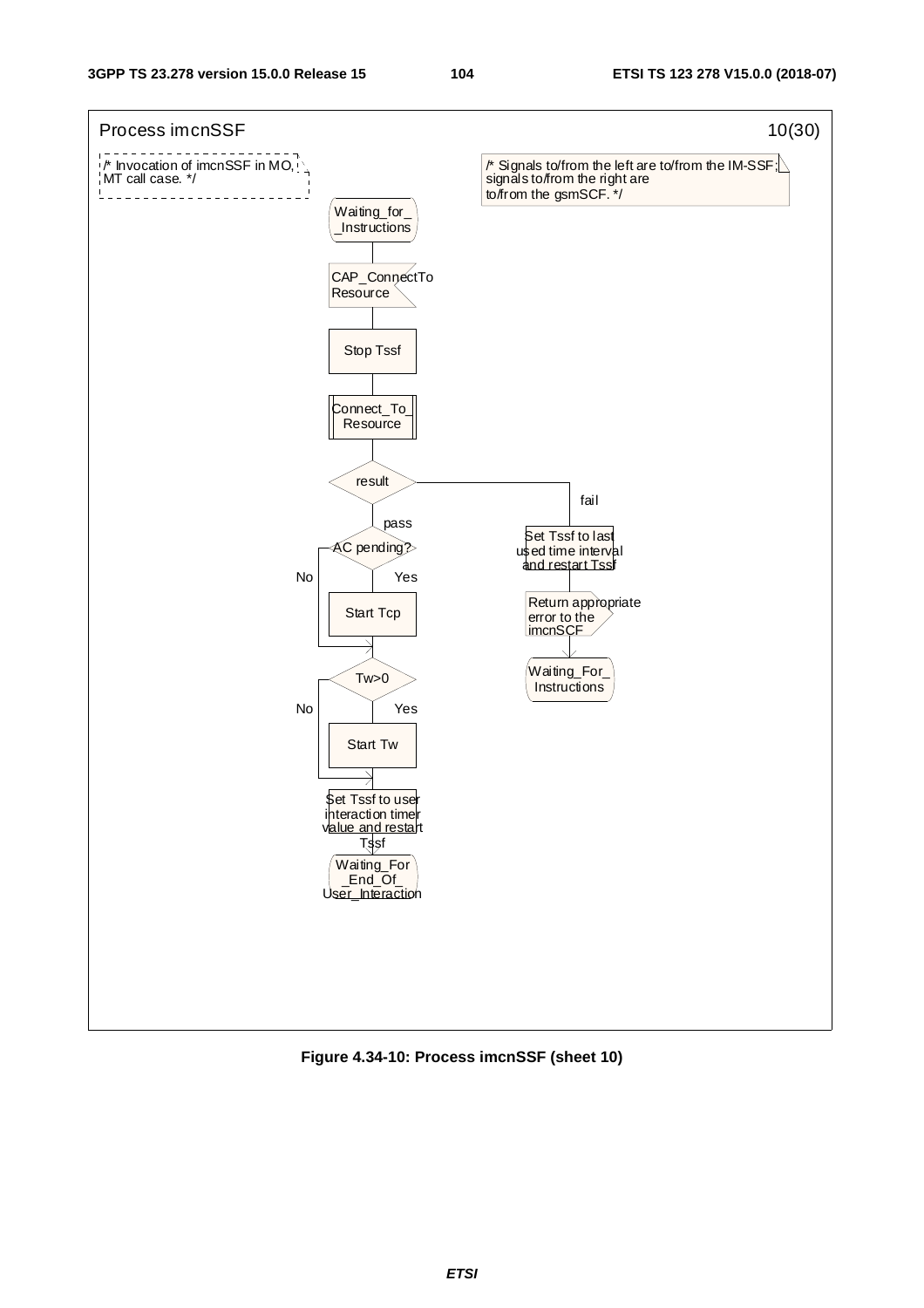

**Figure 4.34-11: Process imcnSSF (sheet 11)**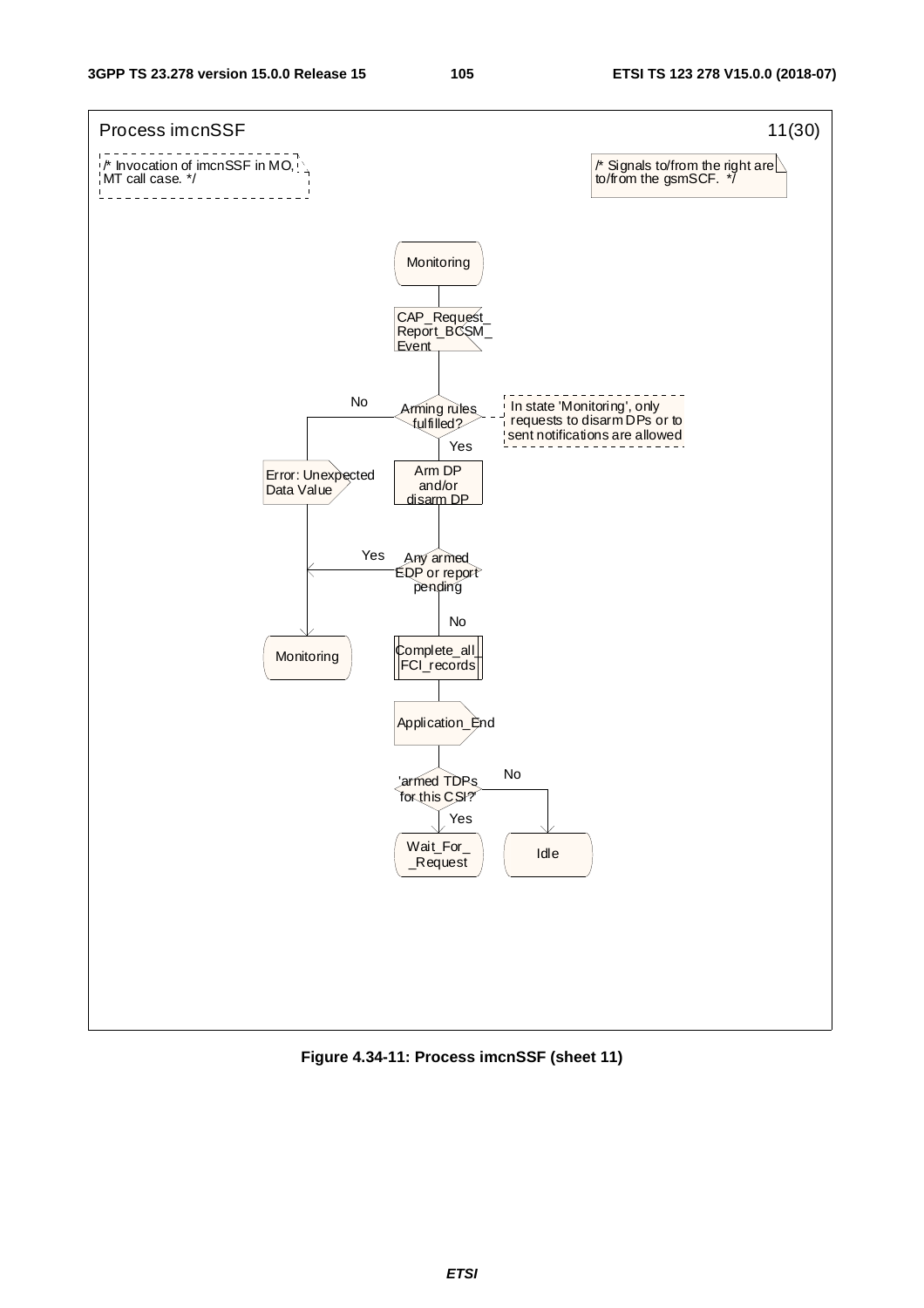

**Figure 4.34-12: Process imcnSSF (sheet 12)**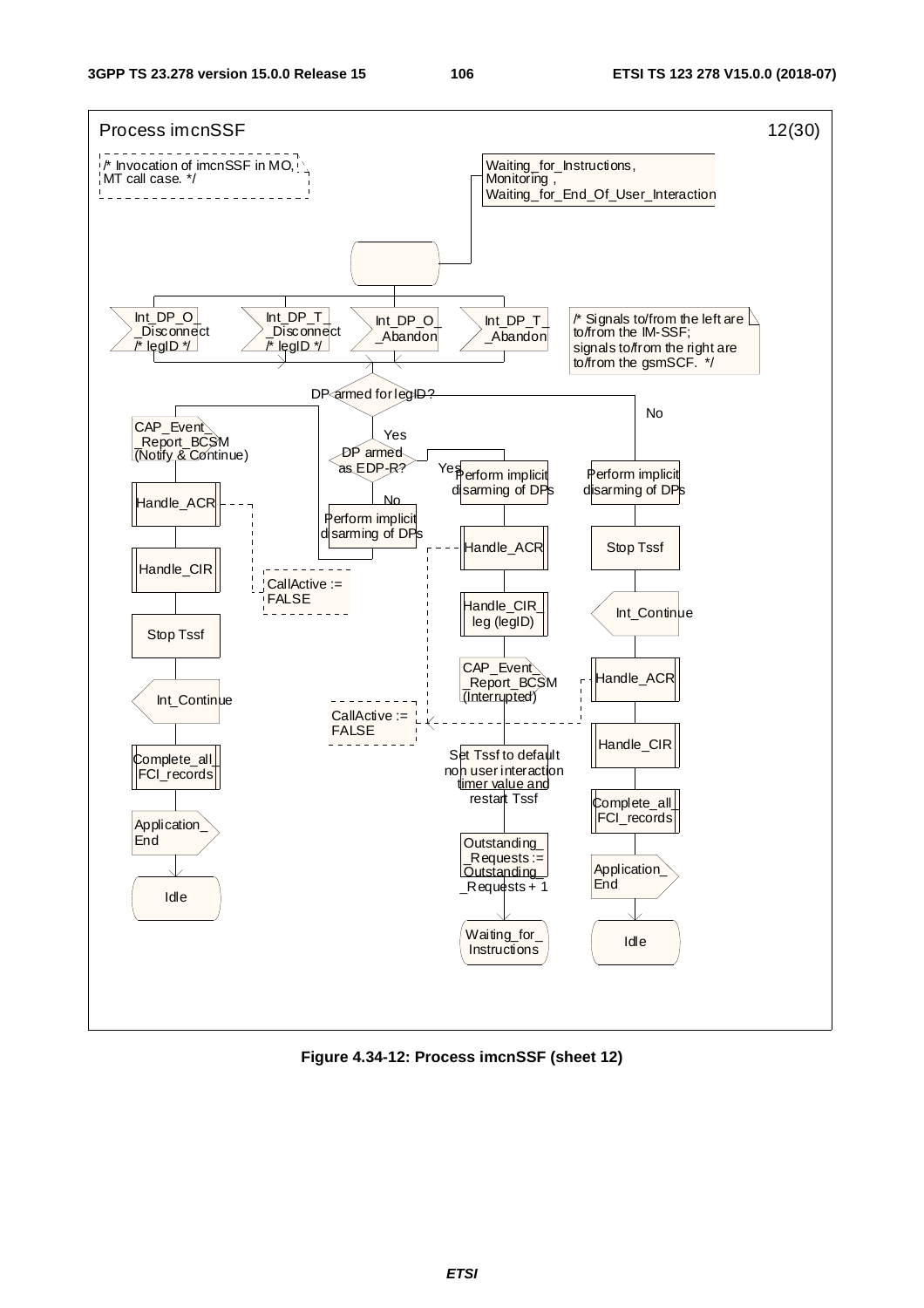

**Figure 4.34-13: Process imcnSSF (sheet 13)**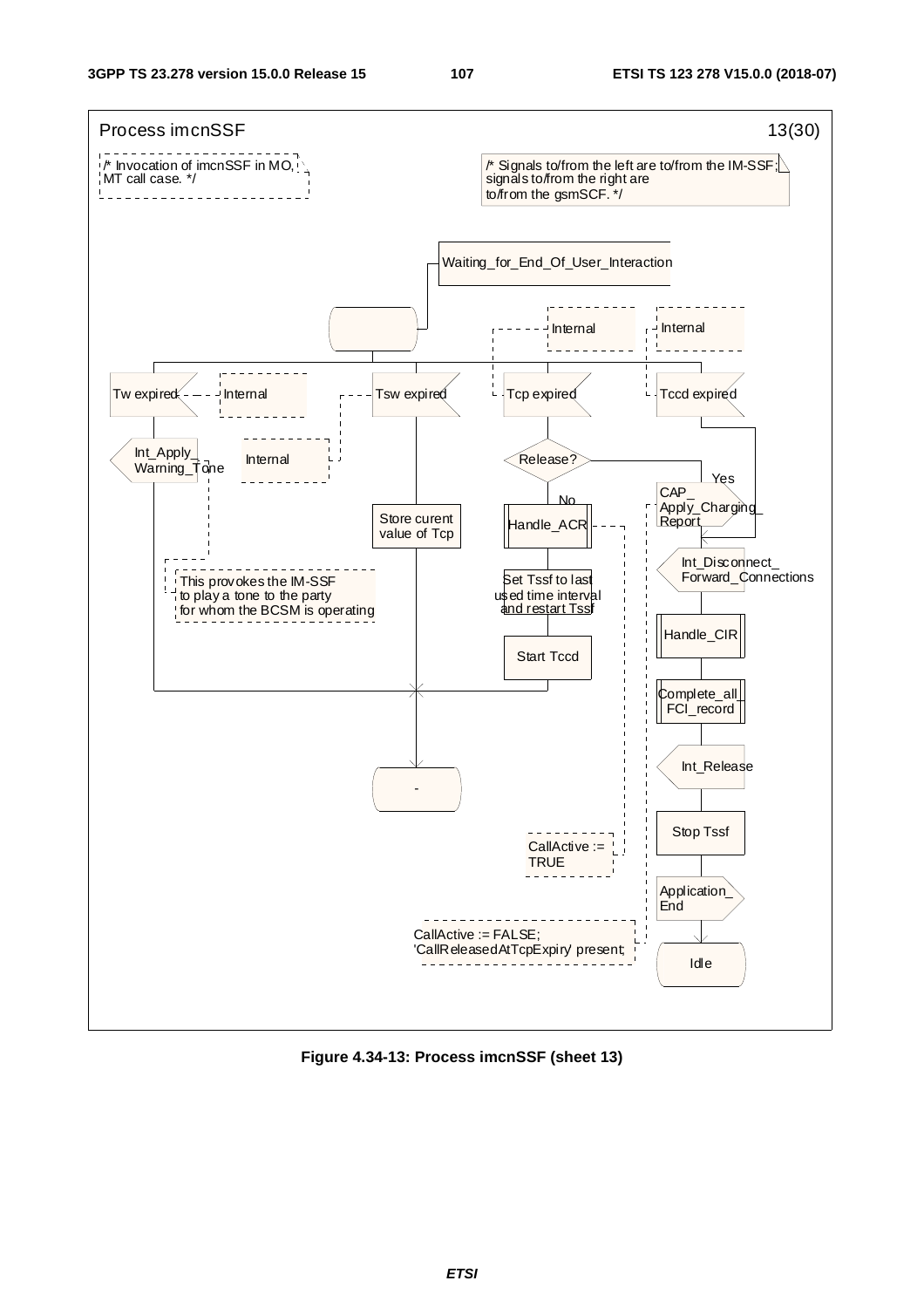

**Figure 4.34-14: Process imcnSSF (sheet 14)**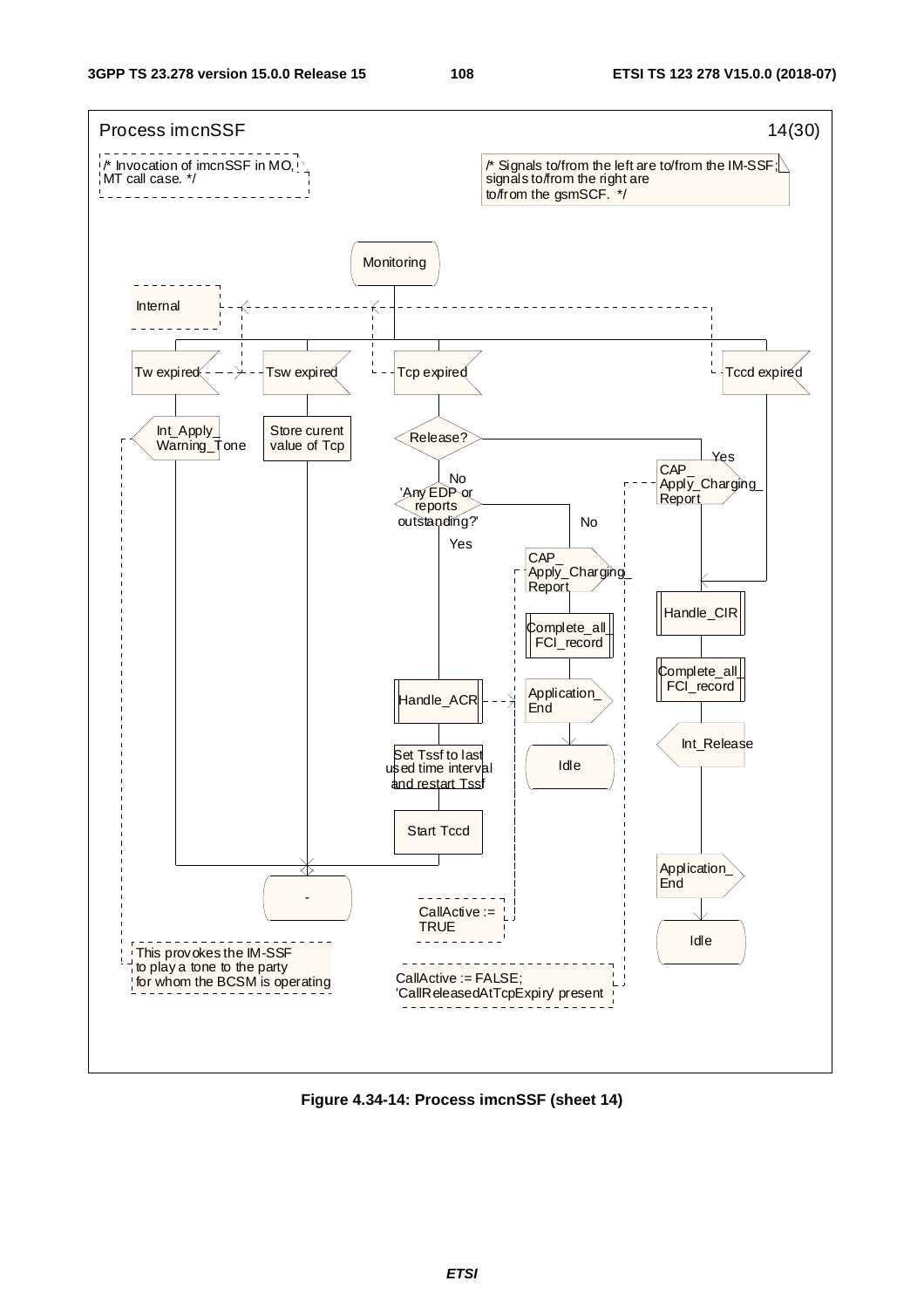

**Figure 4.34-15: Process imcnSSF (sheet 15)**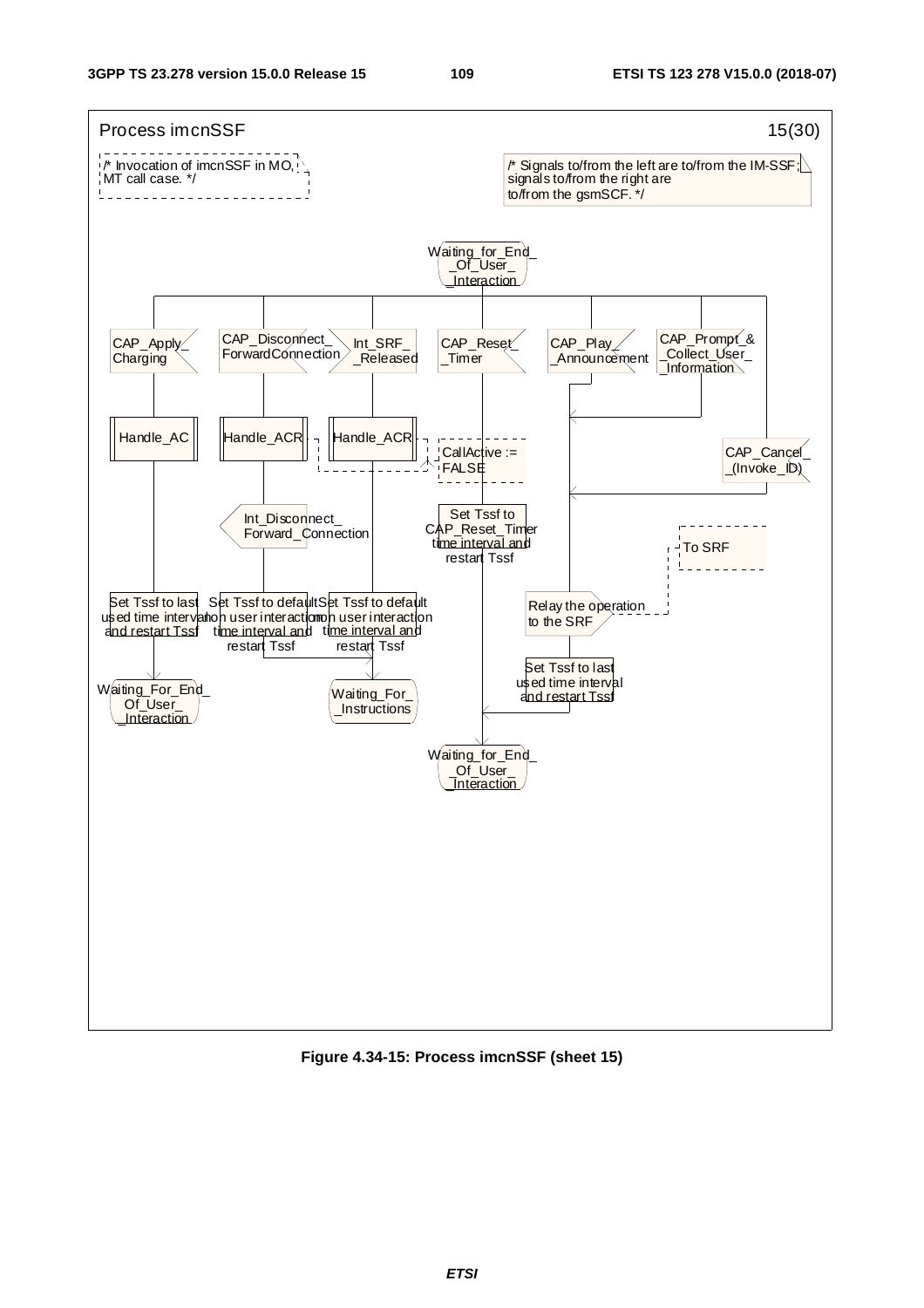

**Figure 4.34-16: Process imcnSSF (sheet 16)**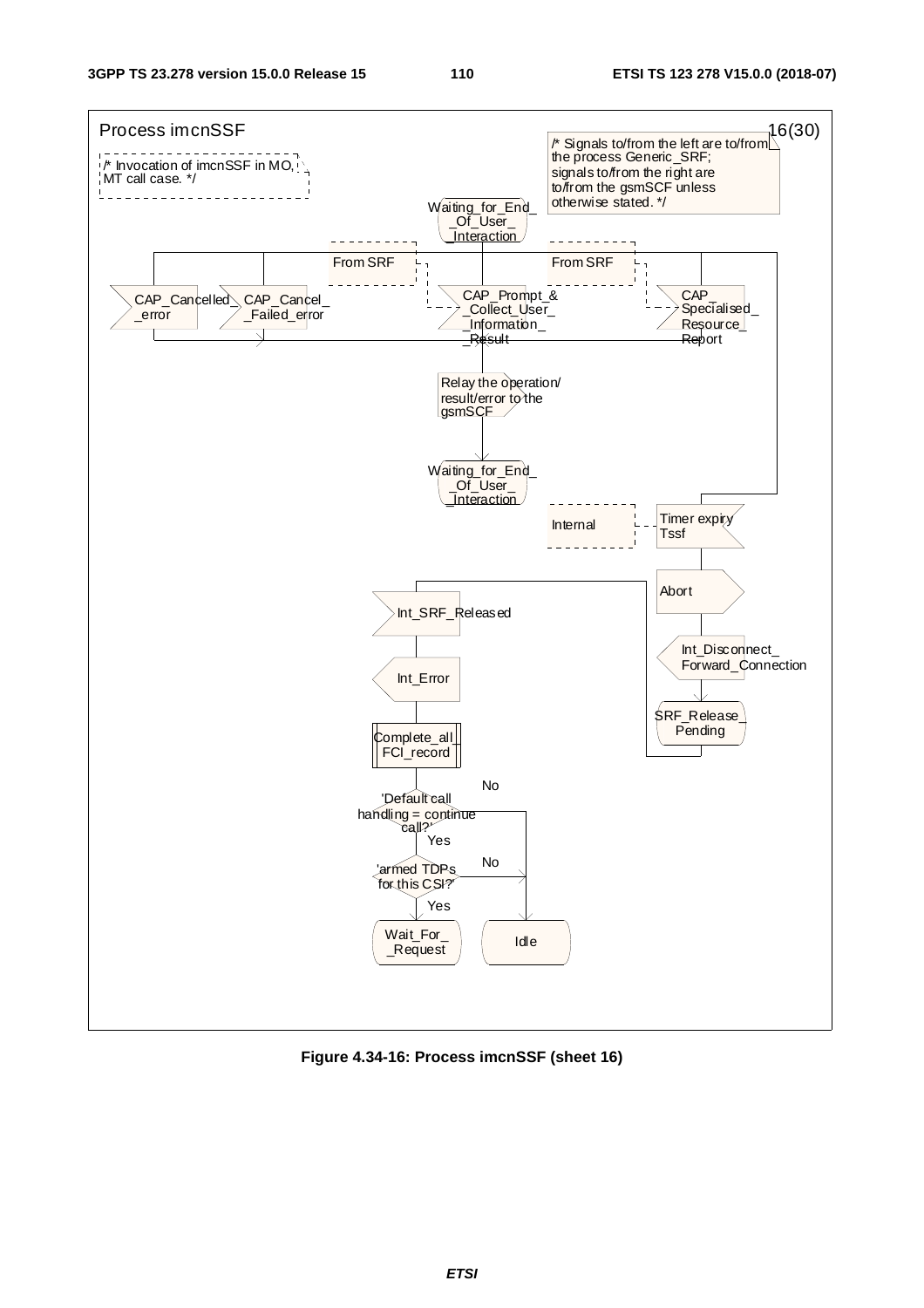

**Figure 4.34-17: Process imcnSSF (sheet 17)**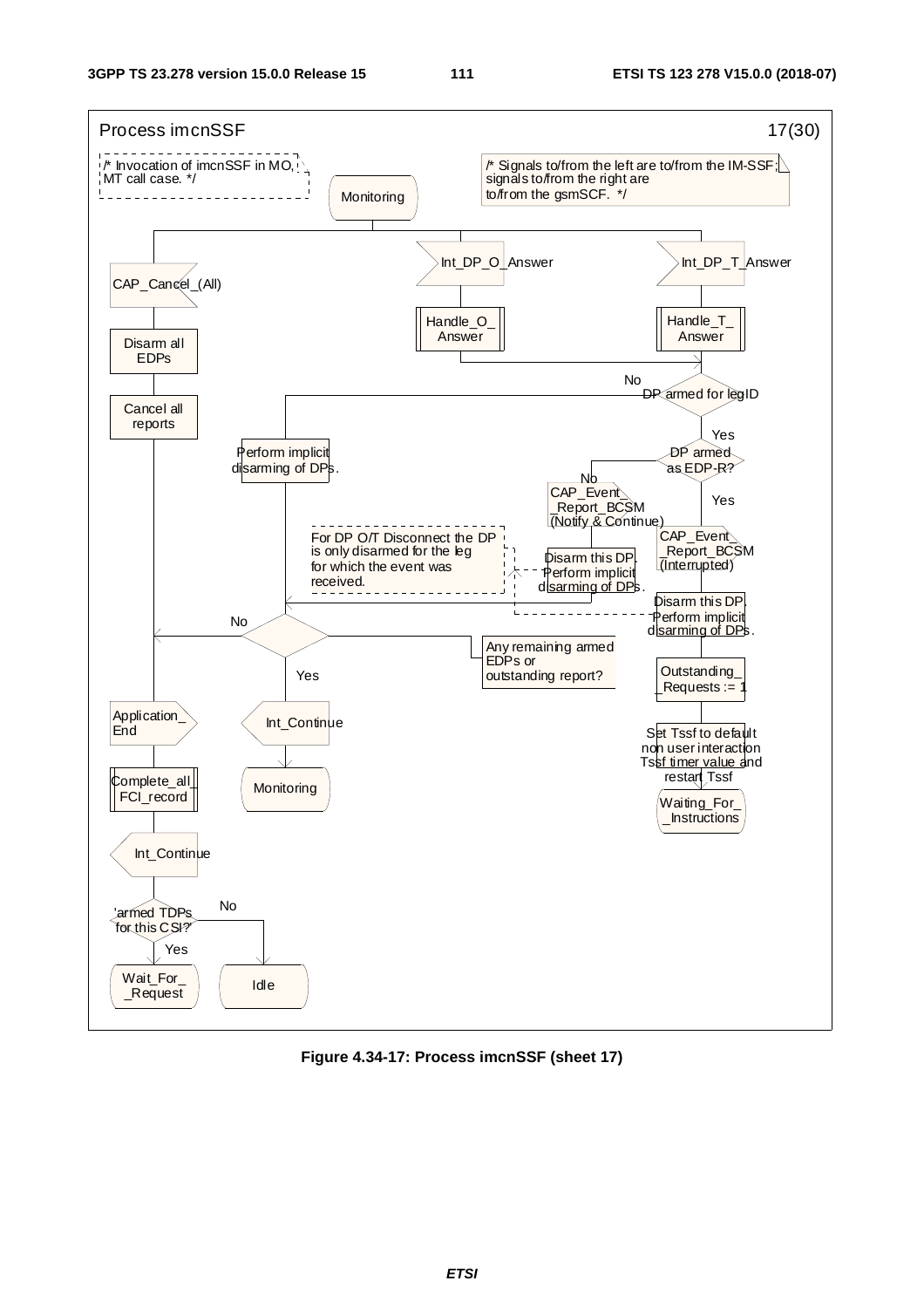

**Figure 4.34-18: Process imcnSSF (sheet 18)**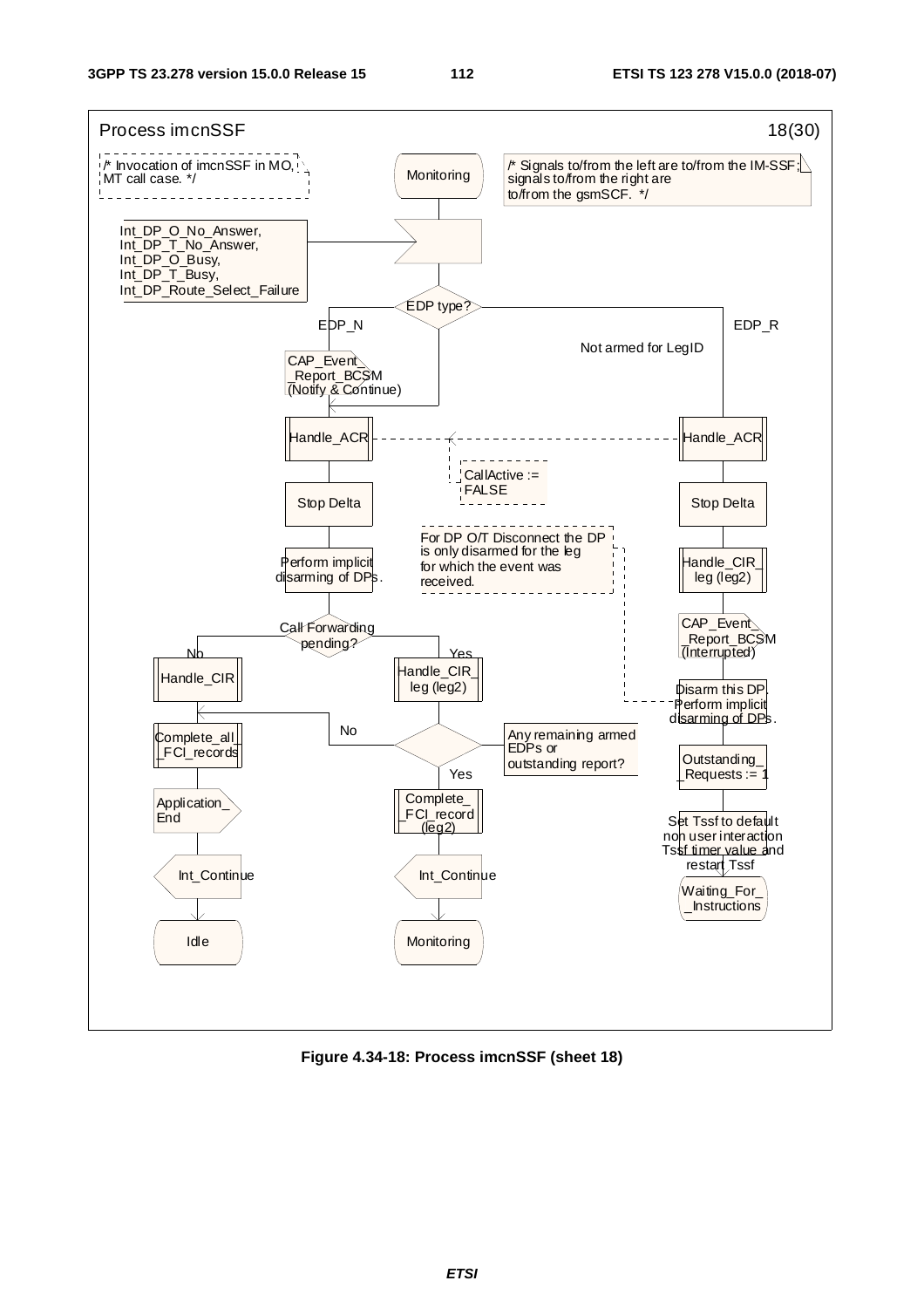

**Figure 4.34-19: Process imcnSSF (sheet 19)**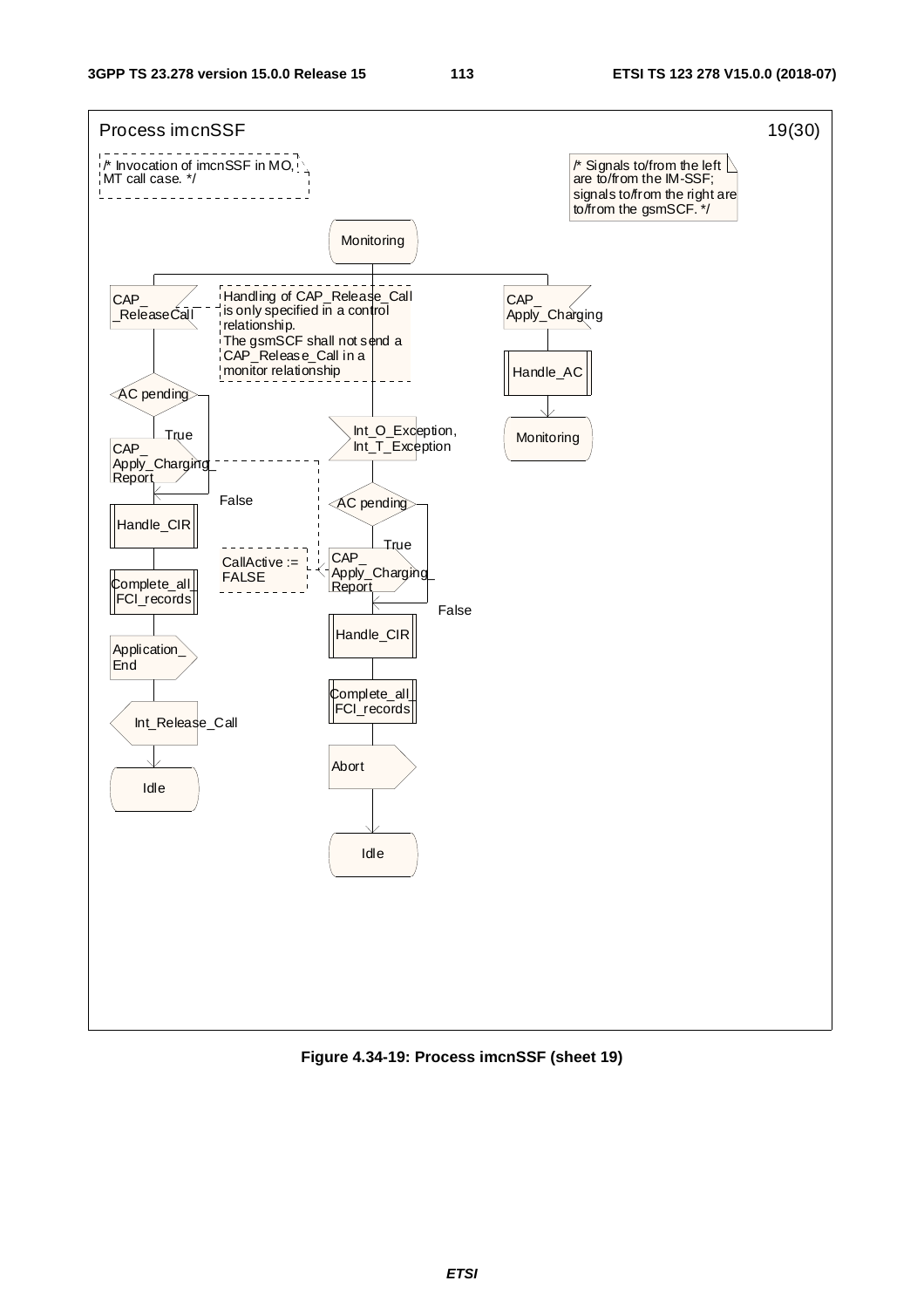

**Figure 4.34-20: Process imcnSSF (sheet 20)**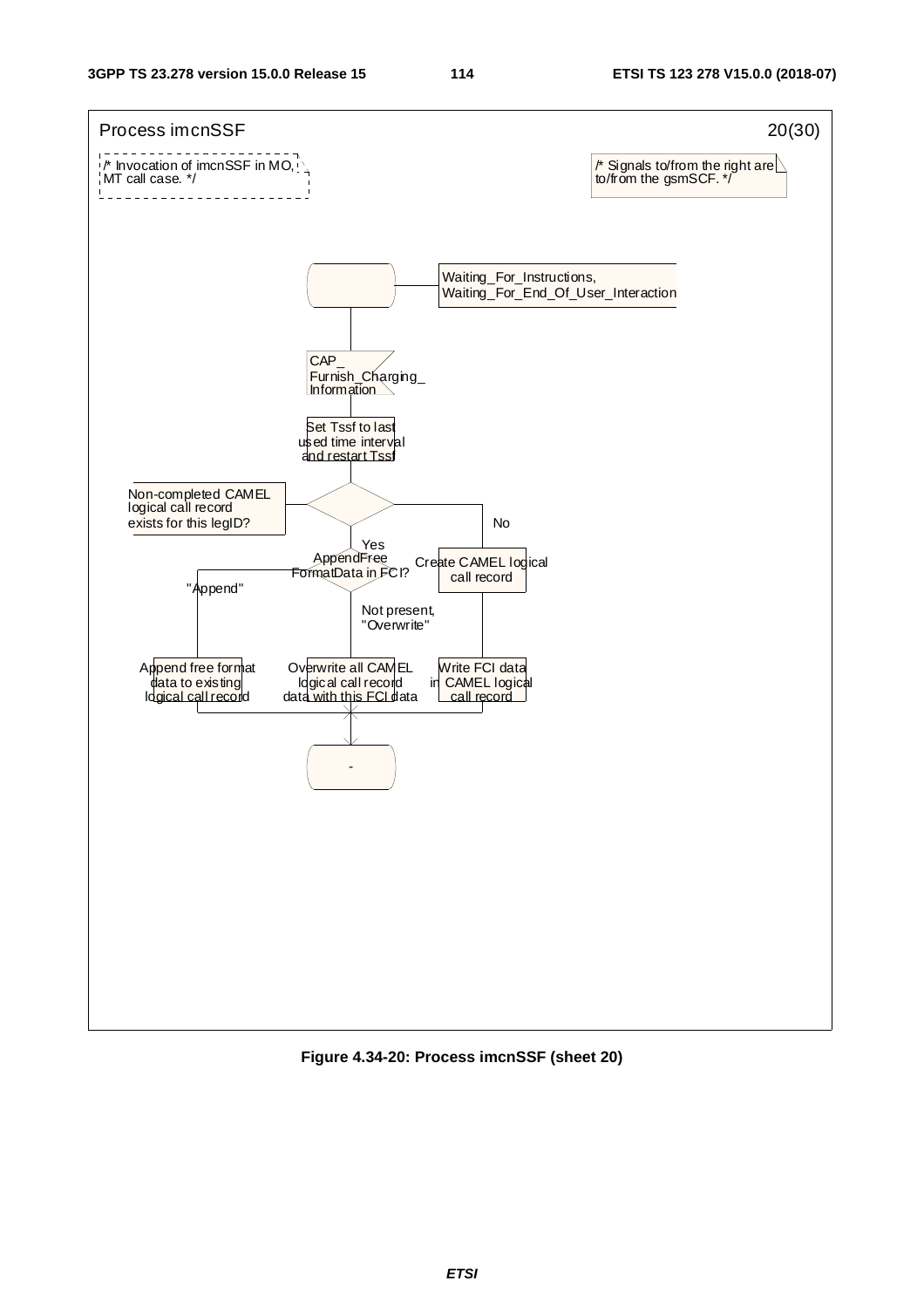

**Figure 4.34-21: Process imcnSSF (sheet 21)**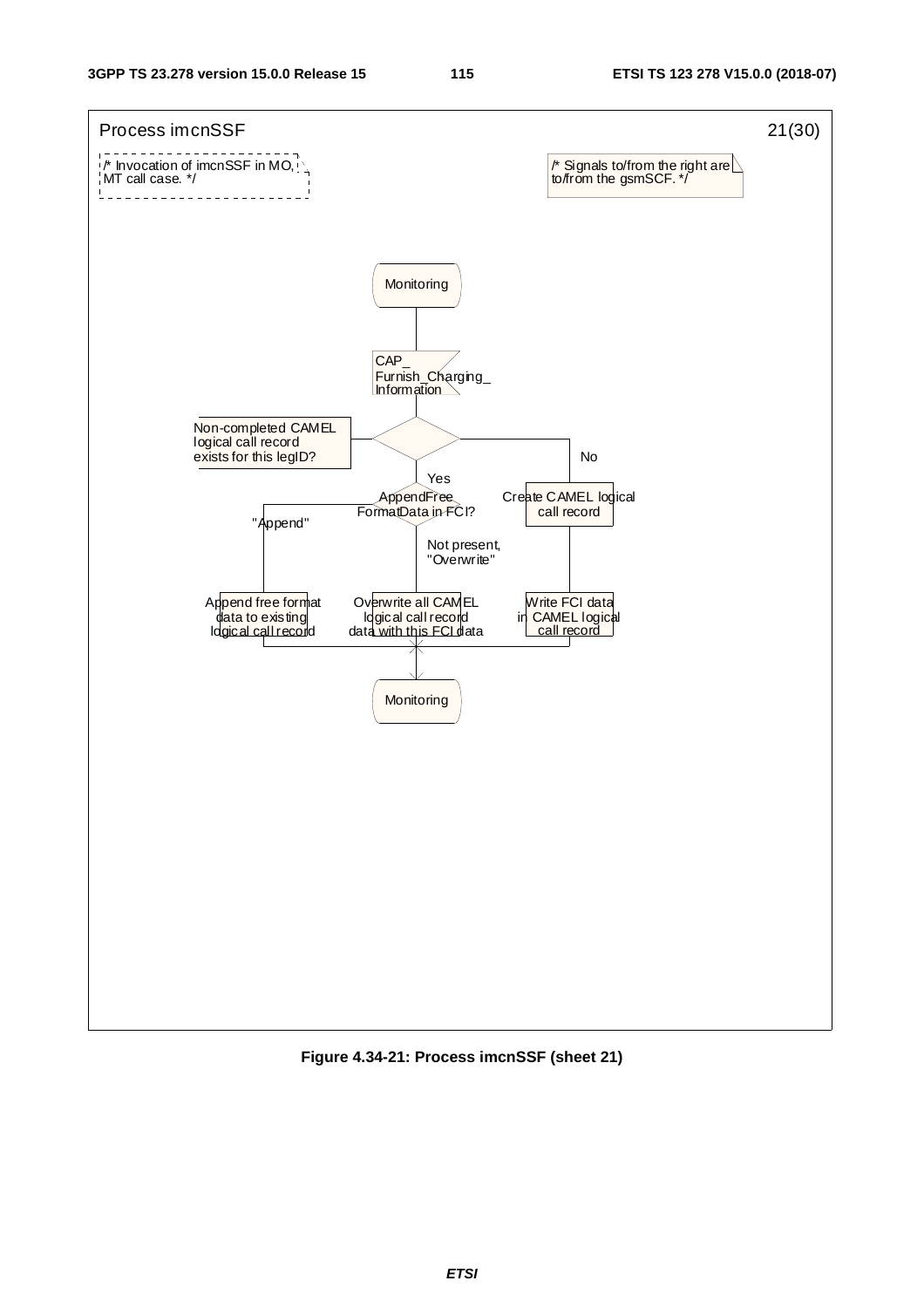

**Figure 4.34-22: Process imcnSSF (sheet 22)**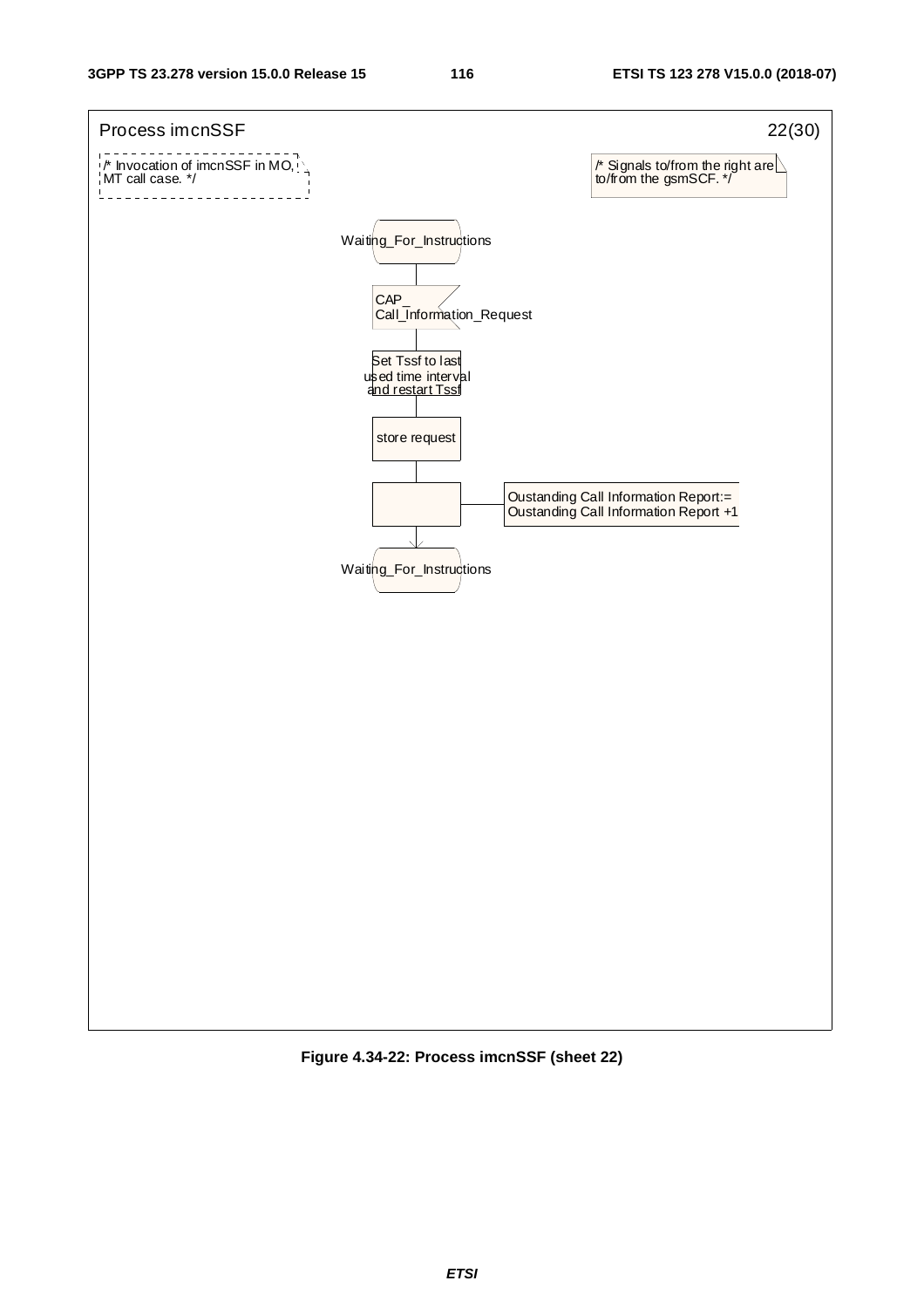

**Figure 4.34-23: Process imcnSSF (sheet 23)**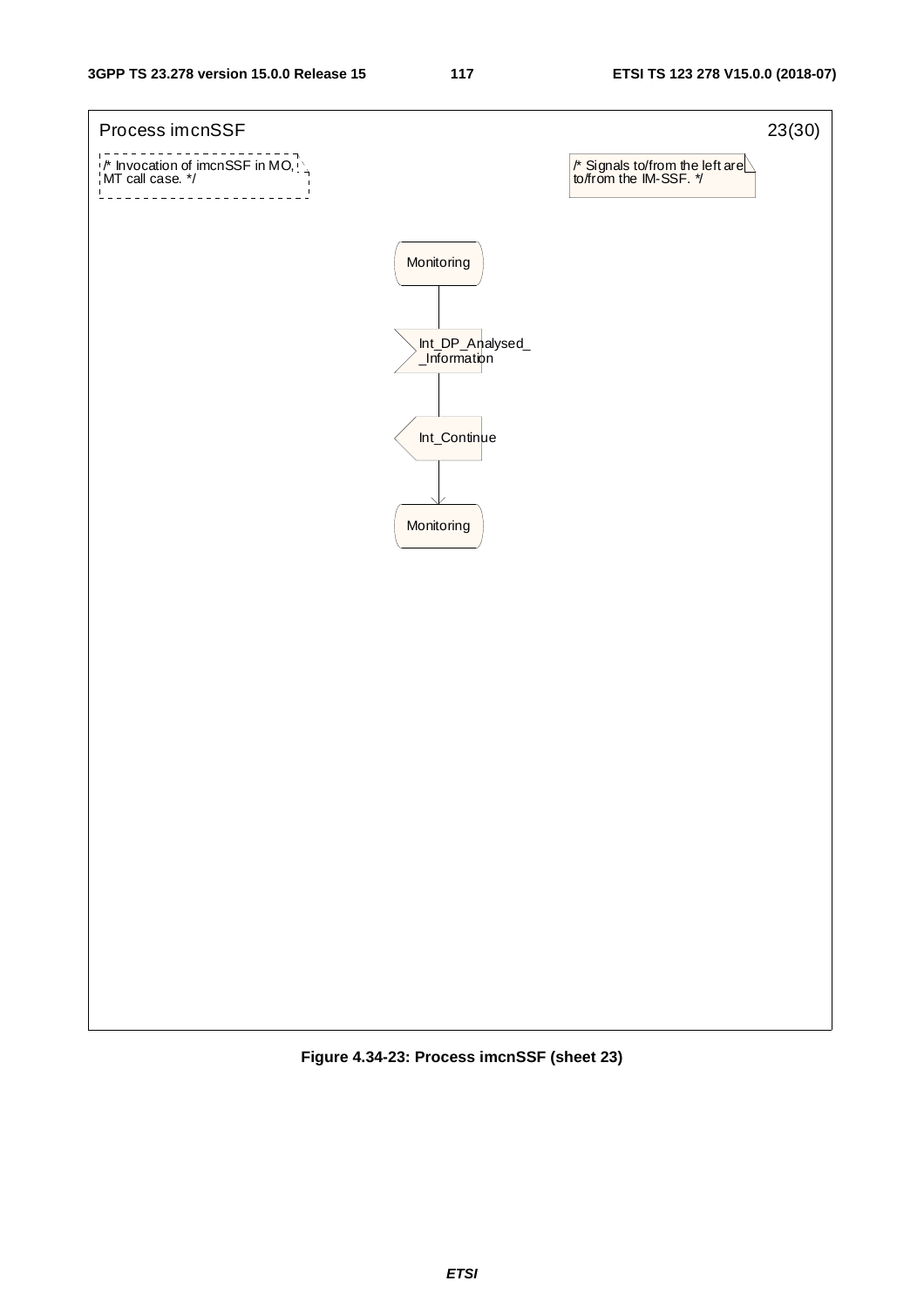

**Figure 4.34-24: Process imcnSSF (sheet 24)**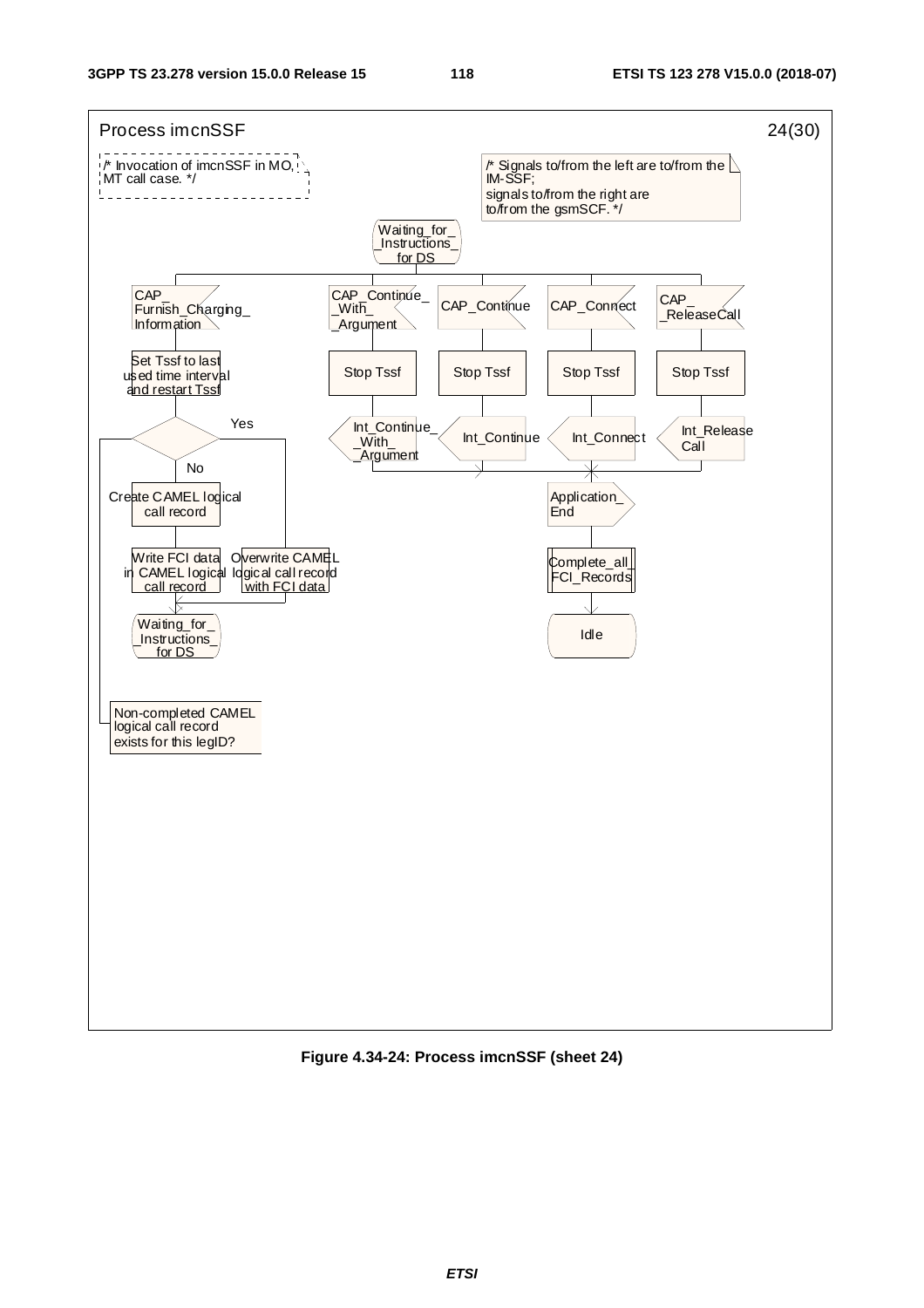

**Figure 4.34-25: Process imcnSSF (sheet 25)**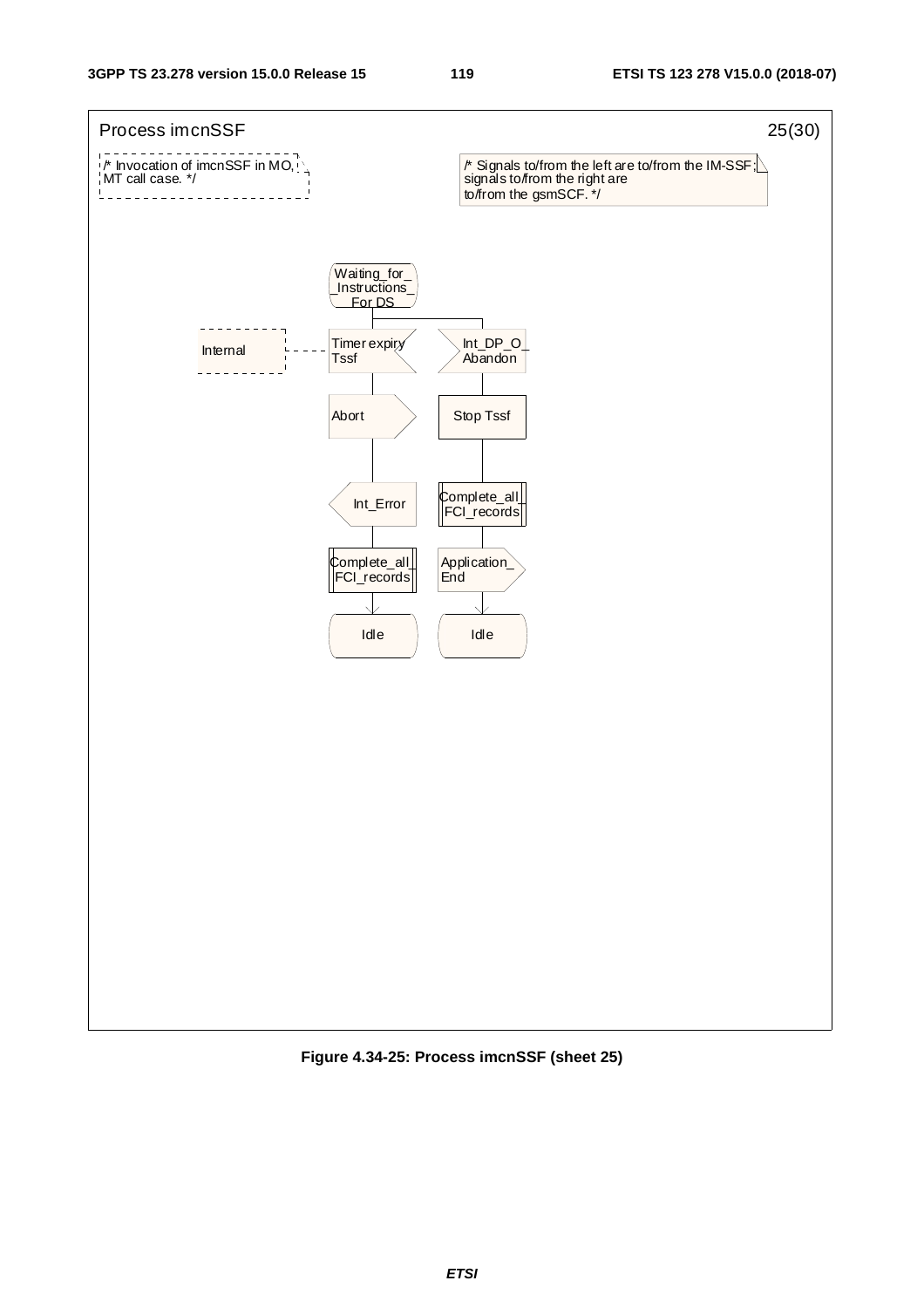

**Figure 4.34-26: Process imcnSSF (sheet 26)**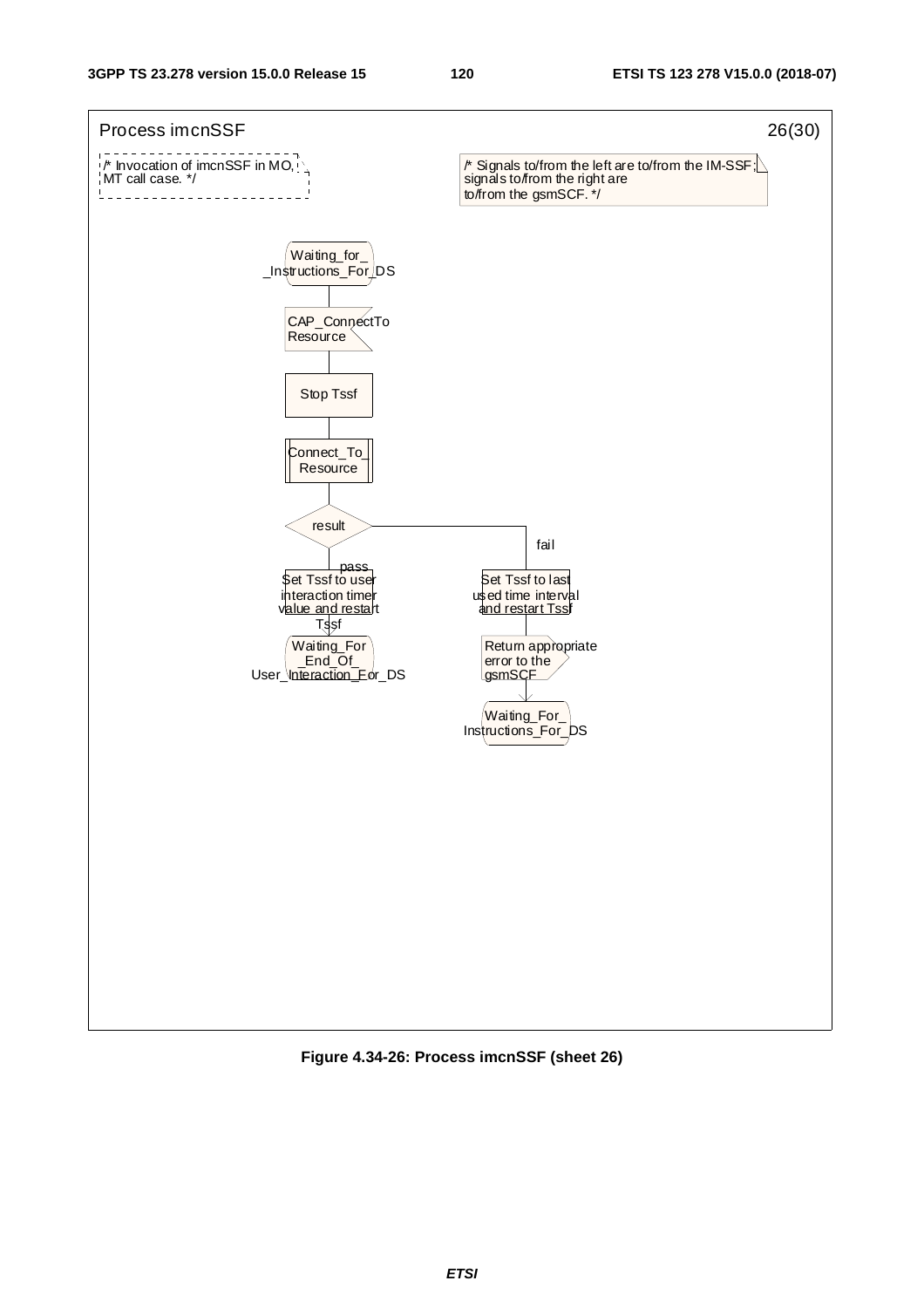

**Figure 4.34-27: Process imcnSSF (sheet 27)**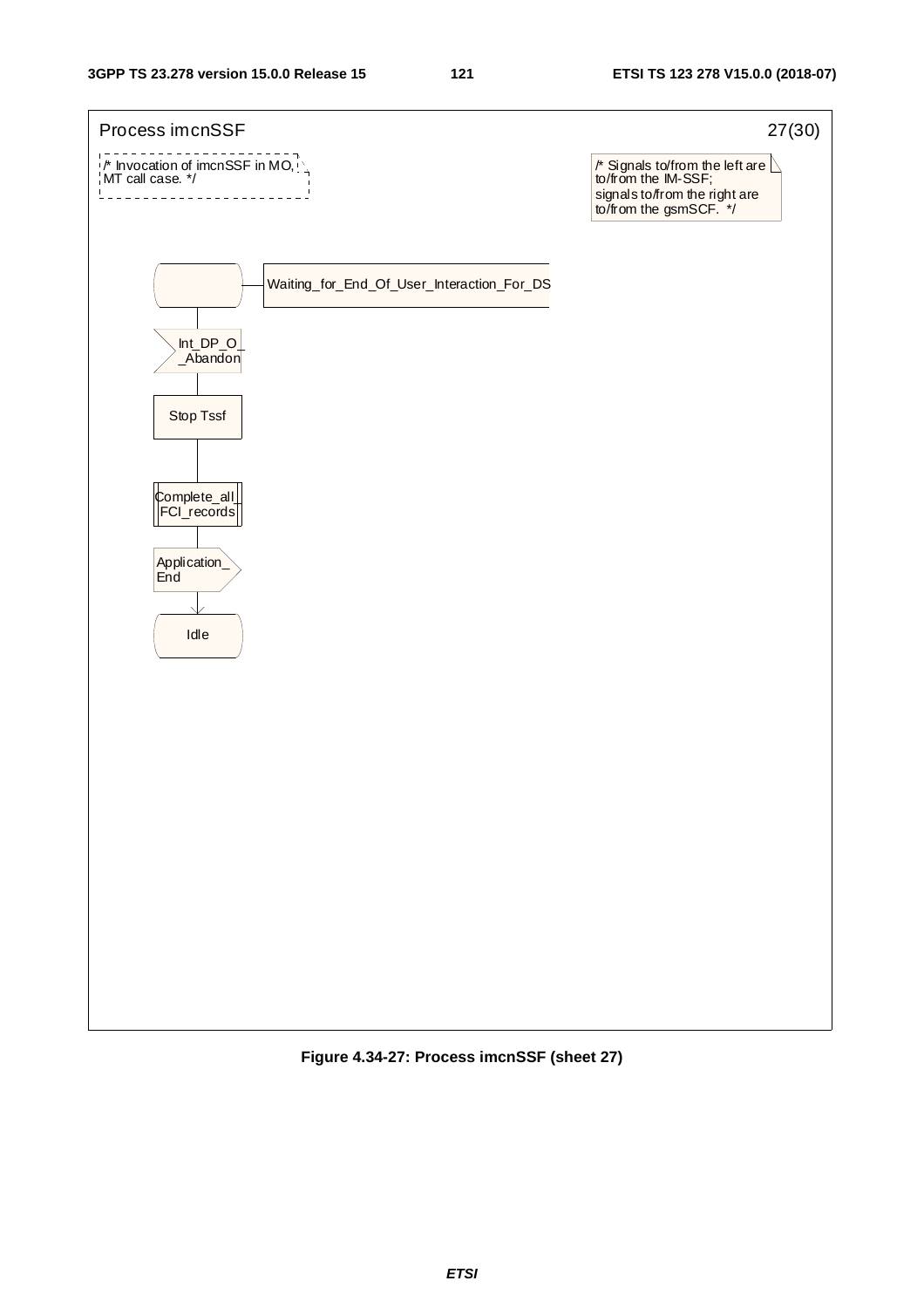

**Figure 4.34-28: Process imcnSSF (sheet 28)**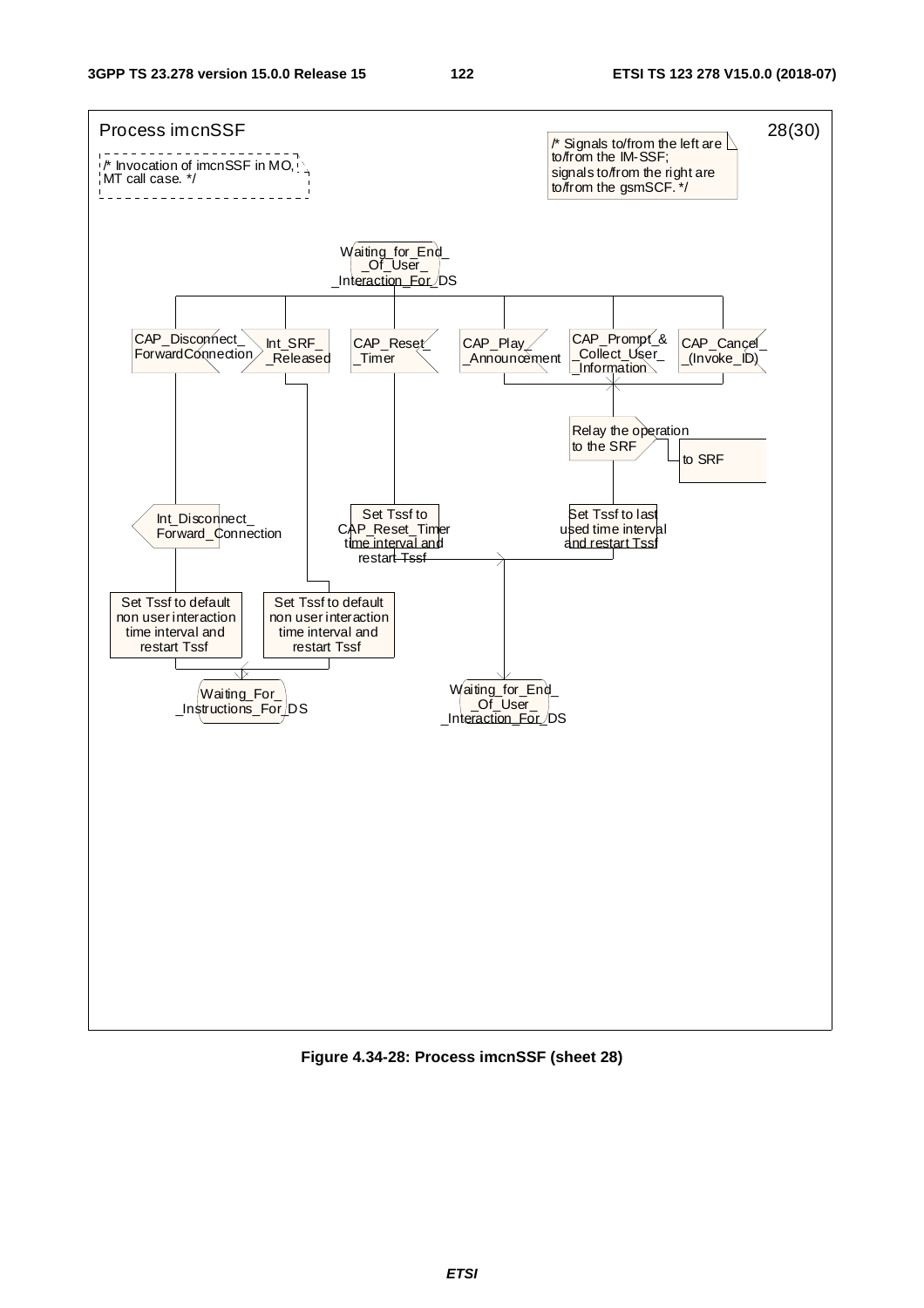

**Figure 4.34-29: Process imcnSSF (sheet 29)**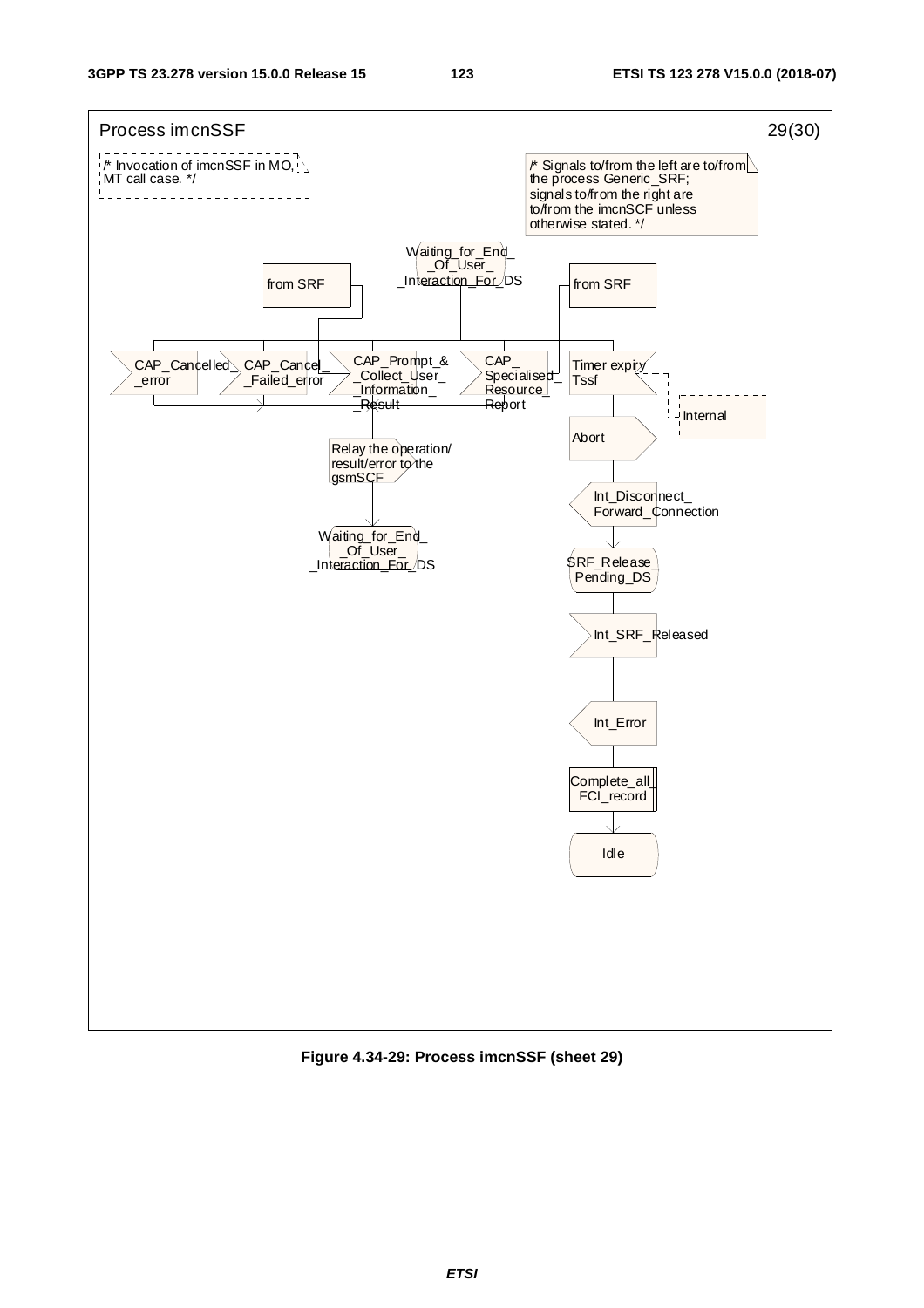

**Figure 4.34-30: Process imcnSSF (sheet 30)**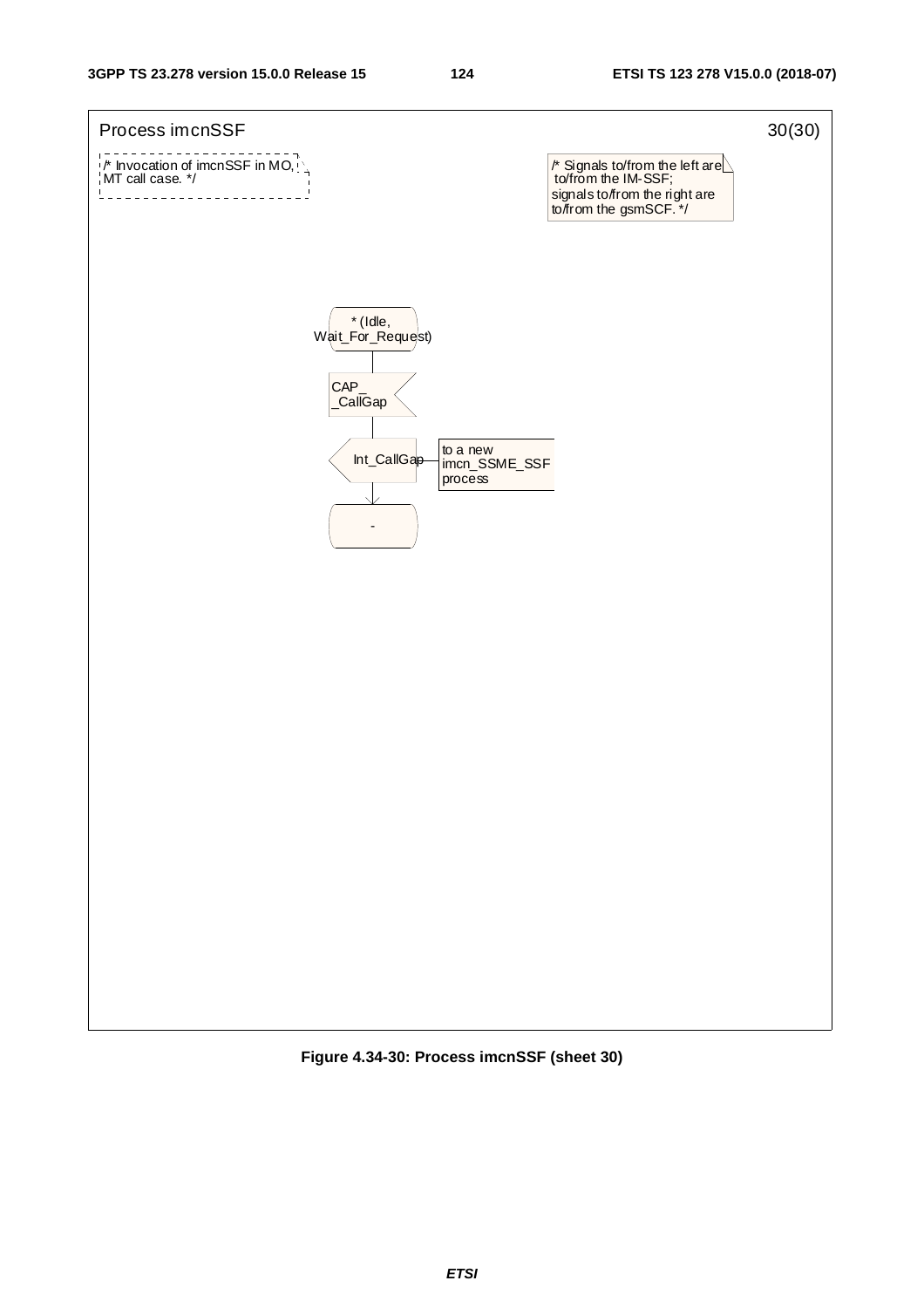# 4.6.1.6 Process imcn\_SSME\_SSF and procedures

One process is instantiated at the IM-SSF for each Call Gap message received from a gsmSCF.

This subclause contains the SDL process for IM-SSF handling of the CallGap operation received from a gsmSCF.

The following Call Gap procedures specified in 3GPP TS 23.078 Rel-99 [4] shall also be applicable for IM-SSF. The IM-SSF shall take the role of the gsmSSF in the following:

- Procedure Store\_Call\_Gap\_Criteria;
- Procedure Check\_Gap\_Criteria.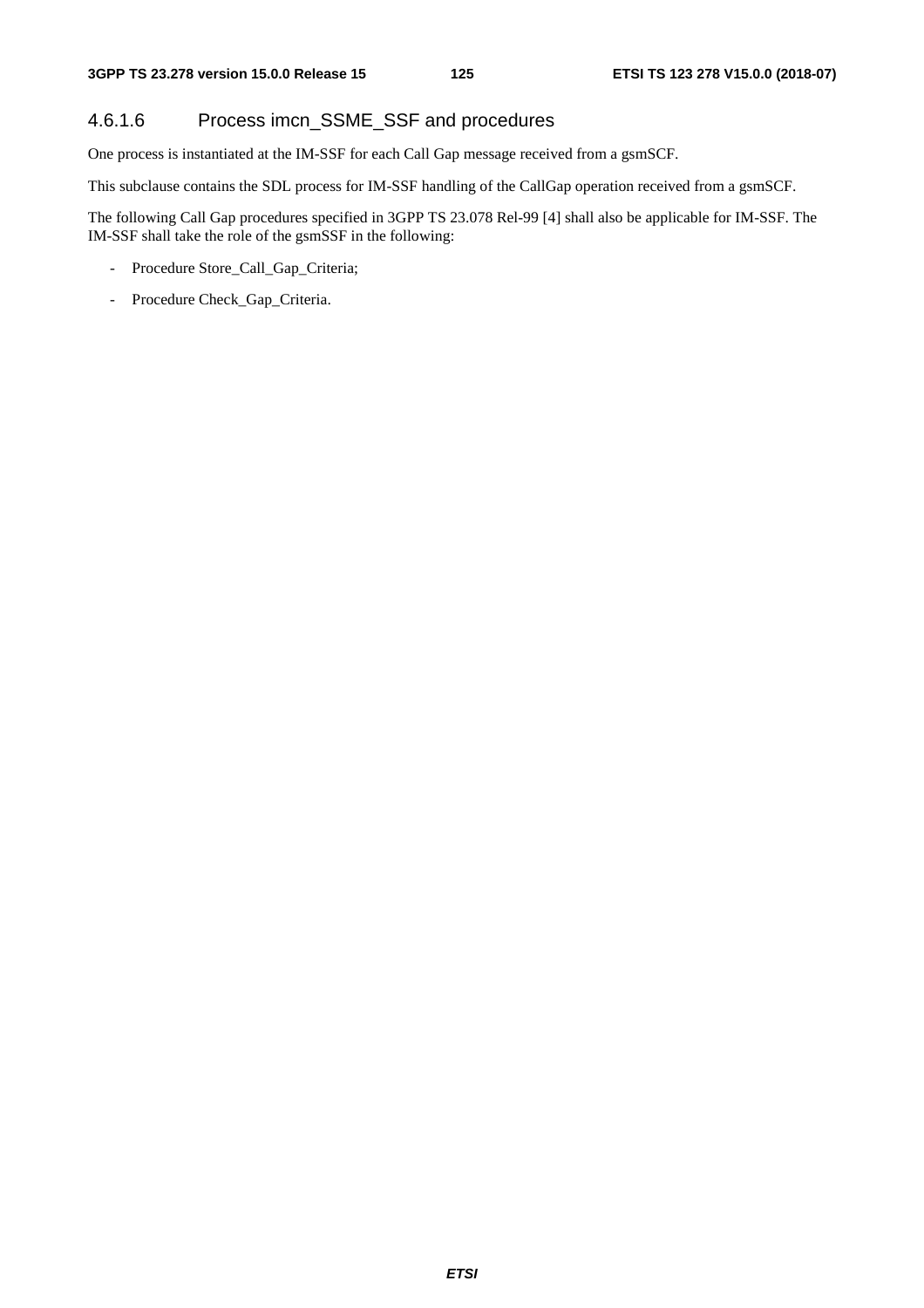

**Figure 4.35-1: Process imcn\_SSME\_SSF (sheet 1)**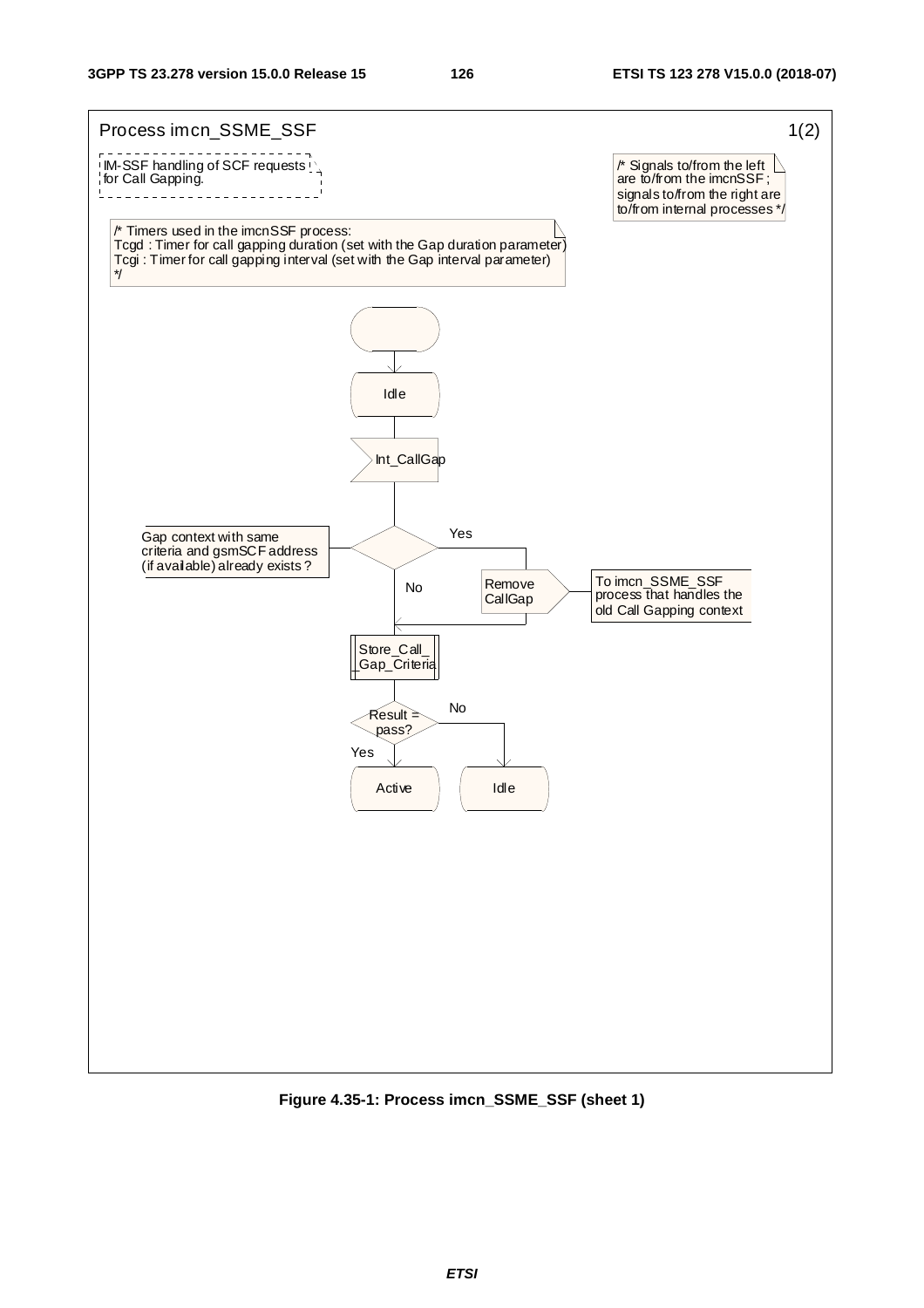

**Figure 4.35-2: Process imcn\_SSME\_SSF (sheet 2)**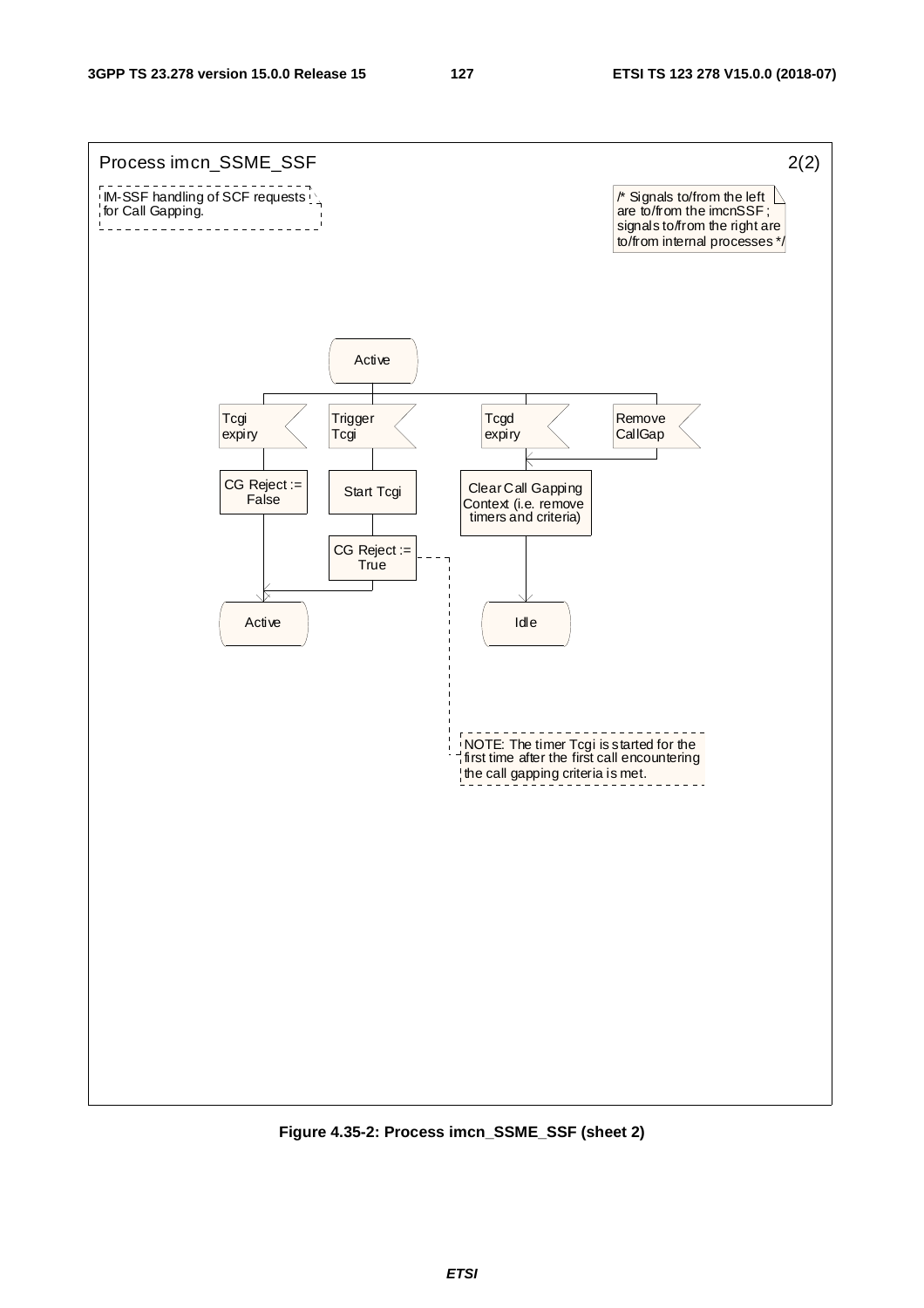# 4.7 Descriptions of information Flows

This clause contains the detailed description of the information flows used by CAMEL for IP Multimedia Subsystems call control.

Each Information Element (IE) is marked as Mandatory (M), Conditional (C), Specific conditions (S), mutually Exclusive (E), Optional (O) or not applicable (-) for each different traffic case: IP Multimedia Origination (IM\_Orig), IP Multimedia Termination (IM\_Term). The distinction between IM\_Orig and IM\_Term calls is not applicable to all Information Flows.

An 'M' IE shall always be included for the corresponding traffic case. A 'C' IE shall be included if the sending entity has the necessary information to populate the IE. The conditions for the inclusion of an 'S' IE are shown in the 'Description' column of the definition table. When a set of 'E' IEs is shown in the definition of an Information Flow or compound IE, only one of those IEs may be included. An 'O' IE may be included or omitted as required by the service logic. A '-' IE shall always be omitted for the corresponding traffic case. This categorization is a functional classification, i.e. it defines the requirements for the stage 2 information. It is not a stage 3 classification to be used for the ASN.1 syntax of the protocol.

Details of errors and exceptions to these rules are specified in 3GPP TS 29.278 [11].

# 4.7.1 IM-SSF to gsmSCF information flows

4.7.1.1 Activity Test ack

### 4.7.1.1.1 Description

This IF is the response to the Activity Test.

### 4.7.1.1.2 Information Elements

This IF contains no information elements.

## 4.7.1.2 Apply Charging Report

#### 4.7.1.2.1 Description

This IF is used by the IM-SSF to report to the gsmSCF the information requested in the Apply Charging IF.

#### 4.7.1.2.2 Information Elements

| Information element name | <b>Status</b> | <b>Description</b>                                                         |
|--------------------------|---------------|----------------------------------------------------------------------------|
| <b>Call Result</b>       | М             | This IE contains the charging information to be<br>provided by the IM-SSF. |

Call Result contains the following information:

| Information element name      | ∣ Status | <b>Description</b>                           |
|-------------------------------|----------|----------------------------------------------|
| Time Duration Charging Result | М        | This IE is a list defined in the next table. |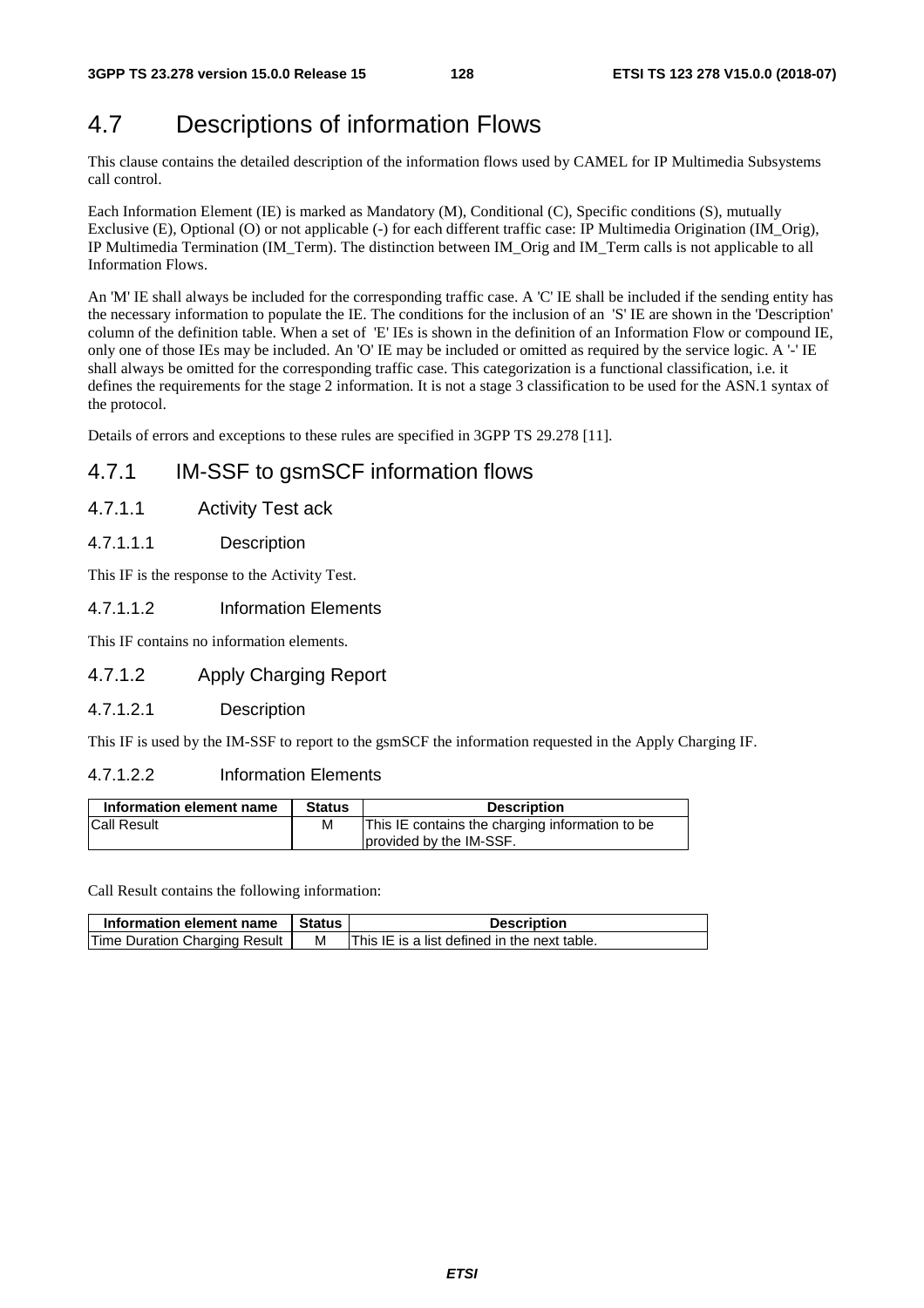| Information element name    | <b>Status</b> | <b>Description</b>                                     |
|-----------------------------|---------------|--------------------------------------------------------|
| Time Information            | м             | This IE is a choice between Time if No Tariff Switch   |
|                             |               | and Time if Tariff Switch. This IE is described in the |
|                             |               | next table.                                            |
| Party To Charge             | м             | This IE is received in the related ApplyCharging       |
|                             |               | operation to correlate the result to the request. This |
|                             |               | IE shall be a copy of the corresponding IE received in |
|                             |               | the Apply Charging operation.                          |
| <b>Call Active</b>          | M             | This IE indicates whether the call is active or not.   |
| Call Released at Tcp Expiry | C             | This element is an indication that the IM-SSF has      |
|                             |               | released the call and terminated the dialogue, due to  |
|                             |               | Tcp expiry.                                            |
|                             |               | It shall be present when ACR is sent due to Tcp        |
|                             |               | expiry and the IM-SSF has released the call            |
|                             |               | (because "ReleaselfExceeded" was present in ACH        |
|                             |               | operation).                                            |
|                             |               | In all other circumstances, this element shall be      |
|                             |               | absent.                                                |

Time Duration Charging Result contains the following information:

Time Information contains one of the following information:

| Information element name     | <b>Status</b> | <b>Description</b>                                                                                                                                                                                                                                                                                                                                                                                                                           |
|------------------------------|---------------|----------------------------------------------------------------------------------------------------------------------------------------------------------------------------------------------------------------------------------------------------------------------------------------------------------------------------------------------------------------------------------------------------------------------------------------------|
| Time If No Tariff Switch     | С             | This IE will be present if no tariff switch has occurred<br>since the reception of the first Apply Charging IF for<br>the connection to the Called Party or the MRFC<br>connection, otherwise it will be absent.<br>If Answer was detected for the connection to the<br>Called Party or the MRFC connection, then the<br>elapsed time since detection of Answer shall be<br>reported.<br>If answer was not detected, it shall be set to "0". |
| <b>Time If Tariff Switch</b> | C             | This IE will be present if a tariff switch has occurred<br>since the reception of the first Apply Charging IF for<br>the connection to the Called Party or the MRFC<br>connection, otherwise it will be absent.                                                                                                                                                                                                                              |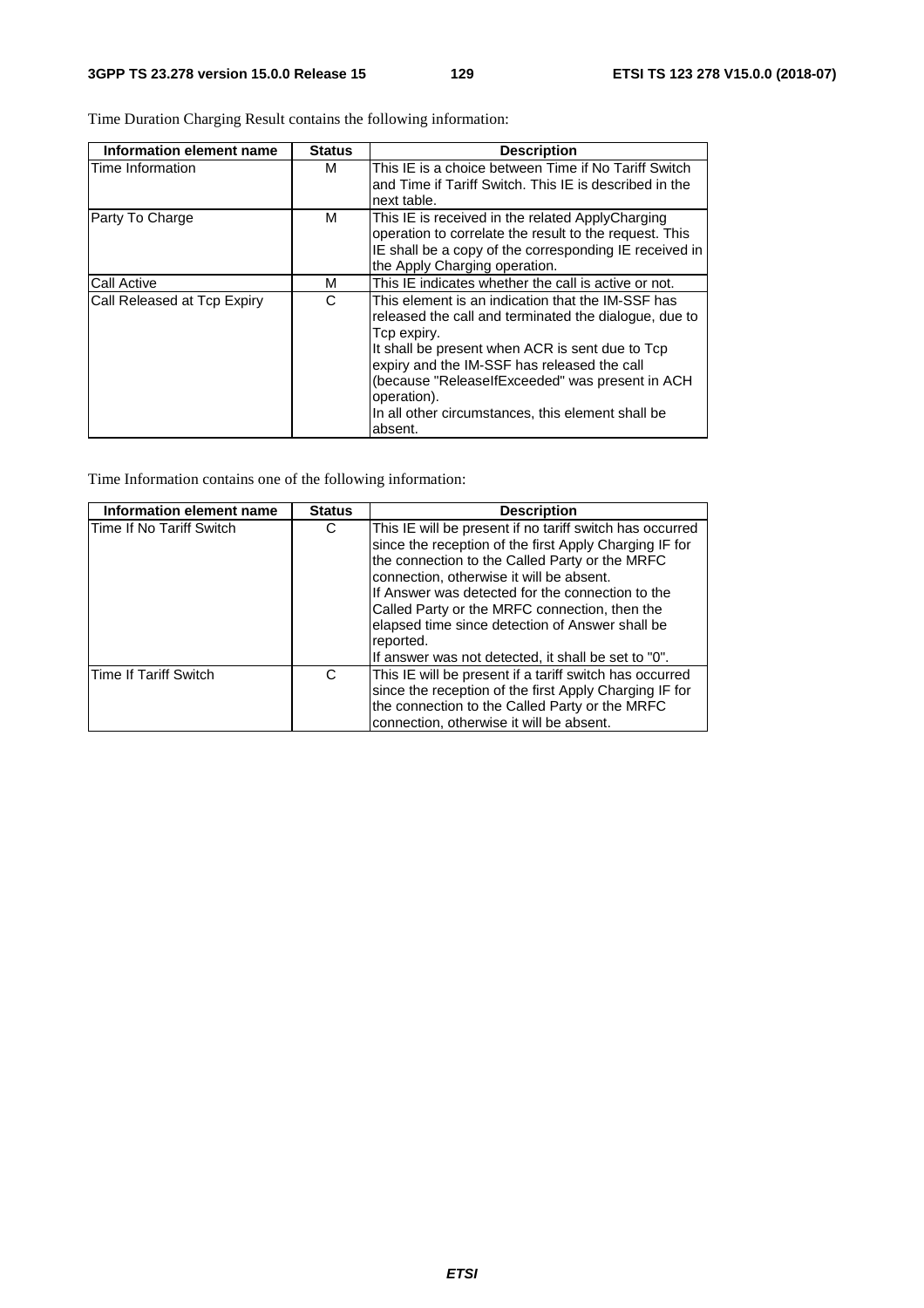# 4.7.1.3 Call Gap

### 4.7.1.3.1 Description

This IF is used to activate/modify/remove a call gap mechanism in the IM-SSF. The call gap mechanism is used to reduce the rate at which specific service requests are sent to a gsmSCF.

A Call Gap operation can only be sent on an opened dialogue between a gsmSCF and the IM-SSF.

It is possible to have several call gapping conditions applicable to the same IM-SSF (i.e. each conditions were activated for a defined Service (identified by the serviceKey) by a defined gsmSCF (identified by the gsmSCFAddress).

| Information element name                                                                  | <b>Status</b> | <b>Description</b>                                                                                                                                                                                                                                                                                                                                                                                                                                                                                                                    |
|-------------------------------------------------------------------------------------------|---------------|---------------------------------------------------------------------------------------------------------------------------------------------------------------------------------------------------------------------------------------------------------------------------------------------------------------------------------------------------------------------------------------------------------------------------------------------------------------------------------------------------------------------------------------|
| Gap Criteria                                                                              | м             | This IE specifies the criteria for a call to be subject to call gapping.                                                                                                                                                                                                                                                                                                                                                                                                                                                              |
| Gap Indicators                                                                            | м             | This parameter indicates the gapping characteristics.                                                                                                                                                                                                                                                                                                                                                                                                                                                                                 |
| <b>Control Type</b>                                                                       | O             | This parameter indicates the reason for activating call gapping.<br>The value "sCPOverloaded" indicates that an automatic congestion detection<br>and control mechanism in the SCP has detected a congestion situation.<br>The value "manuallyInitiated" indicates that the service and or network/service<br>management centre has detected a congestion situation, or any other<br>situation that requires manually initiated controls.<br>The controlType "manuallyInitiated" will have priority over "sCPOverloaded"<br>call gap. |
| Gap Treatment                                                                             | O             | This parameter indicates how calls that were rejected due to the call gapping<br>condition and for which the Default Call Handling was set to "Release Call"<br>shall be treated.                                                                                                                                                                                                                                                                                                                                                     |
| M<br>Mandatory (The IE shall always be sent).<br>Optional (Service logic dependent).<br>O |               |                                                                                                                                                                                                                                                                                                                                                                                                                                                                                                                                       |

### 4.7.1.3.2 Information Elements

Gap Criteria contains one of the following (Choice):

| Information element name            | <b>Status</b> | <b>Description</b>                                          |
|-------------------------------------|---------------|-------------------------------------------------------------|
| Basic Gap Criteria                  |               | This IE is a choice of various basic criteria.              |
| Compound Gap Criteria               |               | This IE is a choice of various criteria including an ScfID. |
| Optional (Service logic dependent). |               |                                                             |

Compound Gap Criteria contains the following Information:

| Information element name                      | <b>Status</b>                       | <b>Description</b>                                                          |
|-----------------------------------------------|-------------------------------------|-----------------------------------------------------------------------------|
| Basic Gap Criteria                            | м                                   | This IE is a choice of various criteria.                                    |
| ScfID                                         |                                     | This IE contains the address of the gsmSCF which initiated the CallGapping. |
| м<br>Mandatory (The IE shall always be sent). |                                     |                                                                             |
| O                                             | Optional (Service logic dependent). |                                                                             |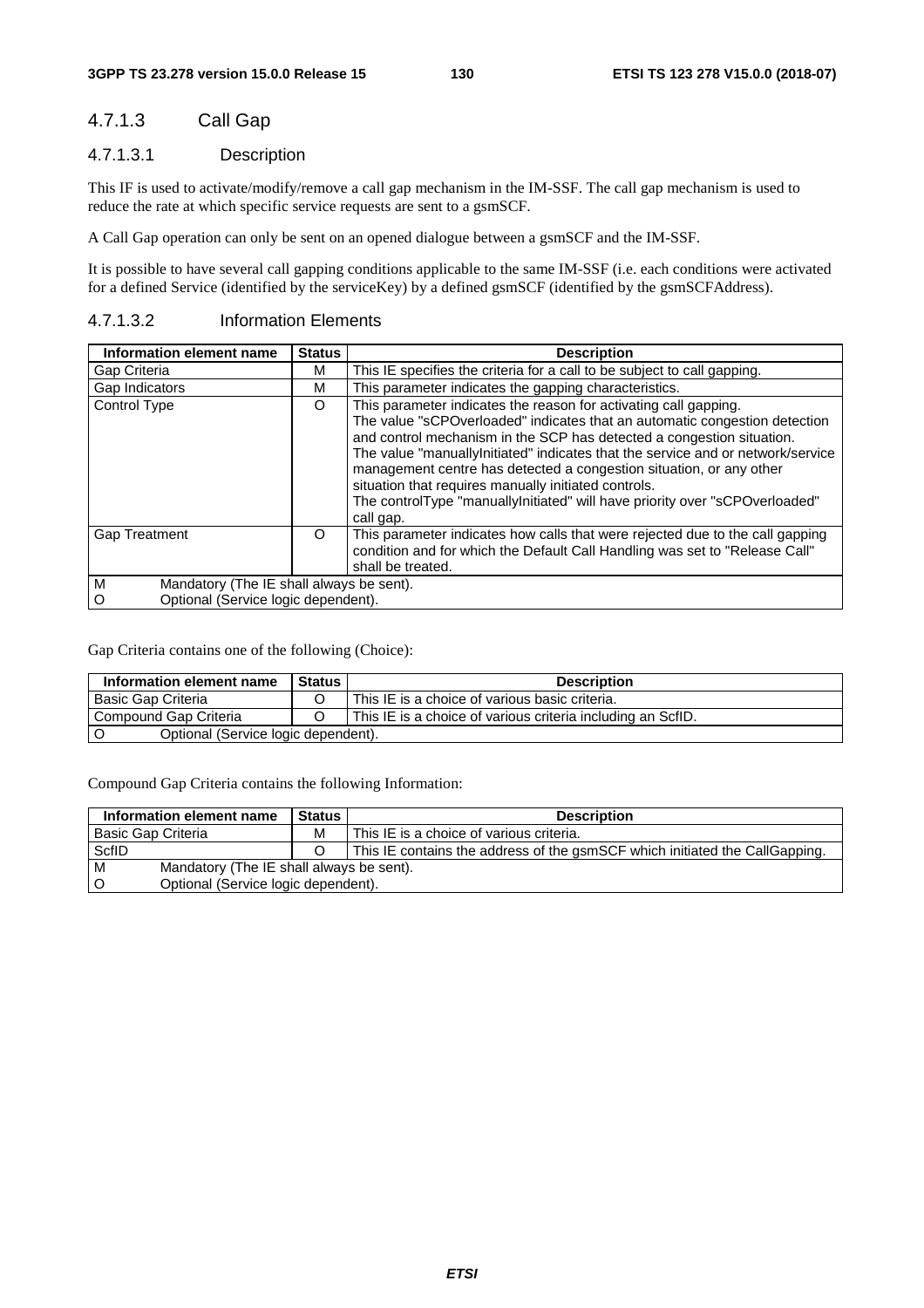| Information element name                 | <b>Status</b> | <b>Description</b>                                                                                                                                                                                                                                                             |
|------------------------------------------|---------------|--------------------------------------------------------------------------------------------------------------------------------------------------------------------------------------------------------------------------------------------------------------------------------|
| <b>Called Address</b>                    | O             | This parameter contains a string of digits. At each call attempt, when the<br>leading digits of the dialled number match this specific value, the call gapping<br>treatment shall be applied to this call.                                                                     |
| Service                                  | O             | This parameter contains a service key value. At each call attempt, when the<br>service key matches this specific value, the call gapping treatment shall be<br>applied to this call.                                                                                           |
| Called Address and Service               | ∩             | This parameter contains a specific string of digits and a service key value. At<br>each call attempt, when the leading digits of the dialled number and the<br>service key of a call match these specific values, the call gapping treatment<br>shall be applied to this call. |
| Calling Address and Service              | ∩             | This parameter contains a specific string of digits and a service key value. At<br>each call attempt, when the leading digits of the calling party number and the<br>service key match these specific values, the call gapping treatment shall be<br>applied to this call.     |
| Ω<br>Optional (Service logic dependent). |               |                                                                                                                                                                                                                                                                                |

Basic Gap Criteria contains one of the following (Choice):

Gap Indicators contains the following information:

| Information element name                      | <b>Status</b> | <b>Description</b>                                                            |
|-----------------------------------------------|---------------|-------------------------------------------------------------------------------|
| <b>Duration</b>                               | м             | Duration specifies the total time interval during which call gapping for the  |
|                                               |               | specified gap criteria will be active.                                        |
|                                               |               | A duration of 0 indicates that gapping is to be removed.                      |
|                                               |               | A duration of -2 indicates a network specific duration.                       |
|                                               |               | Other values indicate duration in seconds.                                    |
| Interval                                      | м             | This parameter specifies the minimum time between calls being allowed         |
|                                               |               | through.                                                                      |
|                                               |               | An interval of 0 indicates that calls meeting the gap criteria are not to be  |
|                                               |               | rejected.                                                                     |
|                                               |               | An interval of -1 indicates that all calls meeting the gap criteria are to be |
|                                               |               | rejected.                                                                     |
|                                               |               | Other values indicate interval in milliseconds.                               |
| Mandatory (The IE shall always be sent).<br>м |               |                                                                               |

Gap Treatment contains one of the following (choice):

| Information element name            | <b>Status</b> | <b>Description</b>                                                                                                                                       |
|-------------------------------------|---------------|----------------------------------------------------------------------------------------------------------------------------------------------------------|
| Information To Send                 |               | This parameter indicates an announcement or a tone to be sent to the calling<br>party. At the end of information sending, the call shall be released.    |
| Release Cause                       |               | If the call is to be released, this IE indicates a specific cause value to be sent<br>in the release message. See ETSI EN 300 356-1 [20] for the coding. |
| Optional (Service logic dependent). |               |                                                                                                                                                          |

Information To Send contains one of the following (choice):

| Information element name            | <b>Status</b> | <b>Description</b>                                           |
|-------------------------------------|---------------|--------------------------------------------------------------|
| In-band Info                        |               | This parameter specifies the in-band information to be sent. |
| Tone                                |               | This parameter specifies a tone to be sent to the end-user.  |
| Optional (Service logic dependent). |               |                                                              |

In-band Info contains the following information:

| Information element name                      | <b>Status</b>                       | <b>Description</b>                                                                                                                             |
|-----------------------------------------------|-------------------------------------|------------------------------------------------------------------------------------------------------------------------------------------------|
| Message Id                                    | М                                   | This parameter indicates the message(s) to be sent, it can be one of the<br>following.                                                         |
| Message Duration                              |                                     | This parameter indicates the maximum time duration in seconds that the<br>message shall be played/repeated. ZERO indicates endless repetition. |
| м<br>Mandatory (The IE shall always be sent). |                                     |                                                                                                                                                |
| $\circ$                                       | Optional (Service logic dependent). |                                                                                                                                                |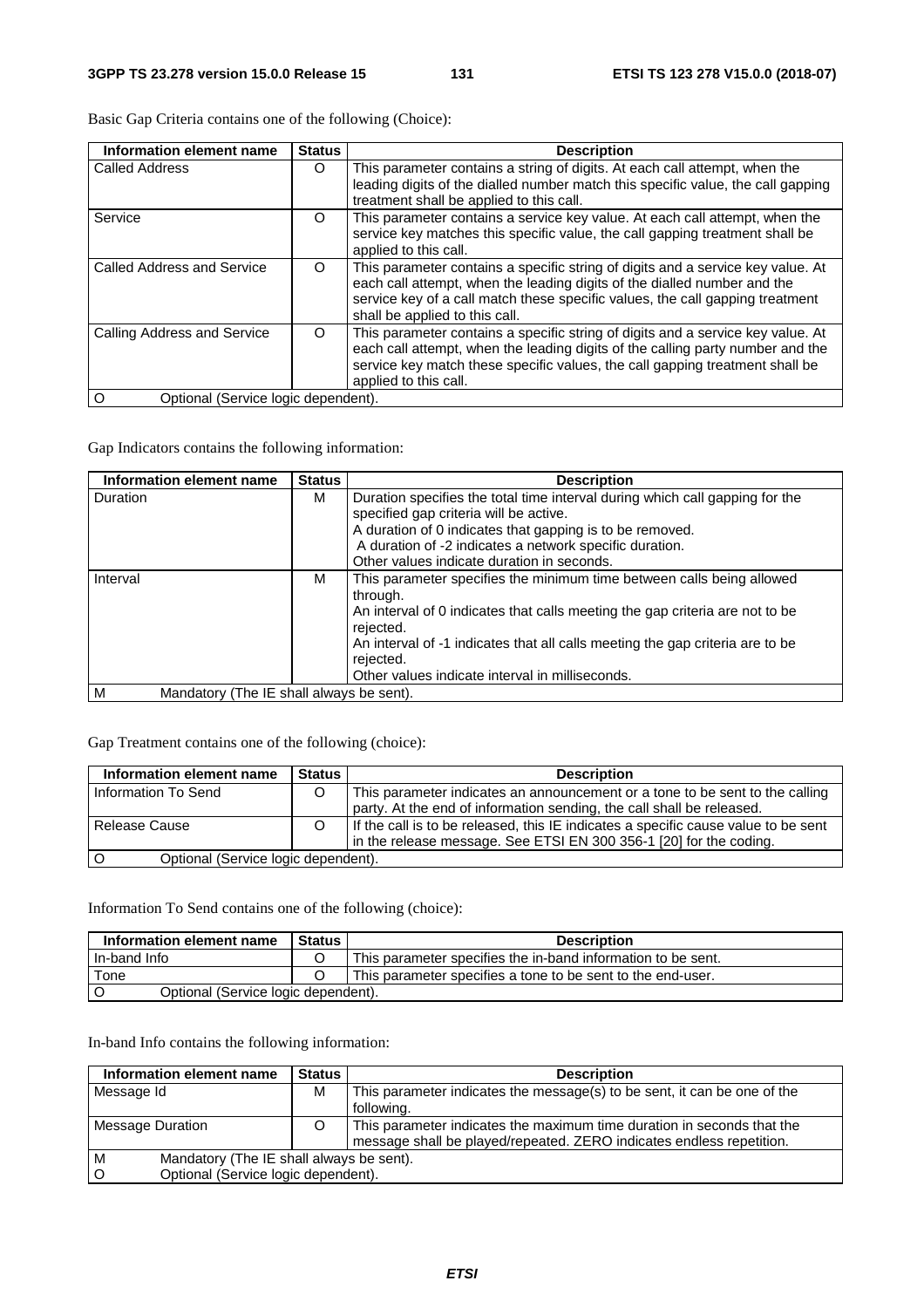Message Id contains one of the following (choice):

| Information element name            | Status | Description                                     |  |  |
|-------------------------------------|--------|-------------------------------------------------|--|--|
| Elementary Message Id               |        | This parameter indicates a single announcement. |  |  |
| Optional (Service logic dependent). |        |                                                 |  |  |

### 4.7.1.4 Call Information Report

#### 4.7.1.4.1 Description

This IF is used to send specific call information for a single call to the gsmSCF as requested from the gsmSCF in a previous Call Information Request.

#### 4.7.1.4.2 Information Elements

| Information element name   | <b>Status</b> | <b>Description</b>                                |
|----------------------------|---------------|---------------------------------------------------|
| Requested Information List | M             | This IE specifies a list of Requested information |
|                            |               | Values which are requested.                       |
| Leg ID                     | м             | This IE indicates the party in the call for which |
|                            |               | information shall be collected.                   |

#### 4.7.1.5 Event Report BCSM

#### 4.71.5.1 Description

This IF is used to notify the gsmSCF of a call-related event (i.e. BCSM events as answer and disconnect) previously requested by the gsmSCF in a Request Report BCSM Event IF.

#### 4.7.1.5.2 Information Elements

| Information element name                  | <b>Status</b> | <b>Description</b>                                                          |
|-------------------------------------------|---------------|-----------------------------------------------------------------------------|
| Event type BCSM                           | м             | This IE specifies the type of event that is reported.                       |
| Event Specific Information<br><b>BCSM</b> | C.            | This IE indicates the call related information specific<br>to the event.    |
| Leg ID                                    | м             | This IE indicates the party in the call for which the<br>event is reported. |
| Misc Call Info                            | м             | This IE indicates the DP type.                                              |

If the Event Type BCSM IE contains either O\_Answer or T\_Answer, then the Event Specific Information BCSM IE contains the following information elements:

| Information element name | <b>Status</b> | <b>Description</b>                                     |
|--------------------------|---------------|--------------------------------------------------------|
| Destination address      | м             | This IE specifies the destination address for the call |
|                          |               | leg.                                                   |
|                          |               | The NatureOfAddress indicator may contain a            |
|                          |               | national-specific value. For some national-specific    |
|                          |               | NatureOfAddress indicator values the length of the     |
|                          |               | digit part of destination address may be zero.         |

If the Event Type BCSM IE contains one of Route\_Select\_Failure, O\_Called\_Party\_Busy, O\_Disconnect, T\_Busy, or T\_Disconnect, then the Event Specific Information BCSM IE contains the following information element:

| Information element name | Status | <b>Description</b>           |
|--------------------------|--------|------------------------------|
| <b>Cause</b>             |        | This IE indicates the cause. |

If the Event Type BCSM IE contains O\_No\_Answer then the Event Specific Information BCSM IE is not included.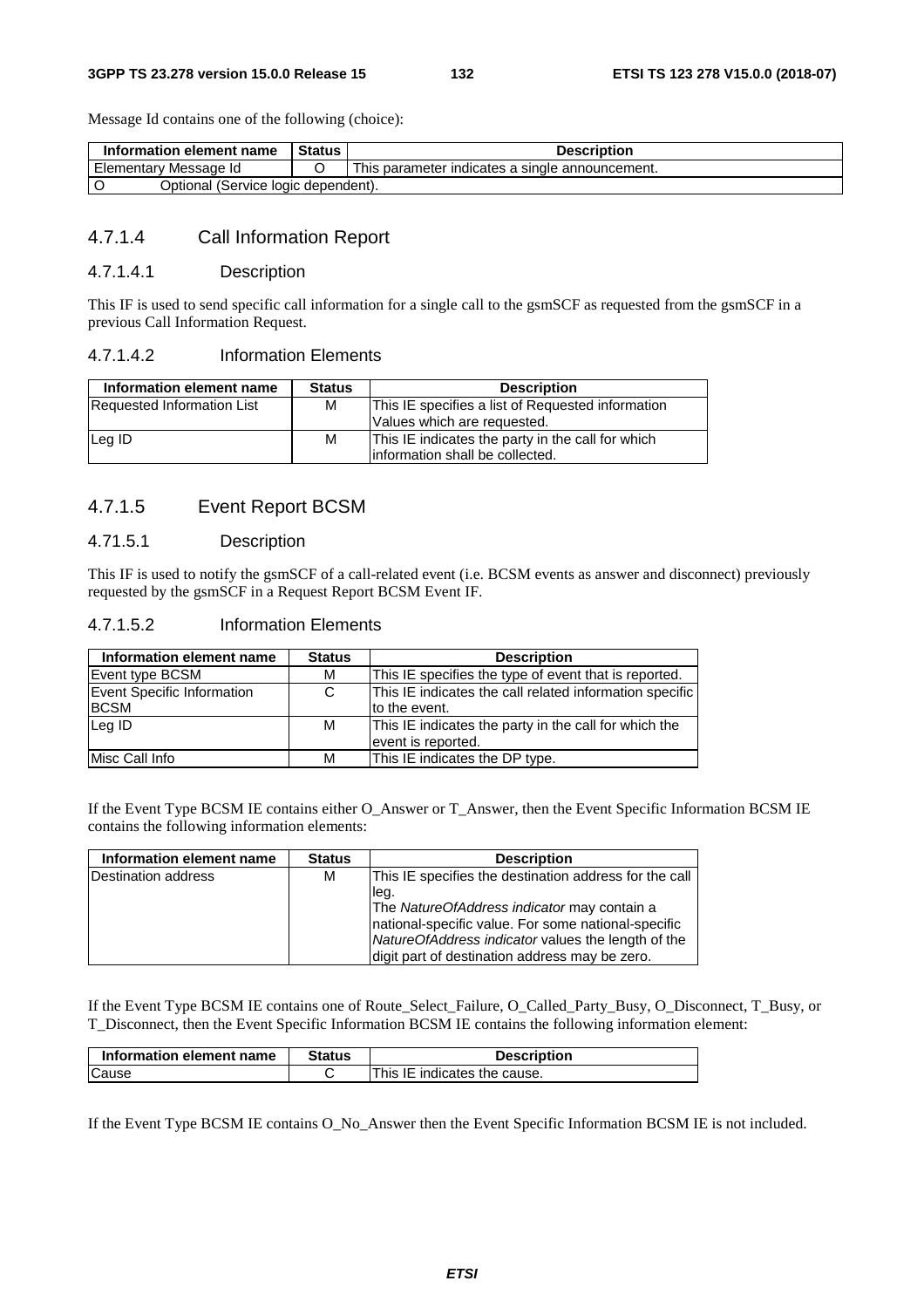### 4.7.1.6 Initial DP

### 4.7.1.6.1 Description

This IF is generated by the IM-SSF when a trigger is detected at a DP in the BCSM, to request instructions from the gsmSCF.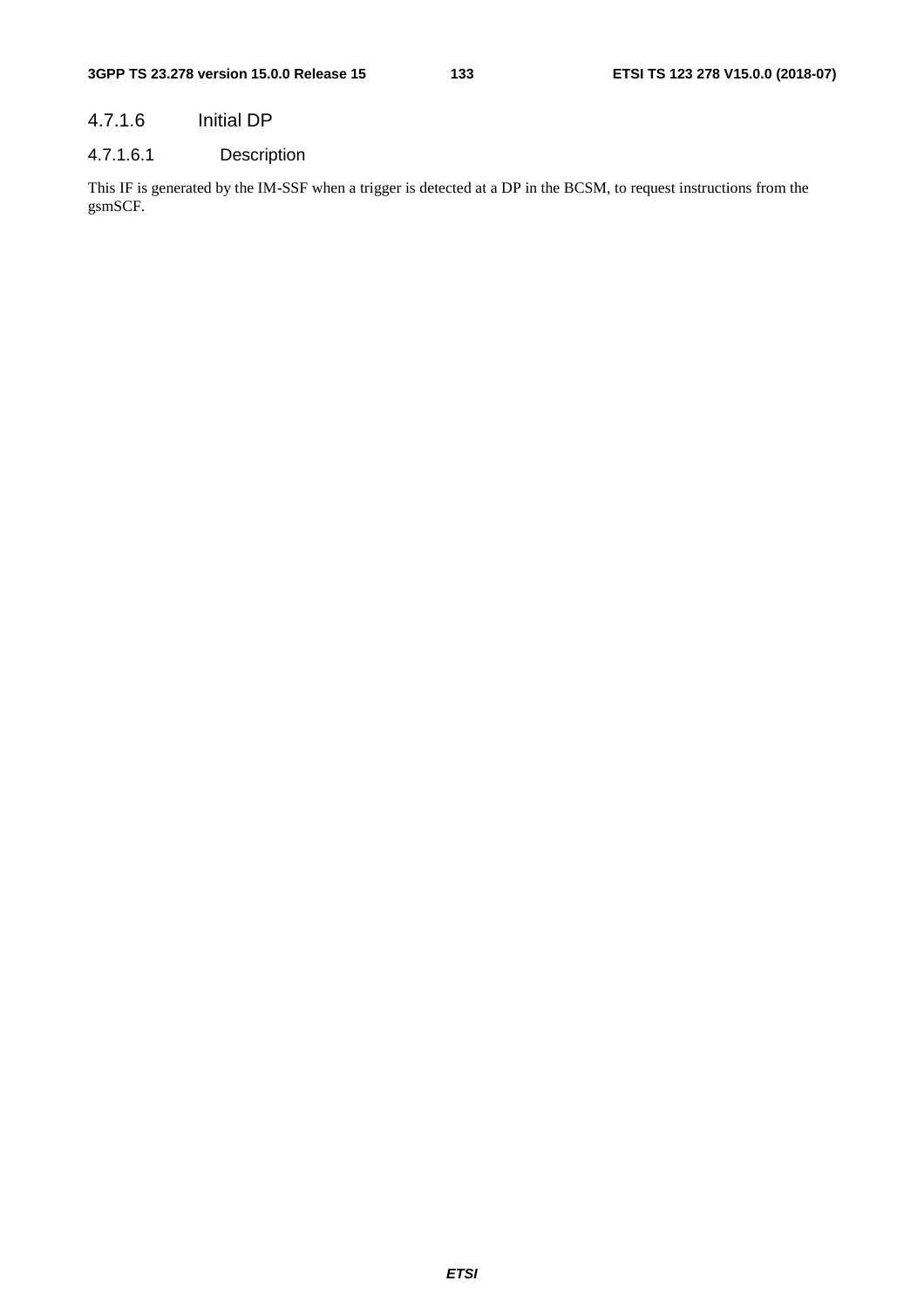4.7.1.6.2 Information Elements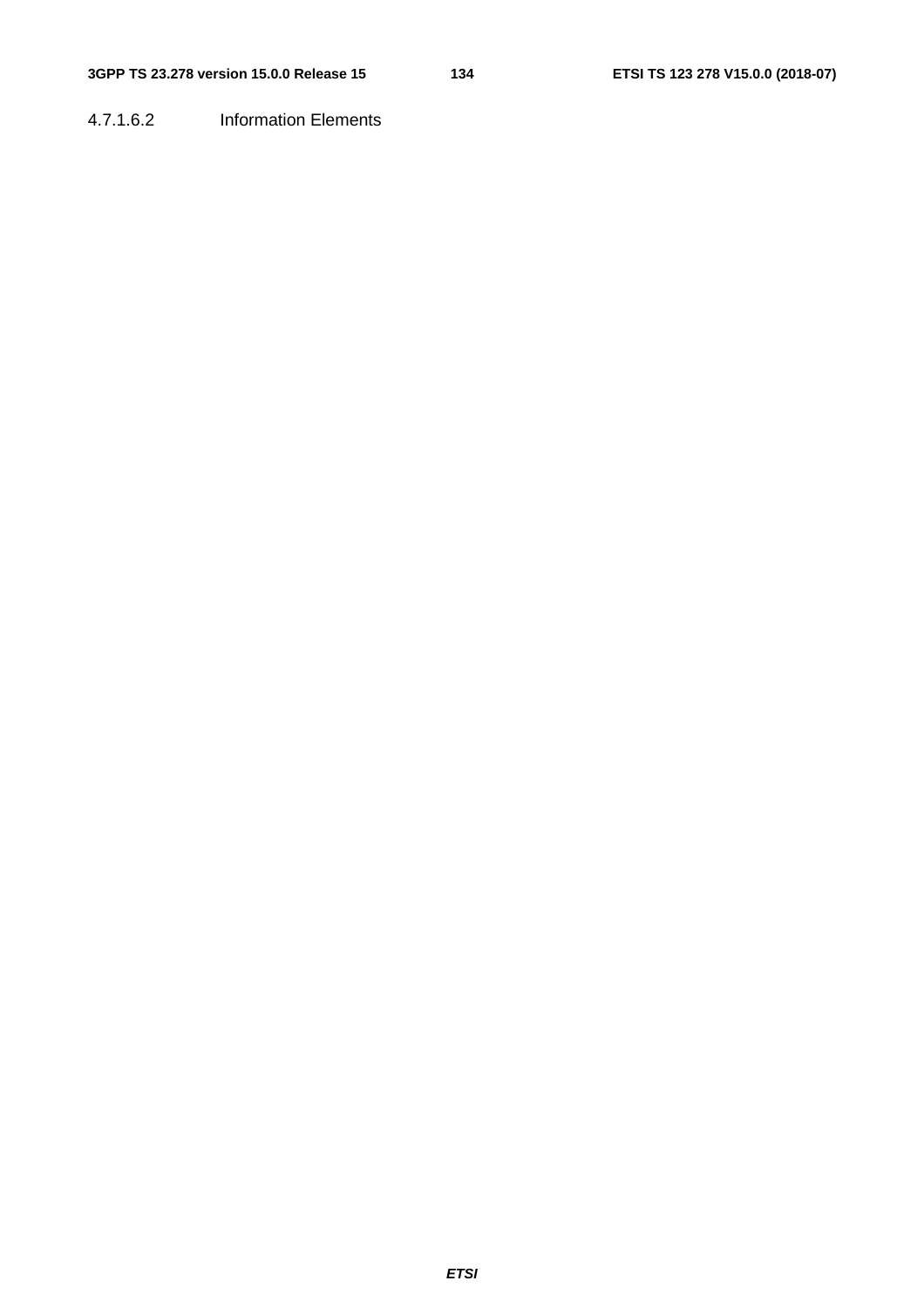| Information element name      | IM_Orig        | <b>IM Term</b> | <b>Description</b>                                                                                                                                                                                                              |
|-------------------------------|----------------|----------------|---------------------------------------------------------------------------------------------------------------------------------------------------------------------------------------------------------------------------------|
| Media Type Info List          | м              | M              | This IE indicates the media types associated with<br>the SIP call session. This IE shall contain the media<br>description(s) received from the S-CSCF.                                                                          |
| <b>Called Party Number</b>    | $\overline{C}$ | C              | This IE contains the ISDN number used to identify<br>the called party in the forward direction.                                                                                                                                 |
|                               |                |                | The ISDN called party number is received from the<br>gsmSCF due to the previous CAMEL processing or<br>is derived from the SIP URL received from the<br>S-CSCF for the destination address.                                     |
|                               |                |                | For all IM terminating call scenarios, at least one of<br>the following IEs shall be present:<br>CalledPartyNumber<br>$\blacksquare$<br>CalledPartyURL                                                                          |
| Called Party URL              | C              | $\mathsf{C}$   | This IE contains the SIP URL used to identify the<br>called party in the forward direction.                                                                                                                                     |
|                               |                |                | For all IM terminating call scenarios, at least one of<br>the following IEs shall be present:<br>CalledPartyNumber<br>CalledPartyURL<br>$\sim$                                                                                  |
| <b>Calling Party Number</b>   | C              | C              | This IE carries the ISDN calling party number to<br>identify the calling party or the origin of the call.                                                                                                                       |
|                               |                |                | For all IM originating call scenarios, at least one of<br>the following IEs shall be present:<br>CallingPartyNumber<br>CallingPartyURL                                                                                          |
| Calling Party URL             | C              | C              | This IE contains the SIP URL used to identify the<br>calling party or the origin of the call.                                                                                                                                   |
|                               |                |                | For all IM originating call scenarios, at least one of<br>the following IEs shall be present:<br>CallingPartyNumber<br>CallingPartyURL                                                                                          |
| <b>Calling Party Category</b> | C              | C              | Indicates the type of calling party (e.g., operator,<br>pay phone, ordinary subscriber).                                                                                                                                        |
| CallGap Encountered           | C              | C              | This parameter indicates the type of gapping the<br>related call has been subjected to.<br>This parameter shall be present only if a call                                                                                       |
|                               |                |                | gapping context is applicable to the initialDP<br>operation.                                                                                                                                                                    |
| SIP Call ID                   | M              | м              | This IE represents a globally unique identifier for the<br>SIP call. This IE may be used by the gsmSCF for<br>inclusion in a network optional gsmSCF call record.                                                               |
|                               |                |                | This IE is received from the SIP request message<br>from S-CSCF.                                                                                                                                                                |
| Cause                         | C              | C              | This IE indicates the cause specific to the armed<br>BCSM DP event. This IE is applicable to DP<br>Route_Select_Failure and DP T_Busy. The cause<br>may be used by the SCF to decide about the further<br>handling of the call. |
|                               |                |                | For IM Termination for an unregistered subscriber,<br>the Cause IE shall be set to indicate Subscriber<br>Absent.                                                                                                               |
| Event Type BCSM               | м              | м              | This IE indicates the armed BCSM DP event,<br>resulting in the Initial DP IF.                                                                                                                                                   |
|                               |                |                | This IE shall be set to indicate DP T_Busy if a not<br>reachable event is detected (e.g. IM termination to a<br>subscriber not currently registered).                                                                           |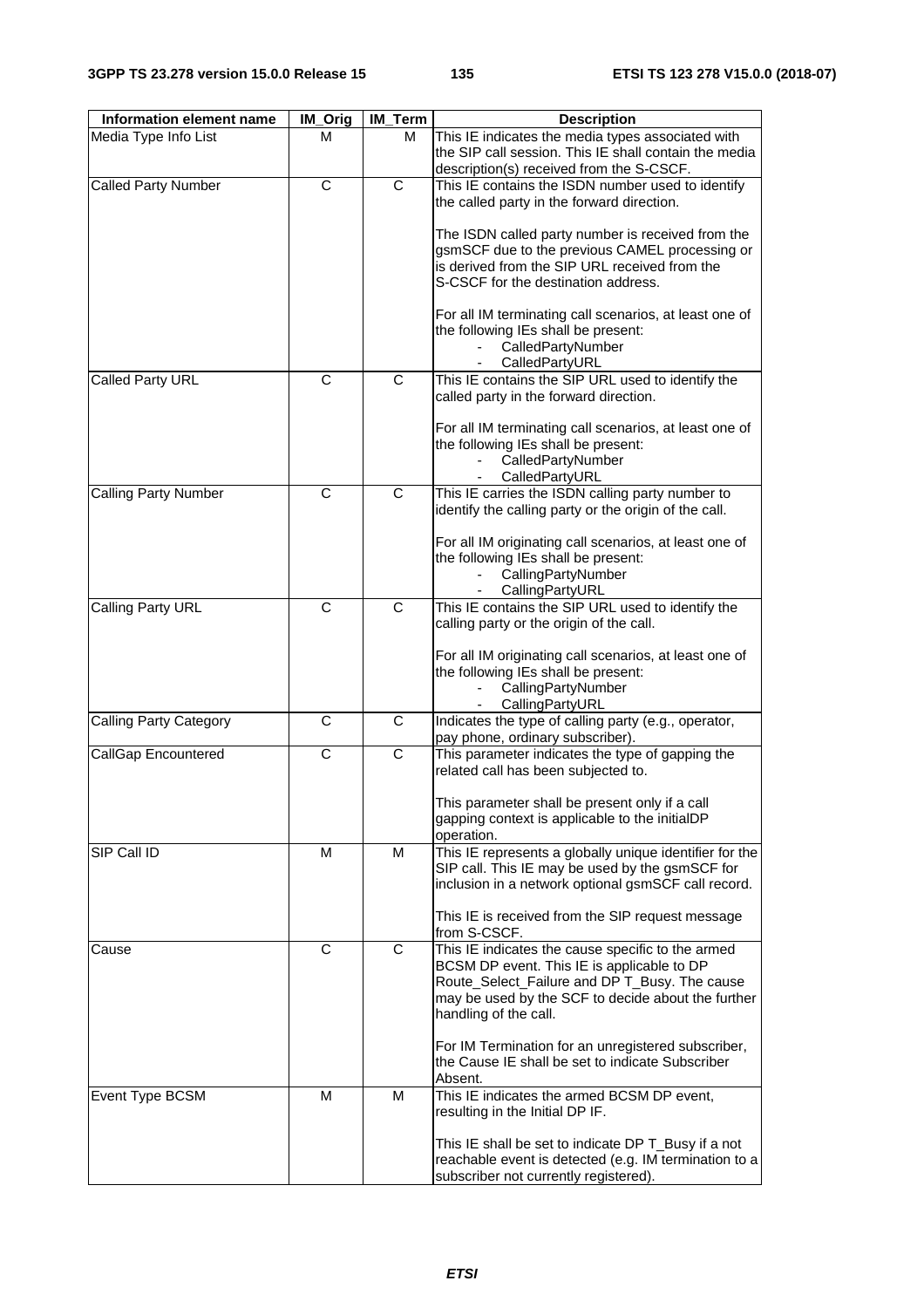| Information element name         | IM_Orig               | IM_Term               | <b>Description</b>                                                                                     |
|----------------------------------|-----------------------|-----------------------|--------------------------------------------------------------------------------------------------------|
| <b>IMSI</b>                      | м                     | м                     | This IE identifies the mobile subscriber.                                                              |
|                                  |                       |                       |                                                                                                        |
|                                  |                       |                       | This IE shall contain the IMSI value received from                                                     |
|                                  |                       |                       | the S-CSCF during notification of a SIP registration.                                                  |
| IP SSP Capabilities              | C                     | $\overline{\text{c}}$ | This IE indicates which MRFC resources are                                                             |
|                                  |                       |                       | supported within the IM-SSF and are available. If                                                      |
|                                  |                       |                       | this IE is absent, this indicates that no MRFC is                                                      |
|                                  |                       |                       | attached and available.                                                                                |
| <b>IM-SSF Address</b>            | M                     | M                     | This IE represents the E.164 address of the IM-SSF                                                     |
|                                  |                       |                       | from which the InitialDP operation is sent from.                                                       |
| Original Called Party ID         | $\overline{\text{c}}$ | C                     | This contains the ISDN number used to identify the                                                     |
|                                  |                       |                       | original destination number if the call has been                                                       |
|                                  |                       |                       | forwarded on route to the IM-SSF or is forwarded by                                                    |
|                                  |                       |                       | the gsmSCF due to the previous CAMEL                                                                   |
|                                  |                       |                       | processing.                                                                                            |
| <b>Original Called Party URL</b> | C                     | C                     | This IE contains the SIP URL identifying the original                                                  |
|                                  |                       |                       | destination number if the call has been forwarded                                                      |
|                                  |                       |                       | on route to the IM-SSF or is forwarded by the                                                          |
|                                  |                       |                       | gsmSCF due to the previous CAMEL processing.                                                           |
| Redirecting Party ID             | C                     | C                     | This IE indicates the ISDN number identifying the                                                      |
|                                  |                       |                       | directory number the call was redirected from. This                                                    |
|                                  |                       |                       | IE shall also be sent if it was received from the                                                      |
|                                  |                       |                       | gsmSCF due to the previous CAMEL processing.                                                           |
| <b>Redirecting Party URL</b>     | $\overline{\text{c}}$ | $\overline{\text{c}}$ | This IE indicates the SIP URL identifying the                                                          |
|                                  |                       |                       | directory number the call was redirected from. This                                                    |
|                                  |                       |                       | IE shall also be sent if it was received from the                                                      |
|                                  |                       |                       | gsmSCF due to the previous CAMEL processing.                                                           |
| Redirection Information          | $\overline{C}$        | $\overline{\text{c}}$ | This IE contains forwarding related information,                                                       |
|                                  |                       |                       | such as redirection reason. This IE shall also be                                                      |
|                                  |                       |                       | sent if it was received from the gsmSCF due to the                                                     |
|                                  |                       |                       | previous CAMEL processing.                                                                             |
| Service Key                      | М                     | м                     | This IE indicates to the gsmSCF the requested                                                          |
|                                  |                       |                       | CAMEL Service. It is used to address the required                                                      |
|                                  |                       |                       | application/SLP within the gsmSCF.                                                                     |
| <b>Subscriber State</b>          |                       | $\overline{C}$        | This IE indicates the status of the IMS Subscriber.                                                    |
|                                  |                       |                       | The states are:                                                                                        |
|                                  |                       |                       |                                                                                                        |
|                                  |                       |                       | CAMELBusy: The IMS subscriber is engaged on<br>a transaction for an originating or terminating IM call |
|                                  |                       |                       | session.                                                                                               |
|                                  |                       |                       | NetworkDeterminedNotReachable: The network                                                             |
|                                  |                       |                       | can determine from its internal data that the IMS                                                      |
|                                  |                       |                       | subscriber is not reachable.                                                                           |
|                                  |                       |                       |                                                                                                        |
|                                  |                       |                       | - AssumedIdle: The state of the IMS                                                                    |
|                                  |                       |                       | subscriber is neither "CAMELBusy" nor                                                                  |
|                                  |                       |                       | "NetworkDeterminedNotReachable".                                                                       |
| Time And Timezone                | M                     | M                     | This IE contains the time that the IM-SSF was                                                          |
|                                  |                       |                       | triggered, and the time zone the IM-SSF resides in.                                                    |

# 4.7.1.7 Specialized Resource Report

# 4.7.1.7.1 Description

This IF is used to response to a PlayAnnouncement IF when the announcement complete indication is set.

### 4.7.1.7.2 Information Elements

This IF contains no information elements.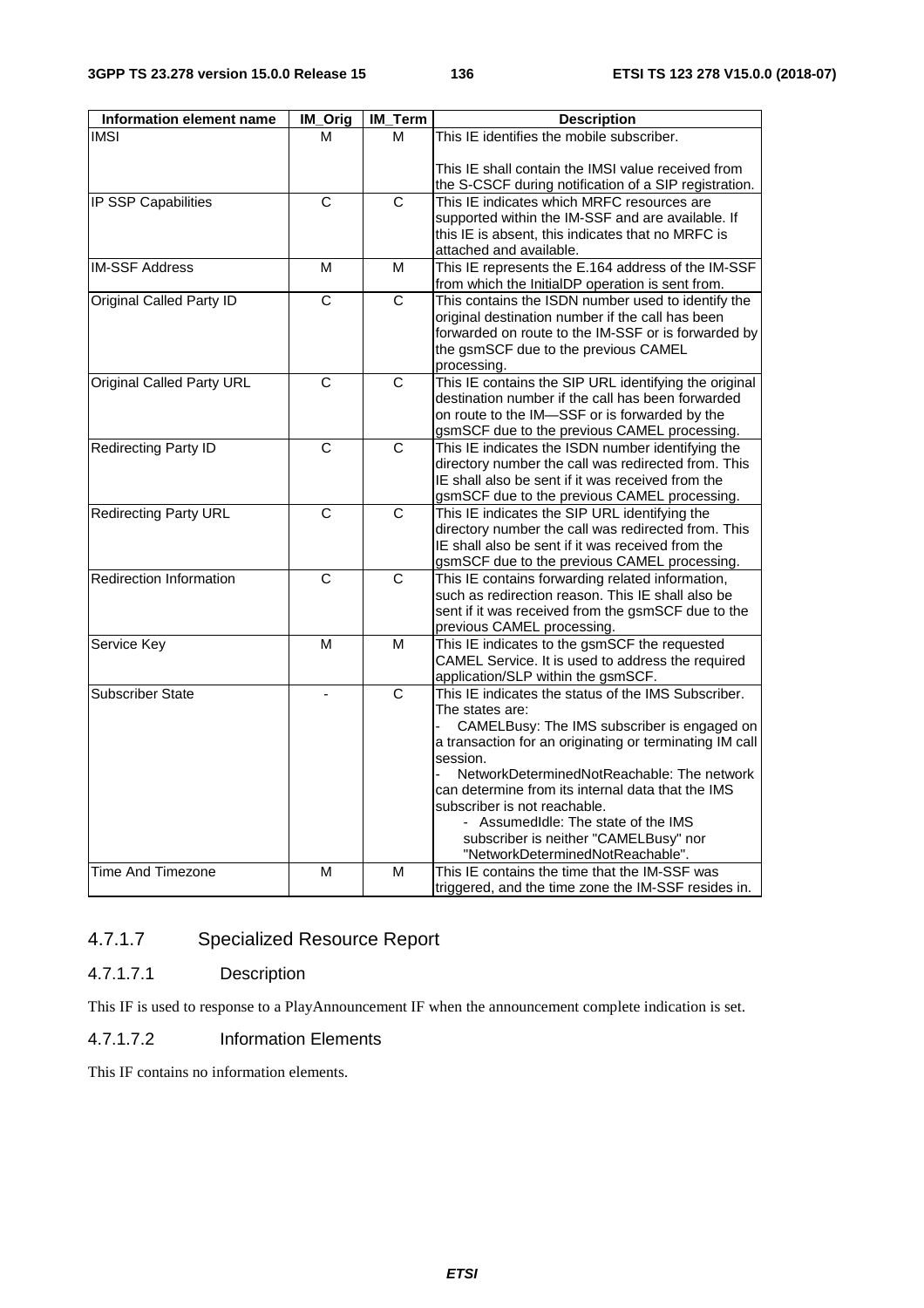# 4.7.2 gsmSCF to IM-SSF information flows

4.7.2.1 Activity Test

## 4.7.2.1.1 Description

This IF is used to check for the continued existence of a relationship between the gsmSCF and IM-SSF. If the relationship is still in existence, then the IM-SSF will respond. If no reply is received, then the gsmSCF will assume that the IM-SSF has failed in some way and will take the appropriate action.

#### 4.7.2.1.2 Information Elements

This IF contains no information elements.

### 4.7.2.2 Apply Charging

#### 4.7.2.2.1 Description

This IF is used for interacting from the gsmSCF with the IM-SSF charging mechanisms to control the call duration.

#### 4.7.2.2.2 Information Elements

| Information element name                       | <b>Status</b> | <b>Description</b>                                                                                                                                                            |
|------------------------------------------------|---------------|-------------------------------------------------------------------------------------------------------------------------------------------------------------------------------|
| <b>ACh Billing Charging</b><br>Characteristics | м             | This IE specifies the charging related information to<br>be provided by the IM-SSF and the conditions on<br>which this information has to be provided back to the<br>lasmSCF. |
| <b>Party To Charge</b>                         | м             | This IE shall be reflected in the corresponding IE of<br>the Apply Charging Report operation. This IE has no<br>effect on the charging procedures in the MSC.                 |

ACh Billing Charging Characteristics contains the following information:

| Information element name | <b>Status</b> | <b>Description</b>                      |
|--------------------------|---------------|-----------------------------------------|
| Time Duration Charging   | м             | This IE is described in the next table. |

Time Duration Charging contains the following information:

| Information element name            | <b>Status</b> | <b>Description</b>                                      |
|-------------------------------------|---------------|---------------------------------------------------------|
| lMax Call Period Duration           | м             | This IE indicates the maximum call period duration      |
|                                     |               | timer.                                                  |
| <b>Tariff Switch Interval</b>       | O             | This IE indicates the tariff switch time until the next |
|                                     |               | tariff switch applies.                                  |
| <b>Release If Duration Exceeded</b> | $\Omega$      | This IE indicates that the call shall be released       |
|                                     |               | when the Max call Period Duration expires, with a       |
|                                     |               | warning tone if the Play Tone IE is present. The        |
|                                     |               | cause used in the release message shall be              |
|                                     |               | "normal unspecified".                                   |
|                                     |               | Default is to continue the call.                        |
| <b>Play Tone</b>                    | O             | This IE is set if a tone has to be played to the party  |
|                                     |               | for whom the BCSM is operating. If present, this IE     |
|                                     |               | lindicates that 30 seconds before the Max Call          |
|                                     |               | Period Duration timer expires,                          |
|                                     |               | a triple tone of 900 Hz (200 milliseconds tone, 200     |
|                                     |               | milliseconds pause) shall be played.                    |

## 4.7.2.3 Call Information Request

#### 4.7.2.3.1 Description

This IF is used to request the IM-SSF to record specific information about a single call and report it to the gsmSCF (with a CallInformationReport).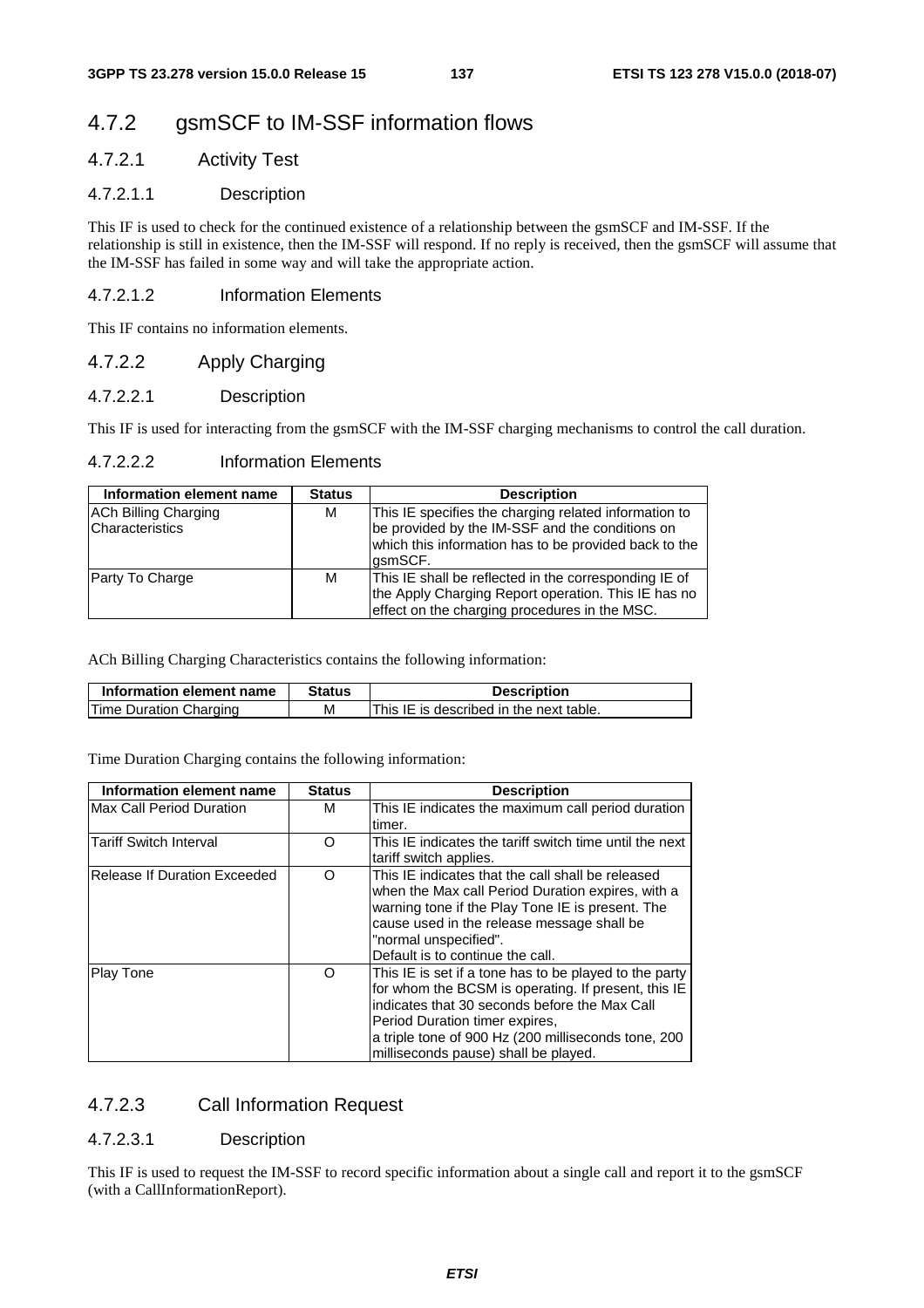# 4.7.2.3.2 Information Elements

| Information element name   | <b>Status</b> | <b>Description</b>                                        |
|----------------------------|---------------|-----------------------------------------------------------|
| Requested Information Type | м             | This IE specifies a list of specific items of information |
| <b>List</b>                |               | which are requested.                                      |
| Leg ID                     | м             | This IE indicates the party in the call for which         |
|                            |               | linformation shall be collected.                          |

Requested Information Type List contains the following information:

| Information element name    | <b>Status</b> | <b>Description</b>                                                                                                                                                                                                                                                                                                                                                                                                                                                   |
|-----------------------------|---------------|----------------------------------------------------------------------------------------------------------------------------------------------------------------------------------------------------------------------------------------------------------------------------------------------------------------------------------------------------------------------------------------------------------------------------------------------------------------------|
| Call Attempt Elapsed Time   | $\Omega$      | This IE indicates that the Call Attempt Elapsed Time is<br>requested in the Call Information Report.<br>Call Attempt Elapsed Time is the duration between the<br>end of the CAMEL processing initiating call setup<br>(Connect, Continue or Continue With Argument IF)<br>and the received answer indication from the called<br>party side.<br>For the Calling Party, the value of Call Attempt<br>Elapsed Time in the Call Information Report shall be<br>set to 0. |
| Call Stop Time              | $\Omega$      | This IE indicates that the Call Stop Time is requested<br>in the Call Information Report.<br>Call Stop Time is the time stamp when the connection<br>is released.                                                                                                                                                                                                                                                                                                    |
| Call Connected Elapsed Time | O             | This IE indicates that the Call Connected Elapsed<br>Time is requested in the Call Information Report.<br>Call Connected Elapsed Time is the duration between<br>the received answer indication from the called party<br>side and the release of the connection.<br>For a Calling Party, it indicates the duration between<br>the sending of IDP and the release of that party                                                                                       |
| Release Cause               | $\circ$       | This IE indicates that the Release Cause is requested<br>in the Call Information Report.<br>Release Cause is the release cause for the call.                                                                                                                                                                                                                                                                                                                         |

# 4.7.2.4 Cancel

#### 4.7.2.4.1 Description

This IF is used by the gsmSCF to request the IM-SSF to cancel all EDPs and reports.

#### 4.7.2.4.2 Information Elements

| Information element name | <b>Status</b> | <b>Description</b>                                                                                                                      |
|--------------------------|---------------|-----------------------------------------------------------------------------------------------------------------------------------------|
| <b>All Requests</b>      | M             | This IE indicates that all active requests for<br>EventReportBCSM, ApplyChargingReport and<br>CallInformationReport shall be cancelled. |

# 4.7.2.5 Connect

#### 4.7.2.5.1 Description

This IF is used to request the IM-SSF to perform the call processing actions to route a call to a specific destination. To do so, the IM-SSF may use destination information from the calling party and existing call set-up information depending on the information provided by the gsmSCF.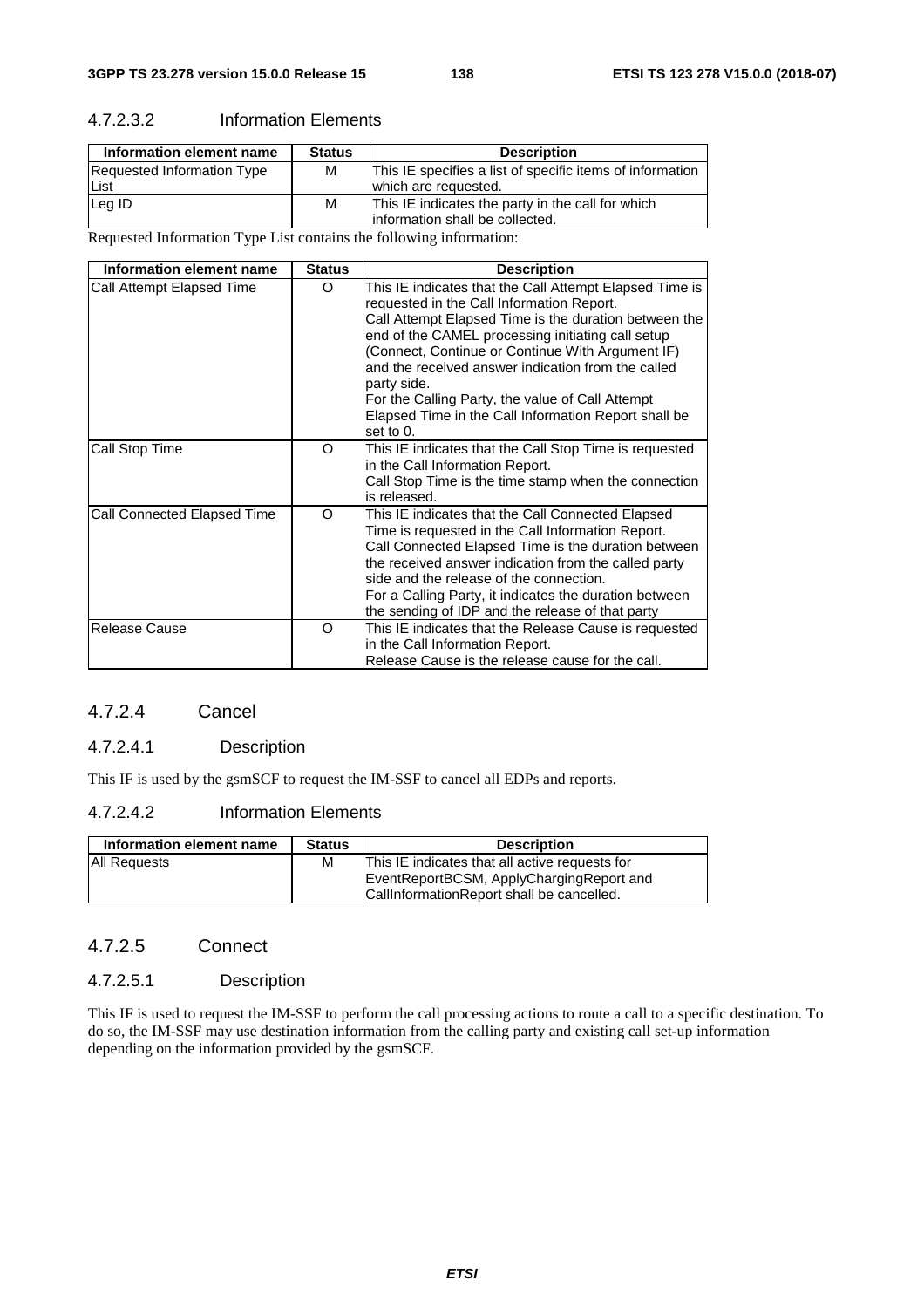| Information element name                                                                 | <b>Status</b>         | <b>Description</b>                                                                                                                                                                                                                                                                                                                                                                                                                                                                                                                                                                                       |
|------------------------------------------------------------------------------------------|-----------------------|----------------------------------------------------------------------------------------------------------------------------------------------------------------------------------------------------------------------------------------------------------------------------------------------------------------------------------------------------------------------------------------------------------------------------------------------------------------------------------------------------------------------------------------------------------------------------------------------------------|
| Calling Party Category                                                                   | O                     | This IE indicates the type of calling party (e.g.,                                                                                                                                                                                                                                                                                                                                                                                                                                                                                                                                                       |
|                                                                                          |                       | operator, pay phone, ordinary subscriber).                                                                                                                                                                                                                                                                                                                                                                                                                                                                                                                                                               |
| <b>Destination Routing Address</b>                                                       | E1                    | This IE contains the called party number towards                                                                                                                                                                                                                                                                                                                                                                                                                                                                                                                                                         |
|                                                                                          |                       | which the call is to be routed using an ISDN value.                                                                                                                                                                                                                                                                                                                                                                                                                                                                                                                                                      |
| <b>Destination Routing Address</b>                                                       | E1                    | This IE contains the called party number towards                                                                                                                                                                                                                                                                                                                                                                                                                                                                                                                                                         |
| <b>URL</b>                                                                               |                       | which the call is to be routed using a SIP URL.                                                                                                                                                                                                                                                                                                                                                                                                                                                                                                                                                          |
| Original Called Party ID                                                                 | O, E2                 | This contains the original destination number if the                                                                                                                                                                                                                                                                                                                                                                                                                                                                                                                                                     |
|                                                                                          |                       | call has been forwarded on route to the IM-SSF or is                                                                                                                                                                                                                                                                                                                                                                                                                                                                                                                                                     |
|                                                                                          |                       | forwarded by the gsmSCF.                                                                                                                                                                                                                                                                                                                                                                                                                                                                                                                                                                                 |
|                                                                                          |                       |                                                                                                                                                                                                                                                                                                                                                                                                                                                                                                                                                                                                          |
|                                                                                          |                       |                                                                                                                                                                                                                                                                                                                                                                                                                                                                                                                                                                                                          |
|                                                                                          |                       |                                                                                                                                                                                                                                                                                                                                                                                                                                                                                                                                                                                                          |
|                                                                                          |                       |                                                                                                                                                                                                                                                                                                                                                                                                                                                                                                                                                                                                          |
|                                                                                          |                       |                                                                                                                                                                                                                                                                                                                                                                                                                                                                                                                                                                                                          |
|                                                                                          |                       |                                                                                                                                                                                                                                                                                                                                                                                                                                                                                                                                                                                                          |
|                                                                                          |                       |                                                                                                                                                                                                                                                                                                                                                                                                                                                                                                                                                                                                          |
|                                                                                          |                       |                                                                                                                                                                                                                                                                                                                                                                                                                                                                                                                                                                                                          |
|                                                                                          |                       |                                                                                                                                                                                                                                                                                                                                                                                                                                                                                                                                                                                                          |
|                                                                                          |                       |                                                                                                                                                                                                                                                                                                                                                                                                                                                                                                                                                                                                          |
|                                                                                          |                       |                                                                                                                                                                                                                                                                                                                                                                                                                                                                                                                                                                                                          |
|                                                                                          |                       |                                                                                                                                                                                                                                                                                                                                                                                                                                                                                                                                                                                                          |
|                                                                                          |                       |                                                                                                                                                                                                                                                                                                                                                                                                                                                                                                                                                                                                          |
|                                                                                          |                       |                                                                                                                                                                                                                                                                                                                                                                                                                                                                                                                                                                                                          |
| Original Called Party URL<br><b>Redirecting Party ID</b><br><b>Redirecting Party URL</b> | O, E2<br>O.E3<br>O.E3 | This IE shall use an ISDN value to identify the<br>original destination number.<br>This contains the original destination number if the<br>call has been forwarded on route to the IM-SSF or is<br>forwarded by the gsmSCF.<br>This IE shall use a SIP URL to identify the original<br>destination number.<br>This IE indicates the directory number the call was<br>redirected from. This IE shall use an ISDN value to<br>identify the redirecting party.<br>This IE indicates the directory number the call was<br>redirected from. This IE shall use a SIP URL to<br>identify the redirecting party. |

## 4.7.2.5.2 Information Elements

# 4.7.2.6 Connect To Resource

#### 4.7.2.6.1 Description

This IF is used to connect a call from the IM-SSF to MRFC via S-CSCF.

#### 4.7.2.6.2 Information Elements

This IF requires no information elements for IMS.

#### 4.7.2.7 Continue

#### 4.7.2.7.1 Description

This IF requests the IM-SSF to proceed with call processing at the DP at which it previously suspended call processing to await gsmSCF instructions. The IM-SSF completes DP processing, and continues basic call processing (i.e. proceeds to the next point in call in the BCSM) without substituting new data from the gsmSCF.

#### 4.7.2.7.2 Information Elements

This IF contains no information elements.

#### 4.7.2.8 Continue With Argument

#### 4.7.2.8.1 Description

This information flow requests the IM-SSF to proceed the call processing with modified information at the DP at which it previously suspended call processing to await gsmSCF instructions. The IM-SSF completes DP processing, and continues basic call processing (i.e. proceeds to the next point in call in the BCSM) with the modified call setup information as received from the gsmSCF.

#### 4.7.2.8.2 Information Elements

| Information element name | <b>Status</b> | <b>Description</b>                                               |
|--------------------------|---------------|------------------------------------------------------------------|
| Calling Party Category   |               | This IE indicates the type of calling party (e.g., operator, pay |
|                          |               | (phone, ordinary subscriber).                                    |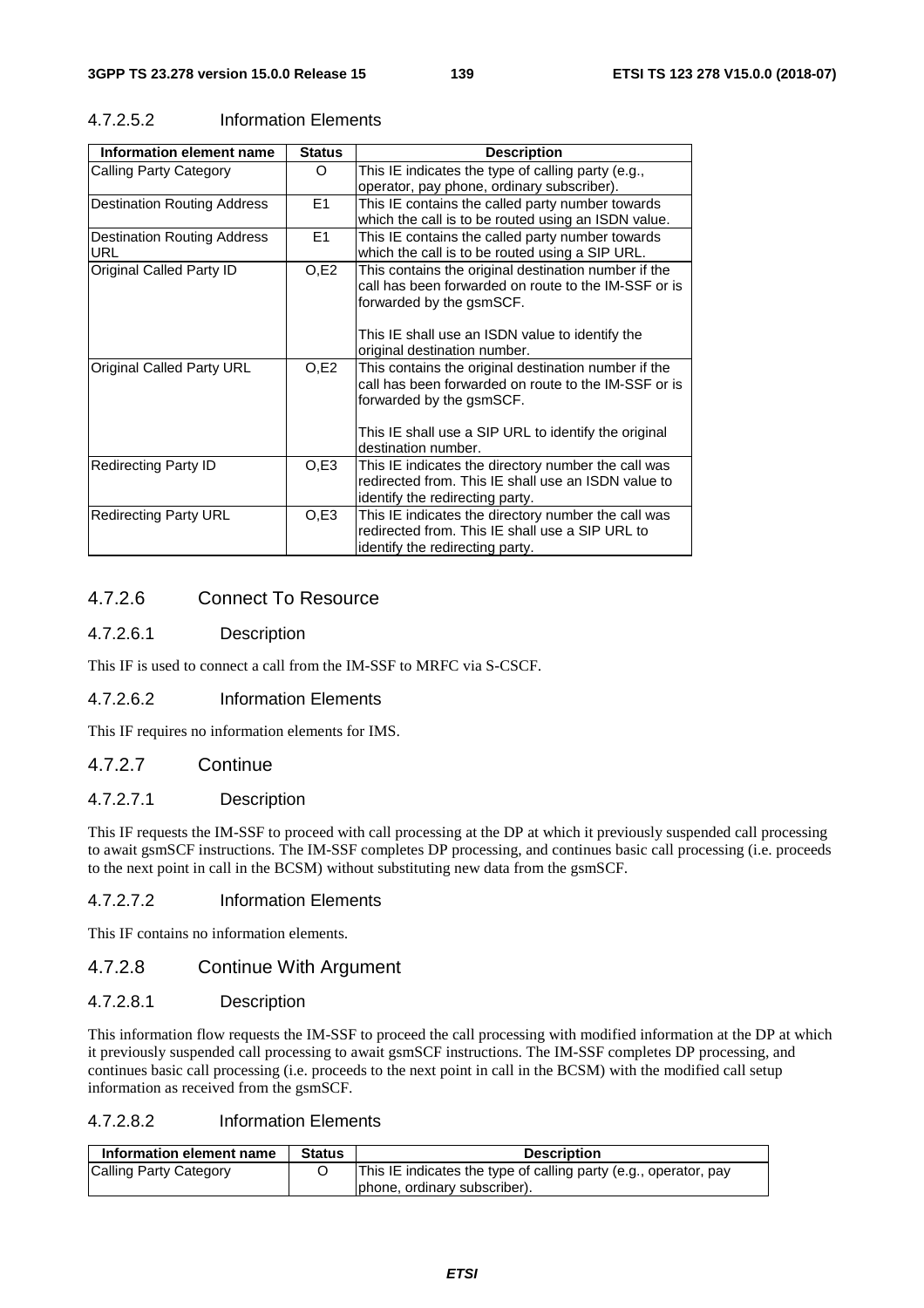# 4.7.2.9 Disconnect Forward Connection

#### 4.7.2.9.1 Description

This IF is used to disconnect a connection with a MRFC previously established with a Connect To Resource IF.

#### 4.7.2.9.2 Information Elements

This IF contains no information elements.

### 4.7.2.10 Furnish Charging Information

#### 4.7.2.10.1 Description

This IF is used to request the IM-SSF to include call related information in the CAMEL specific logical call record. The logical call record is created when FCI is received and a logical call record for that leg does not exist. For modelling purposes the logical call record is buffered in the IM-SSF. The IM-SSF completes logical call records as defined in the SDLs. Once the logical call record is completed, then its free format data is moved to the corresponding CDR and the logical call record is deleted.

The CSE can send multiple concatenated FCIs per leg for completion. The total maximum of free format data is 160 octets per leg. The 160 octets may be sent in one or more FCI operations. If there is non-completed free format data and new FCI operation(s) is/are received to overwrite the non-completed data, then the non-completed data is discarded and the gsmSCF can send another 160 octets per leg. The SDLs of 3GPP TS 23.078 Rel-99 [4] define when Logical CDRs are completed. After the completion the gsmSCF can send another 160 octets of free format data in one or more FCI operations for the called leg.

#### 4.7.2.10.2 Information Elements

| Information element name    | <b>Status</b> | <b>Description</b>                      |
|-----------------------------|---------------|-----------------------------------------|
| <b>FCI Billing Charging</b> | М             | This IE is described in the next table. |
| <b>Characteristics</b>      |               |                                         |

FCI Billing Charging Characteristics contains the following information:

| Information element name       | Status | <b>Description</b>                      |
|--------------------------------|--------|-----------------------------------------|
| <b>IFCIBCCCAMEL Sequence 1</b> | м      | This IE is described in the next table. |

FCIBCCCAMEL Sequence 1 contains the following information:

| Information element name | <b>Status</b> | <b>Description</b>                                        |
|--------------------------|---------------|-----------------------------------------------------------|
| <b>Free Format Data</b>  | м             | This IE is a free format data to be inserted in the       |
|                          |               | CAMEL logical call record.                                |
| Party To Charge          | м             | This IE indicates the party for whom a CAMEL logical      |
|                          |               | call record will be created.                              |
| Append Free Format Data  | Ω             | This IE indicates that the IM-SSF shall append the        |
|                          |               | free format data to the Logical call record.              |
|                          |               | If this IE is present and indicates "Append", the         |
|                          |               | IM-SSF shall append the free format data received in      |
|                          |               | this IF to the free format data already present in the    |
|                          |               | Logical call record for that leg of the call.             |
|                          |               | If this IE is absent or in value "Overwrite", then        |
|                          |               | lthe IM-SSF shall overwrite all free format data          |
|                          |               | already present in the Logical call record for that leg   |
|                          |               | of the call, by the free format data received in this IF. |
|                          |               | If no Logical call record exists yet for that leg of the  |
|                          |               | call, then the IM-SSF shall ignore this IE.               |

## 4.7.2.11 Release Call

#### 4.7.2.11.1 Description

This IF is used to tear down by the gsmSCF an existing call at any phase of the call for all parties involved in the call.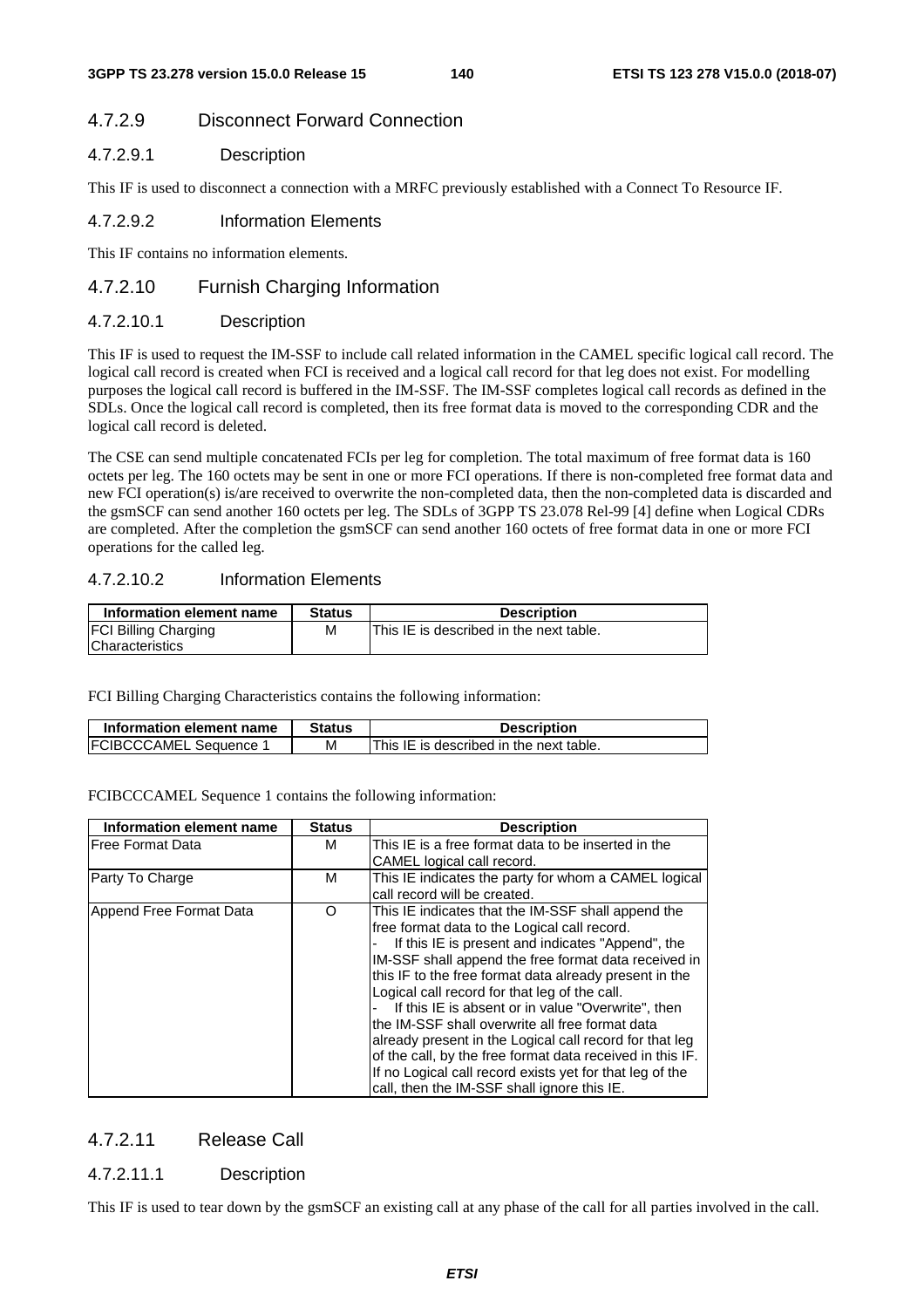#### 4.7.2.11.2 Information Elements

The following information elements are required:

| Information element name | <b>Status</b> | <b>Description</b>                                                                                                                                                                                                               |
|--------------------------|---------------|----------------------------------------------------------------------------------------------------------------------------------------------------------------------------------------------------------------------------------|
| lRelease Cause           | м             | A number giving an indication to the IM-SSF about<br>the reason of releasing this specific call. This may be<br>used by MSC/GMSC for generating specific tones to<br>the different parties in the call or to fill in the "cause" |
|                          |               | in the release message.                                                                                                                                                                                                          |

# 4.7.2.12 Request Report BCSM Event

### 4.7.2.12.1 Description

This IF is used to request the IM-SSF to monitor for a call-related event, then send a notification back to the gsmSCF when the event is detected (see Event Report BCSM).

#### 4.7.2.12.2 Information Elements

| Information element name | <b>Status</b> | <b>Description</b>                                      |
|--------------------------|---------------|---------------------------------------------------------|
| <b>BCSM Event</b>        | М             | This IE specifies the event or events of which a report |
|                          |               | lis requested.                                          |

BCSM Event contains the following information:

| Information element name     | <b>Status</b> | <b>Description</b>                                                                                                                                                                                                          |
|------------------------------|---------------|-----------------------------------------------------------------------------------------------------------------------------------------------------------------------------------------------------------------------------|
| Event type                   | м             | This IE specifies the type of event of which a report is<br>requested.                                                                                                                                                      |
| Leg ID                       | C             | This IE indicates the party in the call for which the<br>event shall be reported.                                                                                                                                           |
| <b>Monitor Mode</b>          | м             | When this IE is "interrupted", the event shall be<br>reported as a request, if it is "notifyAndContinue", the<br>event shall be reported as a notification, if the IE is<br>"transparent", the event shall not be reported. |
| <b>IDP Specific Criteria</b> |               | This IE is described in the next table.                                                                                                                                                                                     |

DP Specific Criteria is defined as:

|                          | Information element name                      | <b>Status</b> | <b>Description</b>                                                                 |
|--------------------------|-----------------------------------------------|---------------|------------------------------------------------------------------------------------|
| <b>Application Timer</b> |                                               | O             | This IE carries additional timer duration information                              |
|                          |                                               |               | (timer values for No Answer event) required for arming                             |
|                          |                                               |               | No_Answer EDPs in the IM-SSF. The TNRy timer                                       |
|                          |                                               |               | (value defined between 10 s and 40 s) shall be shorter                             |
|                          |                                               |               | than the network no answer timer.                                                  |
| <b>NOTE</b>              |                                               |               | If a Request Report BCSM Event information flow overwrites previous Request Report |
|                          |                                               |               | BCSM Event information flow which contained Application Timer IE for No_Answer DP, |
|                          | the behaviour of the IM-SSF is unpredictable. |               |                                                                                    |

# 4.7.2.13 Reset Timer

#### 4.7.2.13.1 Description

This IF is used to refresh a timer.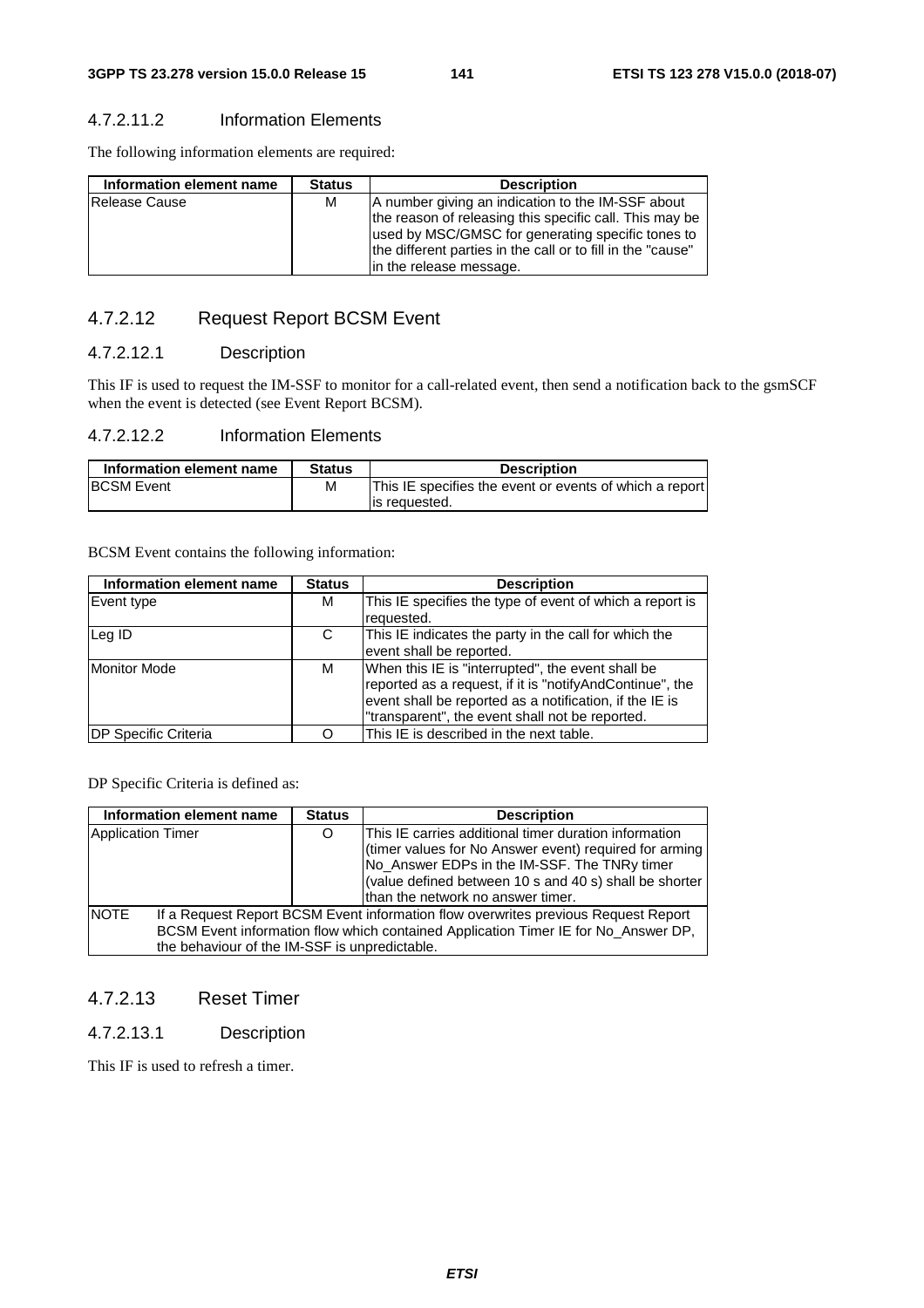| Information element name | <b>Status</b> | <b>Description</b>                                                           |
|--------------------------|---------------|------------------------------------------------------------------------------|
| <b>Timer Value</b>       | м             | This IE specifies the value to which the indicated timer<br>shall be set.    |
| <b>Timer ID</b>          |               | This IE indicates which timer shall be reset. It shall be<br>Iset to "Tssf". |

#### 4.7.2.13.2 Information Elements

# 4.7.3 gsmSCF – IM-SSF information flows for MRFC related operations

In an IMS Core Network, the Multimedia Resource Function Controller (MRFC) is used for providing specialised resource functions like playing announcements and tones. Requests from the gsmSCF that requires a specialised resource function are sent to the MRFC via the IM-SSF and S-CSCF using SIP signalling as specified in the functional requirements of the MRFC found in 3GPP TS 23.218 [5].

This subclause contains the information flows descriptions between the gsmSCF and the IM-SSF for MRFC-related operations.

#### 4.7.3.1 Cancel

#### 4.7.3.1.1 Description

This IF is used by the gsmSCF to request the IM-SSF to cancel a correlated previous operation in the MRFC.

#### 4.7.3.1.2 Information Elements

The following information elements are used:

| Information element name | <b>Status</b> | <b>Description</b>                               |
|--------------------------|---------------|--------------------------------------------------|
| Invoke ID                |               | This IE specifies the operation to be cancelled. |

### 4.7.3.2 Play Announcement

#### 4.7.3.2.1 Description

This IF is sent from the gsmSCF to the IM-SSF and is used to specify information for playing announcements or tones in the MRFC.

#### 4.7.3.2.2 Information Elements

The following information elements are required:

| Information element name      | <b>Status</b> | <b>Description</b>                                                                                                                 |
|-------------------------------|---------------|------------------------------------------------------------------------------------------------------------------------------------|
| <b>Information To Send</b>    | М             | This IE indicates an announcement or a tone to be<br>sent to the end user by the MRFC.                                             |
| Disconnect From IP Forbidden  | м             | This IE indicates whether or not the MRFC may be<br>disconnected from the user when all information has<br>lbeen sent.             |
| Request Announcement Complete | м             | This IE indicates whether or not a<br>SpecializedResourceReport shall be sent to the<br>gsmSCF when all information has been sent. |

Information To Send contains the following information:

| Information element name | <b>Status</b> | <b>Description</b>                                                                                                                                                                        |
|--------------------------|---------------|-------------------------------------------------------------------------------------------------------------------------------------------------------------------------------------------|
| Inband Info              | C             | This IE indicates the inband information to be sent.                                                                                                                                      |
| Tone                     | C             | This IE indicates the tone to be sent. The mapping<br>from the code points of this IE to tones is a matter for<br>agreement between the gsmSCF operator and the<br><b>IMRFC</b> operator. |

Inband Info contains the following information: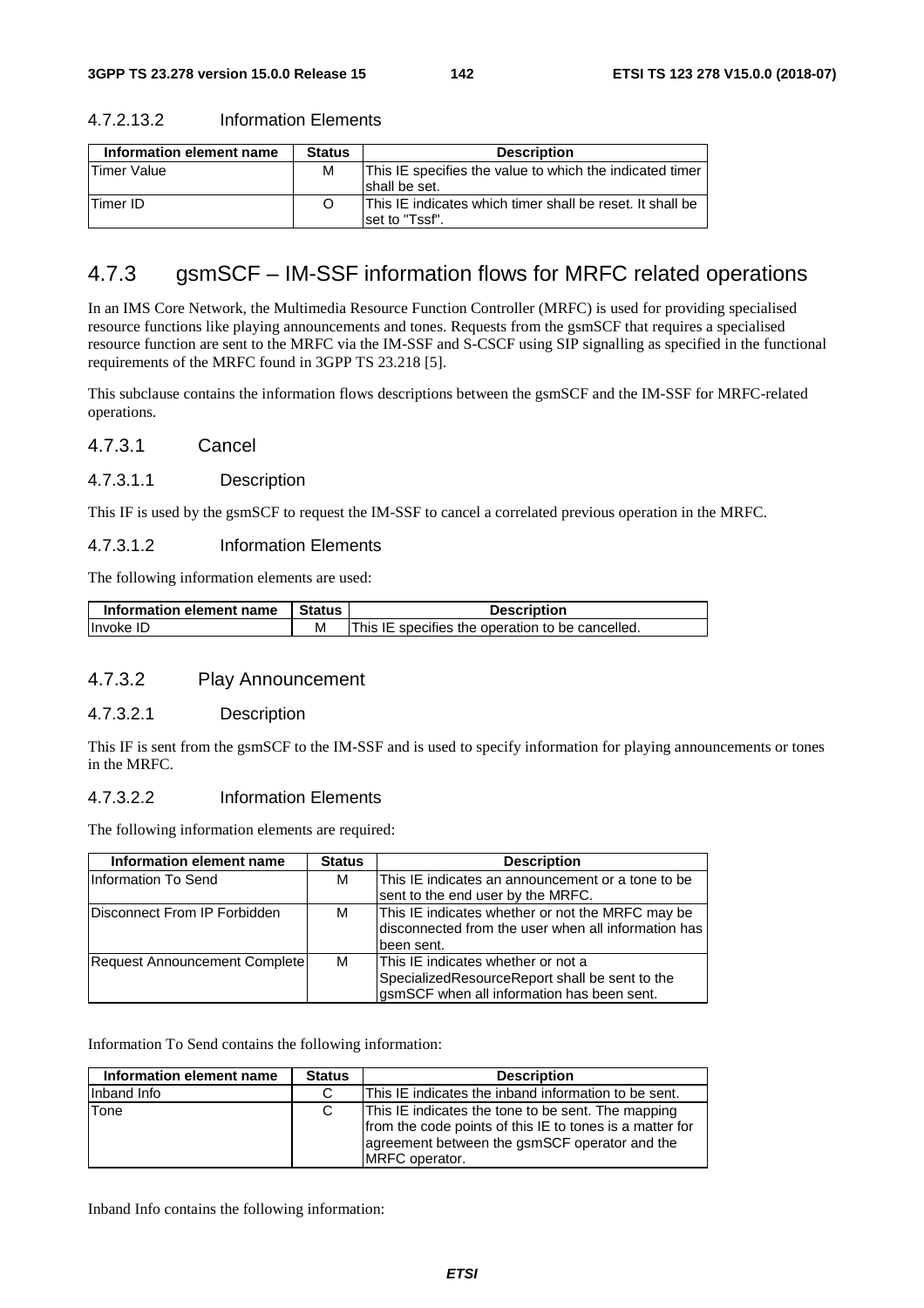| Information element name | <b>Status</b> | <b>Description</b>                                                                                                                         |
|--------------------------|---------------|--------------------------------------------------------------------------------------------------------------------------------------------|
| Message ID               | М             | This IE is described in the next table.                                                                                                    |
| Number Of Repetitions    | M             | This IE indicates the maximum number of times the<br>message shall be sent to the end-user.                                                |
| Duration                 | O             | This IE indicates the maximum duration time in<br>seconds that the message shall be<br>played/repeated. Zero indicates endless repetition. |
| Interval                 | O             | This IE indicates the time interval in seconds<br>between two repetitions.                                                                 |

Message ID contains the following information:

| Information element name | <b>Status</b> | <b>Description</b>                                                                                                    |
|--------------------------|---------------|-----------------------------------------------------------------------------------------------------------------------|
| Elementary Message ID    | C             | This IE indicates a single announcement                                                                               |
| Text                     | C             | This IE indicates a text to be sent. The text shall be<br>transformed to inband information (speech) by the<br>IMRFC. |
| Elementary Message IDs   |               | This IE indicates a sequence of announcements                                                                         |
| Variable Message         | C             | This IE indicates an announcement with one or<br>more variable parts.                                                 |

Tone contains the following information:

| Information element name | <b>Status</b> | <b>Description</b>                                                                                                                         |
|--------------------------|---------------|--------------------------------------------------------------------------------------------------------------------------------------------|
| Tone ID                  | м             | This IE indicates the tone to be sent.                                                                                                     |
| <b>Duration</b>          |               | This IE indicates the maximum duration time in<br>seconds that the message shall be played/repeated.<br>Zero indicates endless repetition. |

# 4.7.3.3 Prompt And Collect User Information (received information)

#### 4.7.3.3.1 Description

This IF is sent from the gsmSCF to the IM-SSF and is used to interact with a call party in order to collect information.

## 4.7.3.3.2 Information Elements

The following information elements are required:

| Information element name     | <b>Status</b> | <b>Description</b>                                     |
|------------------------------|---------------|--------------------------------------------------------|
| Collected Info               | м             | This IE is described in the next table.                |
| Information To Send          | O             | This IE indicates an announcement or a tone to be sent |
|                              |               | to the end user by the MRFC.                           |
| Disconnect From IP Forbidden | м             | This IE indicates whether the MRFC may be              |
|                              |               | disconnected from the user when all information has    |
|                              |               | Ibeen sent.                                            |

Collected Info contains the following information:

| Information element name | Status | <b>Description</b>                      |
|--------------------------|--------|-----------------------------------------|
| <b>Collected Digits</b>  | M      | This IE is described in the next table. |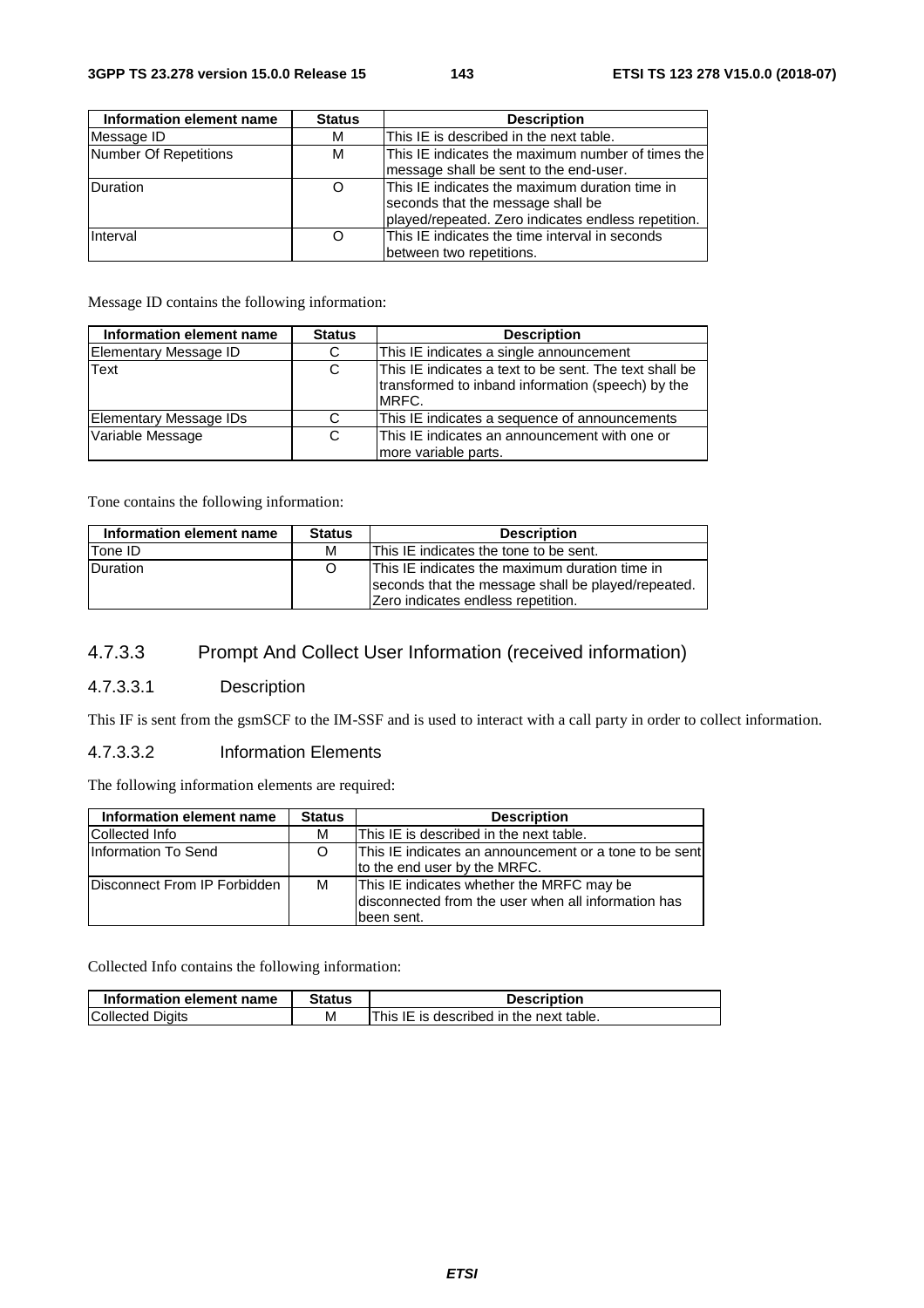| Information element name | <b>Status</b> | <b>Description</b>                                                                                                                                                                                                                                                                                                                                                   |
|--------------------------|---------------|----------------------------------------------------------------------------------------------------------------------------------------------------------------------------------------------------------------------------------------------------------------------------------------------------------------------------------------------------------------------|
| Minimum Number Of Digits | м             | This IE indicates the minimum number of valid digits<br>to be collected.                                                                                                                                                                                                                                                                                             |
| Maximum Number Of Digits | М             | This IE specifies the maximum number of valid digits<br>to be collected                                                                                                                                                                                                                                                                                              |
| End Of Reply Digit       | O             | This IE indicates the digit(s) used to signal the end of<br>input.                                                                                                                                                                                                                                                                                                   |
| <b>Cancel Digit</b>      | O             | If this IE is present, the cancel digit can be entered by<br>the user to request a possible retry                                                                                                                                                                                                                                                                    |
| <b>Start Digit</b>       | O             | If this IE is present, the start digit(s) indicates the start<br>of the valid digits to be collected.                                                                                                                                                                                                                                                                |
| First Digit Time Out     | O             | If this IE is present, the first digit shall be received<br>before the expiration of the first digit timer expiration                                                                                                                                                                                                                                                |
| Inter Digit Time Out     | O             | If this IE is present, any subsequent valid or invalid<br>digit shall be received by the MRFC before the inter<br>digit timer expires.                                                                                                                                                                                                                               |
| <b>Error Treatment</b>   | $\Omega$      | This IE indicates what specific action shall be taken<br>by the MRFC in the event of error conditions<br>occurring.                                                                                                                                                                                                                                                  |
| Interruptable Ann Ind    | O             | If this IE is set to TRUE (default value) the<br>announcement is interrupted after the first valid or<br>invalid digit received by the MRFC. If this IE is<br>present and explicitly set to FALSE, the<br>announcement will not be interrupted after the first<br>digit is received by the MRFC                                                                      |
| Voice Information        | $\Omega$      | This IE is optional, where the default value is<br>specified being FALSE. If the VoiceInformation IE is<br>set to FALSE, all valid or invalid digits are entered by<br>DTMF If this IE is present and explicitly set to TRUE,<br>calling user is required to provide all valid or invalid<br>information by speech                                                   |
| Voice Back               | O             | This IE is optional, where the default value is<br>specified being FALSE. If the VoiceBack IE is set to<br>FALSE, no voice back information is given by the<br>MRFC If this IE is present and explicitly set to TRUE,<br>the valid input digits received by the MRFC will be<br>announced back to the calling user immediately after<br>the end of input is received |

Collected Digits contains the following information:

InformationToSend is defined in subclause 4.7.3.2.2.

#### 4.7.3.4 Prompt And Collect User Information ack (received information)

#### 4.7.3.4.1 Description

This IF is used by the IM-SSF to indicate the result a Prompt And Collect User Information IF to the gsmSCF.

#### 4.7.3.4.2 Information Elements

The following information elements are required:

| Information element name | <b>Status</b> | <b>Description</b>                                     |
|--------------------------|---------------|--------------------------------------------------------|
| Digits Response          |               | This IE indicates the digit sequence received from the |
|                          |               | lend user                                              |

#### 4.7.3.5 Specialized Resource Report

#### 4.7.3.5.1 Description

This IF is used by the IM-SSF to response to a PlayAnnouncement IF when the announcement complete indication is set.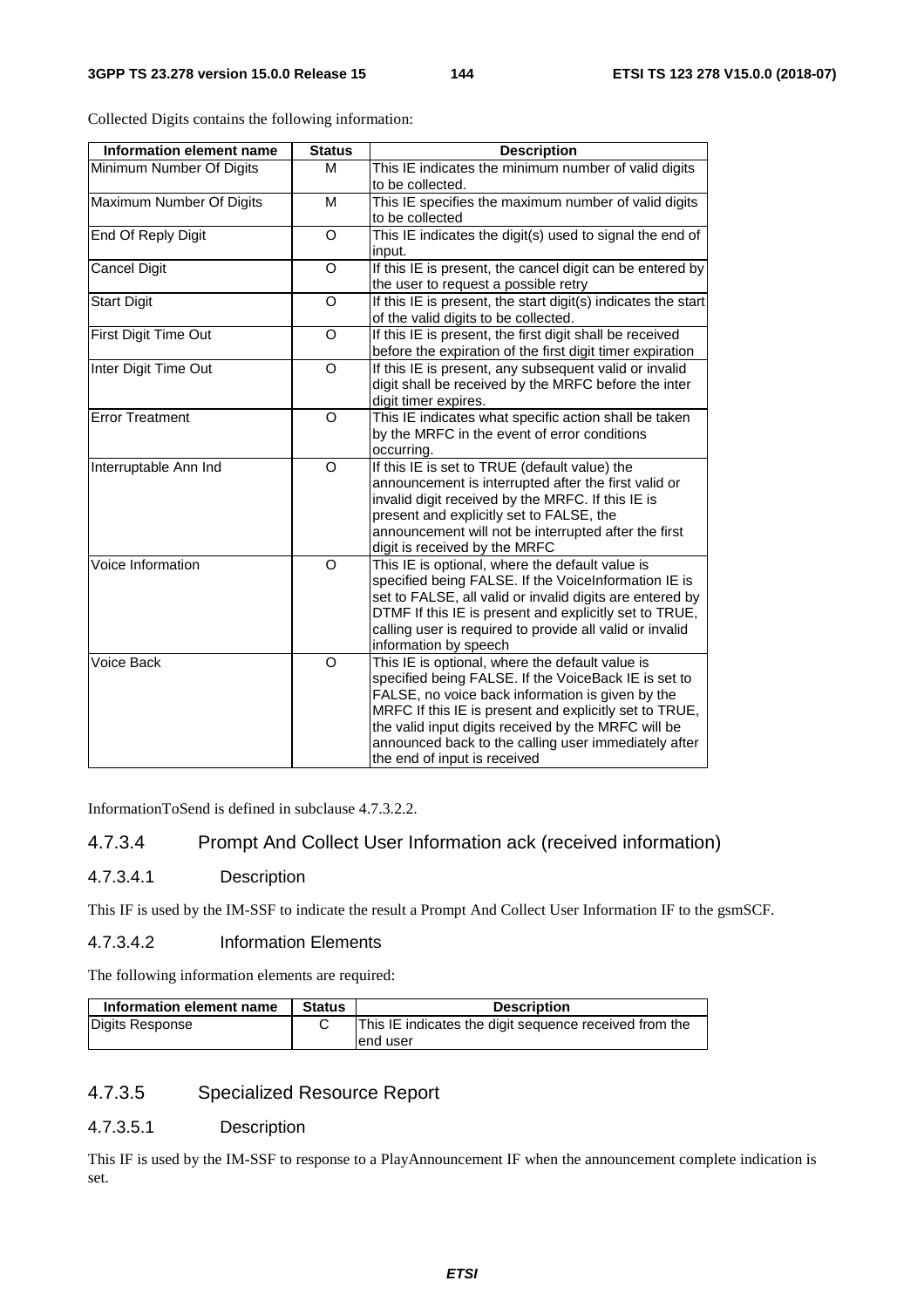#### 4.7.3.5.2 Information Elements

This IF contains no information elements.

### 4.7.4 IM-SSF to HSS information flows

#### 4.7.4.1 Any Time Subscription Interrogation request

#### 4.7.4.1.1 Description

This IF is used by the IM-SSF to request subscription information from the HSS. For example, the IM-SSF shall send this as a result of receiving a third party SIP registration from the S-CSCF (over the ISC interface). The IM-SSF shall also send the MAP ATSI request when a SIP INVITE message on a MT session for an unregistered subscriber is received.

#### 4.7.4.1.2 Information Elements

| Information element name | <b>Status</b> | <b>Description</b>                                                                                                                                                                                      |
|--------------------------|---------------|---------------------------------------------------------------------------------------------------------------------------------------------------------------------------------------------------------|
| gsmSCF Address           | М             | This IE shall indicate the address of the interrogating IM-SSF. The address<br>Ishall be in international E.164 format.                                                                                 |
| Requested Info           | м             | This IE indicates the type of subscriber information being requested.<br>This shall consist of the CAMEL Subscription Information; the CAMEL<br>Subscription Information is described in a table below. |
| Subscriber Identity      | м             | This IE identifies the subscriber for which the information is requested. The<br>lidentity shall be an IMSI.                                                                                            |

CAMEL subscription information contains the following information elements:

| Information element name   | Status | <b>Description</b>                                                      |
|----------------------------|--------|-------------------------------------------------------------------------|
| Additional Requested CAMEL |        | This IE shall contain one of the following: O-IM-CSI/VT-IM-CSI/D-IM-CSI |
| Subscription Info          |        |                                                                         |

### 4.7.4.2 Notify Subscriber Data Change ack

#### 4.7.4.2.1 Description

This IF is used to respond to the HSS's notification of the change of subscriber data.

#### 4.7.4.2.2 Information Elements

This IF contains no information elements.

### 4.7.5 HSS to IM-SSF information flows

#### 4.7.5.1 Any Time Subscription Interrogation ack

#### 4.7.5.1.1 Description

This IF is used by the HSS to provide the requested subscriber's IM-CSI data to the IM-SSF.

#### 4.7.5.1.2 Information Elements

| Information element name  | <b>Status</b> | <b>Description</b>                                                         |
|---------------------------|---------------|----------------------------------------------------------------------------|
| <b>CAMEL Subscription</b> |               | This IE shall be present if the subscriber is provisioned with a CAMEL     |
| <b>Information</b>        |               | Subscription Information for IM CN. This IE is described in a table below. |

CAMEL Subscription Information contains the following information elements: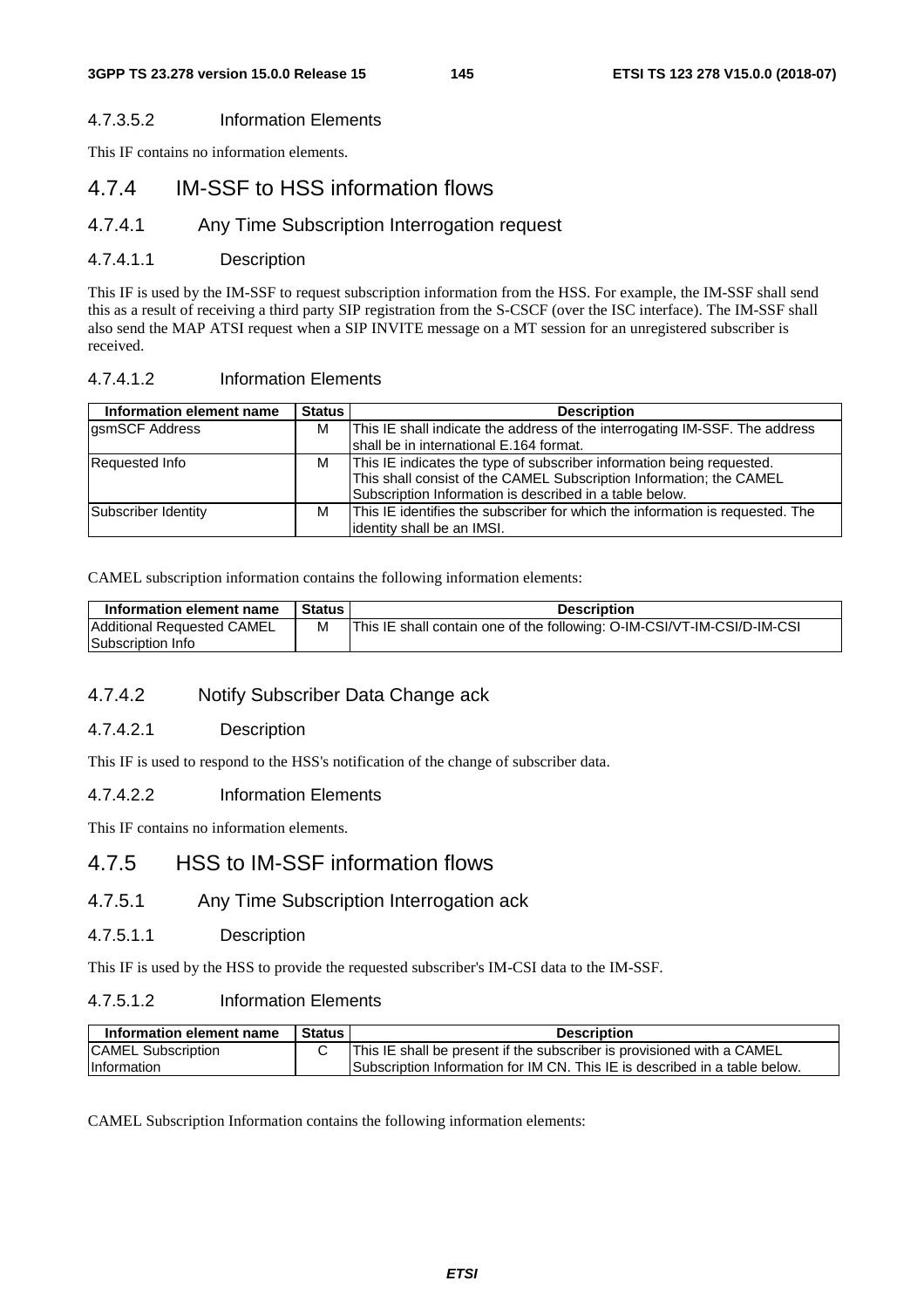| Information element name | <b>Status</b> | <b>Description</b>    |
|--------------------------|---------------|-----------------------|
| <b>IO-IM-CSI</b>         |               | See subclause 4.4.1.1 |
| <b>ID-IM-CSI</b>         |               | See subclause 4.4.1.2 |
| <b>IVT-IM-CSI</b>        |               | See subclause 4.4.1.3 |

#### 4.7.5.2 Notify Subscriber Data Change

#### 4.7.5.2.1 Description

This IF is used by the HSS to notify to the IM-SSF of the change of subscriber IM CSI data. This IF is sent at each time subscriber IM CSI data is changed.

#### 4.7.5.2.2 Information Elements

| Information element name                 | <b>Status</b> | <b>Description</b>                                                                                                                                                  |
|------------------------------------------|---------------|---------------------------------------------------------------------------------------------------------------------------------------------------------------------|
| <b>IMSI</b>                              | м             | The IMSI is used to identify the subscriber.                                                                                                                        |
| <b>MSISDN</b>                            | C             | This shall consist of the subscriber's MSISDN if available. If no MSISDN is<br>available, the parameter shall be set with a dummy MSISDN value.                     |
| <b>CAMEL Subscription</b><br>Information | м             | The CAMEL Subscription Information IE is used to indicate the modified or<br>deleted CAMEL Subscription Information data. This IE is described in a table<br>below. |

CAMEL Subscription Information Modified contains the following information elements:

| Information element name  | <b>Status</b> | <b>Description</b>                                                                                                                                                                                                                                                                                                                      |
|---------------------------|---------------|-----------------------------------------------------------------------------------------------------------------------------------------------------------------------------------------------------------------------------------------------------------------------------------------------------------------------------------------|
| <b>IO-IM-CSI</b>          | S             | See subclause 4.4.1.1. It shall be present if it was modified.                                                                                                                                                                                                                                                                          |
| D-IM-CSI                  | S             | See subclause 4.4.1.2. It shall be present if it was modified.                                                                                                                                                                                                                                                                          |
| <b>VT-IM-CSI</b>          | S             | See subclause 4.4.1.3. It shall be present if it was modified.                                                                                                                                                                                                                                                                          |
| Specific CSI Deleted List | S.            | This IE indicates that one or more specific elements of IMS CAMEL<br>Subscription Information have been deleted from the HSS. It shall indicate any<br>of the following:<br>O-IM-CSI (with TDP criteria for O-IM-CSI);<br>D-IM-CSI:<br>VT-IM-CSI with TDP criteria for VT-IM-CSI;<br>This IE shall be present if IM CSI is/are deleted. |

# 5 Control and interrogation of subscription data

Support of the procedures described in this clause in CAMEL Phase 4 is a network operator option.

# 5.1 Architecture

The architecture for the control and the interrogation of subscription data described in the clause 10 in 3GPP TS 23.078 Rel-99 [4] for the HLR and the gsmSCF also applies for the HSS and the gsmSCF.

# 5.2 Procedures for CAMEL

# 5.2.1 Any Time Subscription Interrogation

The following process in the HLR described in 3GPP TS 23.078 Rel-99 [4] applies for the handling of Any Time Interrogation for Subscription Information Retrieval in the HSS:

- CAMEL\_ATSI\_HLR.

# 5.2.2 Any Time Modification

The following process in the HLR described in 3GPP TS 23.078 Rel-99 [4] applies for the handling of Any Time Modification in the HSS:

- CAMEL\_ATM\_HLR.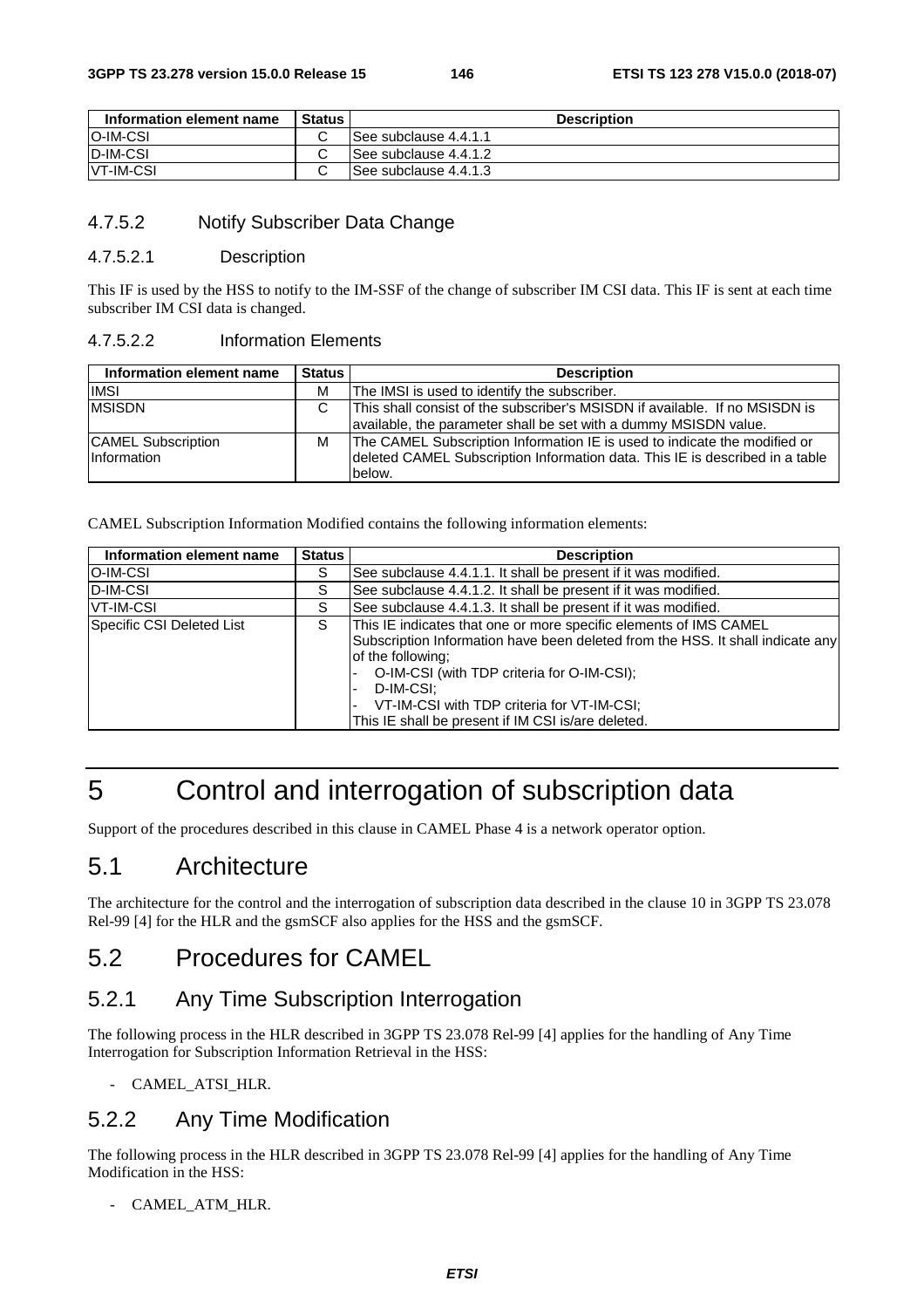# 5.2.3 Notify Subscriber Data Change

The description of the procedure in 3GPP TS 23.078 Rel-99 [4] applies for the handling of Notify Subscriber Data Change in the HSS.

# 5.3 Description of information flows

This subclause contains the detailed description of the information flows used by CAMEL for control and interrogation of subscription data.

Each Information Element (IE) is marked as Mandatory (M), Conditional (C), Specific conditions (S), mutually Exclusive (E) or Optional (O).

An 'M' IE shall always be included. A 'C' IE shall be included if the sending entity has the necessary information to populate the IE. The conditions for the inclusion of an 'S' IE are shown in the 'Description' column of the definition table. An 'O' IE may be included or omitted as required by the service logic. This categorization is a functional classification, i.e. it defines the requirements for the stage 2 information. It is not a stage 3 classification to be used for the ASN.1 syntax of the protocol.

The following principles apply for the handling of the IEs by the receiving entity:

- The gsmSCF may silently discard any IE which it does not functionally support.
- The HSS shall return an error if it does not functionally support an IE which it receives.

Details of errors and exceptions to these rules are specified in 3GPP TS 29.002 [9].

# 5.3.1 gsmSCF to HSS information flows

#### 5.3.1.1 Any Time Modification Request

#### 5.3.1.1.1 Description

This IF is used to modify information in the HSS at any time. The IF from the gsmSCF to the HLR is specified in 3GPP TS 23.078 Rel-99 [4]. The IF is also applied to the interface between the gsmSCF to the HSS.

#### 5.3.1.2 Any Time Subscription Interrogation Request

#### 5.3.1.2.1 Description

This IF is used to request subscription information from the HSS at any time. The IF from the gsmSCF to the HLR is specified in 3GPP TS 23.078 Rel-99 [4]. The IF is also applied to the interface between the gsmSCF to the HSS.

#### 5.3.1.2.2 Information Elements

Any Time Subscription Interrogation Request is specified in 3GPP TS 23.078 Rel-99 [4]. Additionally the following IMS specific information elements are required:

| Information element name | <b>Status</b> | <b>Description</b>                                     |
|--------------------------|---------------|--------------------------------------------------------|
| Requested Info           | М             | ohases in HSS.<br>This IE may indicate supported CAMEL |

| Additional CAMEL Subscription | . S.E | This IE may be one of the following elements: |
|-------------------------------|-------|-----------------------------------------------|
| <b>l</b> Infc                 |       | IO-IM-CSI / VT-IM-CSI / D-IM-CSI.             |

#### 5.3.1.3 Notify Subscriber Data Change response

#### 5.3.1.3.1 Description

This IF is used by the gsmSCF to respond to the HSS of the change of subscriber data notify. The IF from the gsmSCF to the HLR is specified in 3GPP TS 23.078 Rel-99 [4]. The IF is also applied to the interface between the gsmSCF to the HSS.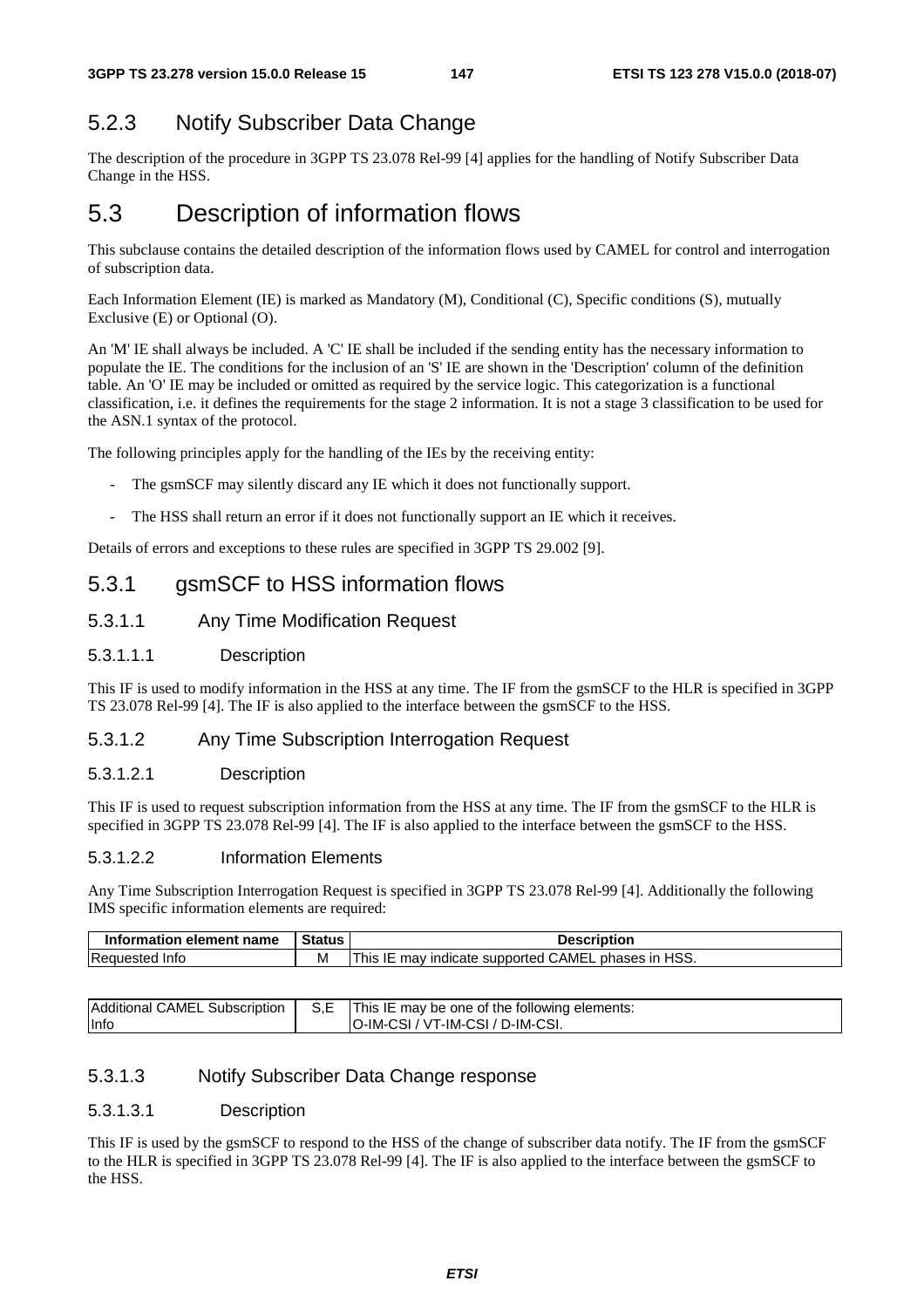# 5.3.2 HSS to gsmSCF information flows

#### 5.3.2.1 Any Time Modification ack

#### 5.3.2.1.1 Description

This IF is used by the HSS to provide the modified information to the gsmSCF. The IF from the HLR to the gsmSCF is specified in 3GPP TS 23.078 Rel-99 [4]. The IF is also applied to the interface between the gsmSCF to the HSS.

#### 5.3.2.1.2 Information Elements

Any Time Modification ack is specified in 3GPP TS 23.078 Rel-99 [4]. Additionally the following IMS specific information elements are required:

| Information element name | <b>Status</b> | <b>Description</b>                                             |
|--------------------------|---------------|----------------------------------------------------------------|
| O-IM-CSI                 |               | See subclause 4.4.1.1. It shall be present if it was modified. |
| <b>VT-IM-CSI</b>         |               | See subclause 4.4.1.3. It shall be present if it was modified. |
| D-IM-CSI                 |               | See subclause 4.4.1.2. It shall be present if it was modified. |

#### 5.3.2.2 Any Time Subscription Interrogation ack

#### 5.3.2.2.1 Description

This IF is used by the HSS to provide the requested subscription information to the gsmSCF. The IF from the HLR to the gsmSCF is specified in 3GPP TS 23.078 Rel-99 [4]. The IF is also applied to the interface between the gsmSCF to the HSS.

#### 5.3.2.2.2 Information Elements

Any Time Subscription Interrogation ack is specified in 3GPP TS 23.078 Rel-99 [4]. Additionally the following IMS specific information elements are required:

| Information element name  | <b>Status</b> | <b>Description</b>                                      |
|---------------------------|---------------|---------------------------------------------------------|
| Supported CAMEL Phases In | C             | This IE indicates the CAMEL phase supported in the HSS. |
| <b>IHSS</b>               |               |                                                         |
| <b>O-IM-CSI</b>           |               | ISee subclause 4.4.1.1.                                 |
| <b>VT-IM-CSI</b>          | С             | See subclause 4.4.1.3.                                  |
| <b>ID-IM-CSI</b>          | ⌒             | See subclause 4.4.1.2.                                  |

#### 5.3.2.3 Notify Subscriber Data Change

#### 5.3.2.3.1 Description

This IF is used by the HSS to notify to the gsmSCF of the change of subscriber data. This IF is sent at each time subscriber data is changed. The IF from the HLR to the gsmSCF is specified in 3GPP TS 23.078 Rel-99 [4]. The IF is also applied to the interface between the gsmSCF to the HSS.

#### 5.3.2.3.2 Information Elements

Notify Subscriber Data Change is specified in 3GPP TS 23.078 Rel-99 [4]. Additionally the following IMS specific information elements are required:

| Information element name  | <b>Status</b> | <b>Description</b>                           |
|---------------------------|---------------|----------------------------------------------|
| Specific CSI Deleted List |               | This IE shall indicate any of the following: |
|                           |               | O-IM-CSI (with TDP criteria for O-IM-CSI): - |
|                           |               | D-IM-CSI (with TDP criteria for D-IM-CSI);   |
|                           |               | VT-IM-CSI with TDP criteria for VT-IM-CSI:   |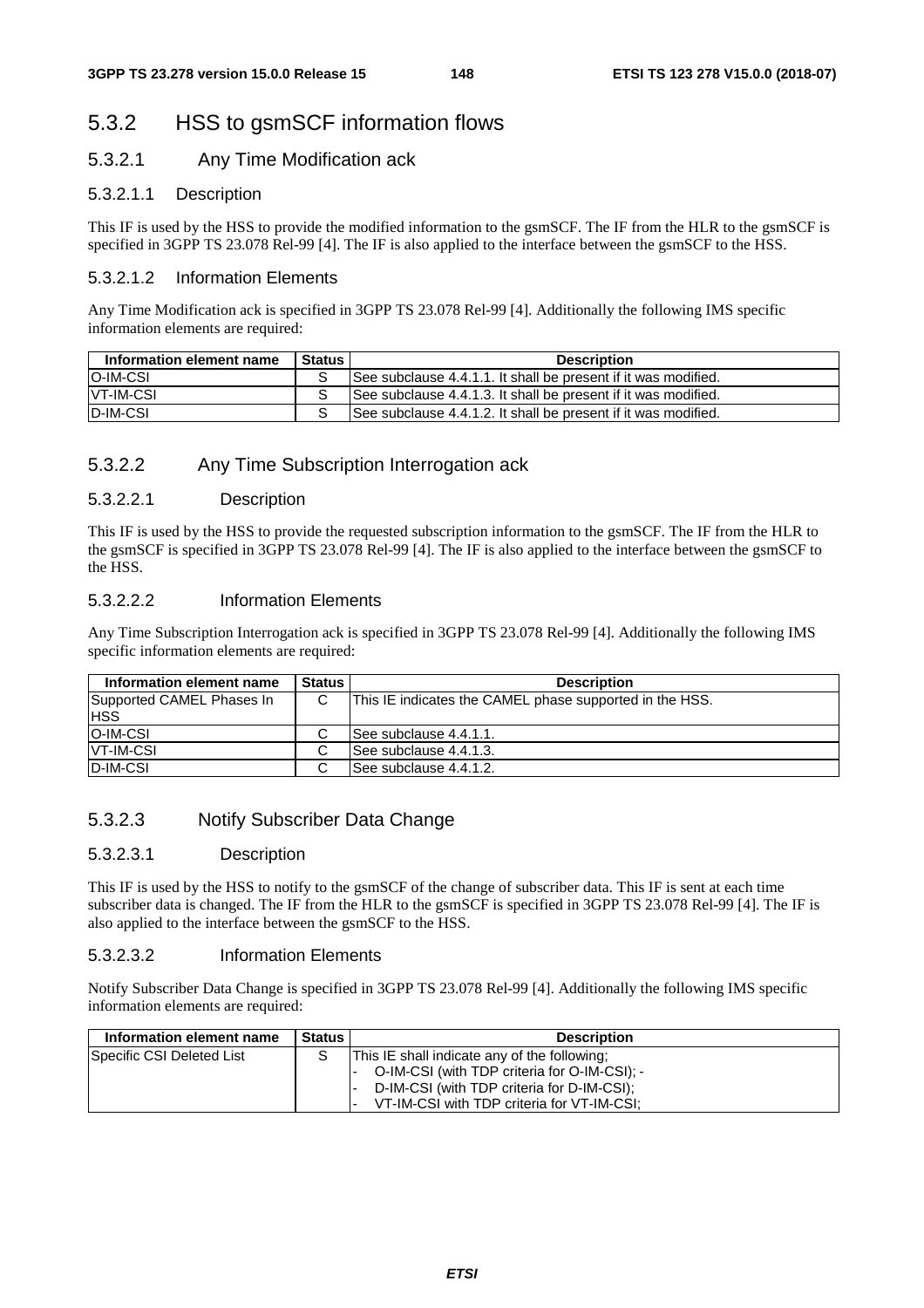# 6 Subscriber Location and State retrieval

Support of the procedures described in this clause in CAMEL Phase 4 is a network operator option.

# 6.1 Architecture

The architecture for the subscriber location and state retrieval described in the clause 11 in 3GPP TS 23.078 Rel-99 [4] for the HLR and the gsmSCF applies for the HSS and the gsmSCF.

# 6.2 Procedures for CAMEL

# 6.2.1 Any Time Interrogation

The description of the procedure in 3GPP TS 23.078 Rel-99 [4] applies for the Any Time Interrogation in the HSS.

# 6.3 Description of information flows

This subclause contains the detailed description of the information flows used by CAMEL for the retrieval of information about the location and state of a subscriber.

Each Information Element (IE) is marked as Mandatory (M), Conditional (C), Specific conditions (S), mutually Exclusive (E) or not applicable (-).

An 'M' IE shall always be included. A 'C' IE shall be included if the sending entity has the necessary information to populate the IE. The conditions for the inclusion of an 'S' IE are shown in the 'Description' column of the definition table. When a set of 'E' IEs is shown in the definition of an Information Flow or compound IE, only one of those IEs may be included. A '-' IE shall always be omitted. This categorization is a functional classification, i.e. it defines the requirements for the stage 2 information. It is not a stage 3 classification to be used for the ASN.1 syntax of the protocol.

The following principles apply for the handling of the IEs by the receiving entity:

- The gsmSCF may silently discard any IE which it does not functionally support.
- The GMLC shall return an error if it does not functionally support an IE which it receives.

Details of errors and exceptions to these rules are specified in 3GPP TS 29.002 [9].

# 6.3.1 gsmSCF to HSS information flows

#### 6.3.1.1 Any Time Interrogation Request

#### 6.3.1.1.1 Description

This IF is used to request information (any one or more of subscriber state, subscriber location, IMEI & software version, MS classmark information for the CS domain and GPRS MS classmark information) from the HSS at any time. The IF from the gsmSCF to the HLR is specified in 3GPP TS 23.078 Rel-99 [4]. The IF is also applied to the interface between the gsmSCF to the HSS.

### 6.3.2 HSS to gsmSCF information flows

#### 6.3.2.1 Any Time Interrogation ack

#### 6.3.2.1.1 Description

This IF is used by the HSS to provide the requested subscriber location and/or subscriber state information to the gsmSCF. The IF from the HLR to the gsmSCF is specified in 3GPP TS 23.078 Rel-99 [4]. The IF is also applied to the interface between the gsmSCF to the HSS.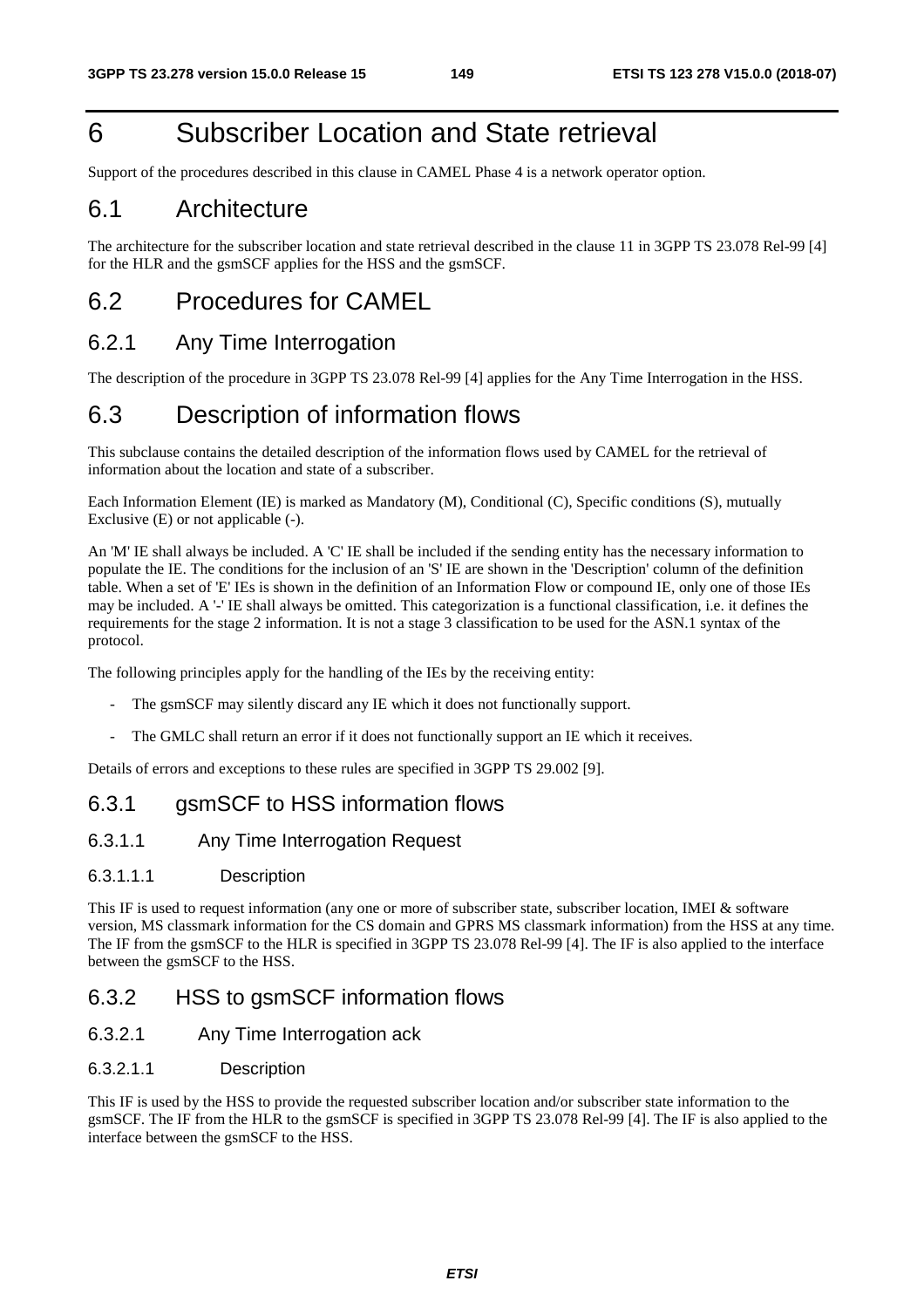Annex A (informative): Change history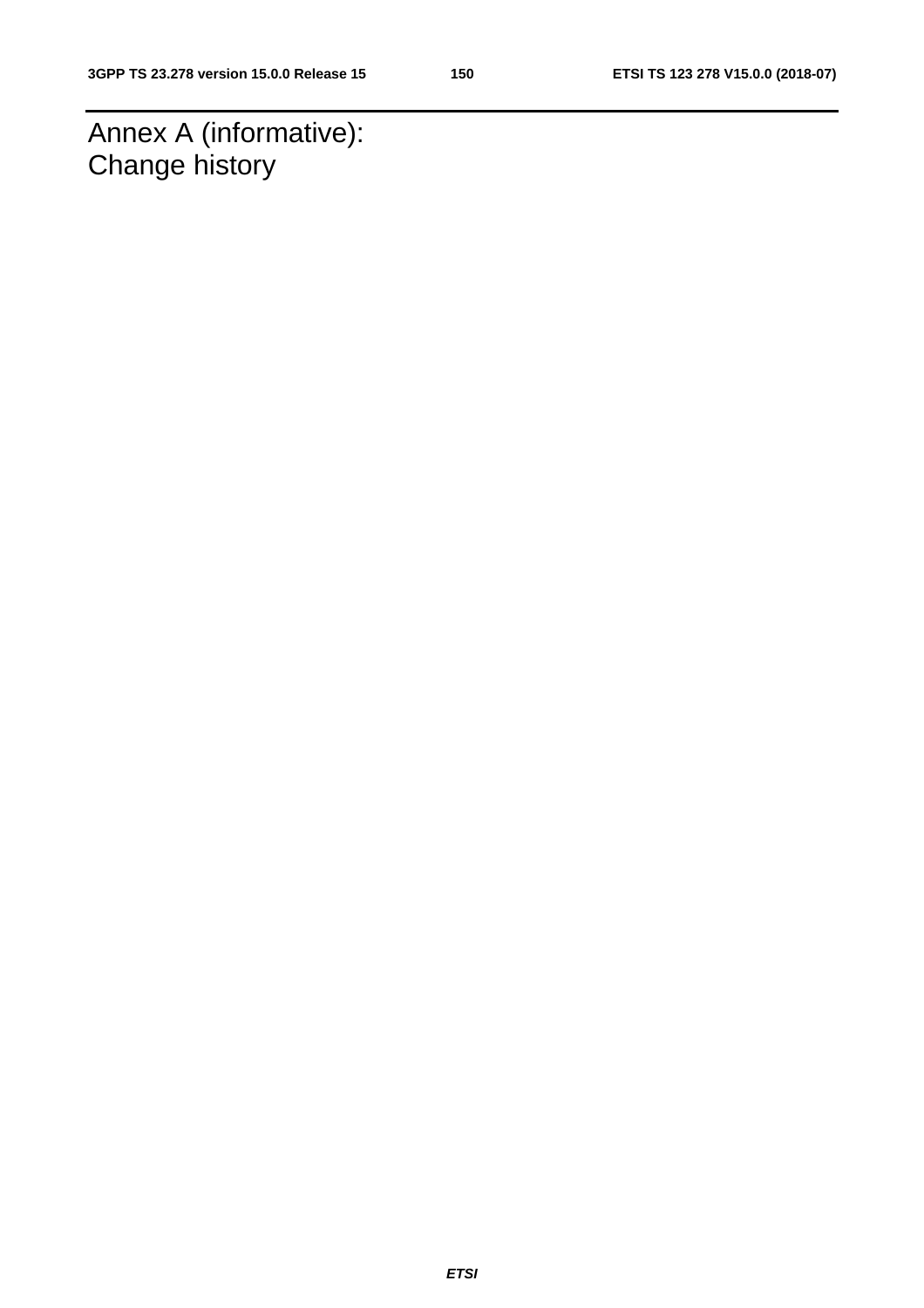|             | <b>Change history</b> |                 |                  |                  |                                                                     |                   |                   |
|-------------|-----------------------|-----------------|------------------|------------------|---------------------------------------------------------------------|-------------------|-------------------|
| <b>Date</b> | TSG#                  | <b>TSG Doc.</b> | CR               | e<br>$\mathbf v$ | R Subject/Comment                                                   | Q                 | <b>New</b>        |
| 09/2002     | <b>CN#17</b>          | NP-<br>020348   |                  |                  | Creation of version 5.0.0                                           | 2.1.0             | 5.0.0             |
| 12/2002     | <b>CN#18</b>          | NP-<br>020530   | 001              |                  | 2 Correction and improvement in the overall SDL structure           | 5.0.0             | 5.1.0             |
| 12/2002     | <b>CN#18</b>          | NP-<br>020530   | 002              |                  | Correction and improvement in the registration<br>procedures        | 5.0.0             | 5.1.0             |
| 12/2002     | CN#18                 | $NP-$<br>020532 | $\overline{003}$ |                  | 2 Correction and improvement in MO procedures                       | 5.0.0             | 5.10              |
| 12/2002     | <b>CN#18</b>          | $NP-$<br>020532 | 004              | $\overline{3}$   | Correction and improvement in MT procedures                         | 5.0.0             | 5.10              |
| 12/2002     | <b>CN#18</b>          | NP-<br>020530   | 005              |                  | Correction and improvement in CSI update                            | 5.0.0             | 5.1.0             |
| 12/2002     | CN#18                 | NP-<br>020530   | $\overline{006}$ |                  | Clarification in the case multiple RRBs are sent for a DP           | 5.0.0             | 5.1.0             |
| 12/2002     | <b>CN#18</b>          | $NP-$<br>020530 | 007              | $\mathbf{1}$     | Inconsistent description on ACR: time information                   | 5.0.0             | 5.1.0             |
| 12/2002     | CN#18                 | $NP-$<br>020530 | $\overline{008}$ |                  | Remove support of SCI operation from imcnSSF SDL<br>process         | 5.0.0             | 5.1.0             |
| 12/2002     | <b>CN#18</b>          | NP-<br>020530   | 009              |                  | Removal of ETC processing from IM-SSF SDL<br>Procedures             | 5.0.0             | 5.1.0             |
| 12/2002     | <b>CN#18</b>          | NP-<br>020530   | 010              | 1                | Correction of InitialDP MediaType parameter                         | 5.0.0             | $\frac{1}{5.1.0}$ |
| 12/2002     | CN#18                 | $NP-$<br>020532 | $\overline{012}$ |                  | 1 IF Description for gsmSRF-related operations for IMS              | 5.0.0             | 5.10              |
| 12/2002     | CN#18                 | $NP-$<br>020529 | $\overline{014}$ |                  | Figure and table numbers editorial changes                          | 5.0.0             | 5.10              |
| 12/2002     | <b>CN#18</b>          | NP-<br>020531   | 015              |                  | For better document structure - editorial                           | 5.0.0             | 5.1.0             |
| 12/2002     | <b>CN#18</b>          | NP-<br>020531   | 016              |                  | Editorial improvement - clause 2                                    | 5.0.0             | 5.1.0             |
| 12/2002     | <b>CN#18</b>          | NP-<br>020531   | $\overline{017}$ |                  | Editorial improvement - clause 3                                    | 5.0.0             | 5.1.0             |
| 12/2002     | <b>CN#18</b>          | NP-<br>020531   | $\overline{018}$ |                  | Editorial improvement - clause 4                                    | 5.0.0             | 5.1.0             |
| 12/2002     | <b>CN#18</b>          | $NP-$<br>020531 | $\overline{019}$ |                  | Editorial improvement - clause 5                                    | 5.0.0             | 5.1.0             |
| 12/2002     | <b>CN#18</b>          | NP-<br>020531   | 020              |                  | Editorial improvement - clause 6                                    | 5.0.0             | 5.10              |
| 12/2002     | <b>CN#18</b>          | NP-<br>020531   | 021              |                  | Editorial improvement - clause 7                                    | 5.0.0             | 5.10              |
| 12/2002     | CN#18                 | NP-<br>020532   | 022              |                  | SDL Procedure for Connect To Resource                               | 5.0.0             | 5.10              |
| 12/2002     | <b>CN#18</b>          | NP-<br>020532   | 023              | $\mathbf{1}$     | Stage 2 specifications for Call Gap for IMS                         | 5.0.0             | 5.10              |
| 12/2002     | CN#18                 | NP-<br>020532   | 024              | $\overline{2}$   | Clarification of DP destination number trigger criteria for<br>IMS. | 5.0.0             | 5.10              |
| 12/2002     | <b>CN#18</b>          | NP-<br>020532   | 025              |                  | Number comparison for D-CSI                                         | $\frac{1}{5.0.0}$ | 5.10              |
| 12/2002     | CN#18                 | NP-<br>020532   | 026              |                  | Correction to Dialled Services criteria                             | 5.0.0             | $\overline{5.10}$ |
| 03/2003     | CN#19                 | NP-<br>030090   | 027              | 1                | Implementing of Connect to Resource handling in<br>CAMEL for IMS    | 5.1.0             | 5.2.0             |
| 03/2003     | CN#19                 | NP-<br>030090   | 028              | $\mathbf{1}$     | Introduction of ResetTimer input in state WFI-DS (IMS)              | 5.1.0             | 5.2.0             |
| 03/2003     | CN#19                 | NP-<br>030090   | 029              |                  | Correction of imcnSSF procedure names                               | 5.1.0             | 5.2.0             |
| 03/2003     | CN#19                 | NP-<br>030090   | 030              |                  | Incorrect procedure names used for CAMEL_MT_CTR<br>and CAMEL_MO_CTR | 5.1.0             | 5.2.0             |
| 03/2003     | CN#19                 | NP-<br>030090   | 031              |                  | Incorrect procedures called in<br>CAMEL_IMCN_MT_ANSWER              | 5.1.0             | 5.2.0             |
| 03/2003     | CN#19                 | NP-<br>030091   | 032              |                  | Sending of provisional response for the INVITE                      | 5.1.0             | 5.2.0             |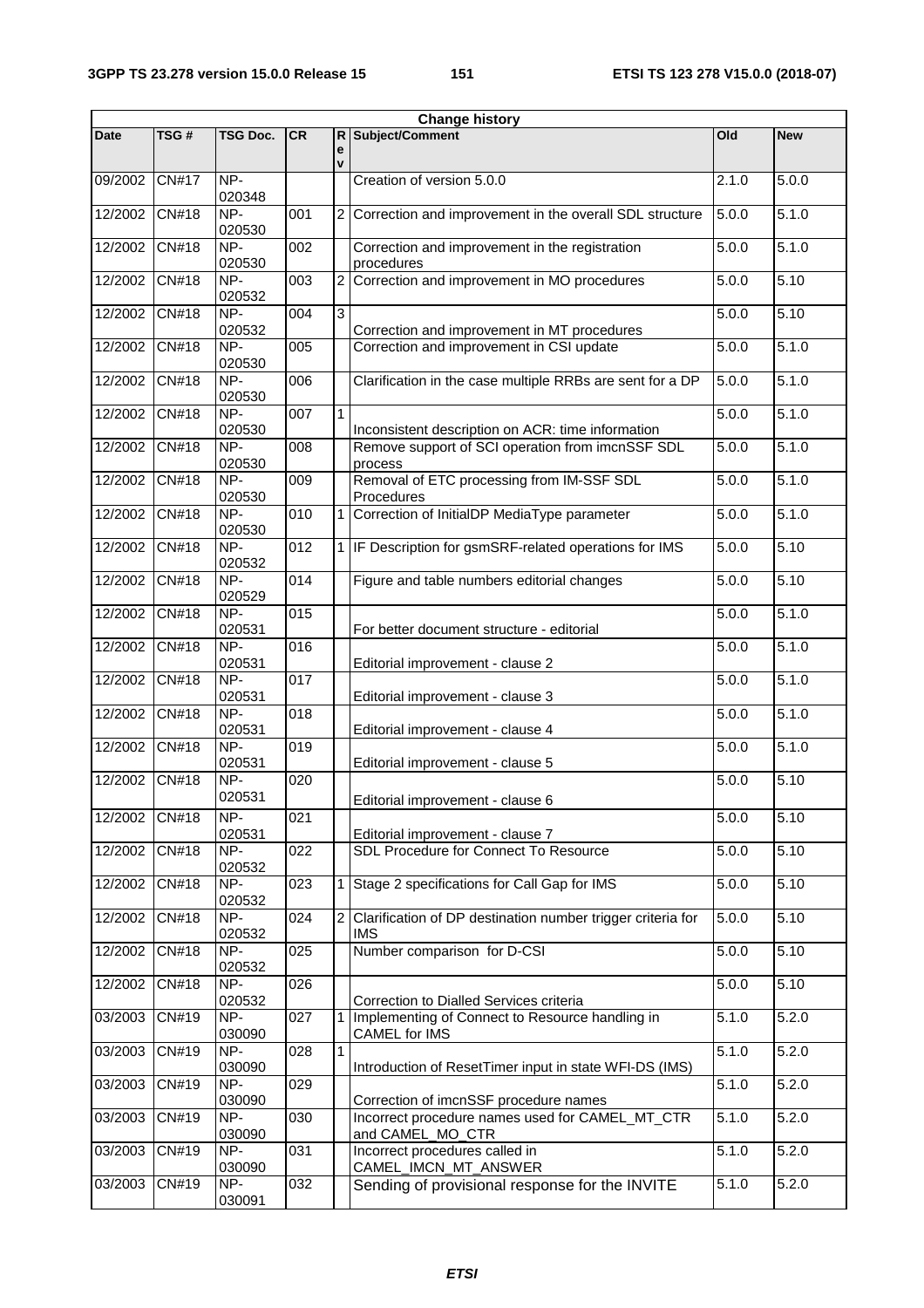| 03/2003       | <b>CN#19</b> | $NP-$<br>030091 | 033              |                | Incorrect SIP response when no CAMEL is invoked                               | 5.1.0              | 5.2.0  |
|---------------|--------------|-----------------|------------------|----------------|-------------------------------------------------------------------------------|--------------------|--------|
| 03/2003       | <b>CN#19</b> | NP-<br>030091   | $\overline{035}$ | $\mathbf{1}$   | Corrections in CAMEL_IMCN_MO_ANSWER                                           | 5.1.0              | 5.2.0  |
| 03/2003       | <b>CN#19</b> | NP-<br>030091   | $\overline{036}$ |                | Corrections in the procedures for handling failure<br>SIP response            | 5.1.0              | 5.2.0  |
| 03/2003       | <b>CN#19</b> | $NP-$<br>030091 | 039              |                | Inconsistency in Call Information Report in Re-<br><b>Connect Case</b>        | 5.1.0              | 5.2.0  |
| 06/2003       | <b>CN#20</b> | $NP-$<br>030191 | $\overline{040}$ | $\mathbf{1}$   | Incorrect list of TDPs listed for O-IM-CSI                                    | $\overline{5.2.0}$ | 5.3.0  |
| 06/2003       | <b>CN#20</b> | $NP-$<br>030191 | 041              |                | Corrections to process IM-SSF                                                 | 5.2.0              | 5.3.0  |
| 06/2003       | <b>CN#20</b> | NP-<br>030191   | 042              |                | Redundant check for Final_Response_Received in<br>Disconnect procedures       | 5.2.0              | 5.3.0  |
| 09/2003       | <b>CN#21</b> | $NP-$<br>030374 | $\overline{043}$ | $\overline{2}$ | Incorrect handling of failure SIP response for MT                             | 5.3.0              | 5.4.0  |
| 09/2003       | <b>CN#21</b> | NP-<br>030374   | 044              |                | 2 Setting of Timers not specified for IM-SSF process                          | 5.3.0              | 5.4.0  |
| 09/2003       | <b>CN#21</b> | $NP-$<br>030374 | $\overline{045}$ |                | 1   Incorrect handling of failure SIP response for MO                         | 5.3.0              | 5.4.0  |
| 12/2003       | <b>CN#22</b> | $NP-$<br>030525 | $\overline{046}$ |                | 1 Correction to the definition of interfaces for the IM-SSF                   | 5.4.0              | 5.5.0  |
| 09/2004       | <b>CN#25</b> | $NP-$<br>040397 | $\overline{047}$ |                | Correction of Check_Criteria Procedure names<br>referenced in Process imcnSSF | 5.5.0              | 5.6.0  |
| 12/2004       | <b>CN#26</b> |                 |                  |                | Rel-6 created after CN#26                                                     | 5.6.0              | 6.0.0  |
| 06/2005       | CT#28        | $CP-$<br>050097 | 0048             |                | Removal of references to HLR for CAMEL control of IMS                         | 6.0.0              | 6.1.0  |
| 12/2005       | CT#30        | CP-<br>050665   | 0049             |                | <b>Incorrect References</b>                                                   | 6.1.0              | 6.2.0  |
| 12/2005       | CT#30        |                 |                  |                | Rel-7 version was created because of ETSI TISPAN<br>references.               | 6.2.0              | 7.0.0  |
| 03/2006       | CT#31        | $CP-$<br>060082 | 0050             |                | Specification of gsmSCF Address format in AnyTime<br>request messages         | 7.0.0              | 7.1.0  |
| 12/2008       | CT#42        |                 |                  |                | Upgraded unchanged from Rel-7                                                 | 7.1.0              | 8.0.0  |
| 2009-12       |              |                 |                  |                | Update to Rel-9 version (MCC)                                                 | 8.0.0              | 9.0.0  |
| 2011-03       |              |                 |                  |                | Update to Rel-10 version (MCC)                                                | 9.0.0              | 10.0.0 |
| 2012-09       | CT#57        | CP-<br>120467   | 0052             | $\overline{1}$ | Mapping of SIP Responses code and Camel Detection<br>Points                   | 10.0.0             | 11.0.0 |
| 2012-10       |              |                 |                  |                | Missing SDLs related to CR 0052 added.                                        | 11.0.0             | 11.0.1 |
| 2014-09       |              |                 |                  |                | Update to Rel-12 version (MCC)                                                | 11.0.1             | 12.0.0 |
| 2015-12 CT#70 |              |                 |                  |                | Update to Rel-13 version (MCC)                                                | 12.0.0             | 13.0.0 |
| 2017-03 CT#75 |              |                 | L.               | $\blacksquare$ | Update to Rel-14 version (MCC)                                                | 13.0.0             | 14.0.0 |
| 2018-06 CT#80 |              |                 |                  | $\blacksquare$ | Update to Rel-15 version (MCC)                                                | 14.0.0             | 15.0.0 |